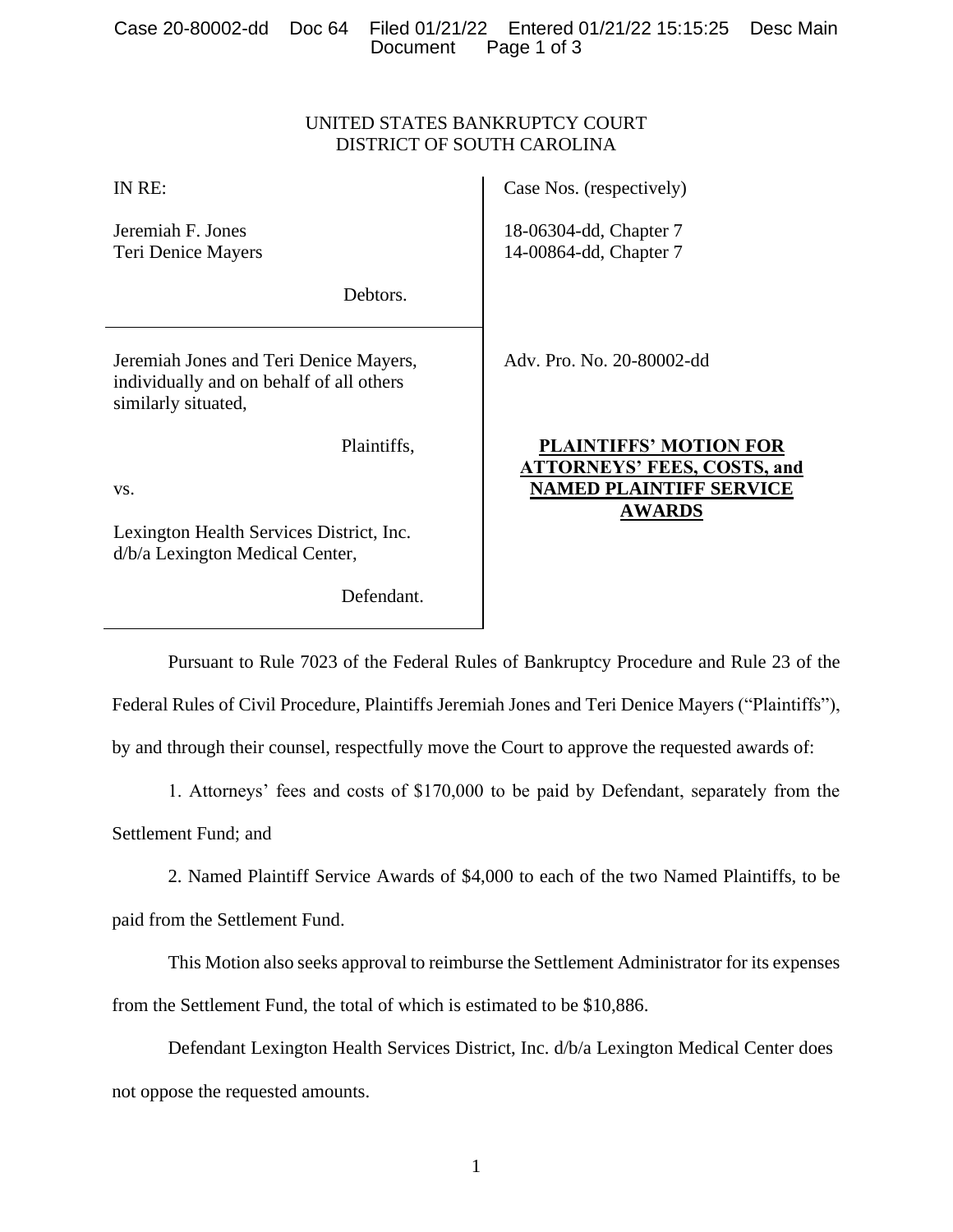### Case 20-80002-dd Doc 64 Filed 01/21/22 Entered 01/21/22 15:15:25 Desc Main Page 2 of 3

Plaintiffs' Motion is based upon the pleadings, files, records, and proceedings in this case,

Plaintiffs' Memorandum of Law in support, and the Declarations of Joseph C. Hashmall and David Maxfield. This Motion is to be decided at the Final Fairness Hearing, along with the forthcoming Motion for Final Settlement Approval.

Respectfully submitted,

### DAVE MAXFIELD, ATTORNEY, LLC

Dated: January 21, 2022 /s/Dave Maxfield

David A. Maxfield, Fed. ID 6293 P.O. Box 11865 Columbia, SC 29211 803-509-6800 855-299-1656 (fax) dave@consumerlawsc.com

/s/Joseph C. Hashmall E. Michelle Drake (*pro hac vice*) Joseph C. Hashmall (*pro hac vice*) BERGER MONTAGUE PC 1229 Tyler Street NE, Suite 205 Minneapolis, MN 55413 612-594-5999 612-584-4470 (fax) emdrake@bm.net jhashmall@bm.net

Attorneys for Plaintiffs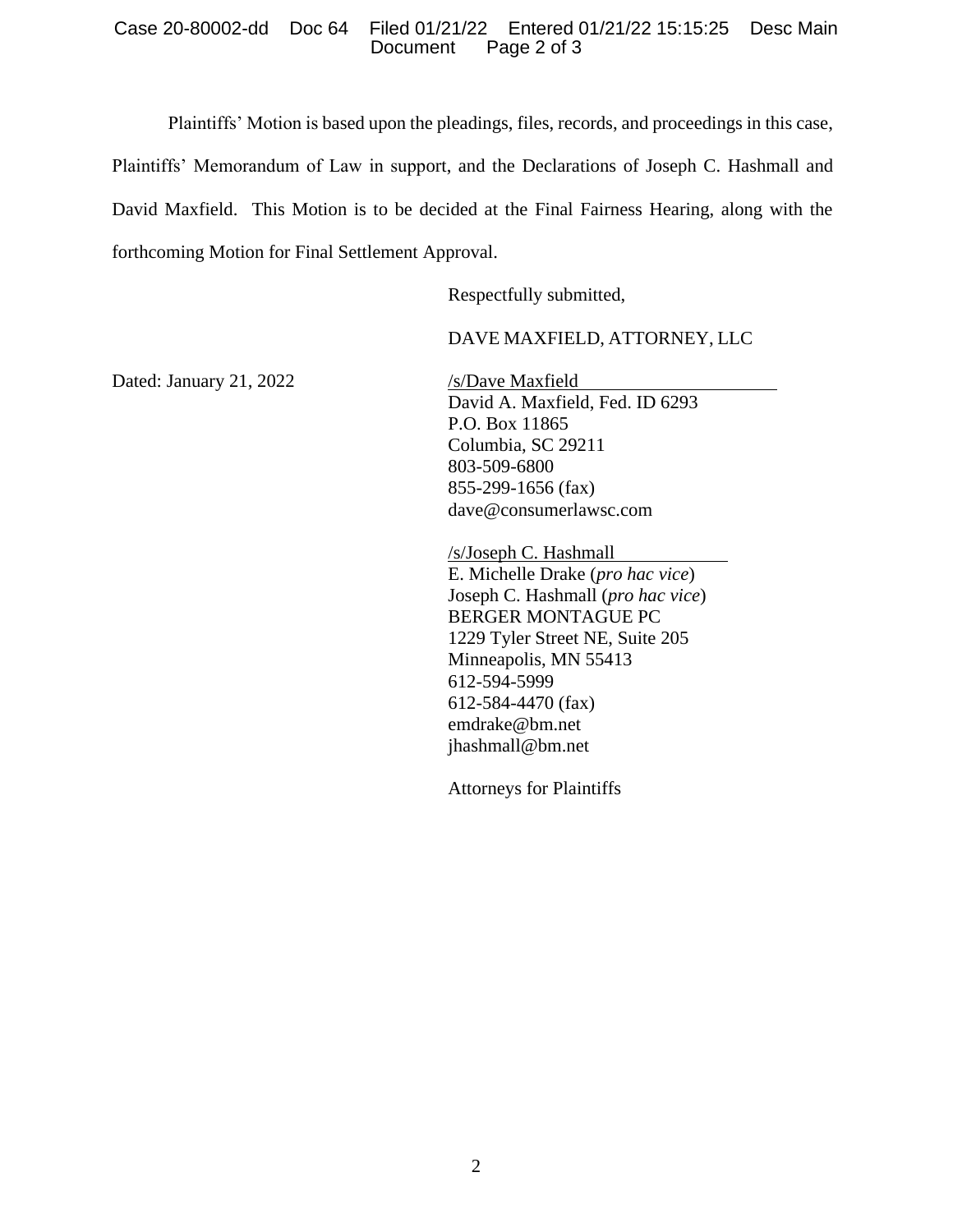Case 20-80002-dd Doc 64 Filed 01/21/22 Entered 01/21/22 15:15:25 Desc Main Page 3 of 3

### CERTIFICATE OF SERVICE

I hereby certify that on January 21, 2022, I electronically filed the foregoing with the Clerk of the Court using the CM/ECF system which will send notification of such filing to all counsel of record.

Respectfully submitted,

### DAVE MAXFIELD, ATTORNEY, LLC

Dated: January 21, 2022 /s/Dave Maxfield

David A. Maxfield, Fed. ID 6293 P.O. Box 11865 Columbia, SC 29211 803-509-6800 855-299-1656 (fax) dave@consumerlawsc.com

/s/Joseph C. Hashmall E. Michelle Drake (*pro hac vice*) Joseph C. Hashmall (*pro hac vice*) BERGER MONTAGUE PC 1229 Tyler Street NE, Suite 205 Minneapolis, MN 55413 612-594-5999 612-584-4470 (fax) emdrake@bm.net jhashmall@bm.net

Attorneys for Plaintiffs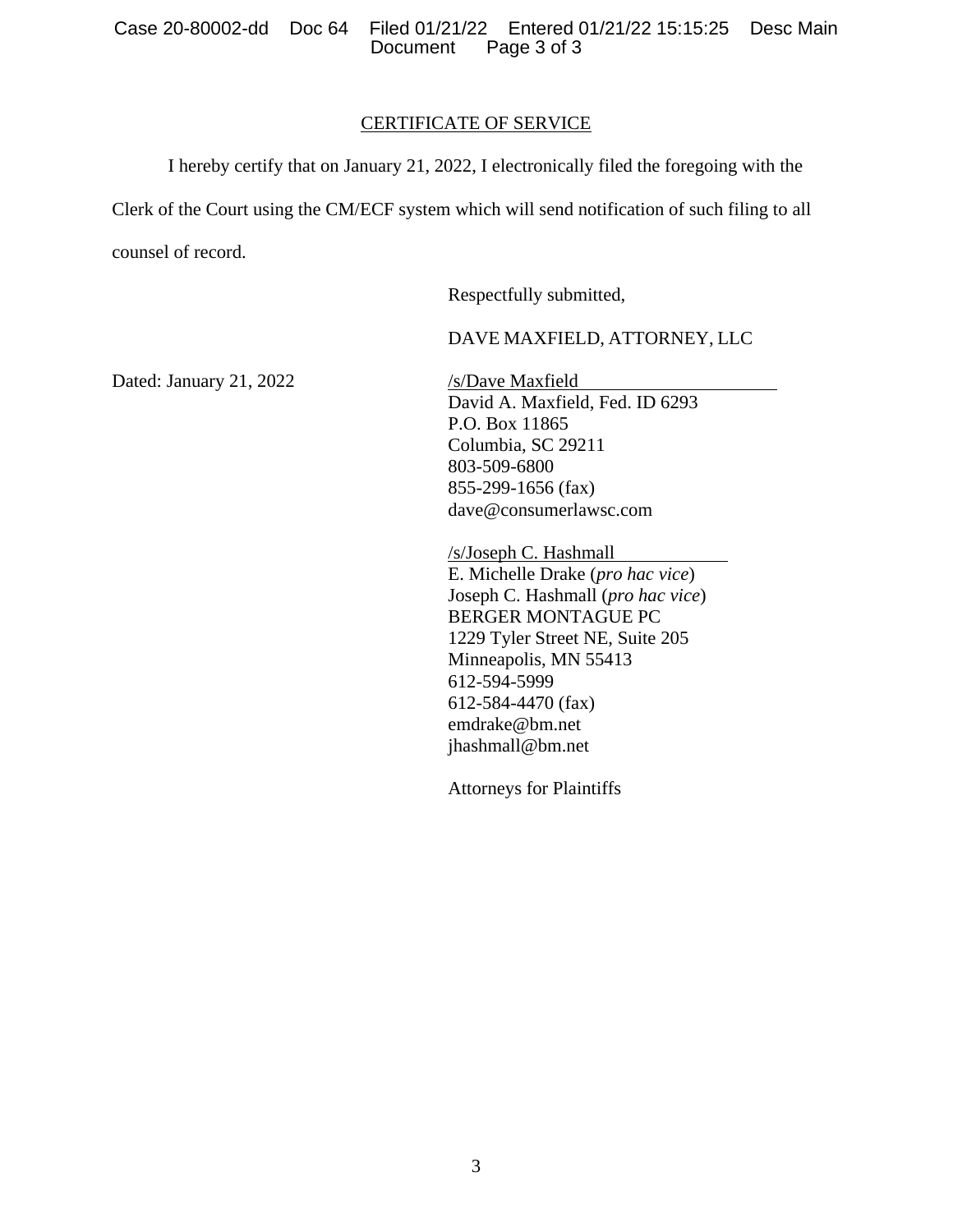| Case 20-80002-dd<br>Doc 64-1<br>Memorandum in Support                                                     | Filed 01/21/22<br>Entered 01/21/22 15:15:25<br>Page 1 of 17 | <b>Desc</b> |
|-----------------------------------------------------------------------------------------------------------|-------------------------------------------------------------|-------------|
|                                                                                                           |                                                             |             |
|                                                                                                           | UNITED STATES BANKRUPTCY COURT                              |             |
|                                                                                                           | DISTRICT OF SOUTH CAROLINA                                  |             |
| IN RE:                                                                                                    | Case Nos. (respectively)                                    |             |
| Jeremiah F. Jones<br>Teri Denice Mayers                                                                   | 18-06304-dd, Chapter 7<br>14-00864-dd, Chapter 7            |             |
| Debtors.                                                                                                  |                                                             |             |
| Jeremiah Jones and Teri Denice Mayers,<br>individually and on behalf of all others<br>similarly situated, | Adv. Pro. No. 20-80002-dd                                   |             |
| Plaintiffs,                                                                                               |                                                             |             |
| VS.                                                                                                       |                                                             |             |
| Lexington Health Services District, Inc.<br>d/b/a Lexington Medical Center,                               |                                                             |             |

\_\_\_\_\_\_\_\_\_\_\_\_\_\_\_\_\_\_\_\_\_\_\_\_\_\_\_\_\_\_\_\_\_\_\_\_

Defendant.

### **MEMORANDUM IN SUPPORT OF PLAINTIFFS' MOTION FOR ATTORNEYS' FEES, COSTS, AND NAMED PLAINTIFF SERVICE AWARDS**

Plaintiffs and Class Counsel have diligently litigated this action for two years, entirely on a contingent fee basis, with their efforts resulting in a settlement that establishes a common fund of \$110,000 from which the 172 Settlement Class Members will automatically receive a payment. Even with requested reductions for class representative incentive awards and reimbursement of the settlement administrator, the Class will still receive a recovery which is significantly *greater than* the amount (roughly \$77,000) Plaintiffs allege was wrongly seized from the Settlement Class. The settlement was achieved despite significant hurdles to recovery. The benefits to the Settlement Class could not have been attained absent Class Counsel's time, effort, and skill, as well as the Named Plaintiffs' active participation in the case. The requested attorneys' fees and costs of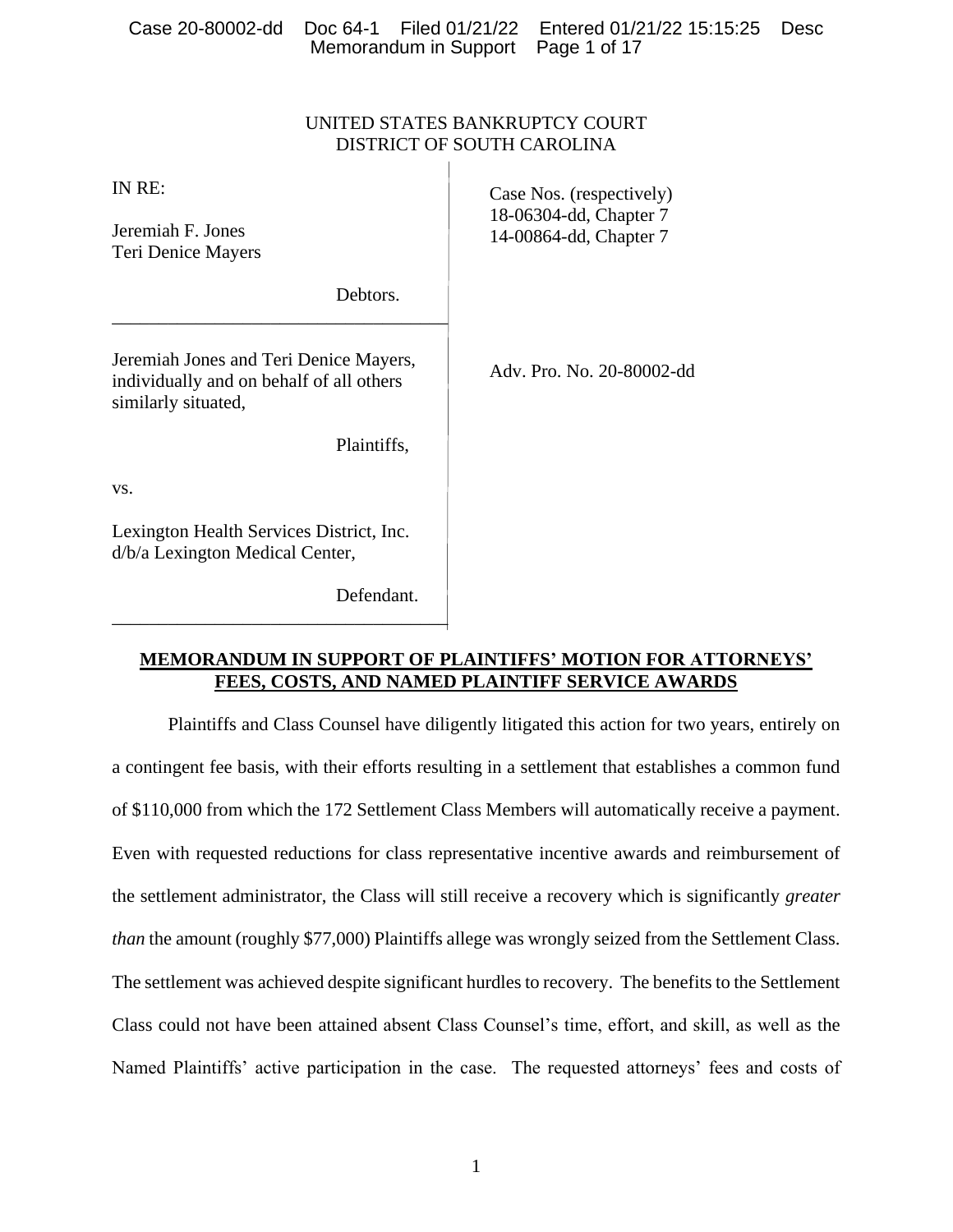#### Case 20-80002-dd Doc 64-1 Filed 01/21/22 Entered 01/21/22 15:15:25 Desc Memorandum in Support

\$170,000 are reasonable in light of Class Counsel's lodestar to date, which significantly exceeds the requested fees even before out-of-pocket costs are considered. Fees were negotiated only after relief for the Class was agreed and the amount of attorneys' fees is separate from and in addition to the amount the settlement provides for Class Members' relief. The attorneys' fees awarded will therefore not reduce the common fund. Class Counsel have received no payment or reimbursement to date for their efforts.

Further, the requested service awards of \$4,000 for each of the two Named Plaintiffs, which are requested to be paid from the common fund, are appropriate in light of their investment of time and energy in this litigation. The amounts requested to be paid to the Settlement Administrator are also reasonable in light of services performed.

No class member has objected to the requested attorneys' fees and costs, to the requested incentive awards, or to the amounts requested for the settlement administrator.

#### **BACKGROUND**

The litigation history, history of settlement negotiations, and terms of the settlement are set forth in detail in the Memorandum in Support of Plaintiffs' Motion for Preliminary Settlement Approval (ECF No. 60-1) and are incorporated by reference here. This Memorandum will focus on the efforts of Class Counsel and the Named Plaintiffs to achieve the significant result in this case, and on the pertinent portions of the settlement negotiations.

### **I. Class Counsel's Experience & Efforts to Secure Benefits for the Class.**

Class Counsel invested substantial time and resources investigating, litigating, and settling this action. Class Counsel's efforts include:

- Researching and drafting the Adversary Complaint;
- Researching, briefing, arguing, and defeating Defendant's Motion to Dismiss;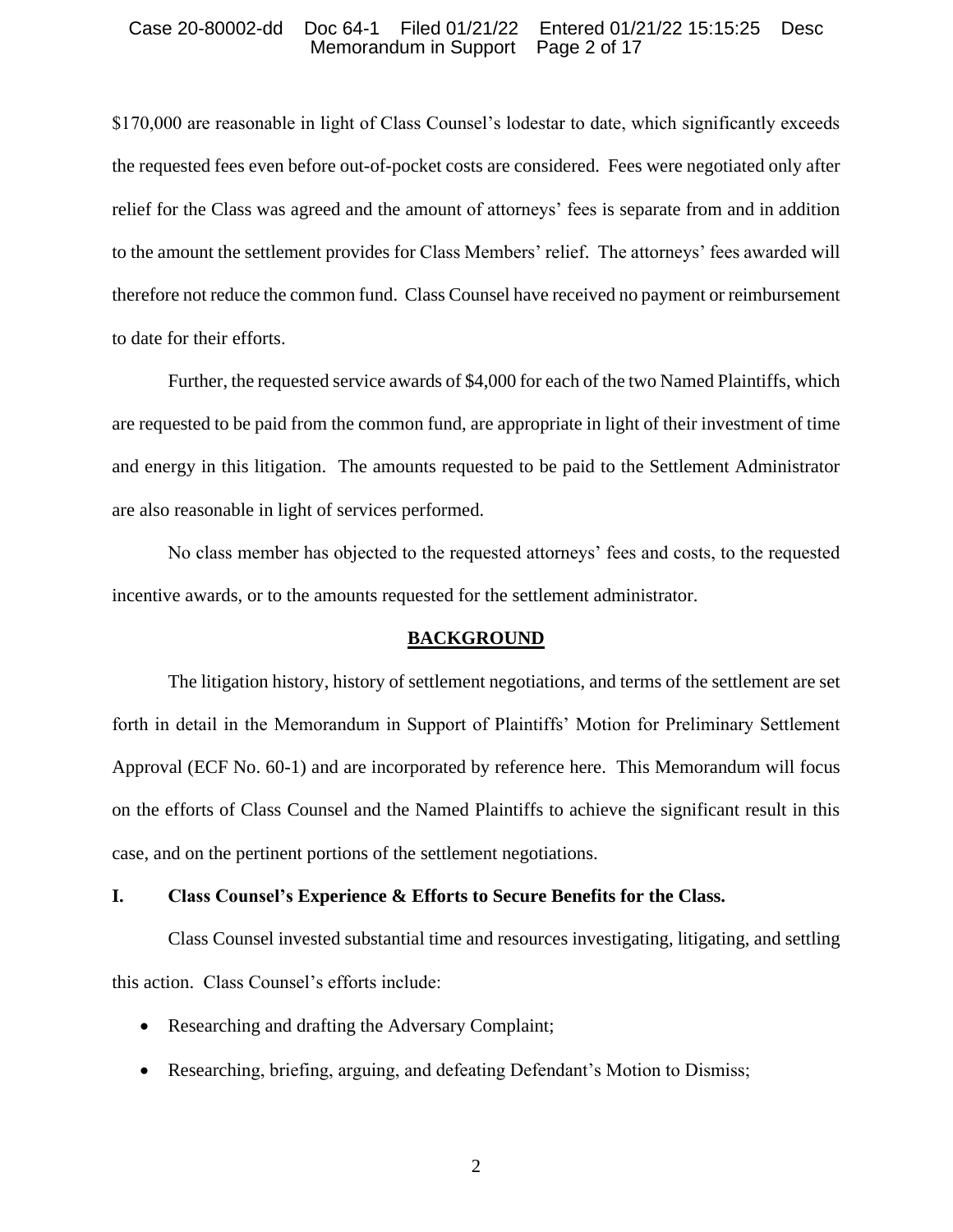### Case 20-80002-dd Doc 64-1 Filed 01/21/22 Entered 01/21/22 15:15:25 Desc Memorandum in Support Page 3 of 17

- Researching, and fully briefing Plaintiffs' Motion for Class Certification;
- Propounding multiple sets of written discovery requests to Defendant, and reviewing documents and data produced by Defendant;
- Preparing the Named Plaintiffs' written responses to Defendant's requests to each, and coordinating production of relevant documents;
- Taking the 30(b)(6) deposition of Defendant;
- Preparing Plaintiffs for, and defending, their depositions;
- Engaging in lengthy, arms-length negotiations;
- Drafting the Settlement Agreement and Exhibits;
- Researching, drafting the preliminary approval motion; and
- Coordinating and overseeing administration of the settlement.

(Declaration of Joseph C. Hashmall ("Hashmall Decl.") ¶ 2.)

Class Counsel have devoted 526.48 hours to this matter, resulting in \$276,833.50 in lodestar. (*Id.* 13; Declaration of David Maxfield ("Maxfield Decl.") 12.) And the work is not yet complete. Anticipated future tasks include continuing to oversee the administration of the settlement, researching and drafting final approval papers, and preparing and arguing at the final fairness hearing. (Hashmall Decl. ¶ 4.) To date, Class Counsel have also incurred \$3,657.49 in out-of-pocket litigation costs. (*Id.* ¶ 3; Maxfield Decl. ¶ 2.) All of these costs were necessarily incurred and are of the type typically reimbursed by paying clients. (*Id.*) Notably, Class Counsel are not requesting reimbursement for these costs in addition to fees, instead requesting the \$170,000 to account for both fees and costs.

The requested attorneys' fees and costs amount was identified in the Notices sent out to Settlement Class Members. No objections have been received to date.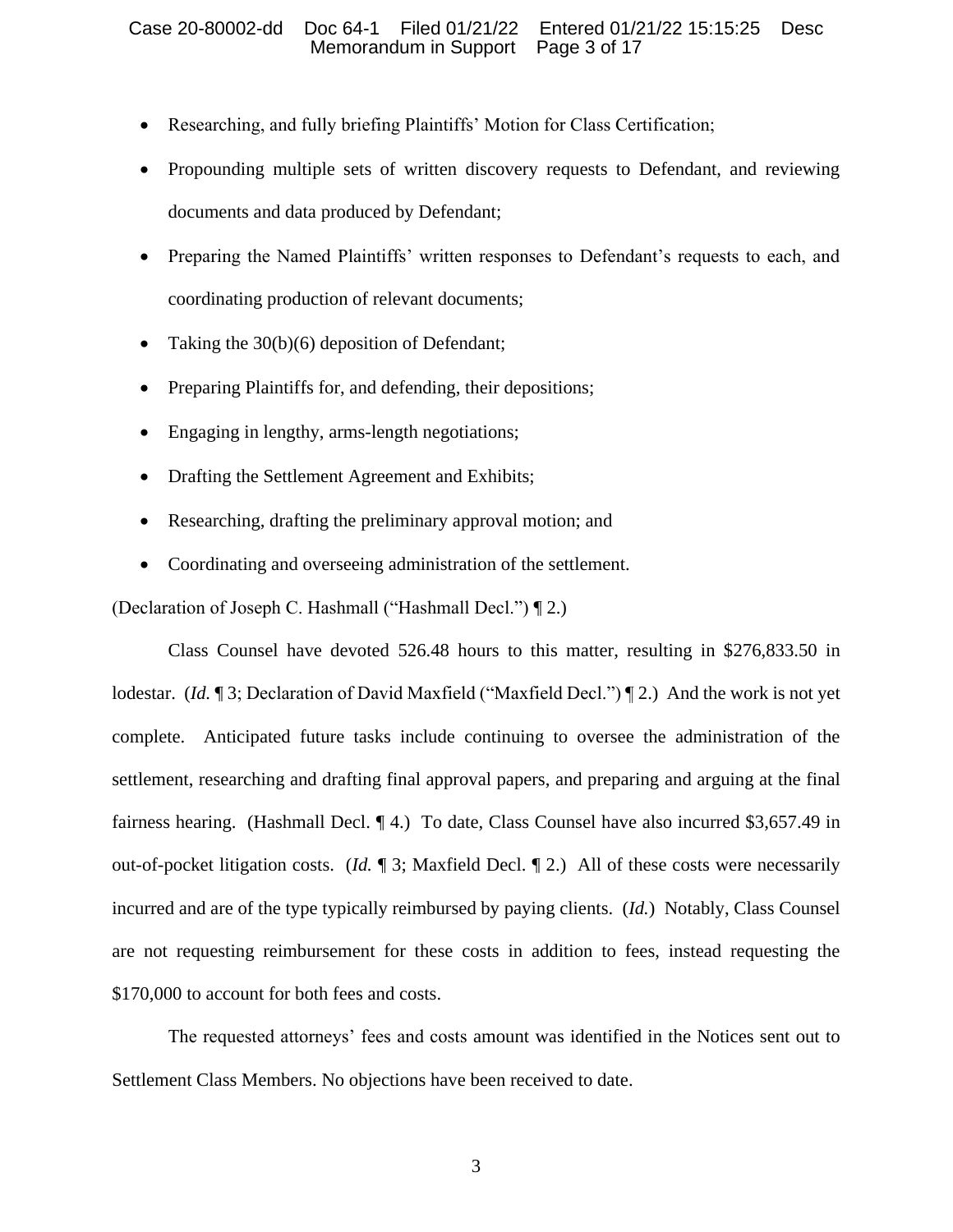### **II. Class Representatives' Participation in the Case.**

The Named Plaintiffs played a valuable and active role in this litigation, and devoted significant time and attention to the case. Both responded to written discovery requests, produced documents, and prepared and sat for their depositions. Additionally, the Named Plaintiffs assisted Class Counsel with investigation of the facts, consulted with Class Counsel throughout litigation and during settlement negotiations, and reviewed and approved the Settlement Agreement. (Hashmall Decl. ¶ 5.) The Settlement Agreement's provision for the request of up to \$4,000 for each reflects the Named Plaintiffs' initiative in pursuing this action and the time and resources they have invested.

The contemplated Class Representative payments were listed in the Notices sent to the Settlement Class, and no objections have been received to date.

### **III. Settlement Administration Expenses.**

With this motion, Plaintiffs also seek approval to reimburse the Settlement Administrator for its expenses from the common fund. American Legal Claim Services LLC, the appointed Settlement Administrator, estimates those expenses to be \$10,886, through the end of administration (i.e., through payments to Class Members and the passing of the negotiation period for those payments). These expenses to date are for the preparation and mailing of Notice to the Settlement Class, the implementation and maintenance of the Settlement Website, tracking of opt outs and contact information updates, and conducting remailings of Notice as appropriate. Should final approval be granted, the Administrator will incur expenses for the establishment of the common fund, preparation and mailing of payments to Class Members, tracking of check cashing and reissuing as necessary, and the potential redistribution of remaining funds as appropriate. Settlement Class Members were informed in the Notices that the Settlement Administrator's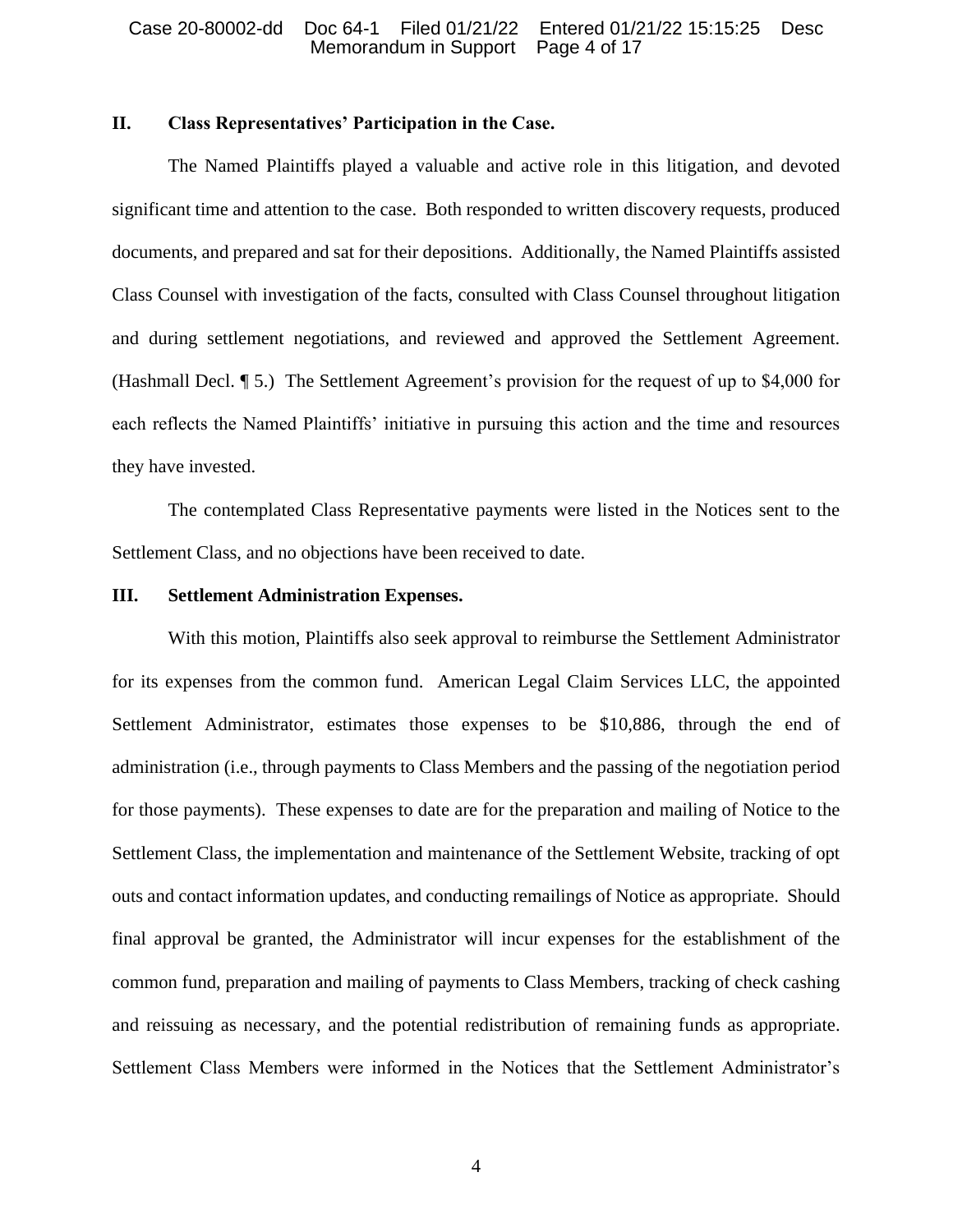expenses would be sought to be reimbursed from the common fund, and no objections have been received to date.

## **ARGUMENT**

## **I. Class Counsel's Request for Attorneys' Fees & Costs is Reasonable.**

Class Counsel seek an award of \$170,000 in attorneys' fees and costs, to be paid separately from the common fund established for the Settlement Class. This request should be granted because of the significant efforts of Class Counsel, which resulted in exceptional relief for the class in a novel legal context. Importantly, because this fee is paid separately from the common fund, granting this request will not reduce Class Members' recovery.

In a certified class action, a court "may award reasonable attorney's fees and nontaxable costs that are authorized by law or by the parties' agreement." Fed. R. Civ. P. 23(h).<sup>1</sup> In reviewing attorneys' fees in bankruptcy cases, courts in this Circuit "begin[] with the '[l]odestar' principles." *In re Sussex Title, LLC*, No. 07-22878, 2010 WL 3810011, \*1 (Bankr. D. Md. Sept. 22, 2010). This consideration includes review of several factors, including: (1) the time and labor expended, (2) the novelty and difficulty of the questions, (3) the level of skill required, (4) the preclusion of other employment by the attorney due to acceptance of the case, (5) the customary fee for similar work in the community, (6) whether the fee is fixed or contingent, (7) time limitations imposed by the client or the circumstances, (8) the amount involved and results obtained, (9) the experience, reputation and ability of the attorneys, (10) the undesirability of the case, (11) the nature and length of the professional relationship with the client,<sup>2</sup> and (12) fee awards in similar cases. *Barber v.* 

<sup>&</sup>lt;sup>1</sup> "Rule 23 F.R. Civ. P. applies in adversary proceedings." Fed. R. Bkrptcy. Pro. 7023.

 $2$  Factor (11) is neutral here, as the relationship between Class Counsel and the Named Plaintiffs was solely for the purposes of this litigation, and thus has no further bearing on the reasonableness of the fees sought here. *See*, *e.g.*, *Reynolds v. Fidelity Investments Institutional Operations Company, Inc.*, No. 18-423, 2020 WL 92092, \*4 (M.D.N.C. Jan. 8, 2020) ("Factor 11, the nature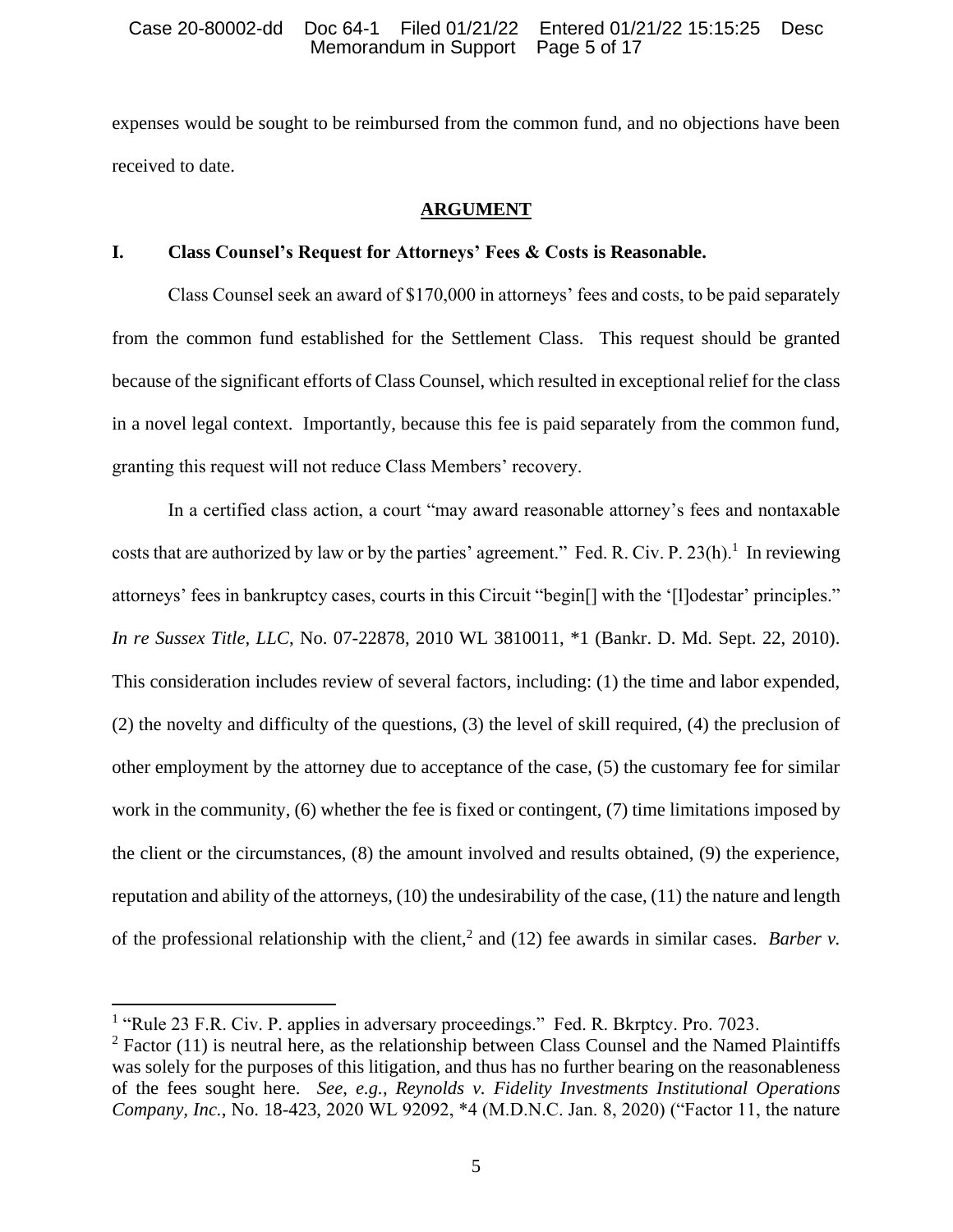### Case 20-80002-dd Doc 64-1 Filed 01/21/22 Entered 01/21/22 15:15:25 Desc Memorandum in Support Page 6 of 17

*Kimbrell's, Inc.*, 577 F.2d 216, 226 (4th Cir. 1978) (adopting the 12 factors laid out in *Johnson v. Georgia Hwy. Express, Inc.*, 488 F.2d 714, 717-720 (1974) for use by Fourth Circuit courts for "determination[s] of reasonable attorneys' fees").

Here, Class Counsel's lodestar represented by the number of hours expended on the litigation, 526.48, multiplied by each timekeeper's respective hourly rates, results in a lodestar of \$276,833.50. That is, Class Counsel are requesting significantly *less* than their lodestar in his case, a factor that strongly supports the requested award.

### **A. Class Counsel's Efforts Achieved an Excellent Result for the Settlement Class.<sup>3</sup>**

In the Fourth Circuit, when determining "what fee is reasonable, the 'most critical factor' in that determination 'is the degree of success obtained.'" *Doe v. Chao*, 435 F.3d 492, 505 (4th Cir. 2006) (quoting *Hensley v. Eckerhart*, 461 U.S. 424, 436 (1983)). The settlement in this case provides monetary relief that totals *more than* the actual amounts alleged to have been improperly collected by Defendant from the Settlement Class. Class Members automatically benefit from the settlement, without having to return a claim form, and their individual amounts will be directly proportionate to (and *greater than*) the amounts Defendant collected from each. (ECF No. 60-2 ¶ 34.) Class Counsel consider this to be an exceptional result for the Class.

The settlement was reached only after Class Counsel successfully defeated Defendant's motion to dismiss, conducted extensive discovery, fully briefed class certification, and the

and length of the attorneys' relationship with the client, is inconsequential given the one-time relationship present here."); *Price v. City of Fayetteville, N.C.*, No. 13-150, 2015 WL 1222168, \*6 (E.D.N.C. March 17, 2015) ("Plaintiffs' attorneys have not attested to any prior professional relationship with their clients. Neither party proposes consideration of this factor as bearing on the lodestar figure in this case. Accordingly, the court finds this factor to be inconsequential.").

<sup>3</sup> This section incorporates the following Fourth Circuit factors (*see Barber*, 577 F.2d at 216): (3) the level of skill required, (8) the amount involved and results obtained, (9) the experience, reputation and ability of the attorneys.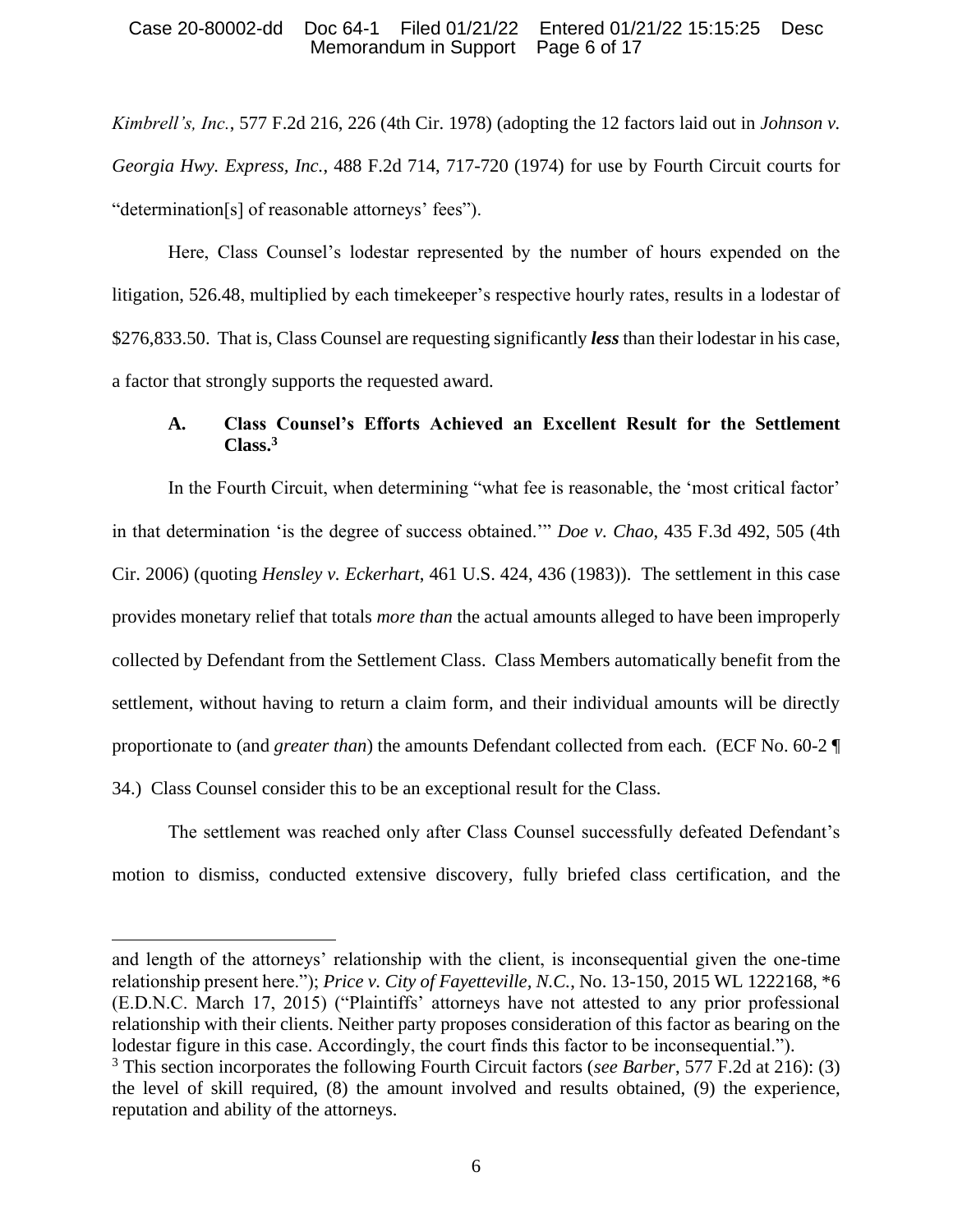### Case 20-80002-dd Doc 64-1 Filed 01/21/22 Entered 01/21/22 15:15:25 Desc Memorandum in Support Page 7 of 17

subsequent arms-length settlement negotiations spanning several months. (Hashmall Decl. ¶ 6.) The settlement provides certain monetary benefits to the Class Members, which is enhanced by the fact that they will receive those benefits promptly, without the delay and risks of further litigation. This is especially important in this case, as the Settlement Class Members, by definition, are consumers who have medical debt and were in personal bankruptcy.

Class Counsel have provided declarations previously in this matter, detailing their extensive class action and consumer protection experience. (*See* ECF Nos. 50-4, 50-7.) This significant experience provided the Settlement Class with the representation necessary to successfully litigate and resolve this matter, and to do so efficiently, resolving the action two years from its inception. *See Singleton v. Domino's Pizza, LLC*, 976 F. Supp. 2d 665, 683 (D Md. 2013) (finding that reaching settlement after discovery, but within two years of complaint filing, was indicative of class counsel's "skills and efficiency").

### **B. Class Counsel Took Significant Risks and Overcame Obstacles in this Case.<sup>4</sup>**

"Class Counsel took this case on a contingency basis and understood from the outset that there would be no attorneys' fee without a recovery for the Plaintiffs or the Class. They have worked for years with no payment on this litigation, [ ] undertaking the risk of walking away with no payment at all. Moreover, Class Counsel could have lost their entire investment in out-ofpocket expenses [ ]. Such burdens are relevant circumstances that support the requested award." *In re LandAmerica 1031 Exchange Services, Inc. I.R.S. 1031 Tax Deferred Exchange Litig.*, MDL No. 2054, 2012 WL 5430841, \*5 (D.S.C. Nov. 7, 2012) (internal quotation omitted). These same

<sup>4</sup> This section incorporates the following *Barber* factors: (2) the novelty and difficulty of the questions, (4) the preclusion of other employment by the attorney due to acceptance of the case, (6) whether the fee is fixed or contingent, (7) time limitations imposed by the client or the circumstances, (10) the undesirability of the case.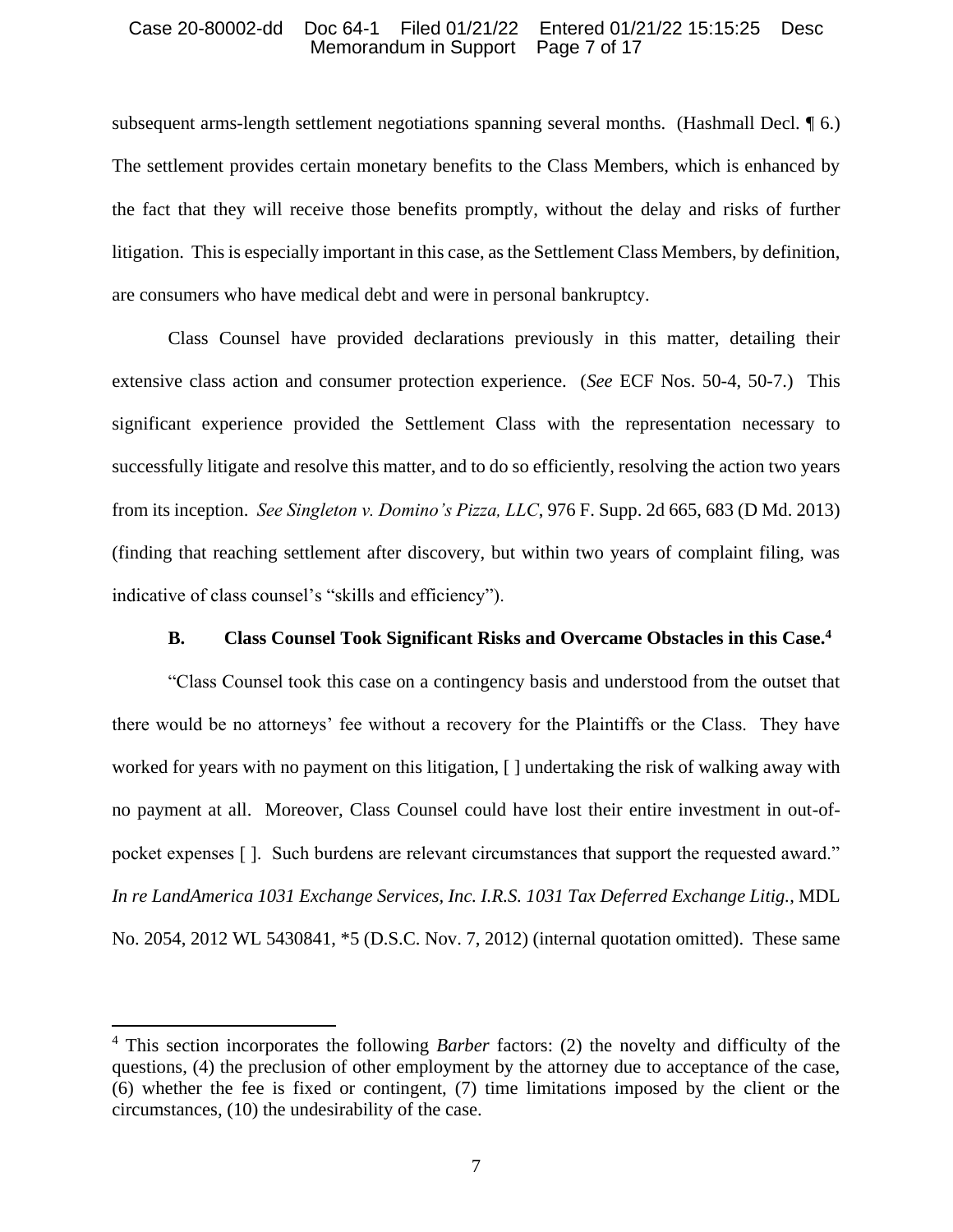### Case 20-80002-dd Doc 64-1 Filed 01/21/22 Entered 01/21/22 15:15:25 Desc Memorandum in Support

circumstances were certainly present here, where Class Counsel faced the very real risk of nonpayment, navigating an adversary putative class action, against a large healthcare organization, for unique claims involving an interplay of bankruptcy rules and state statutes, all on a contingency fee basis. This was a novel cause of action, and Counsel is aware of no directly analogous actions previously filed. The novelty of this claim supports a finding that there were real risks to this litigation.

The Fourth Circuit acknowledges the risks inherent in a contingent fee arrangement for attorneys, and considers it as weighing in favor of finding reasonableness in attorneys' fees. *In re Abrams & Abrams, P.A.*, 605 F.3d 238, 245-6 (4th Cir. 2010). Additionally, the claims at issue here were unique and complex, especially presented through an adversary putative class action. Class actions are not a guaranteed mechanism, particularly in bankruptcy court. *See*, *e.g.*, *Sprint Commc'ns Co., L.P. v. APCC Services, Inc.*, 554 U.S. 269, 291 (2008) ("class actions are permissive, not mandatory"); *In re Computer Learning Ctrs., Inc.*, 344 B.R. 79, 92 (Bankr. E.D. Va. 2006) (holding in bankruptcy case that a class action was not the superior method of adjudication, stating "[a] bankruptcy case presents many of the same mechanisms to process large numbers of claims as a class action."). If class certification were to have been denied, given the nature of the claims, the Settlement Class Members would likely have received no relief at all. *In re TD Bank, N.A. Debit Card Overdraft Fee Litig.*, 325 F.R.D. 136, 162 (D.S.C. 2018) (in consumer protection actions such as this one, "the only realistic alternative to a class action is no action at all"). Taken with the contingent nature of Class Counsel's representation, no action would mean no fees or costs recovery.

It is difficult to find lawyers to take on risky consumer cases like this case. "The difficult and contingent nature of this case [] demonstrates its undesirability. [] [T]here are few lawyers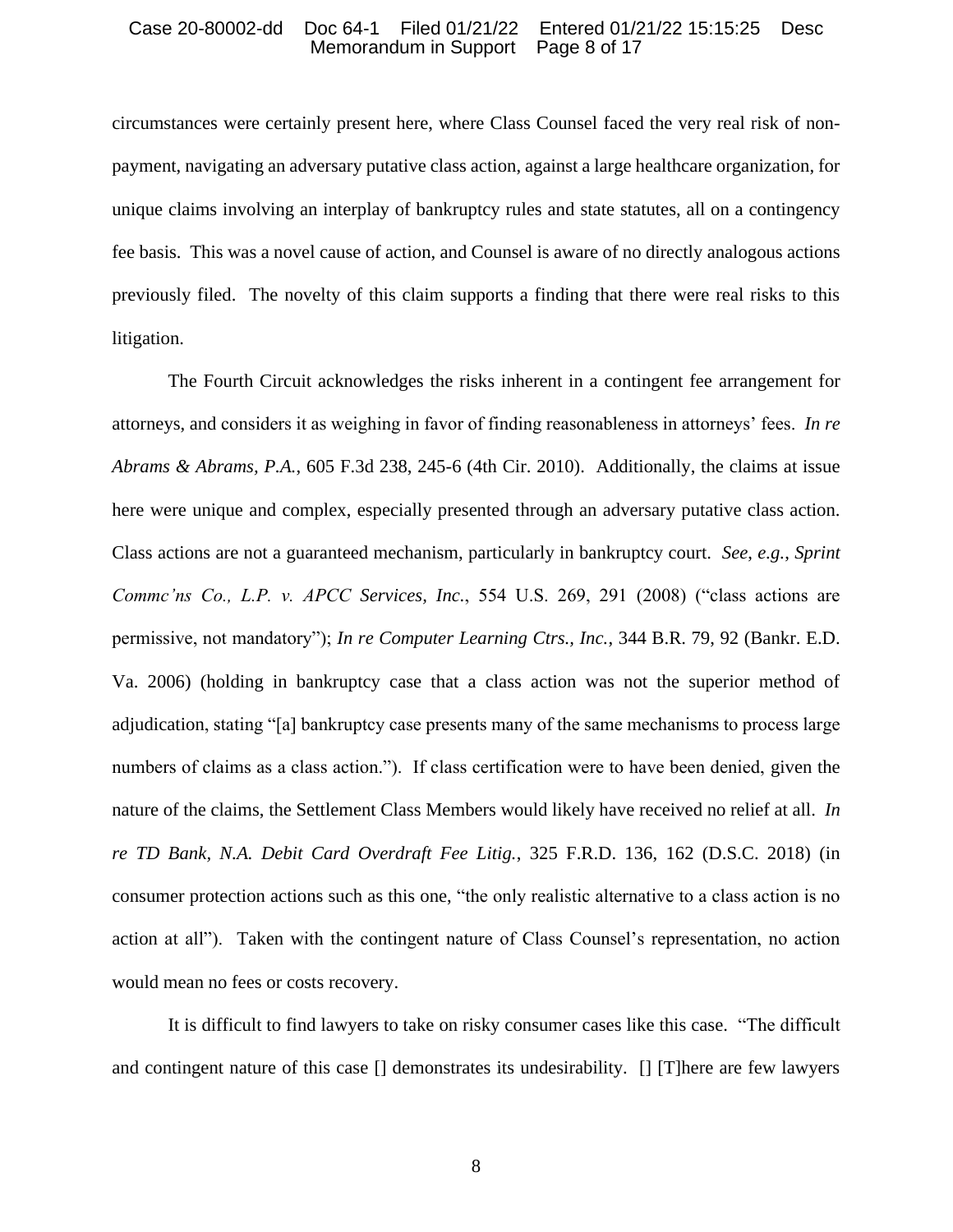### Case 20-80002-dd Doc 64-1 Filed 01/21/22 Entered 01/21/22 15:15:25 Desc Memorandum in Support Page 9 of 17

willing to invest significant time and resources prosecuting a lawsuit that involves complicated and uncertain legal questions and a substantial risk of receiving no compensation." *In re Allura Fiber Cement Siding Litig.*, No. 19-2886, 2021 WL 2043531, \*6 (D.S.C. May 21, 2021). The Court should award the requested fees because "[t]he type of litigation undertaken by [C]lass [C]ounsel here, which addresses important consumer concerns that would likely be ignored without such class action lawsuits, must be encouraged." *Perry v. FleetBoston Fin. Corp*., 229 F.R.D. 105, 123 (E.D. Pa. 2005). Without adequate incentives for attorneys to take on small value cases, "[P]laintiff[s] would have faced substantial difficulties in finding counsel in the local or other relevant market." *Pennsylvania v. Delaware Valley Citizens' Council for Clean Air*, 483 U.S. 711, 731 (1987). To ensure qualified and talented attorneys continue to take on these important cases, courts should compensate them appropriately for the numerous risks involved. *Jones v. Dominion Res. Servs., Inc*., 601 F. Supp. 2d 756, 765 (S.D. W. Va. 2009) ("[P]ublic policy generally favors attorneys' fees that will induce attorneys to act and protect individuals who may not be able to act for themselves.").

### **C. The Requested Fees and Costs Amount is Reasonable in Light of Counsel's Lodestar, and Fees Awarded in Comparable Cases.<sup>5</sup>**

Class Counsel seek \$170,000 as attorneys' fees and costs, separate from and in addition to the \$110,000 common fund established for the Settlement Class. Under the lodestar method, it is common that fees will exceed any recovery, indeed that is one of the purposes of a fee-shifting statute.<sup>6</sup> *See Millea v. Metro-N. R. Co*., 658 F.3d 154, 169 (2d Cir. 2011) ("Especially for claims

<sup>5</sup> This section incorporates *Barber* factors of (1) the time and labor expended, (5) the customary fee for similar work in the community, (12) fee awards in similar cases.

<sup>&</sup>lt;sup>6</sup> Plaintiffs brought claims of violations of bankruptcy stays under 11 U.S.C. § 362 $(k)(1)$  which has a fee shifting provision ("an individual injured by any willful violation of a stay provided by this section shall recover actual damages, including costs and attorneys' fees"). *See also In re Schwartz-Tallard*, 803 F.3d 1095, 1100 (9th Cir. 2015) (en banc) (holding attorneys' fee awards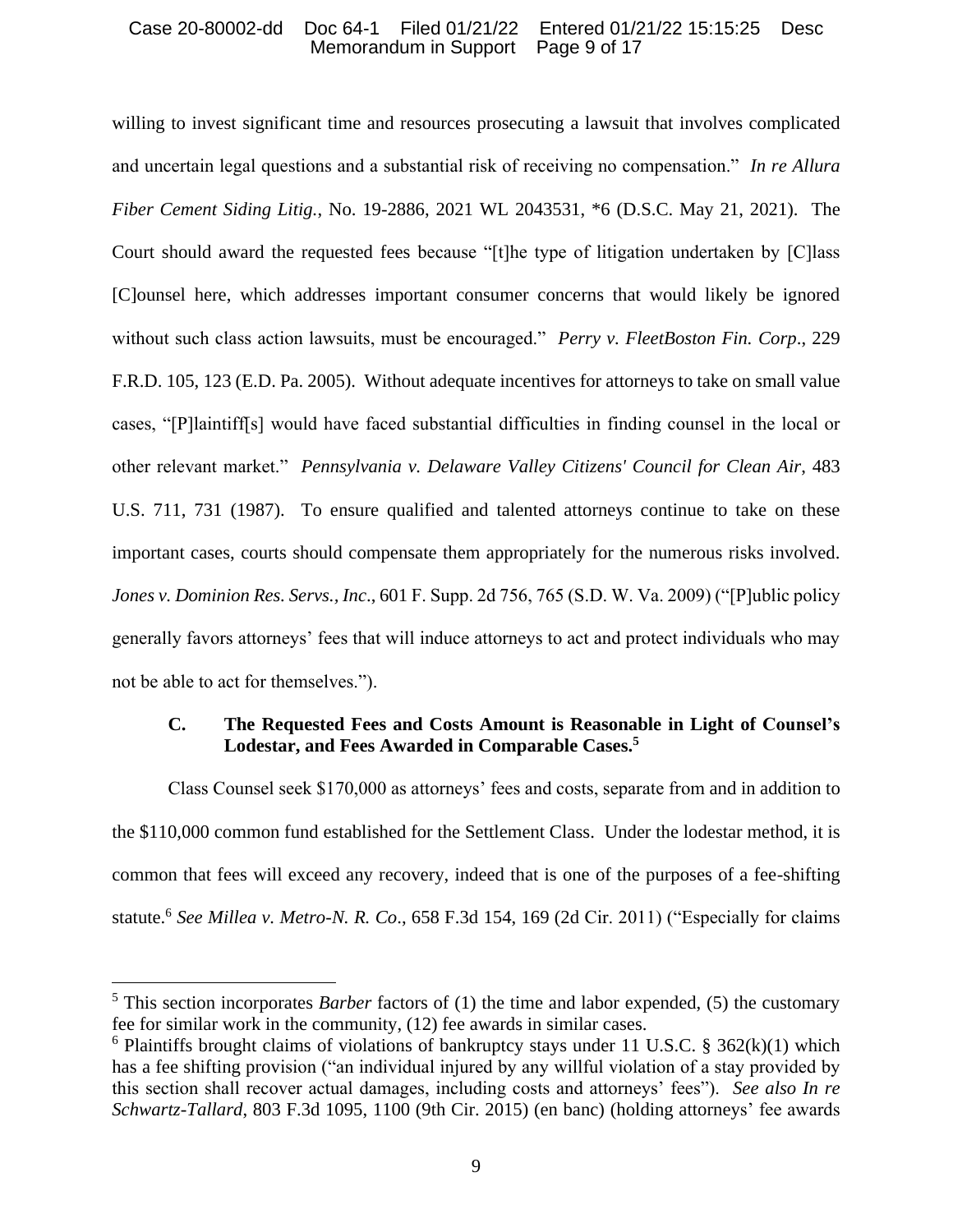### Case 20-80002-dd Doc 64-1 Filed 01/21/22 Entered 01/21/22 15:15:25 Desc Memorandum in Support Page 10 of 17

where the financial recovery is likely to be small, calculating attorneys' fees as a proportion of damages runs directly contrary to the purpose of fee-shifting statutes: assuring that civil rights claims of modest cash value can attract competent counsel. The whole purpose of fee-shifting statutes is to generate attorneys' fees that are disproportionate to the plaintiff's recovery."); *Phenow v. Johnson, Rodenberg & Lauinger, PLLP*, 766 F. Supp. 2d 955, 959 (D. Minn. 2011) ("[T]he amount of attorney fees need not be proportionate to the amount of damages recovered when Congress sets up a statutory scheme, such as this one, that provides for [ ] fee shifting."); *In re Gonzalez*, No. 12-BK-19213, 2019 WL 1087093, at \*9 (Bankr. M.D. Fla. Mar. 5, 2019) ("Nonreciprocal, fee-shifting provisions in consumer protection statutes are designed to encourage counsel to take on small consumer cases. The statutes not only protect consumers from predatory [businesses], but they also protect law abiding [businesses] from commercial disadvantage.").

Indeed, in settlements involving fee shifting, it is routine for the amount paid in attorneys' fees to exceed the amount allocated to the class. *Oslan v. Law Offices Of Mitchell N. Kay*, 232 F. Supp. 2d 436, 444 (E.D. Pa. 2002) (awarding fee of \$55,000 when class received \$20,000); *King v. United SA Fed. Credit Union*, 744 F. Supp. 2d 607, 616 (W.D. Tex. 2010) (noting that "[t]he fact that the \$100.00 to be distributed to each individual Class member may not be a great sum in relation to counsel's fee request does not make that request unreasonable"); *Sheffer v. Experian Info. Solutions*, 290 F. Supp. 2d 538, 550-51 (E.D. Pa. 2003) ("proportionality analysis between the amount of damages awarded and the amount of counsel fees requested ... is an impermissible basis upon which to reduce a fee award"); *Hallmark v. Cohen & Slamowitz, LLP*, 378 F. Supp. 3d

allowable in 362(k) cases); *In re Repine*, 536 F.3d 512, 522 (5th Cir. 2008) (agreeing with decisions that award attorneys' fees incurred in prosecuting claims of automatic stay violations). In these matters, it is also advisable that, like here, the attorneys' fee award is separate from any other recovery. *In re Repine*, 536 F.3d at 522; *In re Duby*, 451 B.R. 664, 674–77 (1st Cir. 2011); *In re Schwartz-Tallard*, 803 F.3d at 1097.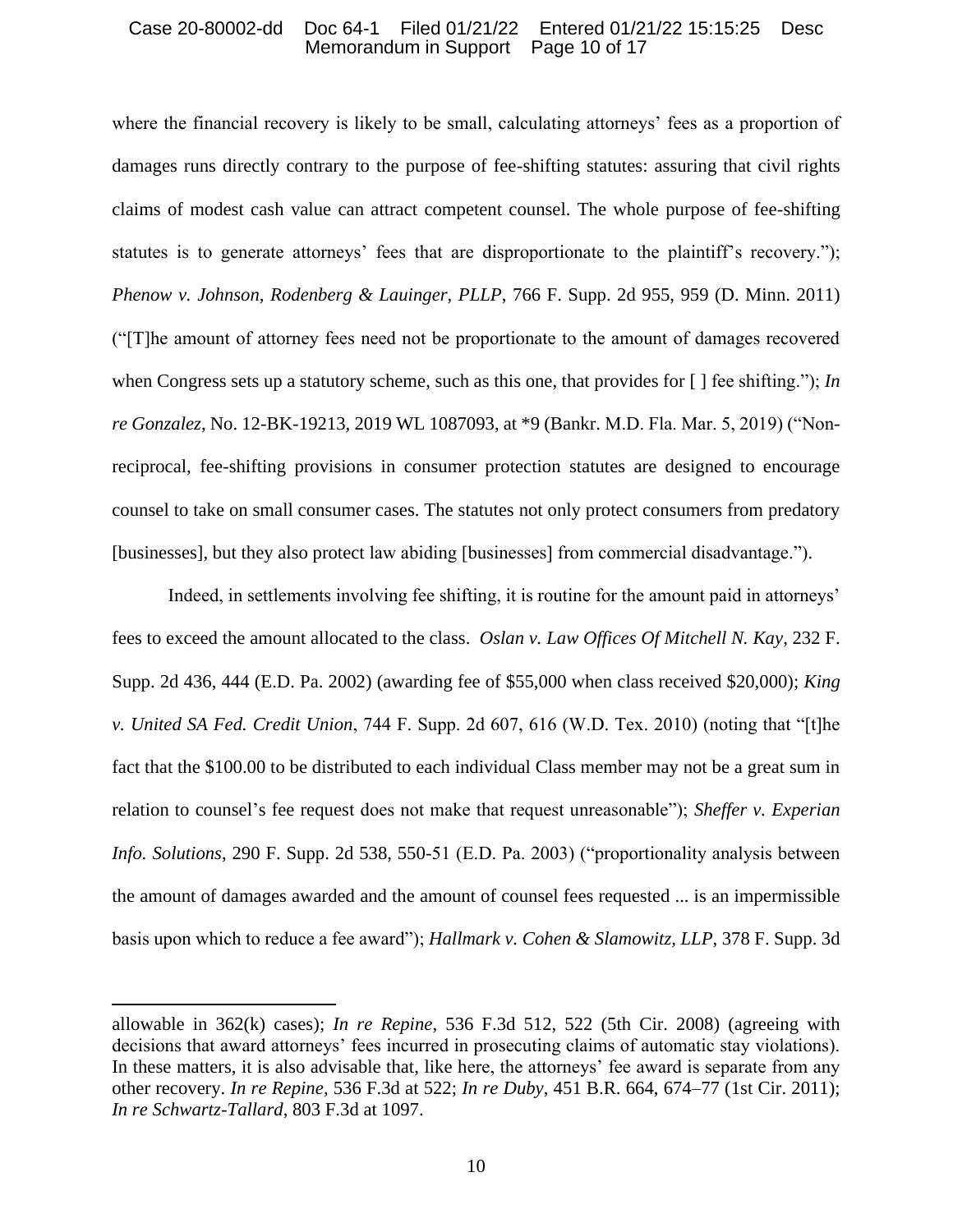#### Case 20-80002-dd Doc 64-1 Filed 01/21/22 Entered 01/21/22 15:15:25 Desc Memorandum in Support Page 11 of 17

222, 234 (W.D.N.Y. 2019) (awarding fees that were twice the size of the settlement fund). This is true also in bankruptcy cases specifically. *See*, *e.g.*, *In re Eppolito*, 583 B.R. 822, 829 (Bankr. S.D.N.Y. 2018) (awarding \$9,065.00 in legal fees and \$69.91 in disbursements for violation of the discharge injunction, pursuant to 11 U.S.C. § 105); *In re Biery*, No. 10-23338, E.D. Ky. (2017). "Disproportion alone does not make an award of attorney fees excessive." *Mitchell v. BankIllinois*, 316 B.R. 891, 903 (S.D. Tex. 2004) (citing *Northwinds Abatement, Inc. v. Employers Ins. of Wausau*, 258 F.3d 345, 354-5 (5th Cir. 2001) in support, where award of attorney fees that was three times the size of trebled damages award was affirmed).

The reasonableness of the requested award is further supported here, where Class Counsel are not seeking a multiplier of their lodestar, despite their successful efforts on behalf of the Class, achieved on a contingency basis, and instead are taking a discount on their incurred lodestar. NEWBERG ON CLASS ACTIONS, 3d §14.03 at 14-4 to 14-5 ("'Courts applying the lodestar approach will often use large multipliers or monetary enhancements of the time/rate (lodestar) calculation in order to reach fee award results comparable to percentage of recovery fees.'"); *see also In re Allura Fiber Cement Siding Litig.*, 2021 WL 2043531 at \*7 ("in comparable complex cases, attorneys are often not just awarded their lodestar, but a multiple thereof") (citing *DeWitt v. Darlington Cnty., S.C*., No. 11-740, 2013 WL 6408371, \*13 (D.S.C. Dec. 6, 2013)); *Kay Co. v. Equitable Prod. Co*., 749 F. Supp. 2d 455, 470 (S.D. W. Va. 2010 (multipliers falling between 2 and 4.5 are reasonable). Class Counsel's lodestar, determined by the hours expended, 526.48, multiplied against the timekeepers' hourly rates, is \$276,833.50, an amount almost two times the amount sought for fees here. "The figure arrived at using this calculation is presumed to be a reasonable fee." *In re Brier Creek Corp. Ctr. Assoc., Ltd. P'ship*, No. 12-1855, 2013 WL 2352570, \*1 (Bankr. E.D.N.C. May 29, 2013) (citing *Perdue v. Kenny A. ex rel. Winn*, 130 S.Ct. 1662, 1667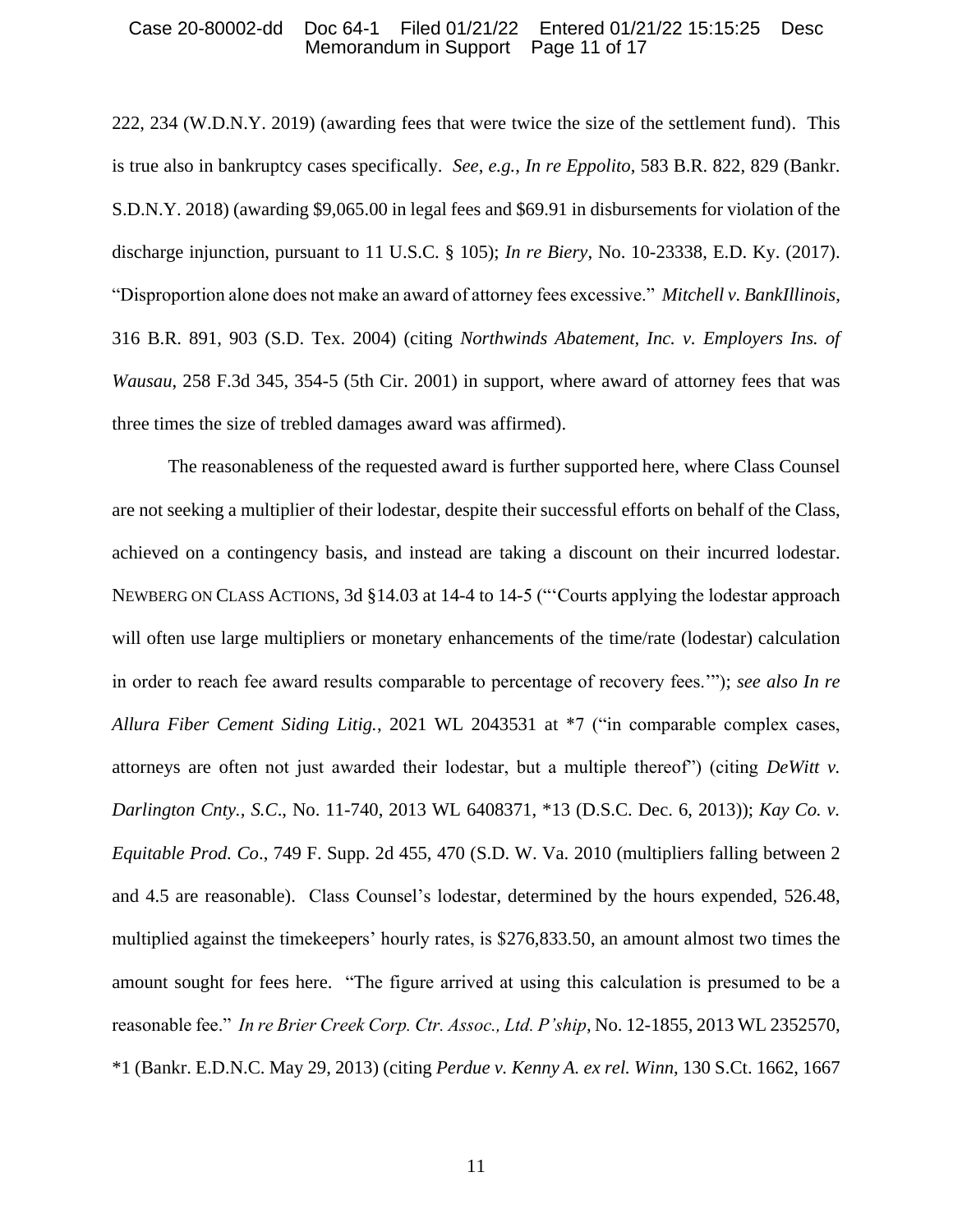#### Case 20-80002-dd Doc 64-1 Filed 01/21/22 Entered 01/21/22 15:15:25 Desc Memorandum in Support Page 12 of 17

(2010) (for stating that the presumption is a "strong" one) (internal quotation omitted). Thus, by seeking *less* than their lodestar versus the enhancement they could have argued for, the reasonableness of the amount is unquestionable. *See Brown v. Transurban USA, Inc.*, 318 F.R.D. 560, 578 (E.D. Va. 2016) (finding fees that were less than class counsel's lodestar to be reasonable).

Moreover, the hours expended, as illustrated by the fee entries filed with Class Counsel's declarations here, were properly spent furthering the litigation, and ultimately the settlement, of this matter. (Hashmall Decl. ¶ 3, Ex. A; Maxfield Decl. ¶ 2, Ex. 1.) While counsel should "exercise billing judgment with respect to hours worked," "a request for attorney's fees should not result in a second major litigation." *Hensley v. Eckerhart*, 461 U.S. 424, 437 (1983) (internal quotation omitted). To assist the Court in this review, it is important to "focus on the significance of the overall relief obtained by the plaintiff in relation to the hours reasonably expended on the litigation." *Id.* at 465. The hours spent by Class Counsel here illustrate their successful efforts on behalf of the Settlement Class – defeating the motion to dismiss, propounding significant discovery, and ultimately negotiating this certain monetary relief for the Class Members, which exceeds the amounts taken from them by Defendant's conduct.

Further, the timekeepers' rates used to determine lodestar are in line with those approved in this Circuit for similar national class action attorneys. The Fourth Circuit Court of Appeals has recognized that "where it is reasonable to retain attorneys from other communities, ... the rates in those communities may also be considered," particularly "when the complexity and specialized nature of a case may mean that no attorney, with the required skills, is available locally." *Rum Creek Coal Sales, Inc. v. Caperton*, 31 F.3d 169, 175, 179 (4th Cir. 1994). Here, Class Counsel, who are not traditionally bankruptcy attorneys, brought their extensive consumer protection class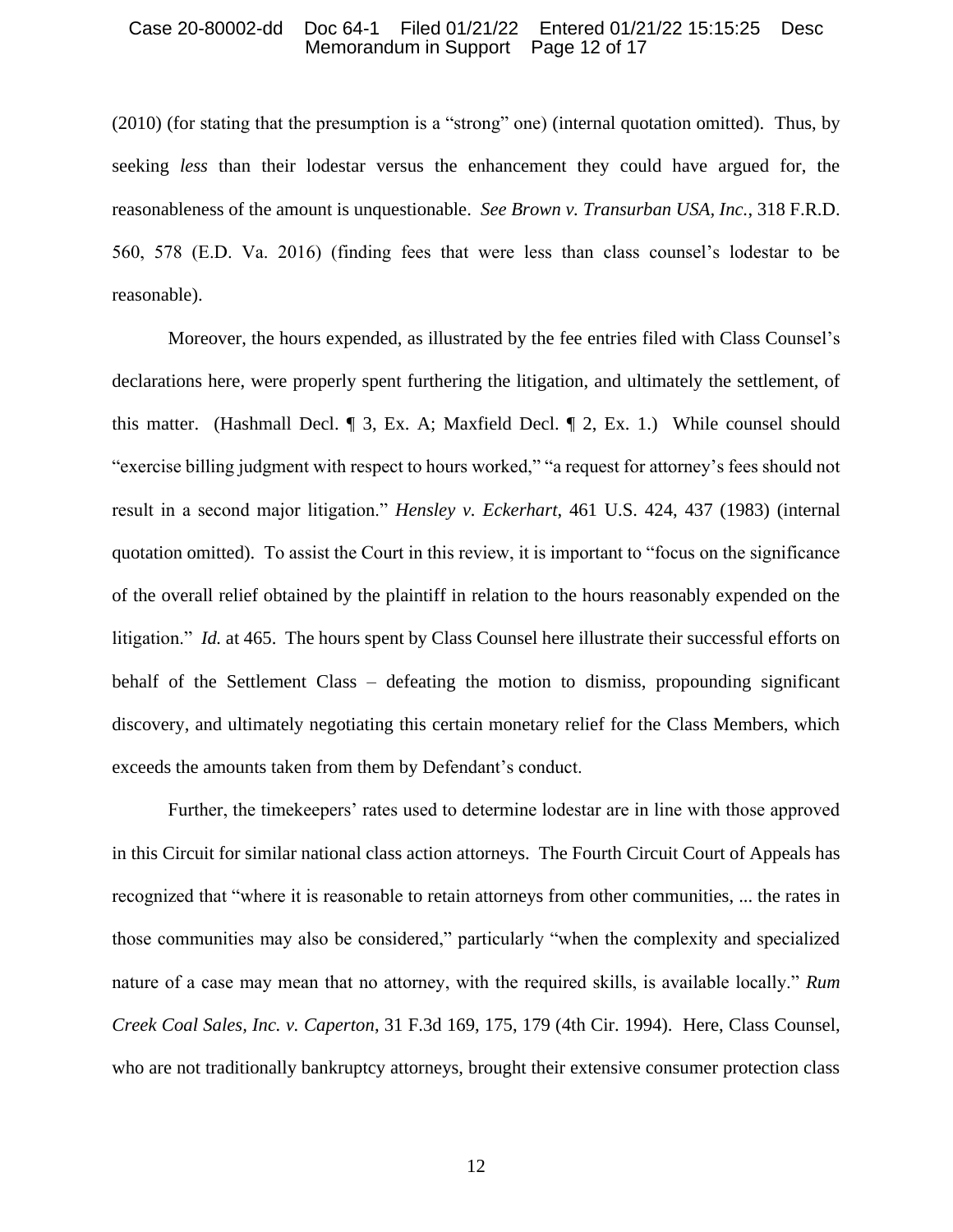### Case 20-80002-dd Doc 64-1 Filed 01/21/22 Entered 01/21/22 15:15:25 Desc Memorandum in Support Page 13 of 17

action experience to bear here, and utilized their noteworthy firm resources, which ultimately led to the successful result for the Class.<sup>7</sup> Lead Counsel from Berger Montague, while based in Minnesota, maintain a national class action practice and the attorneys who worked on this case have extensive class action experience which benefited the Class. Thus, the "reasonable" hourly rate standard for Class Counsel here is "the prevailing market rates in the relevant community," *Blum v. Stenson*, 465 U.S. 886, 895 (1984), which is the national class action legal community. *See*, *e.g.*, *In re Allura Fiber Cement Siding Litig.*, 2021 WL 2043531, \*6 ("these rates are consistent with those for complex class action attorneys operating on a contingency-basis").

Class Counsel's rates, as outlined in the supporting declarations, range from  $$525 - 890$ for attorneys, and \$220-370 for legal staff. (Hashmall Decl. ¶ 7; Maxfield Decl. ¶ 3.) These rates are appropriate. *See*, *e.g.*, *In re Sussex Title, LLC*, 2010 WL 381011, \*1 (approving hourly rates from \$245-\$550 in bankruptcy litigation); *Clark v. Duke Univ*., No. 1:16-CV-1044, 2019 WL 2579201, at \*4 (M.D.N.C. June 24, 2019) (in class action for attorneys with nationwide practice, approving hourly rates of \$1,060 per hour for attorneys with over 25 years of experience, \$900 per hour for attorneys with 15 to 24 years of experience, \$650 per hour for attorneys with 5 to 14 years of experience, \$490 per hour for attorneys with 2–4 years of experience, and \$330 per hour for attorneys with less than 2 years of experience, law clerks, and paralegals); *Phillips v. Triad Guar. Inc.*, No. 1:09CV71, 2016 WL 2636289, at \*7 (M.D.N.C. May 9, 2016) (approving hourly rates up to \$880 per hour); *In re Mercedes-Benz Tele Aid Contract Litig.*, No. 07-2720, 2011 WL

<sup>&</sup>lt;sup>7</sup> "The ability to retain top-quality representation in bankruptcy is precisely why Congress shifted the policy [with the passing of the Bankruptcy Reform Act of 1978] underlying the compensation of bankruptcy professionals to one where the free market plays a larger role." This reasoning "support[s] Counsel's ability to charge higher hourly rates. … In short, allowing Counsel to charge fees commensurate with the value of their services enables debtors to choose and retain extremely competent legal representation." *In re Brier Creek*, 2013 WL 2352570, \*\*4-5.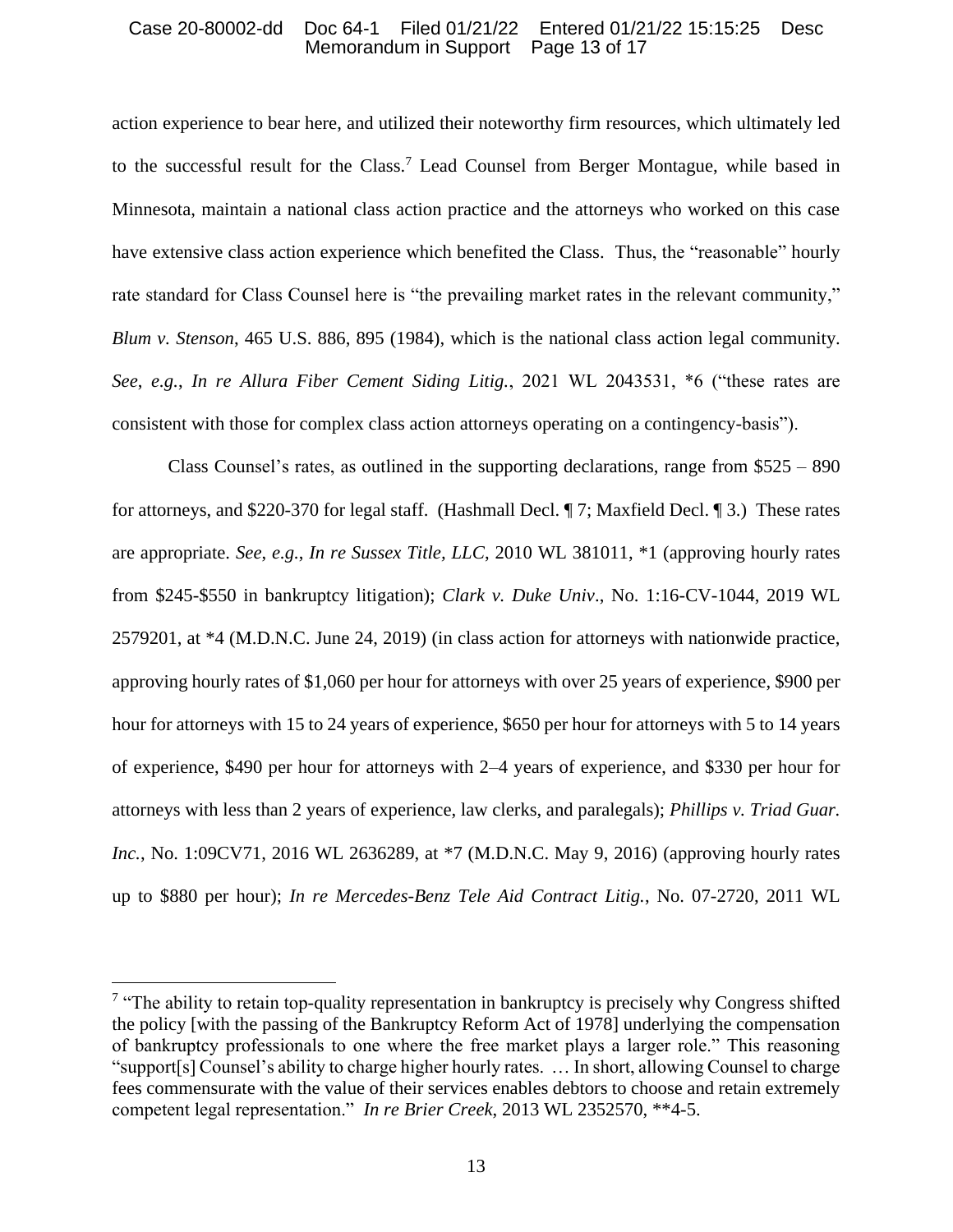#### Case 20-80002-dd Doc 64-1 Filed 01/21/22 Entered 01/21/22 15:15:25 Desc Memorandum in Support Page 14 of 17

4020862, at \*7 (D.N.J. Sept. 9, 2011) (finding reasonable, in consumer class action settlement, hourly rates up to \$855 for partners and up to \$560 for associates); *Flores v. Express Servs.*, *Inc.*, No. 14-3298, 2017 WL 1177098, at \*4 (E.D. Pa. Mar. 30, 2017) (finding hourly rates for attorneys ranging from \$725 to \$225 reasonable in consumer class settlement); *Chakejian v. Equifax Info. Servs., LLC*, 275 F.R.D. 201, 216–17 (E.D. Pa. 2011) (finding hourly rates up to \$700 for partners and \$175 for paralegals are reasonable for experienced class counsel in a consumer class action); *Brown*, 318 F.R.D. at 576 (collecting authority on reasonable hourly rates); *see also* Laffey Matrix, http://www.laffeymatrix.com/see.html (setting forth rates between \$343 and \$826 for attorneys of similar experience levels).<sup>8</sup>

### **II. The Class Representative Service Awards are Appropriate.**

Plaintiffs request Class Representative Service Awards of \$4,000 for each of the two Named Plaintiffs, to be paid from the common fund. "To determine whether an incentive payment is warranted, it is appropriate to consider 'the actions the plaintiff has taken to protect the interests of the class, the degree to which the class has benefitted from those actions, and the amount of time and effort the plaintiff expended in pursuing the litigation.'" *Edelen v. Am. Res. Servs., LLC*, No. 11-2744, 2013 WL 3816986, at \*16 (D. Md. July 22, 2013) (citing *Hoffman v. First Student, Inc.*, No. 06-1882, 2010 WL 1176641, at \*3 (D Md. Mar. 23, 2010)).

Here, the Named Plaintiffs agreed to serve as class representatives on behalf of the absent class members, with full understanding of the responsibilities of that role. They invested significant time and effort into the case, including keeping informed of its status, reviewing documents provided by Class Counsel, responding to discovery, providing documents for

<sup>8</sup> *In re Allura Fiber Cement Siding Litig.*, 2021 WL 2043531, \*6 ("Courts in the Fourth Circuit have previously determined that using Laffey and Adjusted Laffey rates is appropriate when reviewing lodestar in approving fee petitions.") (collecting cases).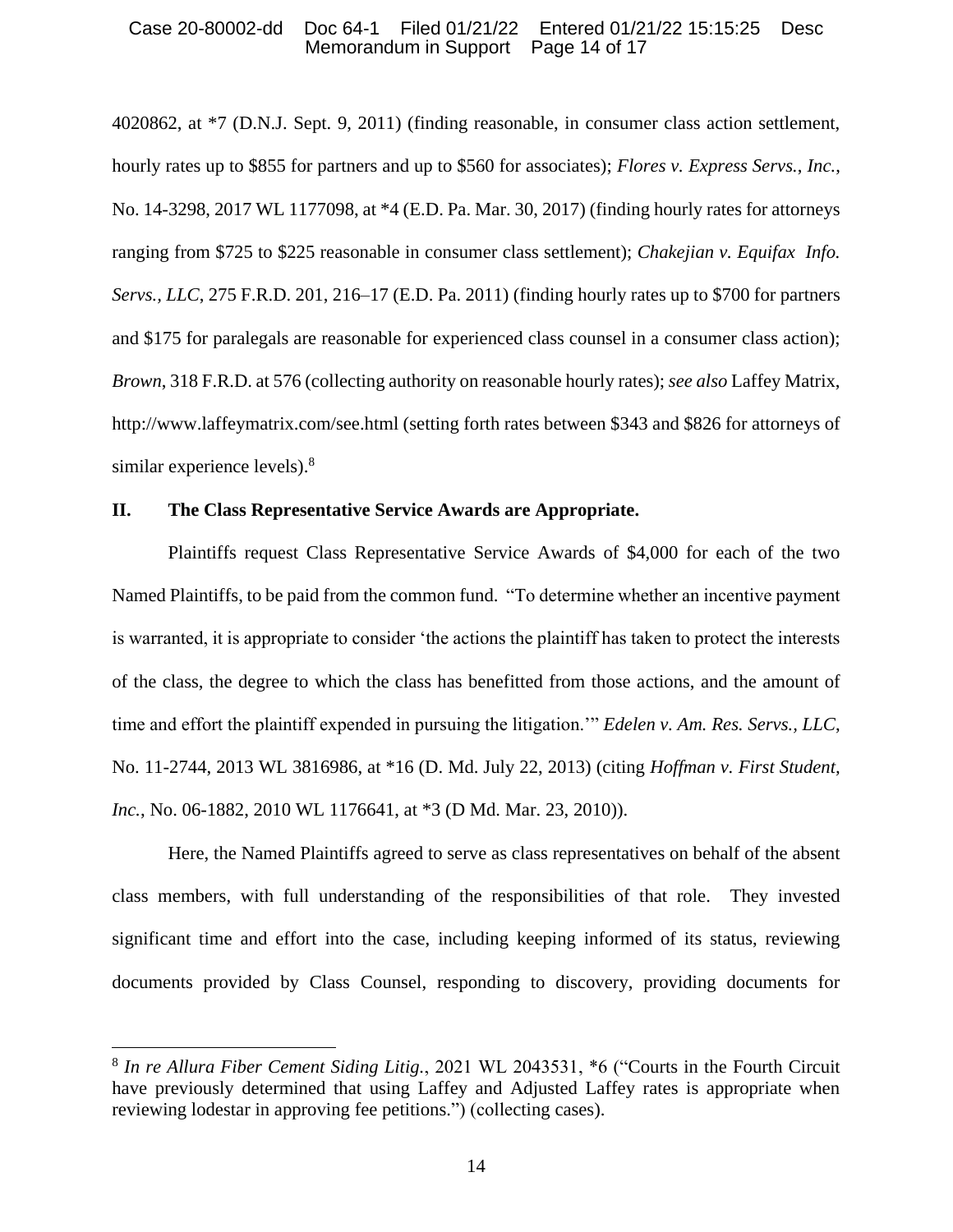#### Case 20-80002-dd Doc 64-1 Filed 01/21/22 Entered 01/21/22 15:15:25 Desc Memorandum in Support

production, preparing for and sitting for their depositions, and staying informed during settlement negotiations. (*See generally* ECF Nos. 50-8, 50-9; Hashmall Decl. ¶ 5.) Under these circumstances, a service award is appropriate, and the requested amount is reasonable. *See*, *e.g.*, *In re Cotton*, 2019 WL 1233740, \*4 (awarding \$10,000 service awards to each named plaintiff in bankruptcy adversary consumer class action); *Smith v. Res-Care, Inc.*, No. 13-5211, 2015 WL 6479658, at \*9–10 (S.D. W.Va. Oct. 27, 2015) (awarding \$7,500 service award to named plaintiff in consumer class action, where plaintiff participated in discovery and was responsive with counsel, and finding the award to be "fair and appropriate"); *Mullinax v. Parker Sewer & Fire Subdistrict*, No. 12-1405, 2014 WL 12774925, \*14 (D.S.C. March 11, 2014) (awarding \$5,000 to lead plaintiff); *Berry v. Schulman*, 807 F.3d 600, 613-614 (4th Cir. 2015) (upholding district court's approval of \$5,000 service awards as appropriate in consumer protection case, as the "Class Representatives acted for the benefit of the class, and [the district court] cited other cases in which district courts in our circuit have ordered similarly substantial payments."); *see also* Manual for Complex Litig. § 21.62 n. 971 (4th ed. 2004) (such awards "merited for time spent . . . responding to discovery").

Indeed, the purpose of class representative service awards is not to compensate the named plaintiffs for the harm caused by the defendant but, rather, to fairly reward them for the time and effort they invested in the case and spent on behalf of the class. *See Berry v. LexisNexis Risk & Info. Analytics Grp., Inc.*, 807 F.3d 600, 613 (4th Cir. 2015) *cert denied* 137 S.Ct. 77 (2016) (instructing that service awards "are intended to compensate class representatives for work done on behalf of the class, to make up for financial or reputational risk undertaken in bringing the action, and, sometimes, to recognize their willingness to act as a private attorney general."). Plaintiffs properly earned their proposed service awards through their participation in the case.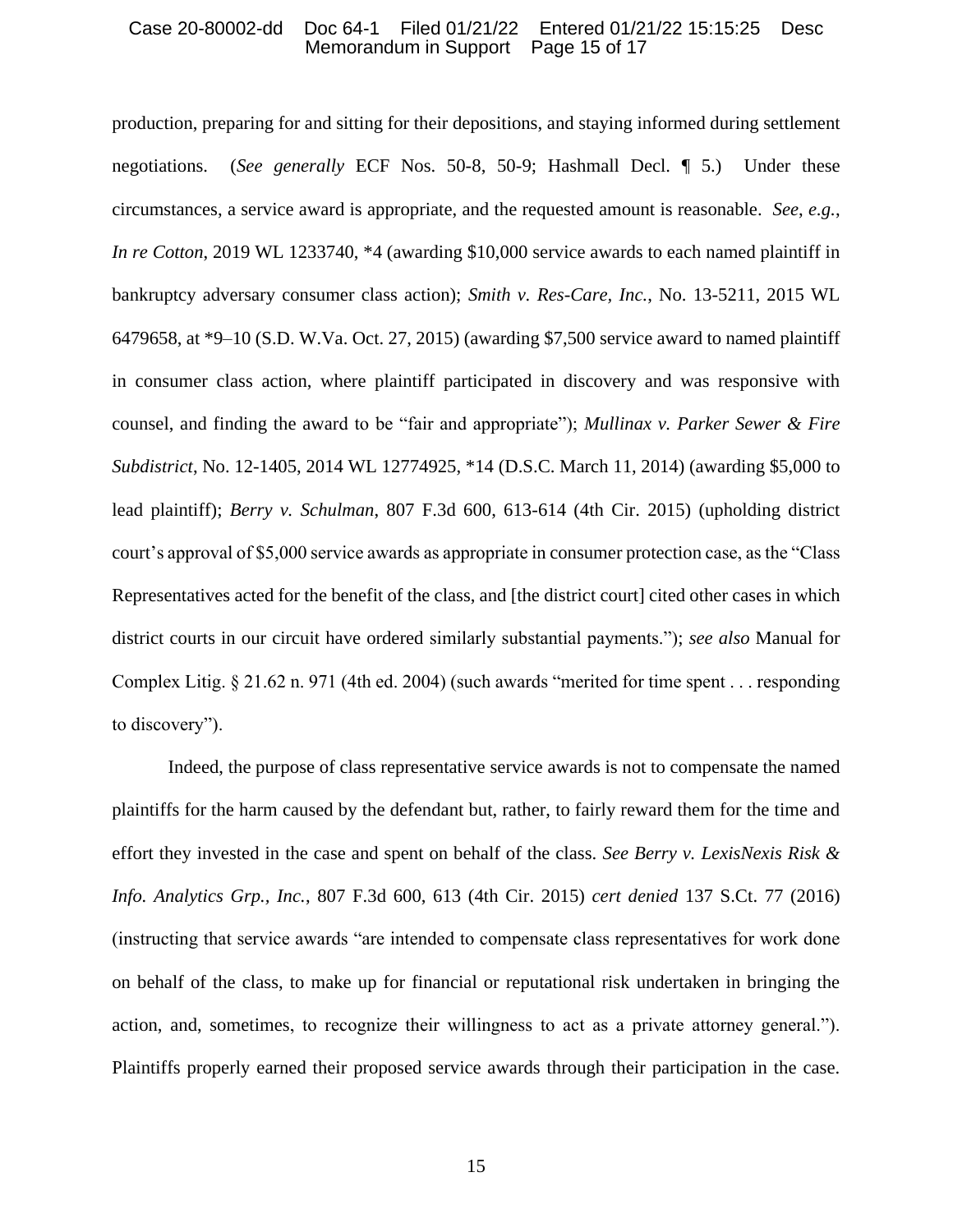#### Case 20-80002-dd Doc 64-1 Filed 01/21/22 Entered 01/21/22 15:15:25 Desc Memorandum in Support

The Court should therefore approve the Plaintiffs' request for the two \$4,000 Class Representative Service Awards, to be paid from the common fund that they helped secure for the Class.

### **III. The Settlement Administrator's Expenses Should be Reimbursed from the Fund.**

American Legal Claim Services has been serving as the Settlement Administrator in this matter since preliminary approval was granted and reasonably expects its costs through settlement distribution to total \$10,886. These costs include preparing and mailing notice to the Class Members, establishing and maintaining the Settlement Website, updating Class Member contact information, tracking and reviewing opt outs, and class member contact information updates, and should final approval be granted, issuing and mailing payments to the Class Members. (Hashmall Decl. ¶ 8.) These expenses were or will be necessarily incurred and should be paid from the common fund. "The[] costs of paying the claims administrator, processing the claims, providing notice to the class, and generally administering the settlement is typically deducted from the settlement fund." NEWBERG ON CLASS ACTIONS § 12.20 (5th ed.); *see also McDaniels v. Westlake Servs., LLC*, No. 11-1837, 2014 WL 556288, at \*15 (D. Md. Feb. 7, 2014) (awarding costs of notice and administration to claims administrator); *Singleton*, 976 F. Supp. 2d at 690 (same).

#### **CONCLUSION**

Based on the foregoing, the Court should award the requested attorneys' fees and costs award of \$170,000, to be paid separately by Defendant and the Class Representative Service Awards of \$4,000 to each Named Plaintiff, which along with the Settlement Administrator's expenses, to be paid from the common fund.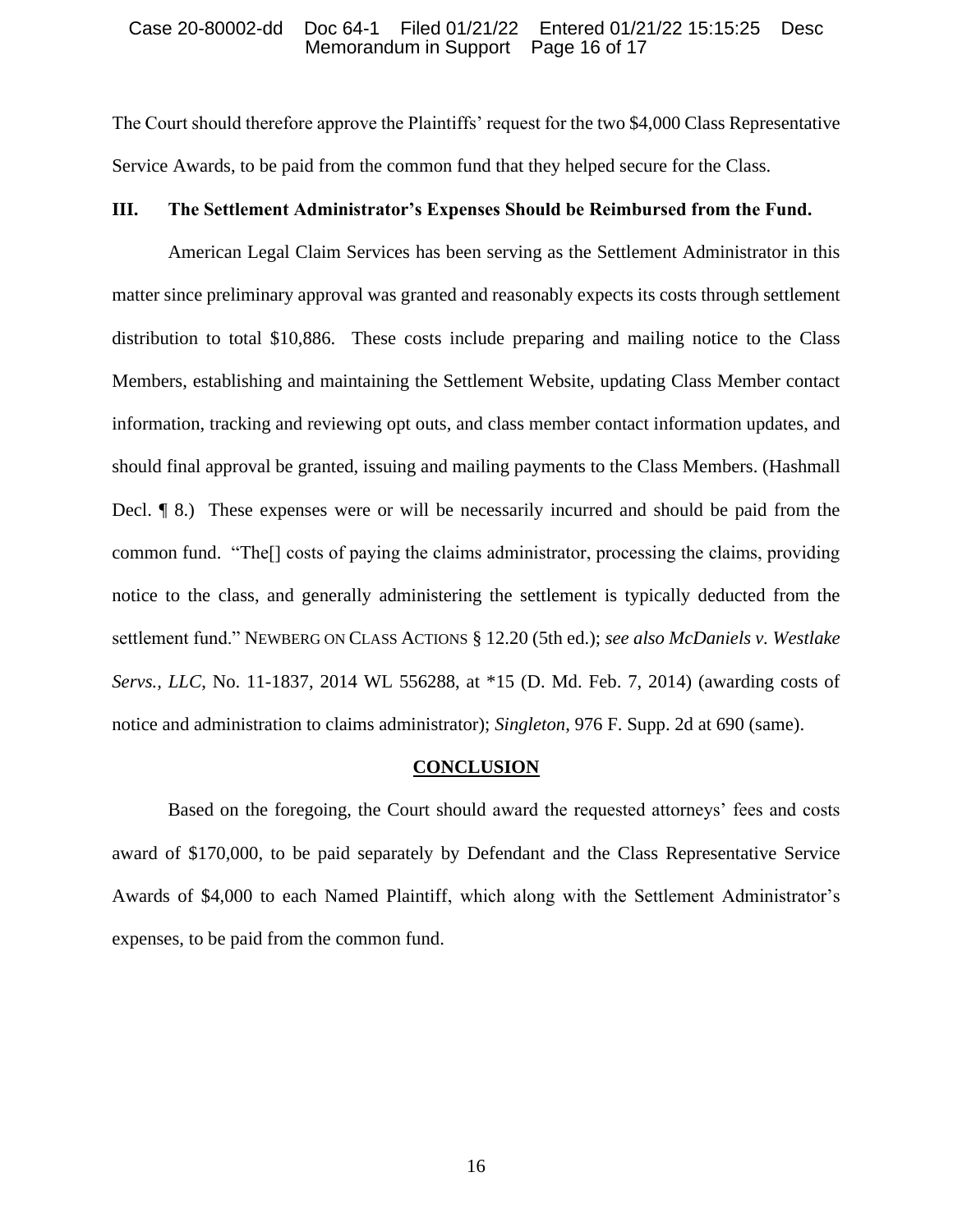Date: January 21, 2022 Respectfully submitted,

#### BERGER MONTAGUE PC

By: /s/Joseph C. Hashmall E. Michelle Drake (*pro hac vice*) Joseph C. Hashmall (*pro hac vice*) 1229 Tyler Street NE, Suite 205 Minneapolis, MN 55413 Tel: (612) 594-5999 Fax: (612) 584-4470 emdrake@bm.net jhashmall@bm.net

DAVID MAXFIELD, ATTORNEY, LLC

/s/David A. Maxfield David A. Maxfield, Fed. ID 6293 P.O. Box 11865 Columbia, SC 29211 803-509-6800 855-299-1656 (fax) dave@consumerlawsc.com

*Counsel for Plaintiffs & the Class*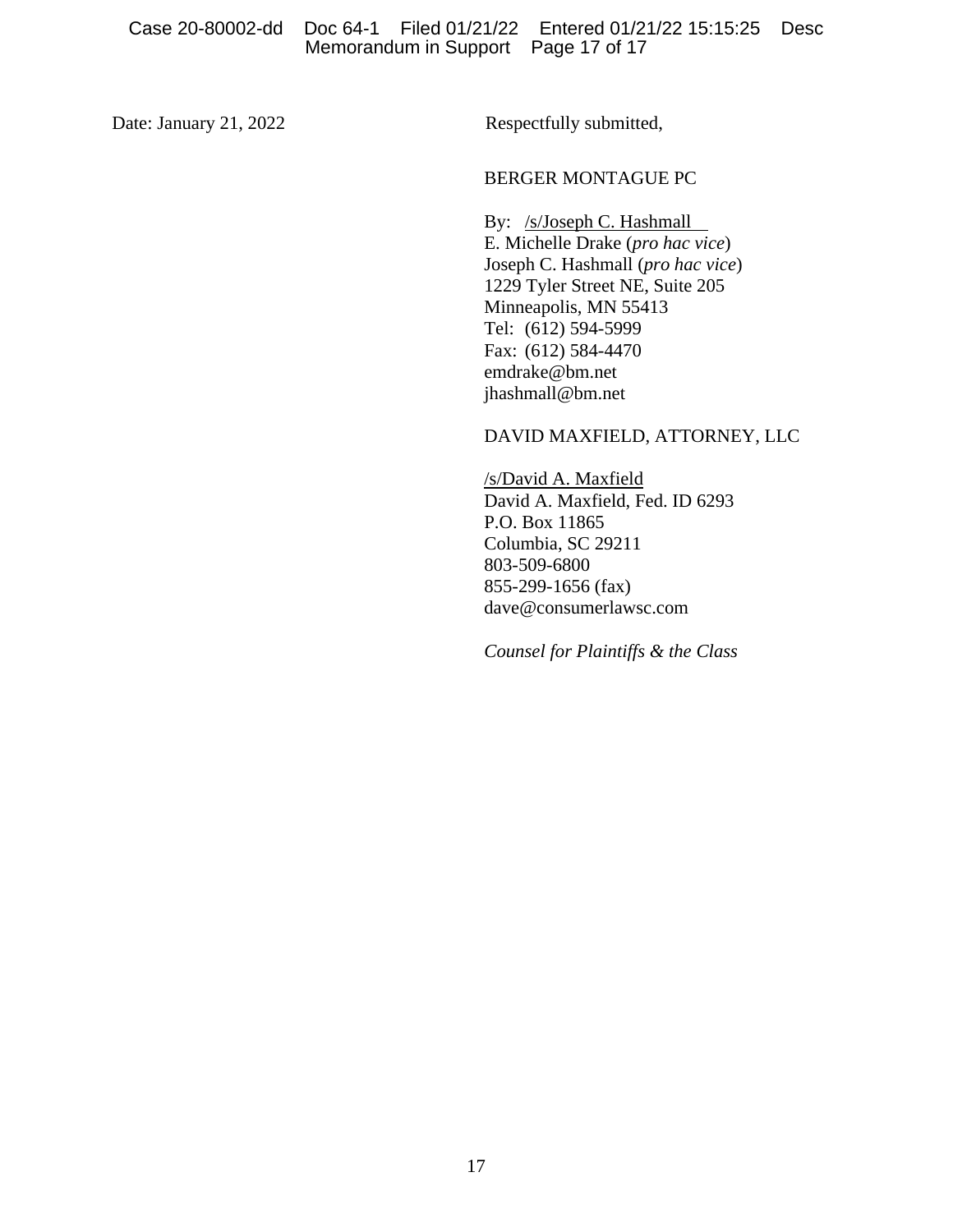## UNITED STATES BANKRUPTCY COURT DISTRICT OF SOUTH CAROLINA

| IN RE:                                                                                                    | Case Nos. (respectively)                         |
|-----------------------------------------------------------------------------------------------------------|--------------------------------------------------|
| Jeremiah F. Jones<br>Teri Denice Mayers                                                                   | 18-06304-dd, Chapter 7<br>14-00864-dd, Chapter 7 |
| Debtors.                                                                                                  |                                                  |
| Jeremiah Jones and Teri Denice Mayers,<br>individually and on behalf of all others<br>similarly situated, | Adv. Pro. No. 20-80002-dd                        |
| Plaintiffs,                                                                                               | <b>DECLARATION OF JOSEPH</b><br><b>HASHMALL</b>  |
| VS.                                                                                                       |                                                  |
| Lexington Health Services District, Inc.<br>d/b/a Lexington Medical Center,                               |                                                  |

I, Joseph Hashmall, hereby declare as follows:

Defendant.

1. I am one of Class Counsel in the above-captioned matter. I submit this Declaration in support of Plaintiffs' Motion for Attorneys' Fees, Costs, and Named Plaintiff Service Awards.

2. Class Counsel have invested substantial time and resources investigating, litigating, and settling this action. Class Counsel's efforts include researching and drafting the Adversary Complaint; researching, briefing, arguing, and defeating Defendant's Motion to Dismiss; researching, and fully briefing Plaintiffs' Motion for Class Certification; propounding multiple sets of written discovery requests to Defendant, and reviewing documents and data produced by Defendant; preparing the Named Plaintiffs' written responses to Defendant's requests to each, and coordinating production of relevant documents; taking the 30(b)(6) deposition of Defendant; preparing Plaintiffs for, and defending, their depositions; engaging in lengthy, arms-length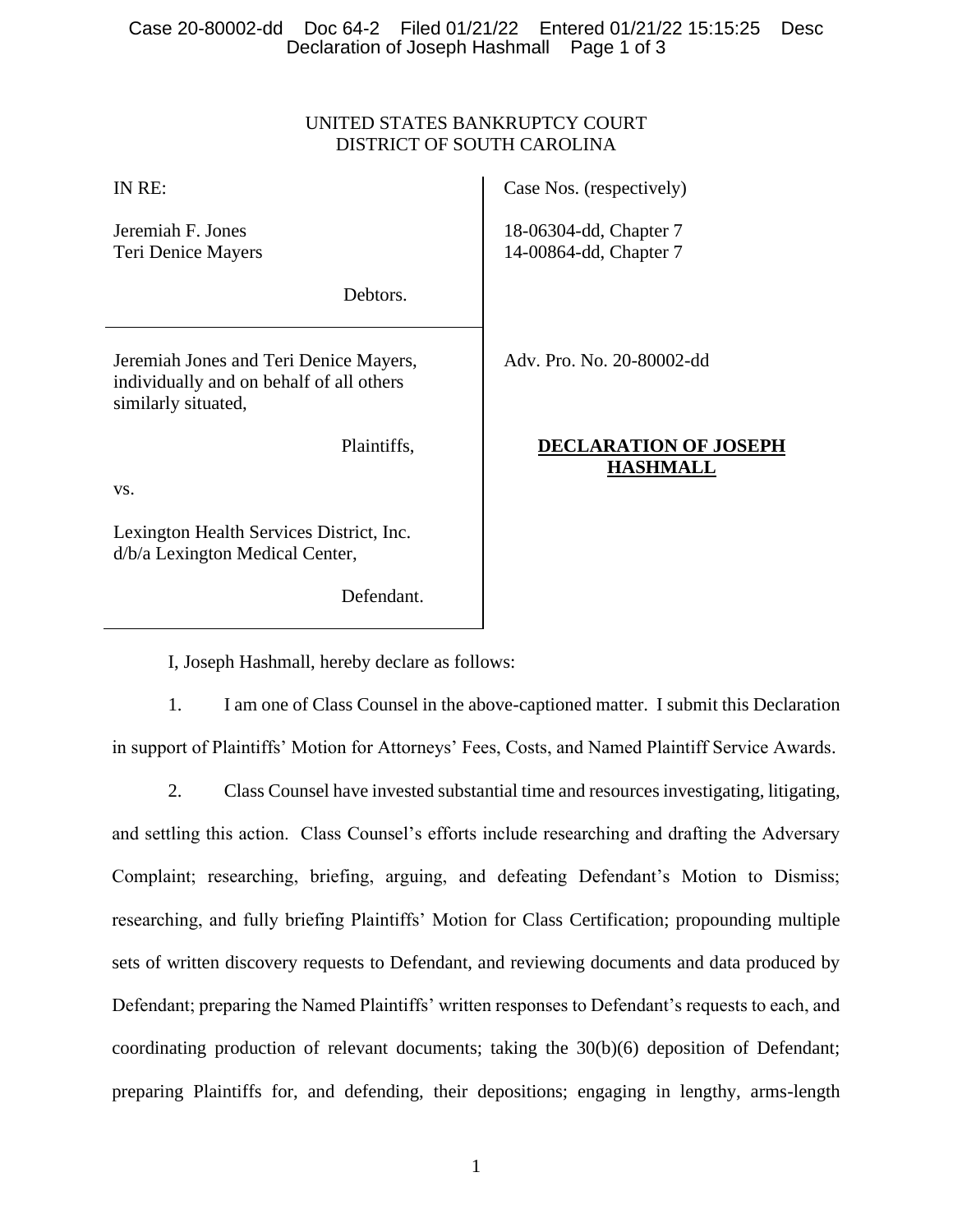#### Case 20-80002-dd Doc 64-2 Filed 01/21/22 Entered 01/21/22 15:15:25 Desc Declaration of Joseph Hashmall

negotiations; drafting the Settlement Agreement and Exhibits; researching, drafting the preliminary approval motion; and coordinating and overseeing administration of the settlement.

3. My firm has expended 480.2 hours on this matter, resulting in \$254,293 in lodestar. The entries for these hours, redacted for privilege, are attached hereto as **Exhibit A.** Additionally, my firm has incurred \$2,807.49 in out-of-pocket costs to date, the entries for which are attached hereto as **Exhibit B.** 

4. Class Counsel's work will continue after this motion, including continuing to oversee the administration of the settlement, researching and drafting final approval papers, and preparing and arguing at the final fairness hearing.

5. The Named Plaintiffs assisted Class Counsel with investigation of the facts, consulted with Class Counsel throughout litigation and during settlement negotiations, and reviewed and approved the Settlement Agreement.

6. The settlement was reached only after Class Counsel successfully defeated Defendant's motion to dismiss, conducted extensive discovery, fully briefed class certification, and the subsequent arms-length settlement negotiations spanning several months.

7. A chart of my firm's timekeepers on this matter, with positions, attorney years of experience and hourly rates is as follows:

| Timekeeper       | Position              | Attorney Yrs. | <b>Hourly Rate</b> | Hours  | Lodestar     |
|------------------|-----------------------|---------------|--------------------|--------|--------------|
|                  |                       | of Experience |                    | Worked |              |
| Hashmall,        | <b>Senior Counsel</b> | 13            | \$550.00           | 291.1  | \$160,105.00 |
| Joseph $C$       |                       |               |                    |        |              |
| Xiong, Mai       | Paralegal             |               | \$310.00           | 68.4   | \$21,204.00  |
| Drake, E.        | Executive             | 21            | \$820.00           | 53.7   | \$44,034.00  |
| Michelle         | Shareholder           |               |                    |        |              |
| Hibray, Jean K   | Paralegal             |               | \$370.00           | 41.4   | \$15,318.00  |
| Kiener, Ariana B | Associate             |               | \$490.00           | 15.3   | \$7,497.00   |
| Albanese, John   | Shareholder           | 10            | \$640.00           | 3.9    | \$2,496.00   |
| G                |                       |               |                    |        |              |
| Gionnette, Julie | Legal Assistant       |               | \$220.00           | 2.6    | \$572.00     |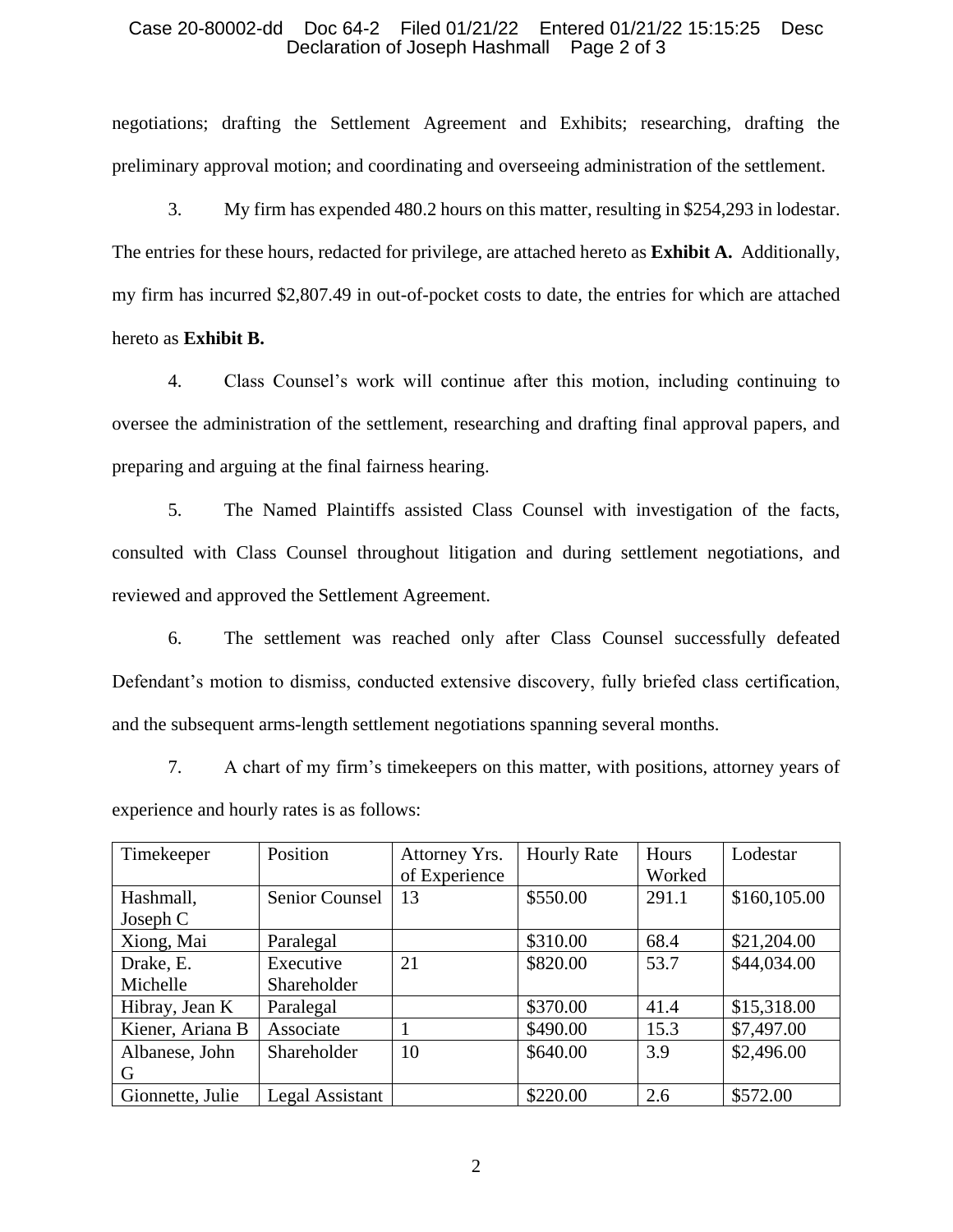### Case 20-80002-dd Doc 64-2 Filed 01/21/22 Entered 01/21/22 15:15:25 Desc Declaration of Joseph Hashmall Page 3 of 3

| Twersky, Martin | <b>Shareholder</b> | 42 | \$890.00 | 2.3   | \$2,047.00   |
|-----------------|--------------------|----|----------|-------|--------------|
| Lechtzin, Eric  | Shareholder        | 30 | \$680.00 |       | \$1,020.00   |
| Totals          |                    |    |          | 480.2 | \$254,293.00 |

8. The Settlement Administrator has estimated its total costs to be \$10,886. These costs include preparing and mailing notice to the Class Members, establishing and maintaining the Settlement Website, updating Class Member contact information, tracking and reviewing opt outs, and class member contact information updates, and should final approval be granted, issuing and mailing payments to the Class Members.

The foregoing statement is made under penalty of perjury and is true and correct to the best of my knowledge and belief.

Date: January 21, 2022 /s/Joseph Hashmall

Joseph Hashmall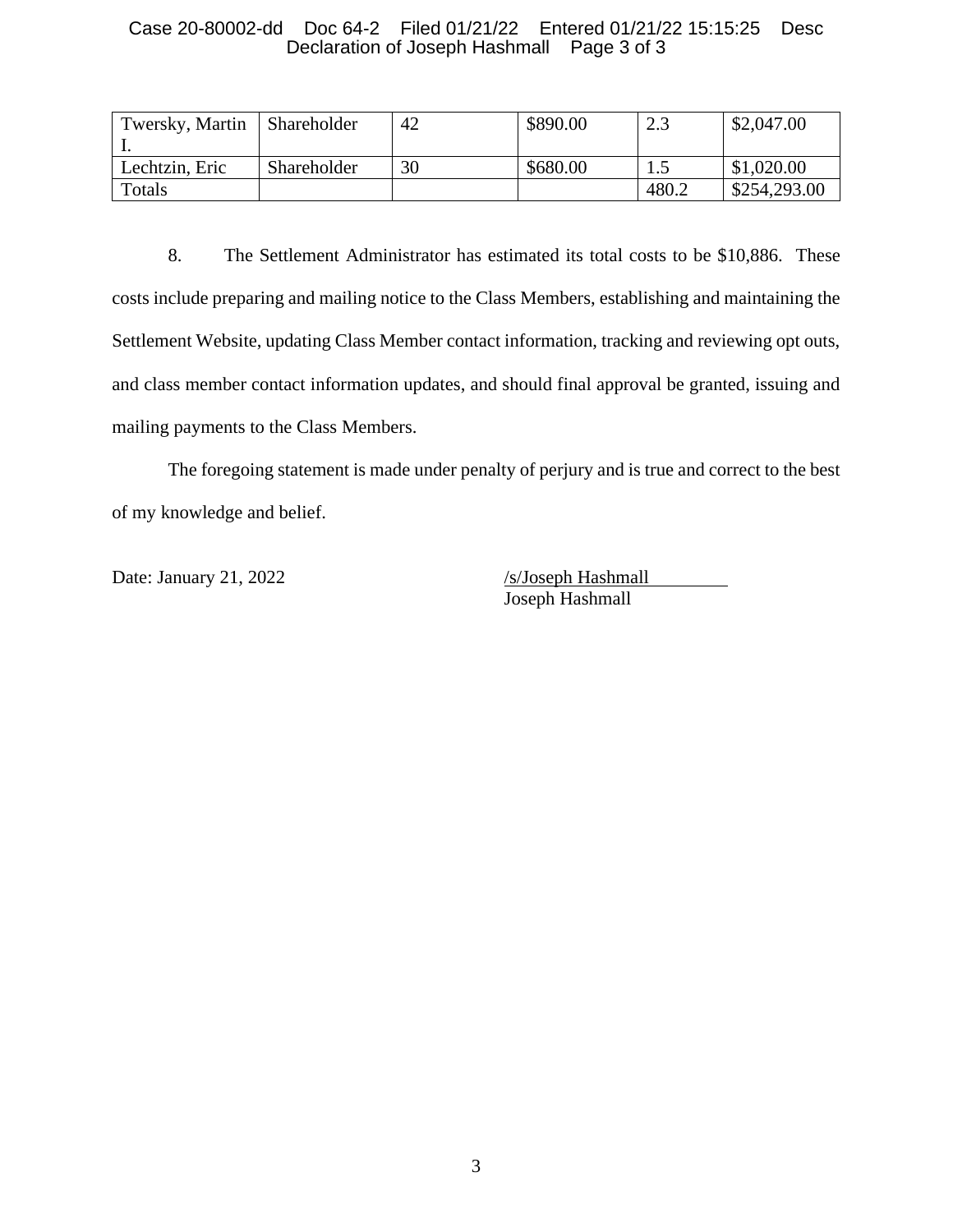Case 20-80002-dd Doc 64-3 Filed 01/21/22 Entered 01/21/22 15:15:25 Desc Exhibit A to Hashmall Declaration Page 1 of 21

# Exhibit A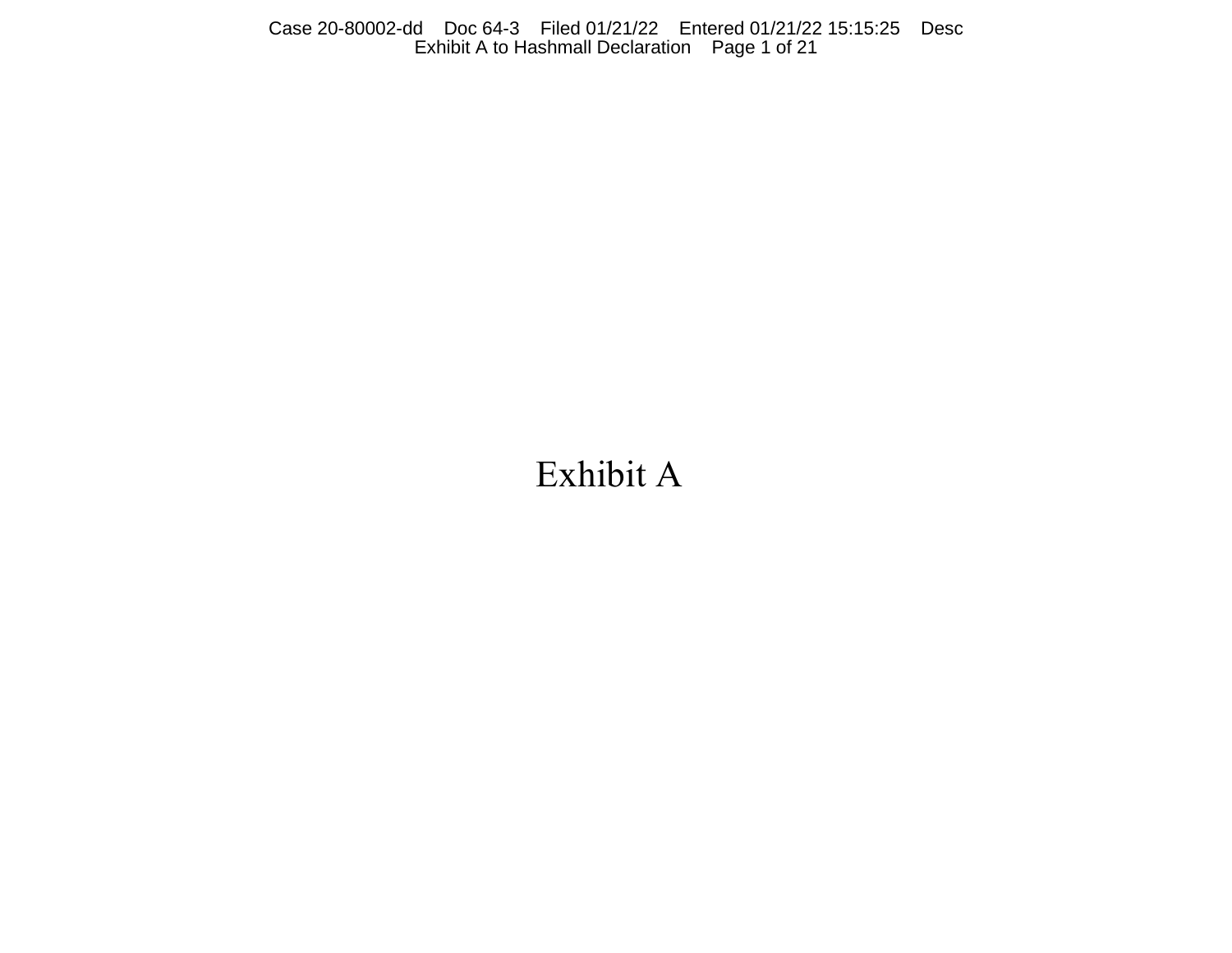## Case 20-80002-dd Doc 64-3 Filed 01/21/22 Entered 01/21/22 15:15:25 Desc Exhibit A to Hashmall Declaration Page 2 of 21

| empname            | entrydate  | LodestarRate | hrs | LodestarAmount | narrative                                                                              |
|--------------------|------------|--------------|-----|----------------|----------------------------------------------------------------------------------------|
| Hashmall, Joseph C | 8/5/2019   | \$550.00     | 0.8 |                | 440 Research regarding                                                                 |
| Albanese, John G   | 8/6/2019   | \$640.00     | 0.6 |                | 384 Meet with Ari Kiener, Joe Hashmall and Michelle Drake regarding case.              |
| Drake, E. Michelle | 8/6/2019   | \$820.00     | 1   |                | 820 review<br>referring counsel                                                        |
| Drake, E. Michelle | 8/6/2019   | \$820.00     | 0.6 | 492            | meet with JCH JGA and Ari Kleiner re                                                   |
| Hashmall, Joseph C | 8/6/2019   | \$550.00     | 0.4 | 220            | Meeting with law clerk regarding                                                       |
|                    |            |              |     |                |                                                                                        |
| Hashmall, Joseph C | 8/6/2019   | \$550.00     | 1.6 |                | 880 Meeting regarding potential case, follow up research regarding same                |
| Kiener, Ariana B   | 8/6/2019   | \$490.00     | 6.1 | 2989           | Research                                                                               |
|                    |            |              |     |                |                                                                                        |
|                    |            |              |     |                | Attend meeting with E. Drake, J. Albanese, and J. Hashmall regarding next steps        |
| Kiener, Ariana B   | 8/6/2019   | \$490.00     | 0.6 | 294            |                                                                                        |
| Drake, E. Michelle | 8/7/2019   | \$820.00     | 1.1 |                | 902 review documents re potential claims, email with Ari Kiener about documents        |
| Hashmall, Joseph C | 8/7/2019   | \$550.00     | 0.7 |                | 385 Drafting                                                                           |
| Kiener, Ariana B   | 8/7/2019   | \$490.00     | 1.3 |                | 637 Research                                                                           |
|                    |            |              | 0.7 |                |                                                                                        |
| Drake, E. Michelle | 8/8/2019   | \$820.00     |     |                | 574 call with Dave Maxfield, email team                                                |
| Hashmall, Joseph C | 8/8/2019   | \$550.00     | 0.3 |                | 165 Internal emails regarding<br>Research                                              |
| Kiener, Ariana B   | 8/8/2019   | \$490.00     | 0.5 | 245            |                                                                                        |
| Drake, E. Michelle | 8/9/2019   | \$820.00     | 0.1 |                | 82 team meeting re next steps in litigation                                            |
| Hashmall, Joseph C | 8/9/2019   | \$550.00     | 0.1 |                | 55 Litigation team meeting                                                             |
|                    |            |              |     |                |                                                                                        |
|                    |            |              |     |                | Call                                                                                   |
| Kiener, Ariana B   | 8/9/2019   | \$490.00     | 0.3 | 147            |                                                                                        |
|                    |            |              |     |                |                                                                                        |
| Hashmall, Joseph C | 8/13/2019  | \$550.00     | 0.2 |                | 110 Email to potential cocounsel                                                       |
| Hashmall, Joseph C | 8/29/2019  | \$550.00     | 0.2 |                | with referring counsel<br>110 Emai                                                     |
| Drake, E. Michelle | 9/3/2019   | \$820.00     | 0.1 |                | 82 meet with team re next steps in litigation                                          |
| Hashmall, Joseph C | 9/3/2019   | \$550.00     | 0.1 |                | 55 Litigation team meeting                                                             |
| Xiong, Mai         | 9/3/2019   | \$310.00     | 0.1 |                | 31 Meet with team re                                                                   |
| Hashmall, Joseph C | 9/6/2019   | \$550.00     | 0.1 |                | 55 Email to referring counsel                                                          |
| Hashmall, Joseph C | 9/13/2019  | \$550.00     | 0.1 |                | 55 Email to cocounsel regarding                                                        |
| Drake, E. Michelle | 9/18/2019  | \$820.00     | 0.1 |                | 82 meet with team re next steps in litigation                                          |
| Hashmall, Joseph C | 9/18/2019  | \$550.00     | 0.1 |                | 55 Litigation team meeting                                                             |
| Hibray, Jean K     | 9/18/2019  | \$370.00     | 0.2 |                | 74 Prepare                                                                             |
| Xiong, Mai         | 9/18/2019  | \$310.00     | 0.1 |                | 31 Meet with team re                                                                   |
| Hashmall, Joseph C | 10/2/2019  | \$550.00     | 0.1 |                | 55 Internal email checking on status of case                                           |
| Drake, E. Michelle | 10/11/2019 | \$820.00     | 0.8 |                | 656 call with D Maxfield                                                               |
| Hashmall, Joseph C | 10/14/2019 | \$550.00     | 0.4 |                | 220 Internal emails regarding                                                          |
| Hibray, Jean K     | 10/15/2019 | \$370.00     | 0.1 |                | 37 Update<br>circulate                                                                 |
| Xiong, Mai         | 10/16/2019 | \$310.00     | 0.1 |                | 31 Review email from Dave Maxfield re                                                  |
| Hashmall, Joseph C | 10/18/2019 | \$550.00     | 0.2 |                | 110 Internal email regarding                                                           |
| Hashmall, Joseph C | 10/25/2019 | \$550.00     | 0.4 | 220            | Edits to<br>call with Michelle Drake regarding same, email to                          |
|                    |            |              |     |                | cocounsel regarding same                                                               |
| Drake, E. Michelle | 10/31/2019 | \$820.00     | 0.1 |                | 82 meet with team re next steps in litigation                                          |
| Hashmall, Joseph C | 10/31/2019 | \$550.00     | 0.5 |                | 275 Emails to cocousnel regarding                                                      |
| Xiong, Mai         | 10/31/2019 | \$310.00     | 0.1 |                | 31 Emails with JCH re                                                                  |
| Xiong, Mai         | 11/4/2019  | \$310.00     | 0.1 |                | 31 Emails with Jean re                                                                 |
| Hashmall, Joseph C | 11/6/2019  | \$550.00     | 0.5 |                | 275 Review of case documents, emails to cocounsel regarding same                       |
| Hibray, Jean K     | 11/6/2019  | \$370.00     | 0.3 |                | 111 Download of<br>emails re same.                                                     |
| Xiong, Mai         | 11/6/2019  | \$310.00     | 0.1 |                | 31 Review emails between JCH and Jean re                                               |
| Hashmall, Joseph C | 11/12/2019 | \$550.00     | 0.3 |                | 165 Emails with cocousnel regarding                                                    |
| Hashmall, Joseph C | 11/18/2019 | \$550.00     | 2.5 |                | 1375 Revisions to draft compliant, emails to cocounsel, internal emails regarding same |
|                    |            |              |     |                | Review emails between JCH and Jean re                                                  |
| Xiong, Mai         | 11/18/2019 | \$310.00     | 0.3 | 93             |                                                                                        |
|                    |            |              |     |                |                                                                                        |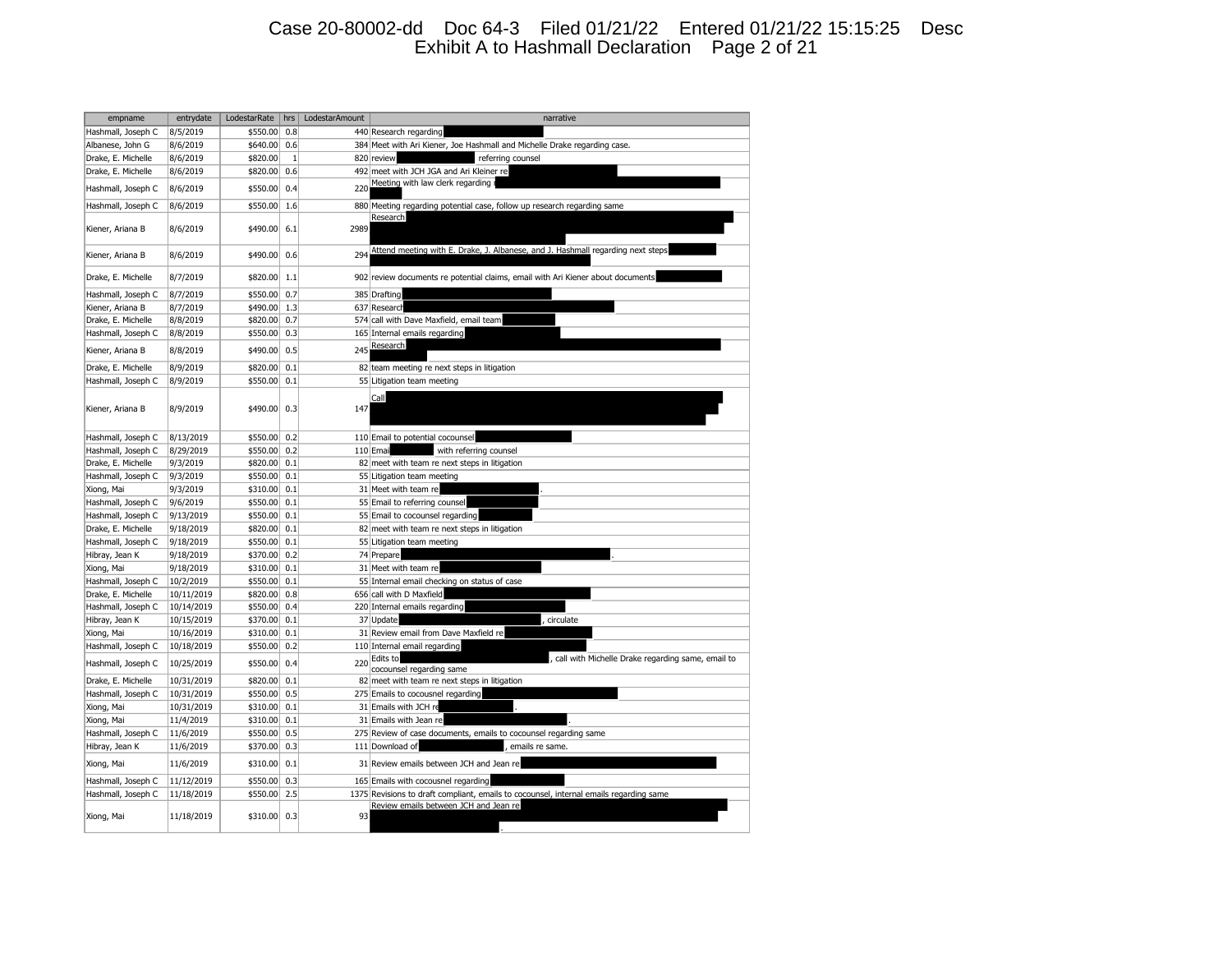## Case 20-80002-dd Doc 64-3 Filed 01/21/22 Entered 01/21/22 15:15:25 Desc Exhibit A to Hashmall Declaration Page 3 of 21

| Xiong, Mai         | 11/18/2019 | \$310.00 | 0.1            |      | 31 Review emails between JCH and Dave Maxfield re                                                                            |
|--------------------|------------|----------|----------------|------|------------------------------------------------------------------------------------------------------------------------------|
| Albanese, John G   | 11/19/2019 | \$640.00 | 1.6            |      | 1024 Research                                                                                                                |
| Hashmall, Joseph C | 11/19/2019 | \$550.00 | 1.8            |      | 990 Emails to cocounsel regarding draft complaint, research regarding same                                                   |
| Xiong, Mai         | 11/19/2019 | \$310.00 | 0.2            |      | 62 Review emails between EMD, JGA, JCH and Dave Maxfield re                                                                  |
| Drake, E. Michelle | 11/20/2019 | \$820.00 | 1.3            |      | 1066 review redline and revise complaint                                                                                     |
| Hashmall, Joseph C | 11/20/2019 | \$550.00 | 0.3            |      | 165 Internal emails and emails to coocunsel regarding draft complaint                                                        |
| Xiong, Mai         | 11/20/2019 | \$310.00 | 0.1            |      | 31 Review email from JCH to Dave Maxfield re                                                                                 |
| Hashmall, Joseph C | 11/21/2019 | \$550.00 | 2.2            |      | 1210 Research regarding                                                                                                      |
| Xiong, Mai         | 11/21/2019 | \$310.00 | 0.1            |      | 31 Review emails between EMD, JCH and Dave Maxfield re                                                                       |
| Albanese, John G   | 11/22/2019 | \$640.00 | 0.1            |      | 64 Discuss case status with litigation team.                                                                                 |
| Drake, E. Michelle | 11/22/2019 | \$820.00 | 0.1            |      | 82 team meeting to discuss next steps in litigation                                                                          |
| Hashmall, Joseph C | 11/22/2019 | \$550.00 | 0.1            |      | 55 Litigation team meeting                                                                                                   |
| Hashmall, Joseph C | 11/22/2019 | \$550.00 | 0.2            |      | 110 Emails regarding                                                                                                         |
| Xiong, Mai         | 11/22/2019 | \$310.00 | 0.1            |      | 31 Team meeting to discuss                                                                                                   |
| Hashmall, Joseph C | 11/26/2019 | \$550.00 | 0.3            |      | 165 Emails with Ari Kiener regarding                                                                                         |
| Kiener, Ariana B   | 11/26/2019 | \$490.00 | $\overline{2}$ | 980  | Find                                                                                                                         |
| Hashmall, Joseph C | 11/27/2019 | \$550.00 | 0.2            |      | 110 Internal emails regarding draft complaint                                                                                |
| Hashmall, Joseph C | 12/2/2019  | \$550.00 | 0.2            |      | 110 Email to cocounsel regarding draft complaint                                                                             |
| Hashmall, Joseph C | 12/2/2019  | \$550.00 | 0.5            | 275  | Review of research regarding<br>review of draft complaint                                                                    |
| Hashmall, Joseph C | 12/3/2019  | \$550.00 | 1.5            |      | 825 Revisions to draft complaint, internal emails regarding same                                                             |
|                    |            |          |                |      |                                                                                                                              |
| Kiener, Ariana B   | 12/3/2019  | \$490.00 | 2.5            | 1225 | Research                                                                                                                     |
| Hashmall, Joseph C | 12/4/2019  | \$550.00 | 0.8            |      | 440 Revisions to draft complaint, internal emails regarding same                                                             |
| Drake, E. Michelle | 12/5/2019  | \$820.00 | 1.5            |      | 1230 review redline and revise draft complaint, email JCH re                                                                 |
| Hashmall, Joseph C | 12/5/2019  | \$550.00 | 0.8            |      | 440 Drafting                                                                                                                 |
| Twersky, Martin I. | 12/6/2019  | \$890.00 | 1.5            | 1335 | Read materials, including                                                                                                    |
| Hashmall, Joseph C | 12/6/2019  | \$550.00 | 2.2            | 1210 | Edits to draft complaint,                                                                                                    |
| Lechtzin, Eric     | 12/9/2019  | \$680.00 | 1.5            |      | 1020 Review<br>complaint and confer with                                                                                     |
| Twersky, Martin I. | 12/9/2019  | \$890.00 | 0.8            |      | 712 Review                                                                                                                   |
| Hashmall, Joseph C | 12/9/2019  | \$550.00 | 0.4            |      | 220 Edits to draft complaint, emails to cocounsel regarding same                                                             |
| Xiong, Mai         | 12/11/2019 | \$310.00 | 0.1            |      | 31 Emails with JCH re                                                                                                        |
| Xiong, Mai         | 12/13/2019 | \$310.00 | 0.5            |      | 155 Review rules of bankruptcy court for the district of South Carolina.                                                     |
| Xiong, Mai         | 12/13/2019 | \$310.00 | 0.2            | 62   | Review prior emails between EMD, JGA, JCH and Dave Maxfield re<br>Discuss same with<br>JCH.                                  |
| Xiong, Mai         | 12/13/2019 | \$310.00 | 0.2            |      | 62 Review various emails between JCH and Dave Maxfield re<br>etc.                                                            |
| Xiong, Mai         | 12/13/2019 | \$310.00 | 0.1            |      | 31 Review email from Beverly re                                                                                              |
| Xiong, Mai         | 12/13/2019 | \$310.00 | 0.2            |      | 62 Review email from Jean re<br>Sort and file document                                                                       |
| Xiong, Mai         | 12/13/2019 | \$310.00 | 0.1            | 31   | Review emails<br>draft complaint,<br>etc                                                                                     |
| Xiong, Mai         | 12/13/2019 | \$310.00 | 1.3            |      | 403 Work on complaint.                                                                                                       |
| Hashmall, Joseph C | 12/17/2019 | \$550.00 | 1.6            | 880  | Review of and edits to draft complaint, motions to reopen and exhibits. Internal emails and emails to<br>cocounsel regarding |
| Xiong, Mai         | 12/17/2019 | \$310.00 | 0.4            |      | 124 Prepare and work on motion to reopen bankruptcy case for Plaintiff Jones. Emails with JCH re same.                       |
| Xiong, Mai         | 12/17/2019 | \$310.00 | 0.4            | 124  | Prepare and work on motion to reopen bankruptcy case for Plaintiff Williams. Emails with JCH re<br>same.                     |
| Xiong, Mai         | 12/17/2019 | \$310.00 | 0.2            |      | 62 Review bankruptcy rules of district of South Carolina.                                                                    |
| Xiong, Mai         | 12/17/2019 | \$310.00 | 0.2            | 62   | Email to Dave Maxfield re<br>Review emails from JCH and EMD to Dave Maxfield re                                              |
| Xiong, Mai         | 12/17/2019 | \$310.00 | 0.1            |      | 31 Emails with JCH re status of proofing complaint, etc., and plan for filing                                                |
|                    |            |          |                |      |                                                                                                                              |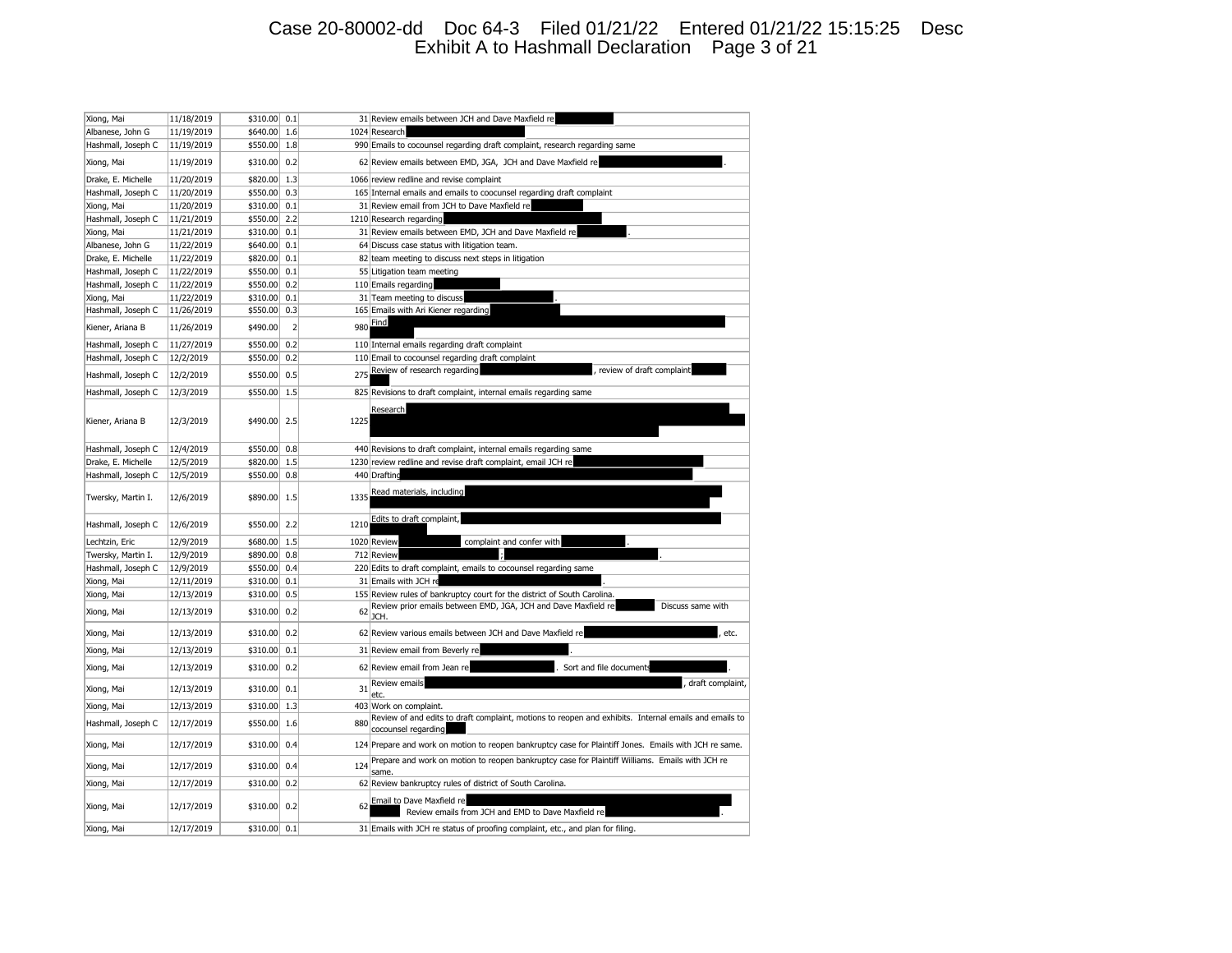## Case 20-80002-dd Doc 64-3 Filed 01/21/22 Entered 01/21/22 15:15:25 Desc Exhibit A to Hashmall Declaration Page 4 of 21

| Xiong, Mai         | 12/17/2019 | \$310.00 | 2.7 |     | 837 Work on complaint. Assemble exhibits.                                                                                                                              |
|--------------------|------------|----------|-----|-----|------------------------------------------------------------------------------------------------------------------------------------------------------------------------|
| Xiong, Mai         | 12/17/2019 | \$310.00 | 0.2 |     | 62 Pull and save                                                                                                                                                       |
| Xiong, Mai         | 12/17/2019 | \$310.00 | 0.3 |     | 93 Work on motion to reopen bankruptcy case for Plaintiff Mayers. Emails with JCH re same.                                                                             |
| Hashmall, Joseph C | 12/19/2019 | \$550.00 | 0.3 |     | 165 Emails to cocounsel regarding draft complaint                                                                                                                      |
| Xiong, Mai         | 12/19/2019 | \$310.00 | 0.1 |     | 31 Review emails between JCH and Dave Maxfield re complaint.                                                                                                           |
| Xiong, Mai         | 12/19/2019 | \$310.00 | 0.1 |     | 31 Review email from Dave Maxfield                                                                                                                                     |
| Albanese, John G   | 12/20/2019 | \$640.00 | 0.1 |     | 64 Discuss<br>with litigation team.                                                                                                                                    |
| Drake, E. Michelle | 12/20/2019 | \$820.00 | 0.1 |     | 82 team meeting to discuss next steps in litigation                                                                                                                    |
| Hashmall, Joseph C | 12/20/2019 | \$550.00 | 0.3 |     | 165 Email to cocounsel regarding draft complaint                                                                                                                       |
| Hashmall, Joseph C | 12/20/2019 | \$550.00 | 0.1 |     | 55 Litigation team meeting                                                                                                                                             |
| Xiong, Mai         | 12/20/2019 | \$310.00 | 0.1 |     | 31 Team meeting re                                                                                                                                                     |
| Hashmall, Joseph C | 12/23/2019 | \$550.00 | 0.5 |     | 275 Review                                                                                                                                                             |
| Xiong, Mai         | 12/23/2019 | \$310.00 | 0.1 | 31  | Review emails between JCH and Dave Maxfield re<br>Save updated drafts for file.                                                                                        |
| Xiong, Mai         | 12/23/2019 | \$310.00 | 0.1 |     | 31 Review email from Dave Maxfield to                                                                                                                                  |
| Hashmall, Joseph C | 12/30/2019 | \$550.00 | 0.5 |     | 275 Emails to cocounsel, internal emails regarding                                                                                                                     |
| Hashmall, Joseph C | 12/30/2019 | \$550.00 | 0.3 |     | 165 Review of case docket, internal emails regarding same                                                                                                              |
| Xiong, Mai         | 12/30/2019 | \$310.00 | 0.1 |     | 31 Review emails between JCH and Dave Maxfield re                                                                                                                      |
| Xiong, Mai         | 12/30/2019 | \$310.00 | 0.4 |     | Emails with JCH re same.<br>Calendar hearing date and objection<br>124 Review and save                                                                                 |
|                    |            |          |     |     | deadline. Emails with EMD and JCH re same.                                                                                                                             |
| Hashmall, Joseph C | 12/31/2019 | \$550.00 | 0.8 | 440 | Emails to cocousnel regarding upcoming hearing on motion to reopen, research regarding                                                                                 |
| Xiong, Mai         | 12/31/2019 | \$310.00 | 0.1 |     | 31 Review emails between JCH and Dave Maxfield re                                                                                                                      |
| Xiong, Mai         | 12/31/2019 | \$310.00 | 0.1 | 31  | Review email from JCH to EMD re plan for attendance at hearings to reopen bankruptcy cases, and<br>procedure for service/filing of adversary complaint                 |
| Xiong, Mai         | 12/31/2019 | \$310.00 | 0.3 | 93  | Review docket alerts in WestLaw.<br>Emails with JCH re                                                                                                                 |
| Hashmall, Joseph C | 1/3/2020   | \$550.00 | 0.2 |     | 110 Email to cocousnel regarding                                                                                                                                       |
| Xiong, Mai         | 1/3/2020   | \$310.00 | 0.1 | 31  | Review email from Dave Maxfield re                                                                                                                                     |
|                    |            |          |     | 31  | Review emails between Dave Maxfield and JCH re                                                                                                                         |
| Xiong, Mai         | 1/3/2020   | \$310.00 | 0.1 |     |                                                                                                                                                                        |
| Xiong, Mai         | 1/6/2020   | \$310.00 | 0.2 | 62  | Review<br>Prepare draft email to<br>Emails with JCH and EMD re same. Discuss same with Jean.                                                                           |
| Xiong, Mai         | 1/6/2020   | \$310.00 | 0.1 | 31  | Review                                                                                                                                                                 |
| Xiong, Mai         | 1/6/2020   | \$310.00 | 0.1 |     | 31 Work on case filing.                                                                                                                                                |
| Xiong, Mai         | 1/6/2020   | \$310.00 | 0.1 | 31  | <b>Review F</b>                                                                                                                                                        |
| Xiong, Mai         | 1/6/2020   | \$310.00 | 0.1 | 31  | Review                                                                                                                                                                 |
| Xiong, Mai         | 1/6/2020   | \$310.00 | 0.2 | 62  | Emails with JCH re                                                                                                                                                     |
| Hashmall, Joseph C | 1/7/2020   | \$550.00 | 0.3 |     | 165 Emails with cocounsel regarding filing of complaint                                                                                                                |
| Xiong, Mai         | 1/7/2020   | \$310.00 | 0.2 | 62  | Review emails between JCH and Dave Maxfield re                                                                                                                         |
| Xiong, Mai         | 1/7/2020   | \$310.00 | 0.2 | 62  | Revie<br>Email with JCH re same. Update calendar                                                                                                                       |
| Xiong, Mai         | 1/7/2020   | \$310.00 | 0.2 | 62  | Review<br>Email with JCH re same. Update calendar                                                                                                                      |
| Xiong, Mai         | 1/7/2020   | \$310.00 | 0.2 | 62  | Review<br>Email with JCH re same. Update calendar.                                                                                                                     |
| Hashmall, Joseph C | 1/8/2020   | \$550.00 | 0.8 |     | 440 Review of revisions to draft complaint, emails to cocounsel regarding same                                                                                         |
| Hashmall, Joseph C | 1/9/2020   | \$550.00 | 0.8 |     | 440 Review of revisions to draft complaint, emails to cocounsel regarding same                                                                                         |
|                    |            |          |     |     |                                                                                                                                                                        |
| Xiong, Mai         | 1/9/2020   | \$310.00 | 0.2 | 62  | Review emails between Dave Maxfield and bankruptcy counsel re<br>Review<br>emails between JCH and Dave Maxfield re same. Save updated version of complaint in iManage. |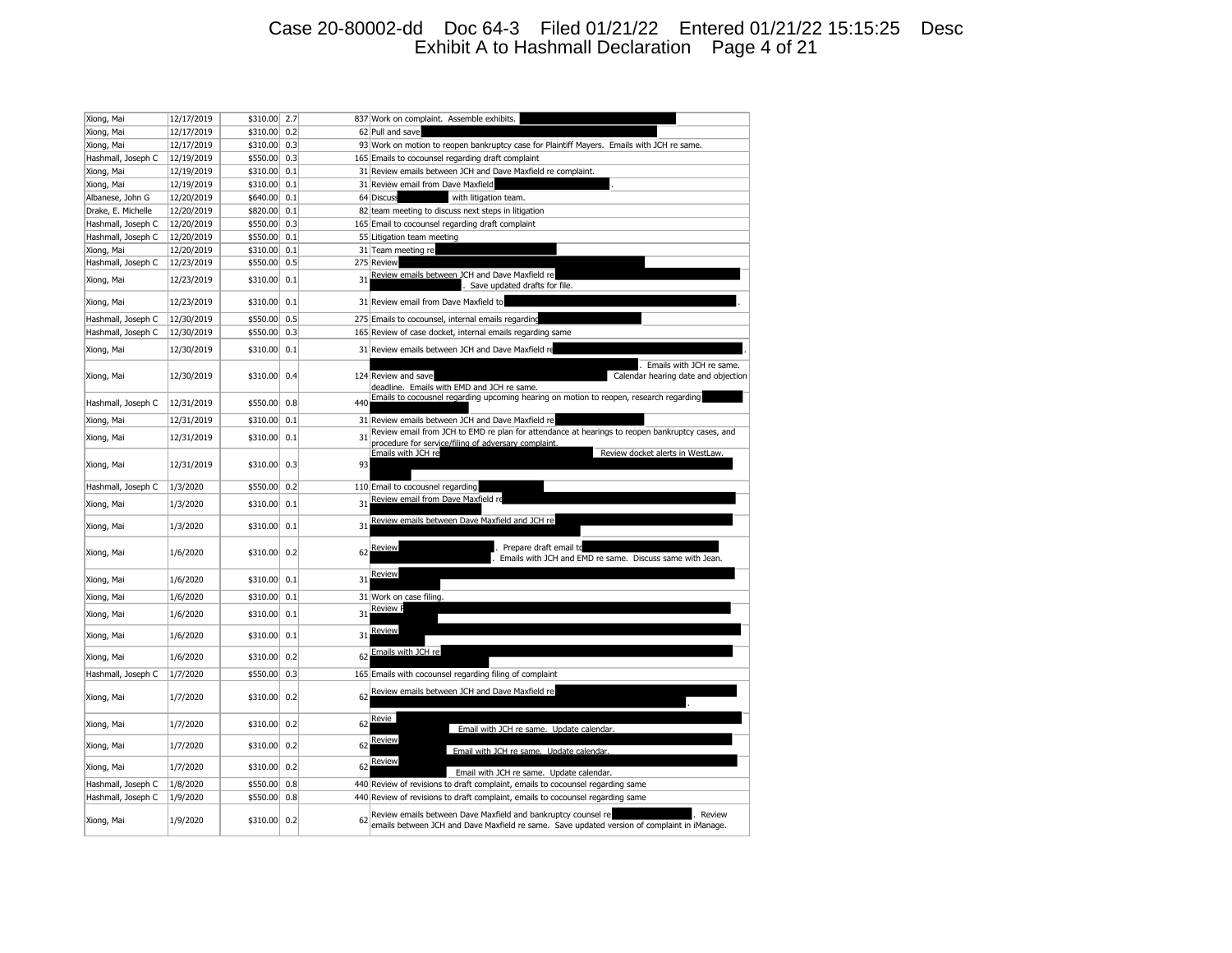## Case 20-80002-dd Doc 64-3 Filed 01/21/22 Entered 01/21/22 15:15:25 Desc Exhibit A to Hashmall Declaration Page 5 of 21

| Hashmall, Joseph C | 1/10/2020 | \$550.00     | 0.4          |     | 220 Emails with cocounsel regarding status of complaint                                                                                                                                                                                                                                                                                                                        |
|--------------------|-----------|--------------|--------------|-----|--------------------------------------------------------------------------------------------------------------------------------------------------------------------------------------------------------------------------------------------------------------------------------------------------------------------------------------------------------------------------------|
|                    |           |              |              | 62  | Review local rules for Bankruptcy Court for South Carolina re pro hac vice admission. Review local                                                                                                                                                                                                                                                                             |
| Xiong, Mai         | 1/10/2020 | \$310.00     | 0.2          |     | rules for U.S.D.C. South Carolina re pro hac vice admission.                                                                                                                                                                                                                                                                                                                   |
| Hashmall, Joseph C | 1/13/2020 | \$550.00     | 0.3          |     | 165 Emails with cocounsel regarding                                                                                                                                                                                                                                                                                                                                            |
|                    |           |              |              |     | Review emails between JCH, EMD and Dave Maxfield re<br>, call with court to                                                                                                                                                                                                                                                                                                    |
| Xiong, Mai         | 1/13/2020 | \$310.00     | 0.2          |     | 62 discuss handling/filing of same,<br>Review and save filed copy<br>of adversary complaint for file.                                                                                                                                                                                                                                                                          |
| Hashmall, Joseph C | 1/14/2020 | \$550.00     | 0.3          |     | 165 Email exchange with cocounsel regarding filing of complaint, PHV motions                                                                                                                                                                                                                                                                                                   |
|                    |           |              |              |     |                                                                                                                                                                                                                                                                                                                                                                                |
| Xiong, Mai         | 1/14/2020 | \$310.00     | 0.2          | 62  | Review emails between Dave Maxfield and JCH re<br>Emails with Dave and JCE re pro hac vice admission for JCH and EMD.                                                                                                                                                                                                                                                          |
| Xiong, Mai         | 1/14/2020 | \$310.00 0.4 |              | 124 | Request certificates of good standing from MN Supreme Court for JCH. Attempt to request certificate<br>of good standing from MN Supreme Court for EMD (need to reset password). Fill out Request<br>Certification of Status for Supreme Court of Pennsylvania for JCH. Emails with Jean<br>Prepare self-addressed stamped envelope. Coordinate delivery of same via U.S. Mail. |
| Xiong, Mai         | 1/14/2020 | \$310.00     | 0.2          | 62  | Review local rules for bankruptcy court for district of South Carolina, local rules for district of South<br>Carolina and forms re pro hac vice admission.                                                                                                                                                                                                                     |
| Xiong, Mai         | 1/15/2020 | \$310.00     | 2.2          | 682 | Prepare pro hac vice application, supplemental bankruptcy application, motion and proposed order for<br>JCH. Refer to local rules and bankruptcy rules.                                                                                                                                                                                                                        |
| Xiong, Mai         | 1/15/2020 | \$310.00     | 0.1          |     | 31 Discuss with Jean re                                                                                                                                                                                                                                                                                                                                                        |
| Hashmall, Joseph C | 1/16/2020 | \$550.00     | 0.5          |     | 275 Review of PHV materials                                                                                                                                                                                                                                                                                                                                                    |
| Xiong, Mai         | 1/16/2020 | \$310.00     | 1.5          |     | Prepare pro hac vice application, supplemental bankruptcy application, motion and proposed order for<br>465 EMD. Discuss with Jean re statuses of previous SC cases. Refer to local rules and bankruptcy rules.<br>Emails with EMD re same.                                                                                                                                    |
| Xiong, Mai         | 1/16/2020 | \$310.00     | 0.5          |     | Work on pro hac vice application, supplemental bankruptcy application, motion and proposed order<br>155 for JCH. Refer to local rules and bankruptcy rules. Review<br>. Emails with JCH re same.                                                                                                                                                                               |
| Xiong, Mai         | 1/16/2020 | \$310.00     | 0.2          | 62  | Second attempt to request certificate of good standing from MN Supreme Court for EMD (reset<br>password). Pay fee online. Emails with Jean re same.                                                                                                                                                                                                                            |
| Hashmall, Joseph C | 1/17/2020 | \$550.00     | 0.2          |     | 110 Emails to cocounsel regarding filing of complaint                                                                                                                                                                                                                                                                                                                          |
| Xiong, Mai         | 1/17/2020 | \$310.00     | $\mathbf{1}$ |     | Prepare pro hac vice application, supplemental bankruptcy application, motion and proposed order for<br>310 EMD. Discuss with Jean re<br>. Refer to local rules and bankruptcy rules.<br>Emails with EMD re same.                                                                                                                                                              |
| Xiong, Mai         | 1/17/2020 | \$310.00     | 0.1          | 31  | Review emails between JCH and Dave Maxfield re                                                                                                                                                                                                                                                                                                                                 |
| Hashmall, Joseph C | 1/22/2020 | \$550.00     | 0.6          |     | 330 Emails with cocousnel regarding next steps in case, review of PHV materials                                                                                                                                                                                                                                                                                                |
| Xiong, Mai         | 1/22/2020 | \$310.00     | 0.2          |     | 62 Emails with JCH re pro hac vice docs. Email to Dave Maxfield re same.                                                                                                                                                                                                                                                                                                       |
| Xiong, Mai         | 1/22/2020 | \$310.00     | 0.3          | 93  | Work on application, supplemental application, motion and proposed order for pro hac vice admission<br>for JCH.                                                                                                                                                                                                                                                                |
| Xiong, Mai         | 1/22/2020 | \$310.00     | 0.4          | 124 | Work on application, supplemental application, motion and proposed order for pro hac vice admission<br>for EMD.                                                                                                                                                                                                                                                                |
| Xiong, Mai         | 1/22/2020 | \$310.00     | 0.2          |     | 62 Review emails between JCH and Dave Maxfield re                                                                                                                                                                                                                                                                                                                              |
| Xiong, Mai         | 1/22/2020 | \$310.00     | 0.1          |     | 31 Review, scan and save certificates of good standing from MN Supreme Court for JCH and EMD.                                                                                                                                                                                                                                                                                  |
| Hashmall, Joseph C | 1/23/2020 | \$550.00     | 0.3          |     | 165 Email to cocounsel regarding                                                                                                                                                                                                                                                                                                                                               |
| Xiong, Mai         | 1/23/2020 | \$310.00     | 0.4          |     | 124 Review bankruptcy court rules and Judge Duncan's guidelines.                                                                                                                                                                                                                                                                                                               |
| Xiong, Mai         | 1/23/2020 | \$310.00     | 0.1          |     | 31 Review email from JCH to Dave Maxfield re                                                                                                                                                                                                                                                                                                                                   |
| Xiong, Mai         | 1/23/2020 | \$310.00     | 0.2          |     | 62 Review filed adversary complaint                                                                                                                                                                                                                                                                                                                                            |
| Drake, E. Michelle | 1/24/2020 | \$820.00     | 0.3          |     | 246 emails with J. Hashmall re                                                                                                                                                                                                                                                                                                                                                 |
| Hashmall, Joseph C | 1/24/2020 | \$550.00     | 0.3          |     | 165 Call with Dave Maxfield regarding next steps in case                                                                                                                                                                                                                                                                                                                       |
| Hashmall, Joseph C | 1/24/2020 | \$550.00     | 0.7          |     | 385 Call with cocounsel                                                                                                                                                                                                                                                                                                                                                        |
| Hashmall, Joseph C | 1/24/2020 | \$550.00     | 0.3          |     | 165 Call with Dan Stone regarding                                                                                                                                                                                                                                                                                                                                              |
| Xiong, Mai         | 1/24/2020 | \$310.00     | 0.2          | 62  | Review email from Kristy Woodward re service completed on defendant by Court. Review email from<br>JCH re answer deadline. Calendar answer deadline.                                                                                                                                                                                                                           |
| Xiong, Mai         | 1/24/2020 | \$310.00     | 0.3          | 93  | Review local rules for district of SC, bankruptcy local rules for district of SC and Judge Duncan's<br>quidelines re next steps                                                                                                                                                                                                                                                |
| Xiong, Mai         | 1/24/2020 | \$310.00     | 0.1          |     | 31 Review email from JCH                                                                                                                                                                                                                                                                                                                                                       |
| Xiong, Mai         | 1/24/2020 | \$310.00     | 0.1          |     | 31 Review                                                                                                                                                                                                                                                                                                                                                                      |
| Xiong, Mai         | 1/24/2020 | \$310.00     | 0.1          |     | 31 Review emails between JCH, Daniel Stone, and Dave Maxfield re                                                                                                                                                                                                                                                                                                               |
| Xiong, Mai         | 1/27/2020 | \$310.00     | 0.1          |     | 31 Review email from EMD to Kristy Woodward re                                                                                                                                                                                                                                                                                                                                 |
| Xiong, Mai         | 1/27/2020 | \$310.00     | 0.2          |     | 62 Review, scan and save certification of inactive status from Supreme Court of PA for JCH.                                                                                                                                                                                                                                                                                    |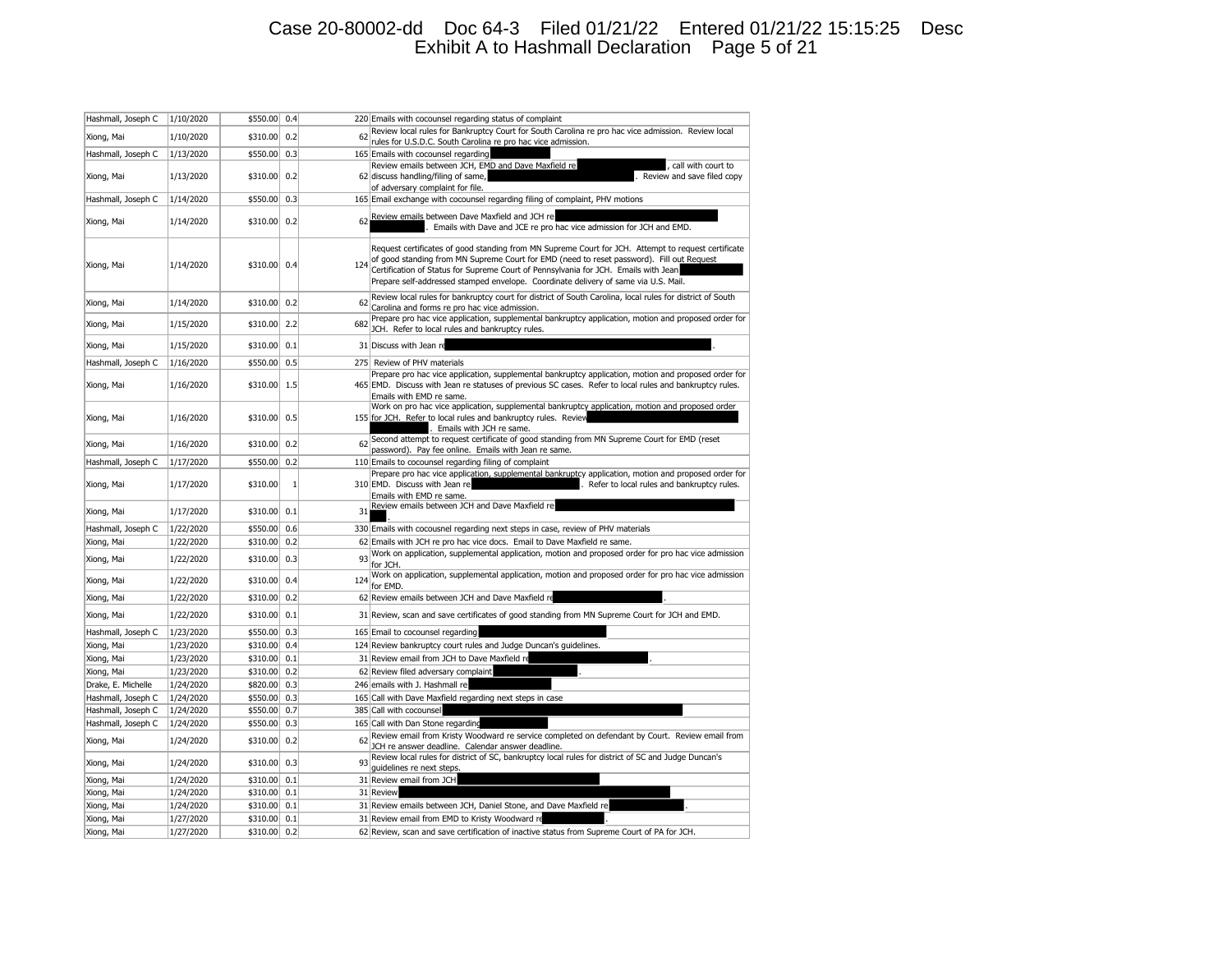## Case 20-80002-dd Doc 64-3 Filed 01/21/22 Entered 01/21/22 15:15:25 Desc Exhibit A to Hashmall Declaration Page 6 of 21

| Hashmall, Joseph C | 1/29/2020 | \$550.00     | 0.6            | 330 | Internal emails regarding<br>regarding<br>same                                                                                                                       |
|--------------------|-----------|--------------|----------------|-----|----------------------------------------------------------------------------------------------------------------------------------------------------------------------|
| Xiong, Mai         | 1/29/2020 | \$310.00 0.3 |                | 93  | Review emails between JCH, EMD<br>Save drafts<br>Review emails between JCH and co-counsel re same.                                                                   |
| Albanese, John G   | 1/30/2020 | \$640.00     | 0.1            |     | 64 Meet with Itigiation team regarding case.                                                                                                                         |
| Drake, E. Michelle | 1/30/2020 | \$820.00 0.1 |                |     | 82 team meeting to discuss next steps in litigation                                                                                                                  |
| Hashmall, Joseph C | 1/30/2020 | \$550.00     | 0.2            |     | 110 Internal emails and emails to cocounsel regarding                                                                                                                |
| Hashmall, Joseph C | 1/30/2020 | \$550.00     | 0.3            |     | 165 Internal emails and emails with cocounsel regarding                                                                                                              |
| Hashmall, Joseph C | 1/30/2020 | \$550.00     | 0.1            |     | 55 Litigation team meeting                                                                                                                                           |
| Xiong, Mai         | 1/30/2020 | \$310.00     | 0.1            |     | 31 Review emails between JCH                                                                                                                                         |
| Xiong, Mai         | 1/30/2020 | \$310.00     | 0.1            |     | 31 Email to Dave Maxfield and Kristy Woodward re pro hac vice docs.                                                                                                  |
| Xiong, Mai         | 1/30/2020 | \$310.00     | 0.1            |     | 31 Meet with team to discuss                                                                                                                                         |
| Kiener, Ariana B   | 1/30/2020 | \$490.00     | $\overline{2}$ | 980 | Research                                                                                                                                                             |
| Hashmall, Joseph C | 1/31/2020 | \$550.00     | 0.2            |     | 110 Internal emails regarding                                                                                                                                        |
| Xiong, Mai         | 1/31/2020 | \$310.00     | 0.3            |     | 93 Finalize JCH phv docs. Have JCH sign, notarize, scan and save.                                                                                                    |
| Xiong, Mai         | 1/31/2020 | \$310.00     | 0.2            |     | 62 Finalize EMD phv docs. Print for EMD to sign.                                                                                                                     |
| Xiong, Mai         | 1/31/2020 | \$310.00     | 0.1            |     | 31 Review emails between JCH                                                                                                                                         |
| Xiong, Mai         | 1/31/2020 | \$310.00     | 0.2            |     | 62 Emails with Kristy Woodward and Daniel Stone re phv docs for JCH.                                                                                                 |
| Hashmall, Joseph C | 2/1/2020  | \$550.00     | 0.2            |     | 110 Email to cocounsel regarding                                                                                                                                     |
| Hashmall, Joseph C | 2/3/2020  | \$550.00     | 0.4            |     | 220 Call with cocousnel regarding next steps in case                                                                                                                 |
| Hashmall, Joseph C | 2/3/2020  | \$550.00     | 0.2            |     | 110 Emails regarding                                                                                                                                                 |
| Xiong, Mai         | 2/3/2020  | \$310.00     | 0.2            | 62  | Review emails between JCH and co-counsel re<br>Review emails between JCH and co-counsel re                                                                           |
| Xiong, Mai         | 2/3/2020  | \$310.00     | 0.2            | 62  | Finalize EMD phv docs. Scan and save signed and notarized application of EMD for phv admission.<br>Email to Kristy Woodward and Dan Stone re phv docs for EMD.       |
| Hashmall, Joseph C | 2/4/2020  | \$550.00     | 0.2            |     | 110 Call and emai                                                                                                                                                    |
| Xiong, Mai         | 2/4/2020  | \$310.00     | 0.1            |     | 31 Review affidavit of service from co-counsel (service upon LexMed). Save copy of same for file.                                                                    |
| Xiong, Mai         | 2/4/2020  | \$310.00     | 0.3            | 93  | Prepare<br>Download and save e-stamped pleadings for file.                                                                                                           |
| Xiong, Mai         | 2/4/2020  | \$310.00     | 0.1            |     | 31 Review emails between Kristy and JCH re pro hac vice docs filed for JCH and EMD.                                                                                  |
| Xiong, Mai         | 2/4/2020  | \$310.00     | 0.1            |     | 31 Review emails between JCH and co-counsel re                                                                                                                       |
| Hashmall, Joseph C | 2/6/2020  | \$550.00     | 0.3            |     | 165 Emails with cocounsel regarding service of complaint, other administrative details                                                                               |
| Xiong, Mai         | 2/6/2020  | \$310.00     | 0.1            |     | 31 Review emails between Dave Maxfield and JCH re affidavit of service sent to counsel for defendant.                                                                |
| Xiong, Mai         | 2/6/2020  | \$310.00     | 0.2            | 62  | Review email from Dave Maxfield's office<br>. Review JCH and EMD's                                                                                                   |
| Hashmall, Joseph C | 2/7/2020  | \$550.00     | 0.4            |     | 220 Call with                                                                                                                                                        |
| Hashmall, Joseph C | 2/11/2020 | \$550.00     | 0.2            |     | 110 Email to cocounsel in                                                                                                                                            |
|                    |           |              |                |     | Calls with Dave Maxfield and opposing counsel regarding first steps in case, extension to respond to                                                                 |
| Hashmall, Joseph C | 2/12/2020 | \$550.00     | 0.3            | 165 | complaint                                                                                                                                                            |
| Hashmall, Joseph C | 2/12/2020 | \$550.00     | 0.3            |     | 165 Call with                                                                                                                                                        |
| Hashmall, Joseph C | 2/13/2020 | \$550.00     | 0.2            |     | 110 Emails with cocousnel regarding                                                                                                                                  |
| Hashmall, Joseph C | 2/14/2020 | \$550.00     | 0.2            |     | 110 Review of draft stipulation to extend deadlines, email to cocounsel regarding same                                                                               |
| Xiong, Mai         | 2/19/2020 | \$310.00     | 0.2            | 62  | Review, scan, and save orders granting pro hac vice applications for JCH and EMD. Email to JCH and<br>EMD re same.                                                   |
| Xiong, Mai         | 2/25/2020 | \$310.00     | 0.2            |     | Review and save certification of extension of time to file answer filed by defendant. Update calendar<br>with new answer deadline.                                   |
| Xiong, Mai         | 2/25/2020 | \$310.00     | 0.1            |     | 31 Review case docket on PACER for new pleadings/case progression.                                                                                                   |
| Hashmall, Joseph C | 3/4/2020  | \$550.00     | 1.7            |     | 935 Review of Defendant's motion to dismiss, email exchange with cocounsel regarding same                                                                            |
| Xiong, Mai         | 3/4/2020  | \$310.00     | 0.1            | 31  | Review emails between JCH and co-counsel<br>Save copies of same for file. Emails with JCH re                                                                         |
| Xiong, Mai         | 3/4/2020  | \$310.00     | 0.2            |     | 62 Review case docket on PACER. Download and save new pleadings for file.                                                                                            |
| Xiong, Mai         | 3/4/2020  | \$310.00     | 0.2            | 62  | Review local rules for the Bankruptcy Court of South Carolina and Judge Duncan's chambers<br>guidelines for deadline to respond to motions (no definitive deadline). |
|                    |           |              |                |     |                                                                                                                                                                      |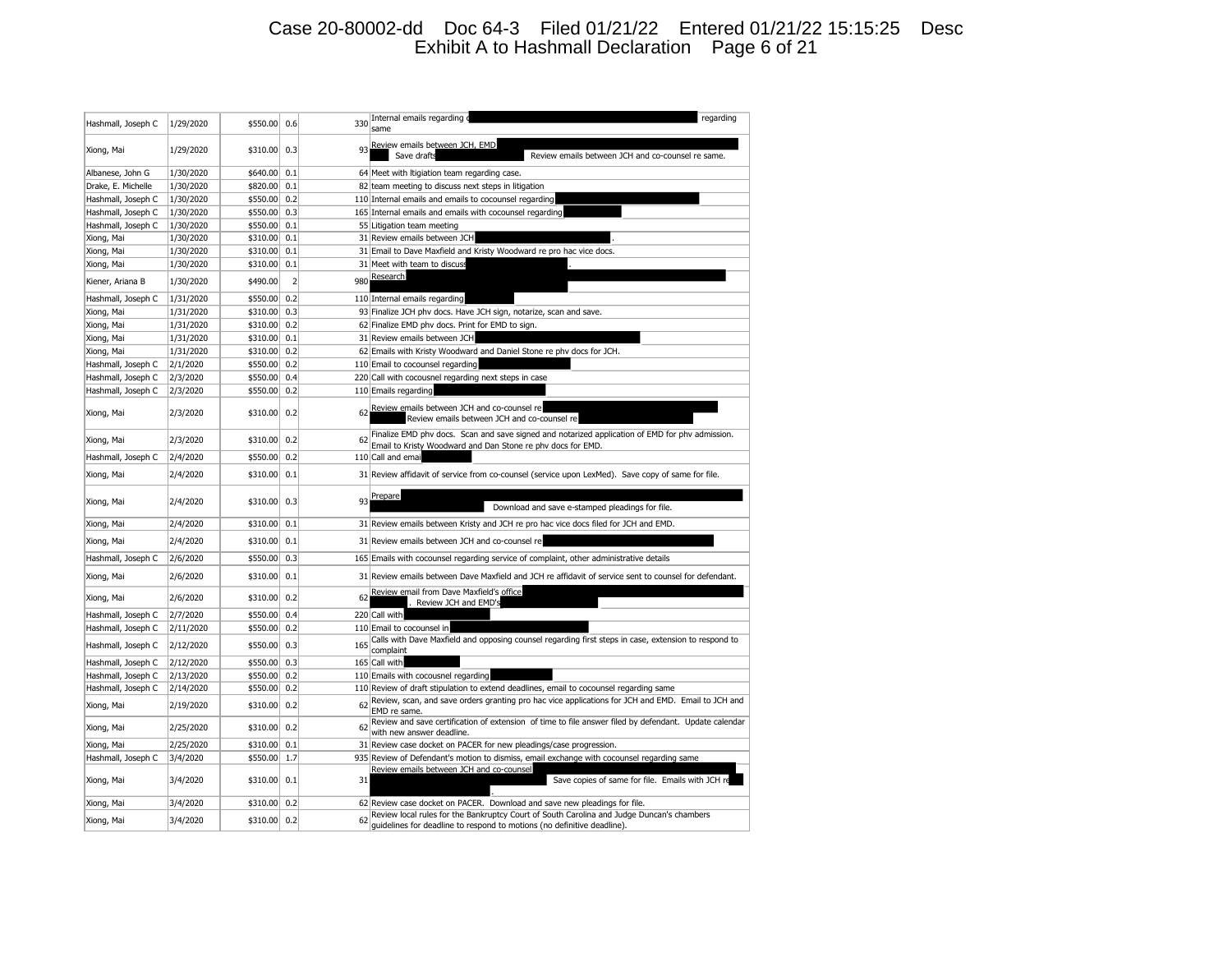## Case 20-80002-dd Doc 64-3 Filed 01/21/22 Entered 01/21/22 15:15:25 Desc Exhibit A to Hashmall Declaration Page 7 of 21

| Drake, E. Michelle | 3/6/2020  | \$820.00     | $\overline{2}$ |     | 1640 review D motion to dismiss                                                                                                                                                                    |
|--------------------|-----------|--------------|----------------|-----|----------------------------------------------------------------------------------------------------------------------------------------------------------------------------------------------------|
| Hashmall, Joseph C | 3/6/2020  | \$550.00     | 0.5            |     | 275 Research regarding<br>, emails to cocounsel regarding same                                                                                                                                     |
| Xiong, Mai         | 3/6/2020  | \$310.00     | 0.2            | 62  | Review various emails between JCH and Dave Maxfield re review of defendant's motion to dismiss,                                                                                                    |
| Xiong, Mai         | 3/6/2020  | \$310.00     | 0.2            | 62  | Review and save notice of hearing on defendant's motion to dismiss and accompanying docs for file.<br>Calendar hearing date and response deadline.                                                 |
| Hashmall, Joseph C | 3/10/2020 | \$550.00     | 0.2            |     | 110 Email to cocounsel                                                                                                                                                                             |
| Xiong, Mai         | 3/10/2020 | \$310.00     | 0.1            | 31  | Review emails between JCH and Daniel Stone re                                                                                                                                                      |
| Xiong, Mai         | 3/10/2020 | \$310.00     | 0.2            |     | 62 Review case docket for updates. Download and save new pleadings for file.                                                                                                                       |
| Hashmall, Joseph C | 3/11/2020 | \$550.00     | 0.8            |     | 440 Researching and outlining response to motion to dismiss                                                                                                                                        |
| Xiong, Mai         | 3/11/2020 | \$310.00     | 0.1            |     | 31 Review email from Dave Maxfield                                                                                                                                                                 |
| Drake, E. Michelle | 3/12/2020 | \$820.00     | 0.5            |     | 410 meet with JCH on                                                                                                                                                                               |
| Hashmall, Joseph C | 3/12/2020 | \$550.00     | 0.5            |     | 275 Meeting with Michelle Drake regarding                                                                                                                                                          |
| Hashmall, Joseph C | 3/12/2020 | \$550.00     | 2.2            |     | 1210 Researching and outlining response to motion to dismiss                                                                                                                                       |
| Hashmall, Joseph C | 3/13/2020 | \$550.00     | 0.3            |     | 165 Internal emails regarding                                                                                                                                                                      |
| Xiong, Mai         | 3/13/2020 | \$310.00     | 0.4            | 124 | Review local rules and Judge Duncan's procedureal guidelines. Prepare template for response to<br>motion to dismiss. Emails with JCH re same.                                                      |
| Hashmall, Joseph C | 3/16/2020 | \$550.00     | 3.2            |     | 1760 Drafting response to motion to dismiss                                                                                                                                                        |
| Hashmall, Joseph C | 3/17/2020 | \$550.00     | 6              |     | 3300 Researching, drafting and revising response to motion to dismiss                                                                                                                              |
| Hashmall, Joseph C | 3/17/2020 | \$550.00     | 0.6            |     | 330 Research                                                                                                                                                                                       |
| Xiong, Mai         | 3/17/2020 | \$310.00     | 0.3            | 93  | Review local rules and Judge Duncan's procedures re page limit for response to motion to dismiss.<br>Emails with JCH re same.                                                                      |
| Xiong, Mai         | 3/18/2020 | \$310.00     | 0.1            |     | 31 Review email from JCH to EMD re                                                                                                                                                                 |
| Hashmall, Joseph C | 3/20/2020 | \$550.00     | 0.1            |     | 55 Litigation team meeting                                                                                                                                                                         |
| Hashmall, Joseph C | 3/24/2020 | \$550.00     | 0.2            |     | 110 Internal emails regarding                                                                                                                                                                      |
| Drake, E. Michelle | 3/27/2020 | \$820.00     | 3.2            |     | 2624 review redline and revise draft response to motion to dismiss                                                                                                                                 |
| Xiong, Mai         | 3/27/2020 | \$310.00     | 0.1            | 31  | Review<br>Review multiple emails between JCH and EMD                                                                                                                                               |
| Hashmall, Joseph C | 3/30/2020 | \$550.00     | 1.7            |     | 935 Edits to response to motion to dismiss, emails with cocousnel                                                                                                                                  |
| Drake, E. Michelle | 3/31/2020 | \$820.00     | 1.1            |     | 902 review redline and revise final verison of objection to LMC motion to dismiss                                                                                                                  |
| Hashmall, Joseph C | 3/31/2020 | \$550.00     | 1.1            | 605 | Review of<br>further edits and internal<br>emails regarding same                                                                                                                                   |
| Hashmall, Joseph C | 4/1/2020  | \$550.00     | 1.6            |     | 880 Final edits<br>internal emails and emails to cocousnel regarding same                                                                                                                          |
| Xiong, Mai         | 4/1/2020  | \$310.00     | 0.2            | 62  | Revie<br>Review multiple emails between JCH and EMD                                                                                                                                                |
| Xiong, Mai         | 4/1/2020  | \$310.00     | $\mathbf{1}$   | 310 | Proof and finalize response to motion to dismiss. Review local rules and Judge's guidelines. Emails<br>with JCH re same. Emails with co-counsel's office                                           |
| Albanese, John G   | 4/6/2020  | \$640.00     | 0.1            |     | 64 Discuss case status with litigation team                                                                                                                                                        |
| Drake, E. Michelle | 4/6/2020  | \$820.00     | 0.1            |     | 82 team meeting re next steps in litigaiton                                                                                                                                                        |
| Hashmall, Joseph C | 4/6/2020  | \$550.00     | 0.2            |     | 110 Email to cocounsel regarding                                                                                                                                                                   |
| Hashmall, Joseph C | 4/6/2020  | \$550.00     | 0.1            |     | 55 Litigation team meeting                                                                                                                                                                         |
| Xiong, Mai         | 4/6/2020  | \$310.00     | 0.1            |     | 31 Meet with team re                                                                                                                                                                               |
| Hashmall, Joseph C | 4/7/2020  | \$550.00     | 0.1            |     | 55 Email to cocounsel regarding                                                                                                                                                                    |
| Hashmall, Joseph C | 4/7/2020  | \$550.00     | 0.8            |     | 440 Review of Defendnat's reply in support of motion to dismiss,                                                                                                                                   |
| Xiong, Mai         | 4/8/2020  | \$310.00     | 0.1            | 31  | Review emails between JCH and Dave Maxfield re<br>. Emails with JCH re                                                                                                                             |
| Xiong, Mai         | 4/8/2020  | \$310.00     | 0.2            | 62  | Review case docket. Download and save e-stamped copy of our responsive brief in opposition to<br>motion to dismiss. Download and save notice of appearance for Matthew D. Patterson for defendant. |
| Drake, E. Michelle | 4/14/2020 | \$820.00     | 0.2            |     | 164 review email from court clerk re availability for in person hearing, email with local counsel re same                                                                                          |
| Hashmall, Joseph C | 4/14/2020 | \$550.00     | 0.1            |     | 55 Email with cocousnel regarding hearinng on motion to dismiss                                                                                                                                    |
| Xiong, Mai         | 4/14/2020 | \$310.00     | 0.1            | 31  | Review emails between JCH and Dave Maxfield re status of motion to dismiss hearing being<br>continued.                                                                                             |
| Xiong, Mai         | 4/16/2020 | \$310.00     | 0.2            | 62  | Review emails between Dave Maxfield, opposing counsel, and Judge Duncan's clerk re continuing<br>motion to dismiss hearing to May 21. Review emai from JCH re same. Update calendar.               |
| Xiong, Mai         | 4/16/2020 | \$310.00 0.3 |                |     | 93 Prepare                                                                                                                                                                                         |
|                    |           |              |                |     |                                                                                                                                                                                                    |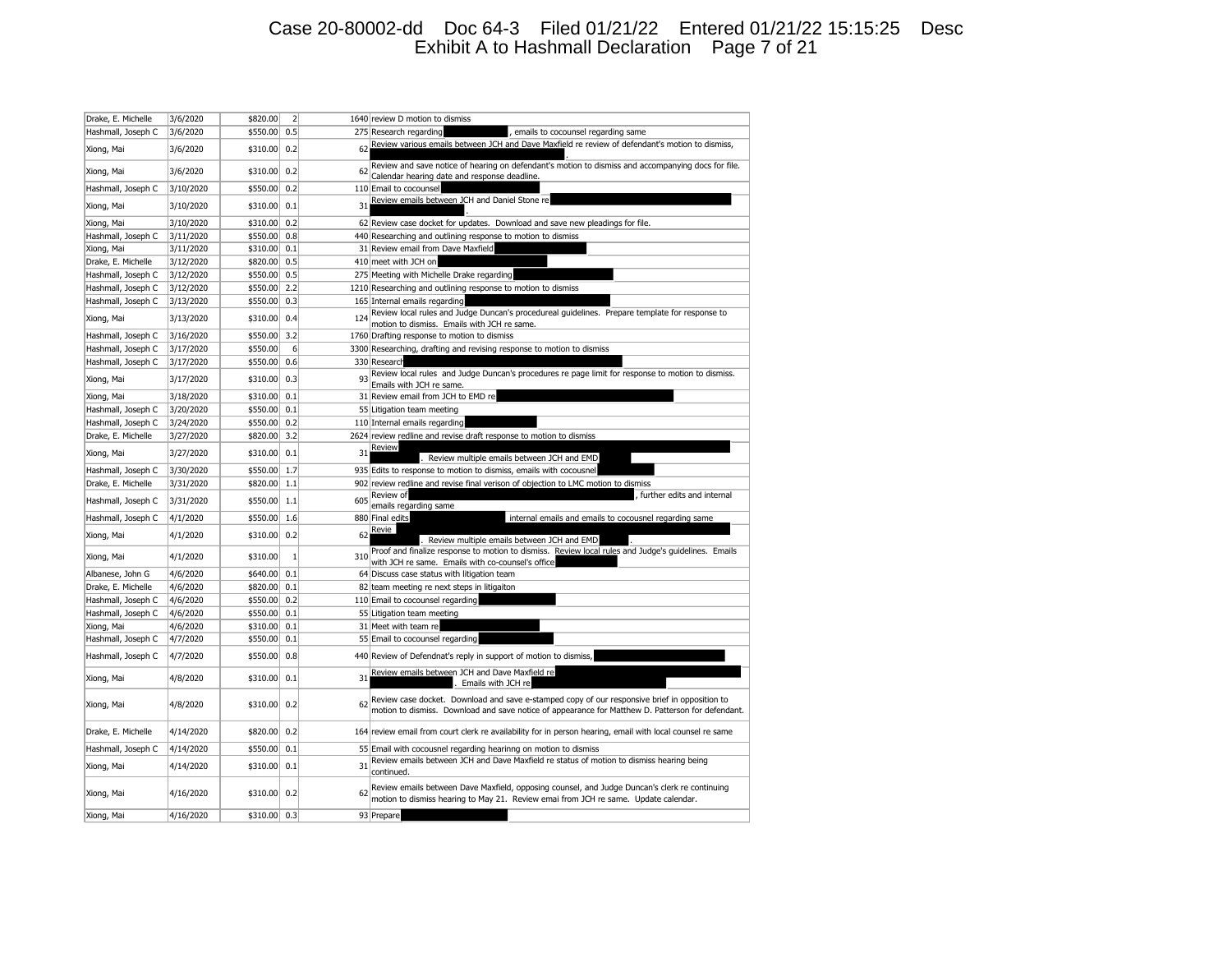## Case 20-80002-dd Doc 64-3 Filed 01/21/22 Entered 01/21/22 15:15:25 Desc Exhibit A to Hashmall Declaration Page 8 of 21

| Hashmall, Joseph C | 4/17/2020 | \$550.00 | 0.4          | 220  | Review of and edits to<br>, internal emails and emails to cocousnel<br>regarding same                                                                          |
|--------------------|-----------|----------|--------------|------|----------------------------------------------------------------------------------------------------------------------------------------------------------------|
| Xiong, Mai         | 4/17/2020 | \$310.00 | 0.4          | 124  | Finalize<br>Prepare<br>Emails with JCH re same.                                                                                                                |
| Xiong, Mai         | 4/17/2020 | \$310.00 | 0.1          |      | 31 Review emails between JCH, Dave Maxfield and Daniel Stone re                                                                                                |
| Hashmall, Joseph C | 4/20/2020 | \$550.00 | 0.4          |      | 220 Review of draft<br>emails to clients                                                                                                                       |
| Xiong, Mai         | 4/20/2020 | \$310.00 | $\mathbf{1}$ | 310  | Prepare and finalize letters to<br>Email to<br>Email to<br>Email to<br>Coordinate<br>Copy co-counsel and JCH on emails. Review<br>emails from JCH to<br>Update |
| Xiong, Mai         | 4/20/2020 | \$310.00 | 0.2          | 62   | Review emails between Dave Maxfield and JCH re<br>Emails with JCH re                                                                                           |
| Xiong, Mai         | 4/22/2020 | \$310.00 | 0.1          |      | 31 Review                                                                                                                                                      |
| Hashmall, Joseph C | 4/23/2020 | \$550.00 | 0.2          |      | 110 Email to client                                                                                                                                            |
| Hashmall, Joseph C | 4/24/2020 | \$550.00 | 0.1          |      | 55 Internal emails regarding                                                                                                                                   |
| Hashmall, Joseph C | 4/28/2020 | \$550.00 | 0.2          |      | 110 Email to client                                                                                                                                            |
| Hashmall, Joseph C | 4/29/2020 | \$550.00 | 0.4          |      | 220 Call with client                                                                                                                                           |
| Xiong, Mai         | 4/29/2020 | \$310.00 | 0.2          |      | <b>Review</b><br>Review<br>62 emails beween JCH and<br>Emails with JCH re                                                                                      |
| Hashmall, Joseph C | 5/1/2020  | \$550.00 | 0.3          |      | 165 Email to client                                                                                                                                            |
| Hashmall, Joseph C | 5/4/2020  | \$550.00 | 0.3          |      | 165 Email to client                                                                                                                                            |
| Hashmall, Joseph C | 5/5/2020  | \$550.00 | 0.2          |      | 110 Email to client Williams                                                                                                                                   |
| Xiong, Mai         | 5/5/2020  | \$310.00 | 0.1          | 31   | Review emails between JCH and                                                                                                                                  |
| Hashmall, Joseph C | 5/11/2020 | \$550.00 | 0.2          |      | 110 Email to cocounsel checking                                                                                                                                |
| Hashmall, Joseph C | 5/14/2020 | \$550.00 | 2.9          |      | 1595 Researching issues                                                                                                                                        |
| Hashmall, Joseph C | 5/14/2020 | \$550.00 | 0.6          |      | 330 Emails and call with cocousnel regarding                                                                                                                   |
| Hashmall, Joseph C | 5/15/2020 | \$550.00 | 0.6          | 330  | Internal emails regarding<br>further legal research on the                                                                                                     |
| Hashmall, Joseph C | 5/15/2020 | \$550.00 | 1.2          |      | 660 Calls with clients                                                                                                                                         |
| Xiong, Mai         | 5/15/2020 | \$310.00 | 0.4          | 124  | Review emails from JCH to<br>Emails with JCH re<br>Update<br>. Review<br>email from JCH to<br>Emails with JCH re<br>Resend                                     |
| Hashmall, Joseph C | 5/18/2020 | \$550.00 | 1.8          | 990  | Legal research in advance of motion to dismiss hearing, drafting                                                                                               |
| Xiong, Mai         | 5/18/2020 | \$310.00 | 0.1          |      | 31 Emails with JCH re                                                                                                                                          |
| Hashmall, Joseph C | 5/19/2020 | \$550.00 | 1.1          |      | 605 Legal research in advance of motion to dismiss argument                                                                                                    |
| Hashmall, Joseph C | 5/20/2020 | \$550.00 | 0.3          |      | 165 Review of emails from court and cousnel regarding rescheduling of motion to dismiss hearing                                                                |
| Xiong, Mai         | 5/20/2020 | \$310.00 | 0.2          | 62   | Review email from Judge Duncan's clerk re continued hearing on defendant's motion to dismiss.<br>Review email from JCH re same. Update calendar.               |
| Xiong, Mai         | 5/27/2020 | \$310.00 | 0.1          |      | 31 Review email from Rachel re mail received from bankruptcy court.                                                                                            |
| Drake, E. Michelle | 6/1/2020  | \$820.00 | 3            | 2460 | begin preparation for hearing on motion to                                                                                                                     |
| Hashmall, Joseph C | 6/2/2020  | \$550.00 | 1.8          |      | 990 Review of motion materials in advance of motion to dismiss hearing                                                                                         |
| Albanese, John G   | 6/3/2020  | \$640.00 | 0.1          |      | 64 Discus<br>litigation team.                                                                                                                                  |
| Drake, E. Michelle | 6/3/2020  | \$820.00 | 1.5          |      | 1230 begin preparation for                                                                                                                                     |
| Drake, E. Michelle | 6/3/2020  | \$820.00 | 0.5          |      | 410 test video call with the court--assess video problems                                                                                                      |
| Drake, E. Michelle | 6/3/2020  | \$820.00 | 4.5          | 3690 | continue hearing preparation. Review memo from J. Hashmall                                                                                                     |
| Drake, E. Michelle | 6/3/2020  | \$820.00 | 4            | 3280 | prepare for hearing. Review cases                                                                                                                              |
| Drake, E. Michelle | 6/3/2020  | \$820.00 | 0.1          |      | 82 meet with team re next steps in litigation                                                                                                                  |
| Hashmall, Joseph C | 6/3/2020  | \$550.00 | 0.1          |      | 55 Litigation team meeting                                                                                                                                     |
| Hashmall, Joseph C | 6/3/2020  | \$550.00 | 0.8          |      | 440 Drafting notice of supplemental authority regarding motion to dismiss, emails regarding same                                                               |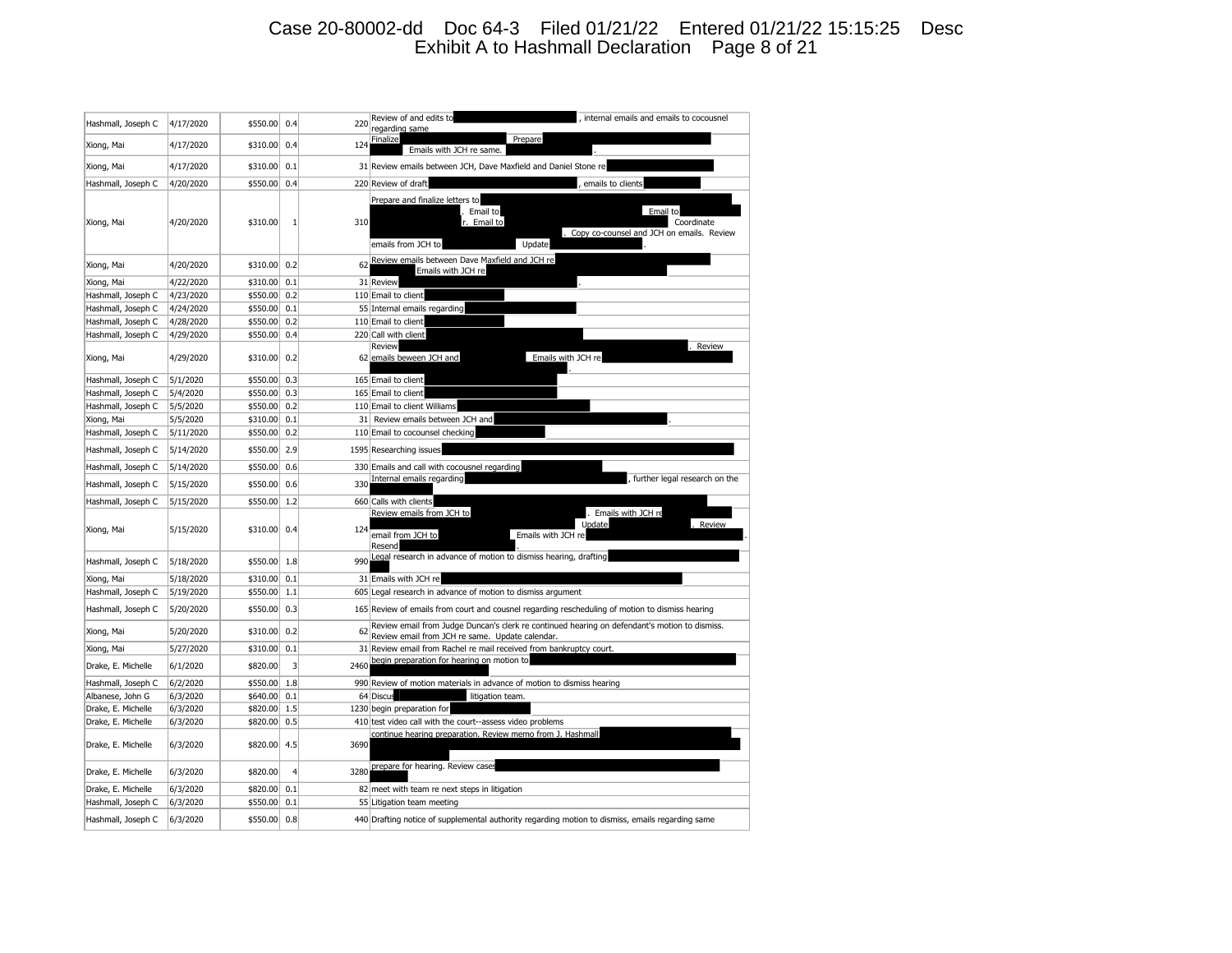## Case 20-80002-dd Doc 64-3 Filed 01/21/22 Entered 01/21/22 15:15:25 Desc Exhibit A to Hashmall Declaration Page 9 of 21

| Hashmall, Joseph C | 6/3/2020  | \$550.00 | 3.4          |      | 1870 Research and internal emails in advance of motion to dismiss hearing                                                                                                                                                                                                       |
|--------------------|-----------|----------|--------------|------|---------------------------------------------------------------------------------------------------------------------------------------------------------------------------------------------------------------------------------------------------------------------------------|
| Xiong, Mai         | 6/3/2020  | \$310.00 | 0.2          | 62   | Review email from Judge Duncan's clerk re video/conference instructions for hearing tomorrow.<br>Update calendar.                                                                                                                                                               |
| Xiong, Mai         | 6/3/2020  | \$310.00 | 0.1          |      | 31 Meet with team to discuss staus of case and next steps.                                                                                                                                                                                                                      |
| Drake, E. Michelle | 6/4/2020  | \$820.00 | 3.6          | 2952 | prepare for hearing. Review                                                                                                                                                                                                                                                     |
| Drake, E. Michelle | 6/4/2020  | \$820.00 | $\mathbf{1}$ |      | 820 argue against D motion to dismiss                                                                                                                                                                                                                                           |
| Hashmall, Joseph C | 6/4/2020  | \$550.00 | 0.7          |      | 385 Call with Michelle Drake regarding upcoming motion hearing                                                                                                                                                                                                                  |
| Hashmall, Joseph C | 6/4/2020  | \$550.00 | 1.3          |      | 715 Video motion to dismiss hearing, follow up call with cocounsel                                                                                                                                                                                                              |
| Xiong, Mai         | 6/5/2020  | \$310.00 | 0.1          |      | 31 Review emails between EMD and JCH re complaint saved in iManage.                                                                                                                                                                                                             |
| Xiong, Mai         | 6/5/2020  | \$310.00 | 0.2          | 62   | Review emails between EMD and JCH re notice of supplemntal authority. Review emails between JCH<br>and Dave Maxfield re filing of same.                                                                                                                                         |
| Xiong, Mai         | 6/22/2020 | \$310.00 | 0.1          | 31   | Text messages and emails with JGA re                                                                                                                                                                                                                                            |
| Drake, E. Michelle | 7/8/2020  | \$820.00 | 0.5          |      | 410 review order denying motion to dismiss, call with J Hashmall re                                                                                                                                                                                                             |
| Hashmall, Joseph C | 7/8/2020  | \$550.00 | 0.8          |      | 440 Review of order on motion to dismiss, internal emails and emails with cocounsel regarding same                                                                                                                                                                              |
| Xiong, Mai         | 7/8/2020  | \$310.00 | 0.4          |      | Review and save (22 pg) order dismissing defendant's motion to dismiss. Discuss with EMD and JCH<br>124 re same. Review internal emails re same. Review emails between JCH and Dave Maxfield re same.<br>Review Federal Rules of Bankruptcy Procedure re def's answer deadline. |
| Hashmall, Joseph C | 7/9/2020  | \$550.00 | 0.2          |      | 110 Email exchange with cocousnel regarding schedule in case                                                                                                                                                                                                                    |
| Hashmall, Joseph C | 7/13/2020 | \$550.00 | 2.8          |      | 1540 Drafting discovery requests, Set I                                                                                                                                                                                                                                         |
| Hashmall, Joseph C | 7/14/2020 | \$550.00 | 1.8          |      | 990 Edits to draft discovery requests, internal emails regarding same                                                                                                                                                                                                           |
| Hashmall, Joseph C | 7/14/2020 | \$550.00 | 1.9          |      | 1045 Research                                                                                                                                                                                                                                                                   |
| Xiong, Mai         | 7/16/2020 | \$310.00 | 0.1          |      | 31 Emails with Rachel re docs received from bankrutpcy court.                                                                                                                                                                                                                   |
| Hashmall, Joseph C | 7/23/2020 | \$550.00 | 0.5          | 275  | Review of Defendant's answer, internal emails and emails with cocousnel regarding                                                                                                                                                                                               |
| Hashmall, Joseph C | 7/23/2020 | \$550.00 | 1.2          |      | 660 Drafting requests for admission, internal email regarding same                                                                                                                                                                                                              |
| Hashmall, Joseph C | 7/27/2020 | \$550.00 | 0.2          |      | 110 Email to cocounsel regarding                                                                                                                                                                                                                                                |
| Hashmall, Joseph C | 7/28/2020 | \$550.00 | 0.5          | 275  | Call and emails with cocounsel regarding                                                                                                                                                                                                                                        |
| Albanese, John G   | 7/29/2020 | \$640.00 | 0.1          |      | 64 Meet with case team regarding                                                                                                                                                                                                                                                |
| Hashmall, Joseph C | 7/29/2020 | \$550.00 | 0.2          |      | 110 Litigation team meeting                                                                                                                                                                                                                                                     |
| Xiong, Mai         | 7/29/2020 | \$310.00 | 0.1          |      | 31 Discuss<br>with team.                                                                                                                                                                                                                                                        |
| Hashmall, Joseph C | 7/30/2020 | \$550.00 | 0.7          |      | 385 Drafting letter to opposing counsel regarding case schedule, internal email regarding same                                                                                                                                                                                  |
| Hashmall, Joseph C | 8/3/2020  | \$550.00 | 0.8          | 440  | Review of Court's order regarding scheduling report, drafting proposed report, email to cocounsel<br>regarding same                                                                                                                                                             |
| Drake, E. Michelle | 8/4/2020  | \$820.00 | 1.5          |      | 1230 review redline and revise RFPs, Interrogatories, RFAs and 30b6 notice.                                                                                                                                                                                                     |
| Hashmall, Joseph C | 8/4/2020  | \$550.00 | 0.3          |      | 165 Internal emails and emails to cocounsel regarding adversary proceeding report                                                                                                                                                                                               |
| Hashmall, Joseph C | 8/5/2020  | \$550.00 | 0.2          |      | 110 Internal emails regarding case deadlines                                                                                                                                                                                                                                    |
| Hashmall, Joseph C | 8/5/2020  | \$550.00 | 0.5          |      | 275 Review of edits to draft discovery, emails with cocounsel regarding adversary proceeding report                                                                                                                                                                             |
| Hashmall, Joseph C | 8/5/2020  | \$550.00 | 0.6          | 330  | Finalizing draft discovery and draft adversary proceeding report, email to opposing counsel attaching<br>same                                                                                                                                                                   |
| Hashmall, Joseph C | 8/5/2020  | \$550.00 | 0.6          |      | 330 Edits to draft 30b6 notice, email to Michelle Drake regarding same                                                                                                                                                                                                          |
| Xiong, Mai         | 8/5/2020  | \$310.00 | 0.1          | 31   | Review emails between JCH and opposing counsel re confer/call to discuss issues in Court's order and<br>draft Adversary Proceeding Report.                                                                                                                                      |
| Xiong, Mai         | 8/5/2020  | \$310.00 | 0.2          | 62   | Review emails between JCH and co-counsel re order issued by court, deadlines set therein, and<br>scheduling call to discuss same. Review email from JCH to EMD re same.                                                                                                         |
| Xiong, Mai         | 8/5/2020  | \$310.00 | 0.1          | 31   | Review email from JCH to EMD re draft/proposed edits to adversary proceeding report. Review emails<br>between JCH and co-counsel re same.                                                                                                                                       |
| Hashmall, Joseph C | 8/6/2020  | \$550.00 | 0.4          | 220  | Review of email from opposing cousnel regarding edits to adversary report, emails to cocounsel and<br>opposing counsel regarding same                                                                                                                                           |
| Hashmall, Joseph C | 8/6/2020  | \$550.00 | 0.5          | 275  | Call with opposing counsel regarding adversary proceeding report, follow up internal emails and email<br>to opposing counsel regarding same                                                                                                                                     |
| Xiong, Mai         | 8/6/2020  | \$310.00 | 0.1          | 31   | Review emails between JCH and opposing counsel re confer/call to discuss issues in Court's order and<br>draft Adversary Proceeding Report.                                                                                                                                      |
| Drake, E. Michelle | 8/7/2020  | \$820.00 | 0.8          | 656  | research                                                                                                                                                                                                                                                                        |
| Drake, E. Michelle | 8/7/2020  | \$820.00 | 1.3          |      | 1066 review redline and revise                                                                                                                                                                                                                                                  |
| Hashmall, Joseph C | 8/7/2020  | \$550.00 | 0.1          |      | 55 Email to opposing counsel regarding adversary proceeding report                                                                                                                                                                                                              |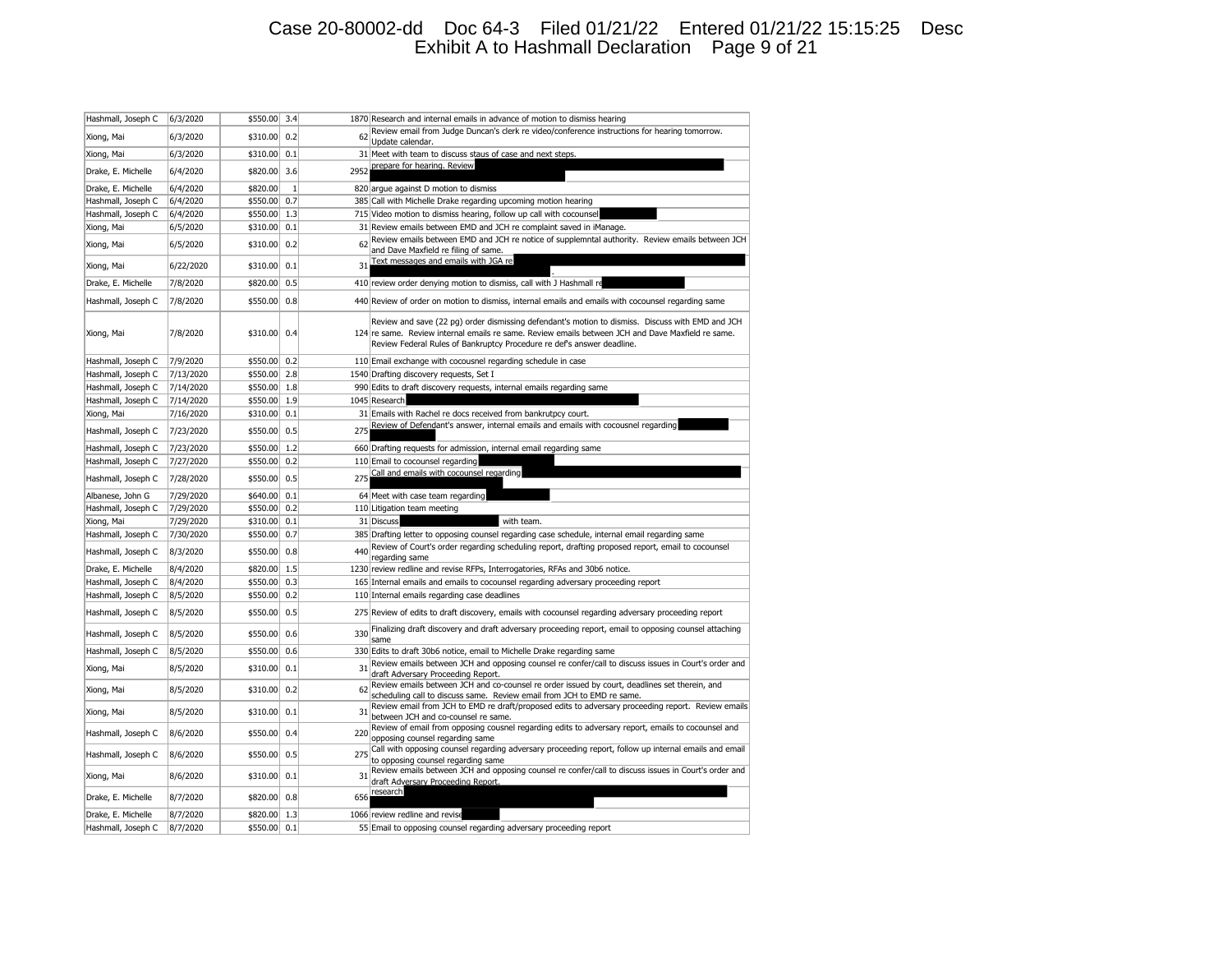## Case 20-80002-dd Doc 64-3 Filed 01/21/22 Entered 01/21/22 15:15:25 Desc Exhibit A to Hashmall Declaration Page 10 of 21

| Hashmall, Joseph C | 8/10/2020 | \$550.00 | 0.2 |     | 110 Internal email and email to cocounsel regarding drafting initial disclosures                                                                                                      |
|--------------------|-----------|----------|-----|-----|---------------------------------------------------------------------------------------------------------------------------------------------------------------------------------------|
| Drake, E. Michelle | 8/11/2020 | \$820.00 | 0.2 |     | 164 review and approve joint scheduling submission                                                                                                                                    |
| Xiong, Mai         | 8/11/2020 | \$310.00 | 0.1 |     | 31 Emails with JCH re drafting initial disclosures.                                                                                                                                   |
| Xiong, Mai         | 8/11/2020 | \$310.00 | 0.1 | 31  | Review emails between JCH and opposing counsel re confer/call to discuss issues in Court's order and                                                                                  |
|                    |           |          |     |     | draft Adversary Proceeding Report.                                                                                                                                                    |
| Hashmall, Joseph C | 8/12/2020 | \$550.00 | 0.5 | 275 | Review of opposing counsel's edits to draft report to court, emails to cocounsel and opposing counsel<br>regarding same                                                               |
| Hashmall, Joseph C | 8/12/2020 | \$550.00 | 0.3 |     | 165 Emails to cocounsel regarding                                                                                                                                                     |
| Xiong, Mai         | 8/12/2020 | \$310.00 | 0.2 |     | 62 Review deadlines from court's latest order. Calendar deadlines.                                                                                                                    |
| Hashmall, Joseph C | 8/13/2020 | \$550.00 | 0.7 |     | 385 Review of and edits to plaintiff's initial disclosures, emails to cocounsel regarding same                                                                                        |
|                    |           |          |     |     | Prepare initial disclosures. Emails with JCH re same. Review emails between JCH and co-counsel re                                                                                     |
| Xiong, Mai         | 8/13/2020 | \$310.00 | 0.4 | 124 | same.                                                                                                                                                                                 |
| Xiong, Mai         | 8/13/2020 | \$310.00 | 0.1 |     | 31 Review emails between JCH and co-counsel re joint adversary proceeding report.                                                                                                     |
| Hashmall, Joseph C | 8/14/2020 | \$550.00 | 0.6 | 330 | Emails with opposing counsel regarding initial disclosures, emails to cocounsel and internal emails                                                                                   |
|                    |           |          |     |     | regarding docket notices<br>Review emails between JCH and opposing counsel re initial disclosures, adversary proceeding report,                                                       |
| Xiong, Mai         | 8/14/2020 | \$310.00 | 0.2 |     | 62 draft protective order<br>Save final copy of plaintiff's initial                                                                                                                   |
|                    |           |          |     |     | disclosures for file.                                                                                                                                                                 |
| Xiong, Mai         | 8/14/2020 | \$310.00 | 0.2 | 62  | Review emails between JCH and Dave Maxfield re                                                                                                                                        |
|                    |           |          |     |     | Review emails between EMD and JCH re same.                                                                                                                                            |
| Xiong, Mai         | 8/14/2020 | \$310.00 | 0.3 | q٦  | Emails with JCH re                                                                                                                                                                    |
|                    |           |          |     |     | <b>T<sub>N</sub></b>                                                                                                                                                                  |
| Hashmall, Joseph C | 8/17/2020 | \$550.00 | 0.2 |     | 110 Review of Defendant's initial disclosures, internal emails regarding same                                                                                                         |
| Xiong, Mai         | 8/17/2020 | \$310.00 | 0.2 | 62  | Review email from co-counsel's office re defendant's initial disclosures. Review and save copy of                                                                                     |
|                    |           |          |     |     | same for file.                                                                                                                                                                        |
| Xiong, Mai         | 8/18/2020 | \$310.00 | 0.1 |     | 31 Review emails between co-counsel and court clerk re signing us up to receive electronic notices.                                                                                   |
| Hashmall, Joseph C | 8/19/2020 | \$550.00 | 0.3 |     | 165 Review of Court's scheduling order, internal email regarding same                                                                                                                 |
|                    |           |          |     |     | Email exchange with opposing counsel regarding discovery responses and production deadlines email                                                                                     |
| Hashmall, Joseph C | 8/19/2020 | \$550.00 | 0.4 | 220 | to cocounsel regarding same                                                                                                                                                           |
| Xiong, Mai         | 8/19/2020 | \$310.00 | 0.1 | 31  | Review emails between JCH and opposing counsel re when to expect discovery responses and                                                                                              |
| Xiong, Mai         | 8/19/2020 | \$310.00 | 0.2 |     | productions.<br>62 Review and save scheduling order.                                                                                                                                  |
|                    |           |          |     |     | Review of email from cocounsel regarding<br>email to opposing counsel regarding                                                                                                       |
| Hashmall, Joseph C | 8/20/2020 | \$550.00 | 0.3 | 165 | same                                                                                                                                                                                  |
| Xiong, Mai         | 8/20/2020 | \$310.00 | 0.1 | 31  | Review emails between JCH and opposing counsel re when to expect discovery responses and                                                                                              |
|                    |           |          |     |     | productions.                                                                                                                                                                          |
| Xiong, Mai         | 8/20/2020 | \$310.00 | 0.1 |     | 31 Emails with JCH re                                                                                                                                                                 |
| Hashmall, Joseph C | 8/21/2020 | \$550.00 | 0.1 |     | 55 Internal emails regarding                                                                                                                                                          |
| Hashmall, Joseph C | 8/21/2020 | \$550.00 | 0.2 |     | 110 Email exchange with opposing counsel regarding discovery extension                                                                                                                |
| Xiong, Mai         | 8/21/2020 | \$310.00 | 0.2 | 62  | Review emails from court clerk re signing us up to receive electronic notices and follow steps to get us<br>signed up.                                                                |
|                    |           |          |     |     |                                                                                                                                                                                       |
| Xiong, Mai         | 8/21/2020 | \$310.00 | 0.2 | 62  | Review various emails between JCH and opposing counsel re when to expect discovery responses and<br>productions. Emails with JCH re calendaring proposed deadline. Calendar deadline. |
|                    |           |          |     |     |                                                                                                                                                                                       |
| Xiong, Mai         | 8/21/2020 | \$310.00 | 0.3 |     | 93 Review scheduling order and calendar deadlines.                                                                                                                                    |
| Hashmall, Joseph C | 8/24/2020 | \$550.00 | 0.2 |     | 110 Emails with court administration, internal emails regarding ECF enrollment                                                                                                        |
| Xiong, Mai         | 8/24/2020 | \$310.00 | 0.1 | 31  | Review emails between EMD, JCH and US Bky Court for SC re case number for ECF registration.                                                                                           |
| Xiong, Mai         | 8/24/2020 | \$310.00 | 0.1 |     | Review email from JCH re same.<br>31 Review email from Rachel re mail received at office from bankrutpcy court.                                                                       |
| Xiong, Mai         | 8/25/2020 | \$310.00 | 0.2 |     | 62 Add mplsparalegals email address as secondary to receive ECF filings.                                                                                                              |
| Albanese, John G   | 8/31/2020 | \$640.00 | 0.1 |     | 64 Discuss<br>with case team.                                                                                                                                                         |
| Hashmall, Joseph C | 8/31/2020 | \$550.00 | 0.1 |     | 55 Litigation team meeting                                                                                                                                                            |
| Xiong, Mai         | 8/31/2020 | \$310.00 | 0.1 |     | 31 Discuss<br>with team.                                                                                                                                                              |
|                    |           |          |     |     | Review email from opposing counsel re LMC?s first discovery requests. Review and save copies of                                                                                       |
| Xiong, Mai         | 9/11/2020 | \$310.00 | 0.3 |     | 93 same for file (extract individual docs from combined PDF to save separately). Calendar response                                                                                    |
|                    |           |          |     |     | deadline.                                                                                                                                                                             |
| Hashmall, Joseph C | 9/14/2020 | \$550.00 | 0.5 |     | 275 Review of Defendant's discovery requests, emails to cocousnel regarding responses to same                                                                                         |
|                    |           |          |     |     | Review email from JCH to co-consel re drafting discovery responses. Review email from JCH re                                                                                          |
| Xiong, Mai         | 9/14/2020 | \$310.00 | 0.1 | 31  | calendaring response deadline.                                                                                                                                                        |
| Albanese, John G   | 9/15/2020 | \$640.00 | 0.1 |     | 64 Meet with litigation team regarding                                                                                                                                                |
|                    |           |          |     |     |                                                                                                                                                                                       |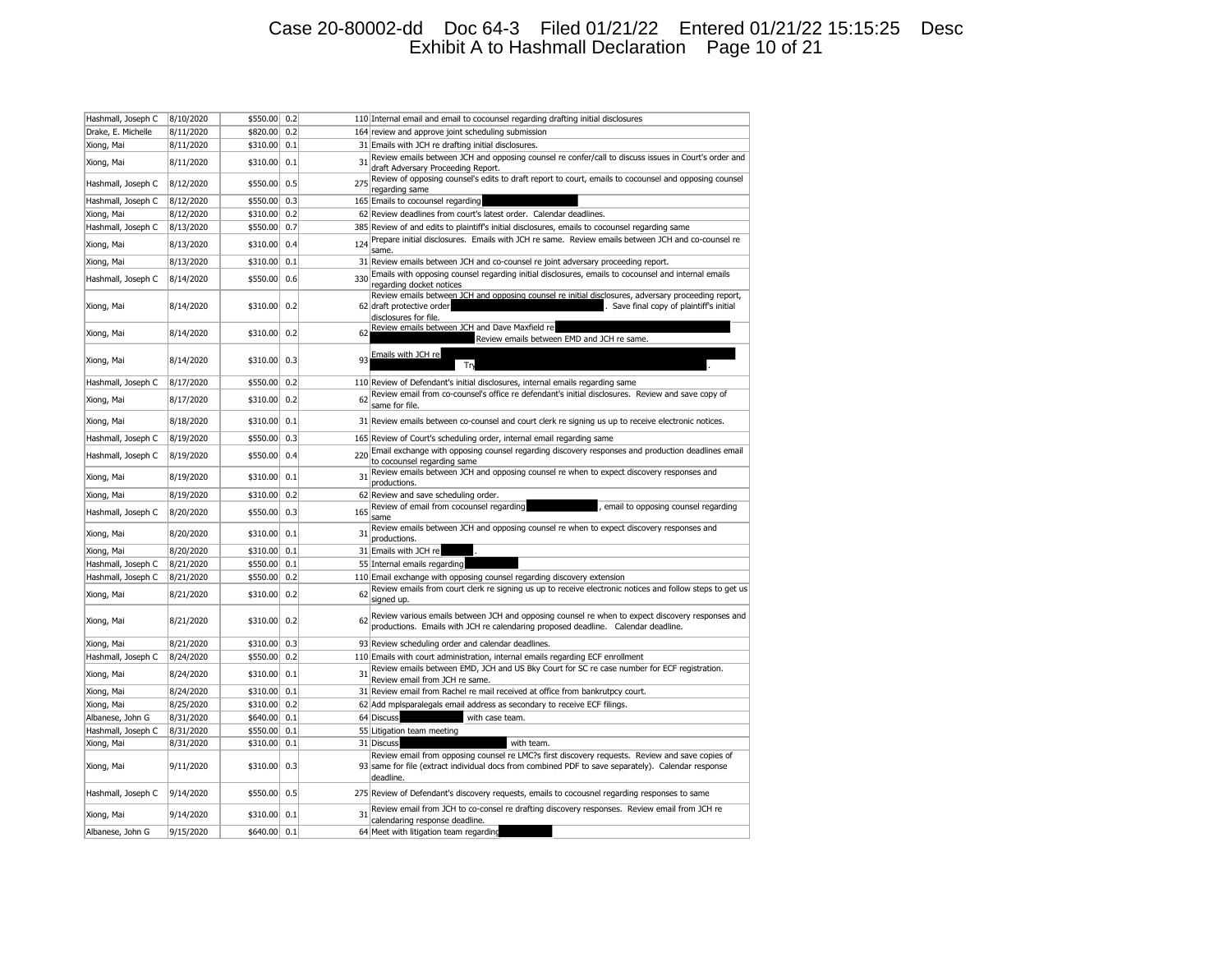## Case 20-80002-dd Doc 64-3 Filed 01/21/22 Entered 01/21/22 15:15:25 Desc Exhibit A to Hashmall Declaration Page 11 of 21

| Drake, E. Michelle | 9/15/2020  | \$820.00 | 0.1            |     | 82 team meeting re next steps in litigation                                                                                              |
|--------------------|------------|----------|----------------|-----|------------------------------------------------------------------------------------------------------------------------------------------|
| Hashmall, Joseph C | 9/15/2020  | \$550.00 | 0.1            |     | 55 Litigation team meeting                                                                                                               |
| Xiong, Mai         | 9/15/2020  | \$310.00 | 0.1            |     | 31 Meet with team re                                                                                                                     |
| Hashmall, Joseph C | 9/16/2020  | \$550.00 | 0.3            |     | 165 Email exchange with cocounsel regarding responses to Defendant's discovery requests                                                  |
| Xiong, Mai         | 9/17/2020  | \$310.00 | 0.2            | 62  | Review emails between JCH and co-counsel re                                                                                              |
| Hashmall, Joseph C | 9/22/2020  | \$550.00 | 0.4            | 220 | Review of draft protective order, email to opposing counsel regarding same, internal emails regarding<br>same                            |
| Hashmall, Joseph C | 9/25/2020  | \$550.00 | 1.8            |     | 990 Outlining responses to Defendant's discovery requests, internal emails regarding same                                                |
| Hashmall, Joseph C | 9/25/2020  | \$550.00 | 0.1            |     | 55 Review of notice from court regarding protective order                                                                                |
| Hashmall, Joseph C | 9/25/2020  | \$550.00 | 0.1            |     | 55 Email to cocounsel regarding                                                                                                          |
| Hashmall, Joseph C | 9/29/2020  | \$550.00 | 1.2            | 660 | Review of Defendant's discovery responses and production, internal emails and emails to opposing<br>counsel regarding same               |
| Xiong, Mai         | 9/29/2020  | \$310.00 | 0.1            |     | 31 Review and save confidentiality order for file.                                                                                       |
| Xiong, Mai         | 9/29/2020  | \$310.00 | 0.1            |     | 31 Review emails between JCH and co-counsel re                                                                                           |
| Hashmall, Joseph C | 10/1/2020  | \$550.00 | 0.3            |     | 165 Emails to cocounsel and opposing counsel regarding discovery status                                                                  |
| Xiong, Mai         | 10/1/2020  | \$310.00 | 0.1            |     | 31 Emails with JCH re                                                                                                                    |
| Xiong, Mai         | 10/1/2020  | \$310.00 | 0.2            |     | 62 Review letter and discovery responses from opposing counsel.                                                                          |
| Xiong, Mai         | 10/1/2020  | \$310.00 | 0.2            |     | 62 Review and save WestLaw docket notice. Review and save confidential protective order.                                                 |
| Xiong, Mai         | 10/1/2020  | \$310.00 | 0.1            | 31  | Review emails between JCH and opposing counsel re discovery responses and supplemental<br>document production.                           |
| Hashmall, Joseph C | 10/2/2020  | \$550.00 | 0.6            |     | 330 Internal emails regarding status of Plaintiff's discovery responses                                                                  |
| Xiong, Mai         | 10/2/2020  | \$310.00 | 0.2            | 62  | Review various emails between JCH and co-counsel re                                                                                      |
| Xiong, Mai         | 10/2/2020  | \$310.00 | 0.1            | 31  | Review emails between JCH and opposing counsel re status of defendnat's supplemental respoenses<br>and docs                              |
| Albanese, John G   | 10/5/2020  | \$640.00 | 0.1            |     | 64 Discuss<br>with litigation team.                                                                                                      |
| Drake, E. Michelle | 10/5/2020  | \$820.00 | 0.1            |     | 82 team meeting re next steps in litigation                                                                                              |
| Hashmall, Joseph C | 10/5/2020  | \$550.00 | 0.5            |     | 275 Call with cocounsel regarding                                                                                                        |
| Hashmall, Joseph C | 10/5/2020  | \$550.00 | 0.2            |     | 110 Litigation team meeting                                                                                                              |
| Hashmall, Joseph C | 10/5/2020  | \$550.00 | 0.2            |     | 110 Internal emails regarding discovery deadlines                                                                                        |
| Xiong, Mai         | 10/5/2020  | \$310.00 | 0.1            | 31  | Review emails between co-counsel and opposing counsel re extension to respond to discovery<br>requests. Calendar same.                   |
| Xiong, Mai         | 10/5/2020  | \$310.00 | $\overline{2}$ | 620 | Work on answers to interrogatories. Work on responses to request for production. Emails with JCH<br>re same.                             |
| Xiong, Mai         | 10/6/2020  | \$310.00 | $\overline{2}$ | 620 | Work on answers to interrogatories. Work on responses to request for production. Emails with JCH<br>re same.                             |
| Xiong, Mai         | 10/6/2020  | \$310.00 | 0.1            |     | 31 Review email from Jean re mail received at the office (hard copy of def's discovery responses).                                       |
| Xiong, Mai         | 10/6/2020  | \$310.00 | 0.1            |     | 31 Review email from Rachel re mail received at the office (hard copies of confidentiality order).                                       |
| Xiong, Mai         | 10/7/2020  | \$310.00 | 0.1            |     | 31 Review email from JCH to co-counsel re                                                                                                |
| Hashmall, Joseph C | 10/8/2020  | \$550.00 | 0.4            |     | 220 Emails exchange with cocounsel regarding                                                                                             |
| Hashmall, Joseph C | 10/8/2020  | \$550.00 | 0.3            |     | 165 Email to opposing counsel regarding discovery meet and confer                                                                        |
| Xiong, Mai         | 10/8/2020  | \$310.00 | 0.1            |     | 31 Review emails between JCH and oc re discovery responses, phone call to discuss same, etc.                                             |
| Xiong, Mai         | 10/8/2020  | \$310.00 | 0.2            |     | 62 Review emails between co-counsel and JCH re                                                                                           |
| Xiong, Mai         | 10/8/2020  | \$310.00 | 0.2            |     | 62 Review email from JCH re<br>. Review and save same for file.                                                                          |
| Hashmall, Joseph C | 10/9/2020  | \$550.00 | 0.3            |     | 165 Emails to cocounsel and opposing counsel regarding discovery meet and confer                                                         |
| Xiong, Mai         | 10/9/2020  | \$310.00 | 0.2            |     | 62 Review emails between JCH and co-counsel re scheduling call with oc to discuss discovery.                                             |
| Hashmall, Joseph C | 10/12/2020 | \$550.00 | 0.2            |     | 110 Email exchange with to cocounsel regarding discovery responses                                                                       |
| Hashmall, Joseph C | 10/12/2020 | \$550.00 | 0.1            |     | 55 Email to opposing counsel regarding discovery meet and confer call                                                                    |
| Xiong, Mai         | 10/12/2020 | \$310.00 | 0.2            | 62  | Review various emails between JCH and co-counsel re                                                                                      |
| Hashmall, Joseph C | 10/14/2020 | \$550.00 | 0.3            |     | 165 Email exchange with opposing counsel regarding supplemental discovery responses                                                      |
| Xiong, Mai         | 10/14/2020 | \$310.00 | 0.1            | 31  | Review emails between JCH and opposing counsel re status of def's supplemental discovery responses<br>and schedule call to discuss same. |
| Drake, E. Michelle | 10/15/2020 | \$820.00 | $\mathbf{1}$   |     | 820 prepare for and attend meet and confer on D's discovery responses                                                                    |
| Hashmall, Joseph C | 10/15/2020 | \$550.00 | 0.7            |     | 385 Discovery meet and confer call with opposing counsel                                                                                 |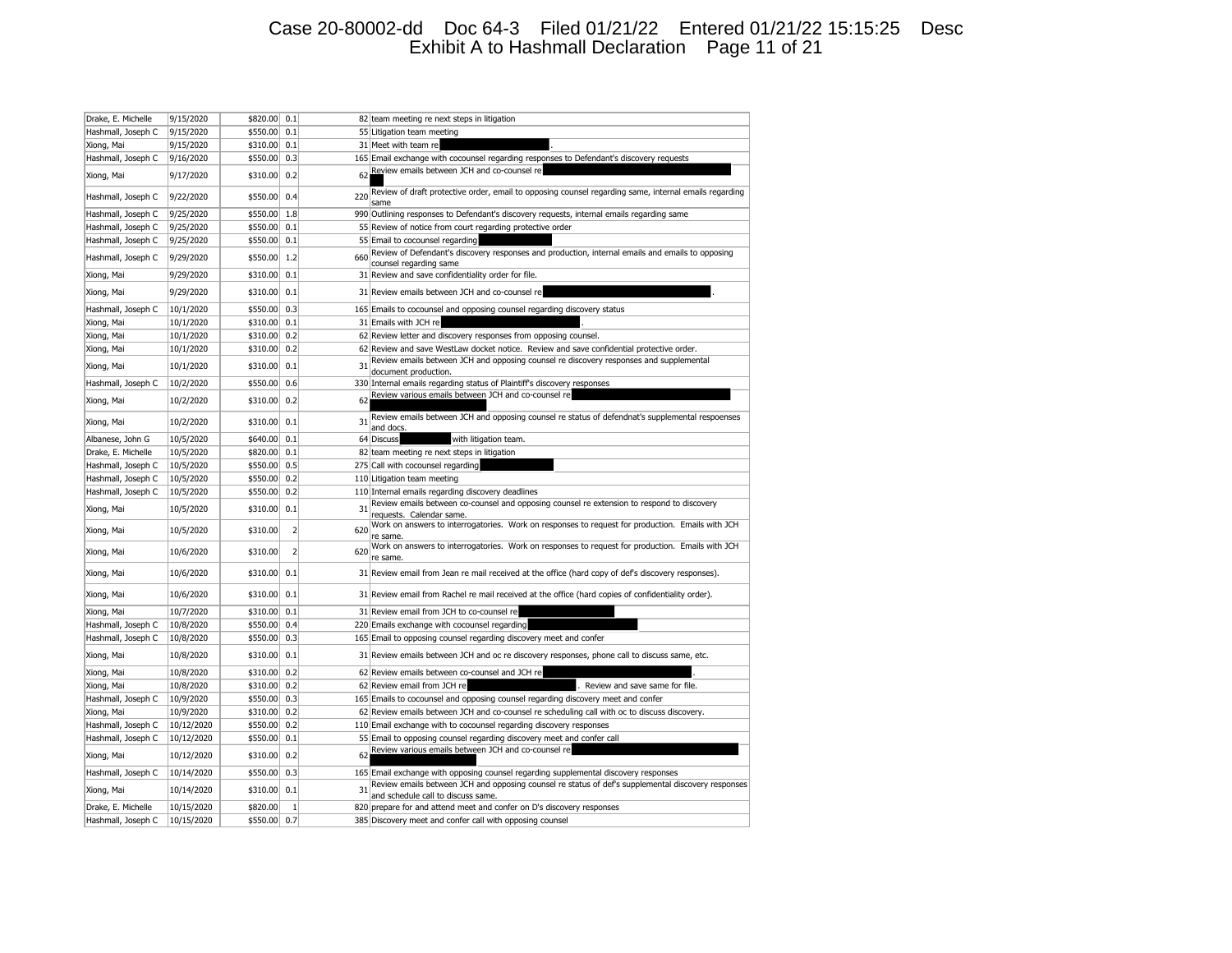## Case 20-80002-dd Doc 64-3 Filed 01/21/22 Entered 01/21/22 15:15:25 Desc Exhibit A to Hashmall Declaration Page 12 of 21

| Hashmall, Joseph C | 10/15/2020 | \$550.00 | 0.4            |     | 220 Review of cocounsel's                                                                                                                                                                                                                                     |
|--------------------|------------|----------|----------------|-----|---------------------------------------------------------------------------------------------------------------------------------------------------------------------------------------------------------------------------------------------------------------|
| Xiong, Mai         | 10/15/2020 | \$310.00 | 0.2            | 62  | Review various emails between JCH and co-counsel re                                                                                                                                                                                                           |
| Hashmall, Joseph C | 10/16/2020 | \$550.00 | $\overline{2}$ |     | 1100 Editing and drafting Plaintiff's discovery responses, emails to cocounsel regarding same                                                                                                                                                                 |
| Xiong, Mai         | 10/19/2020 | \$310.00 | 0.1            |     | 31 Review email from co-counsel re                                                                                                                                                                                                                            |
| Hashmall, Joseph C | 10/20/2020 | \$550.00 | 0.2            |     | 110 Emails to opposing counsel regarding discovery status                                                                                                                                                                                                     |
| Hashmall, Joseph C | 10/20/2020 | \$550.00 | 0.3            |     | 165 Emails to cocousnel regarding discovery status                                                                                                                                                                                                            |
| Hashmall, Joseph C | 10/20/2020 | \$550.00 | 0.2            |     | 110 Internal emails regarding                                                                                                                                                                                                                                 |
| Xiong, Mai         | 10/20/2020 | \$310.00 | 0.2            |     | 62 Emails with JCH re                                                                                                                                                                                                                                         |
| Xiong, Mai         | 10/20/2020 | \$310.00 | 0.1            | 31  | Review emails between JCh and opposing counsel re scheduling call to discuss plan for producing<br>docs, etc.                                                                                                                                                 |
| Xiong, Mai         | 10/20/2020 | \$310.00 | 0.2            | 62  | Review emails between JCh and co-counsel re                                                                                                                                                                                                                   |
| Hashmall, Joseph C | 10/21/2020 | \$550.00 | 0.6            |     | 330 Internal emails regarding                                                                                                                                                                                                                                 |
| Hashmall, Joseph C | 10/21/2020 | \$550.00 | 0.7            |     | 385 Emails to cocounsel regarding                                                                                                                                                                                                                             |
| Xiong, Mai         | 10/21/2020 | \$310.00 | 0.2            |     | 62 Emails with JCH                                                                                                                                                                                                                                            |
| Xiong, Mai         | 10/21/2020 | \$310.00 | 0.1            |     | 31 Review emails between JCH and co-counsel re                                                                                                                                                                                                                |
| Hashmall, Joseph C | 10/22/2020 | \$550.00 | 0.5            |     | 275 Call with cocounsel Stone regarding document production                                                                                                                                                                                                   |
| Hashmall, Joseph C | 10/22/2020 | \$550.00 | 0.3            |     | 165 Call with cocounsel Maxfield regarding discovery responses                                                                                                                                                                                                |
| Hashmall, Joseph C | 10/22/2020 | \$550.00 | 0.5            |     | 275 Internal emails regarding                                                                                                                                                                                                                                 |
| Hashmall, Joseph C | 10/22/2020 | \$550.00 | 0.8            | 440 | Call with opposing counsel regarding discovery production, other issues in case, follow up internal<br>email regarding same                                                                                                                                   |
| Xiong, Mai         | 10/22/2020 | \$310.00 | 0.4            | 124 | Fill<br>Review emails between JCH<br>Emails with Roni, JCH                                                                                                                                                                                                    |
|                    |            |          |                |     | Review emails between JCH, EMD and co-counsel re                                                                                                                                                                                                              |
| Xiong, Mai         | 10/22/2020 | \$310.00 | 0.5            | 155 | Emails with all re same.                                                                                                                                                                                                                                      |
| Xiong, Mai         | 10/22/2020 | \$310.00 | 0.1            |     | 31 Review emails between JCH, EMD and co-counsel re                                                                                                                                                                                                           |
| Hashmall, Joseph C | 10/23/2020 | \$550.00 | 1.2            | 660 | Internal emails and emails to cocounsel regarding                                                                                                                                                                                                             |
| Hashmall, Joseph C | 10/23/2020 | \$550.00 | 2.1            |     | 1155 Review of                                                                                                                                                                                                                                                |
| Hashmall, Joseph C | 10/23/2020 | \$550.00 | 1.2            |     | 660 Review of and edits to draft discovery responses                                                                                                                                                                                                          |
| Xiong, Mai         | 10/23/2020 | \$310.00 | 0.2            | 62  | Review emails between JCH, Roni, and Katherine Hunter re                                                                                                                                                                                                      |
| Xiong, Mai         | 10/23/2020 | \$310.00 | 0.4            | 124 | Review various emails between JCH and co-counsel re                                                                                                                                                                                                           |
| Xiong, Mai         | 10/23/2020 | \$310.00 | 0.3            | 93  | Review various emails between JCH, Roni and                                                                                                                                                                                                                   |
| Xiong, Mai         | 10/23/2020 | \$310.00 | 0.1            |     | 31 Review emails from JCH to EMD re discovery responses.                                                                                                                                                                                                      |
| Xiong, Mai         | 10/23/2020 | \$310.00 | 0.1            | 31  | Review emails between JCH and opposing counsel re will served dicsovery responses and doc<br>production next week.                                                                                                                                            |
| Hashmall, Joseph C | 10/26/2020 | \$550.00 | 1.7            | 935 | Final edits to Plaintiff's discovery responses, emails to cocounsel and internal emails regarding service<br>and execution of same                                                                                                                            |
| Xiong, Mai         | 10/26/2020 | \$310.00 | 0.2            | 62  | Review emails from Katherine re                                                                                                                                                                                                                               |
| Xiong, Mai         | 10/26/2020 | \$310.00 | $\mathbf{1}$   |     | Finalize discovery responses. Emails with JCH re same. Review emails between JCH and co-counsel<br>310 re same.<br>Emails with co-counsel re same. Email<br>to opposing counsel re discovery responses and link to document production and password for same. |
| Hashmall, Joseph C | 10/27/2020 | \$550.00 | 0.2            |     | 110 Internal emails regarding                                                                                                                                                                                                                                 |
| Hashmall, Joseph C | 10/27/2020 | \$550.00 | 0.3            |     | 165 Internal emails regarding loading of Defendant's production into document management system                                                                                                                                                               |
| Hashmall, Joseph C | 10/27/2020 | \$550.00 | 0.6            |     | 330 Email exchange with Defendant regarding data production, email to cocounsel regarding same                                                                                                                                                                |
| Xiong, Mai         | 10/27/2020 | \$310.00 | 0.1            |     | 31 Review emails between JCH and opposing counsel re rolling productions subject to qualifications.                                                                                                                                                           |
| Xiong, Mai         | 10/27/2020 | \$310.00 | 0.3            | 93  | Review and save<br>. Emails with Kimberly Williams<br>Emails with JCH re<br>Assemble fully executed answers to interrogatories. Email to<br>opposing counsel re same.                                                                                         |
| Xiong, Mai         | 10/27/2020 | \$310.00 | 0.2            | 62  | Emails with JCH re uploading defendant's production to Relativity (and splitting up PDFs). Emails to                                                                                                                                                          |
| Hashmall, Joseph C | 10/28/2020 | \$550.00 | 0.3            |     | 165 Review of                                                                                                                                                                                                                                                 |
| Hashmall, Joseph C | 10/28/2020 | \$550.00 | 2.5            |     | 1375 Review of Defendant's document production, internal emails regarding                                                                                                                                                                                     |
|                    |            |          |                |     |                                                                                                                                                                                                                                                               |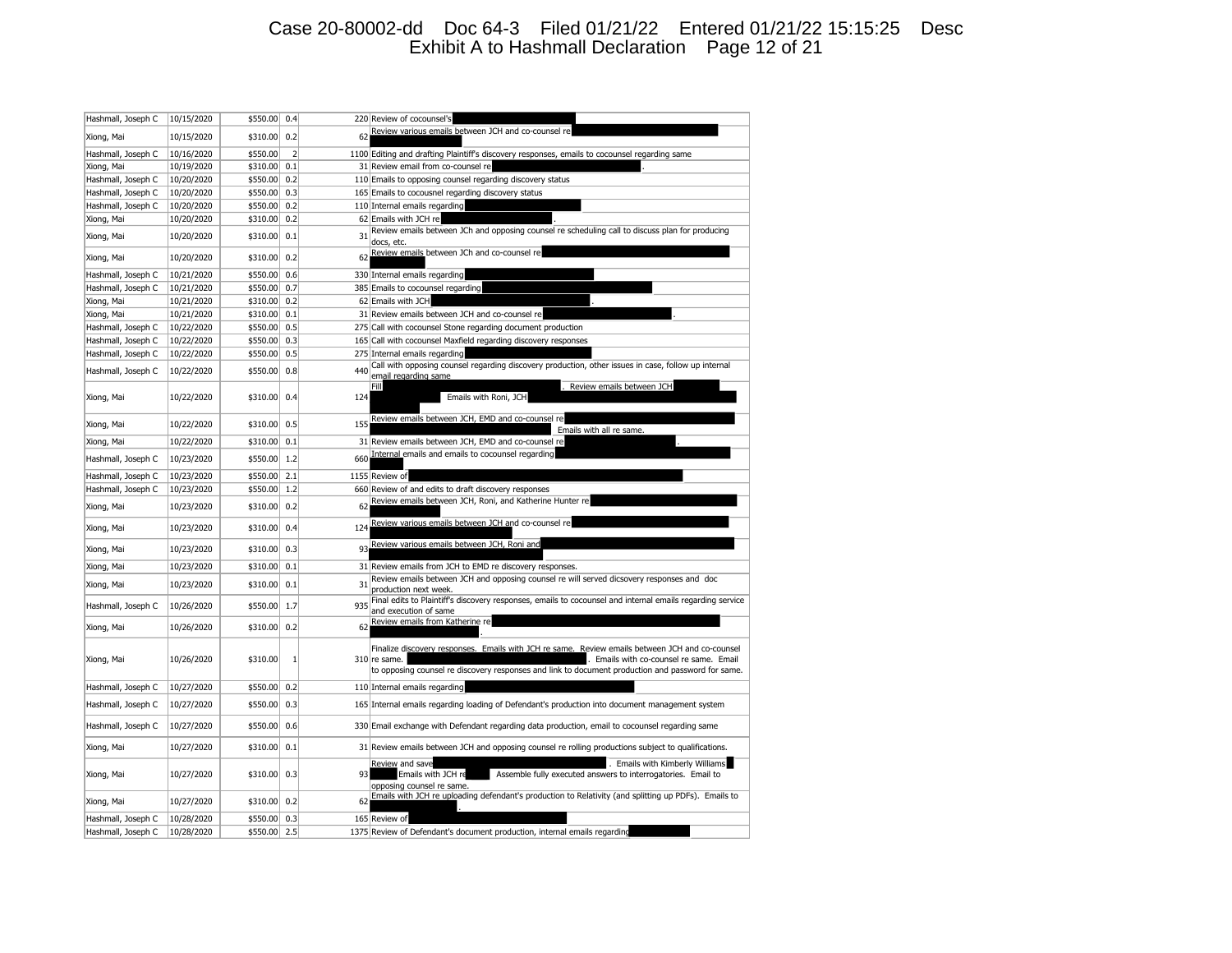## Case 20-80002-dd Doc 64-3 Filed 01/21/22 Entered 01/21/22 15:15:25 Desc Exhibit A to Hashmall Declaration Page 13 of 21

| 10/28/2020<br>\$310.00<br>0.2<br>62<br>Xiong, Mai<br>0.2<br>Hashmall, Joseph C<br>10/29/2020<br>\$550.00<br>110 Email exchange with opposing counsel regarding Defendant's data production<br>10/29/2020<br>\$310.00<br>0.1<br>Xiong, Mai<br>31 Review emails between JCH and opposing counsel re discovery responses and issues related to same.<br>0.2<br>11/2/2020<br>\$550.00<br>110 Review of email from opposing counsel regarding data production, response to same<br>Hashmall, Joseph C<br>Review emails between expected document production, discovery response supplementation, call to<br>11/2/2020<br>31<br>\$310.00<br>0.1<br>Xiong, Mai<br>discuss same.<br>Albanese, John G<br>11/4/2020<br>\$640.00<br>0.1<br>64 Meet with case team regarding<br>Drake, E. Michelle<br>11/4/2020<br>\$820.00<br>0.1<br>82 internal meeting with litigation team re schedule and next steps in litigation<br>Hashmall, Joseph C<br>11/4/2020<br>\$550.00<br>0.1<br>55 Litigation team meeting<br>Hashmall, Joseph C<br>11/5/2020<br>\$550.00<br>0.1<br>55 Email exchange with opposing counsel regarding data production<br>11/5/2020<br>\$310.00<br>0.1<br>31 Review emails between JCH and co-counsel re supplementing discov responses, etc.<br>Xiong, Mai<br>0.3<br>Hashmall, Joseph C<br>11/10/2020<br>\$550.00<br>165 Email exchange with opposing counsel regarding data production<br>Xiong, Mai<br>11/10/2020<br>\$310.00<br>0.1<br>31 Review emails between JCH and oc re status of discovery responses/production.<br>0.2<br>11/12/2020<br>\$550.00<br>110 Email exchange with opposing counsel regarding data production<br>Hashmall, Joseph C<br>0.3<br>165 Email exchange with opposing counsel regarding Defendant's data production<br>Hashmall, Joseph C<br>11/16/2020<br>\$550.00<br>Review of data spreadsheet produced by Defendant, internal emails and email to opposing counsel<br>385<br>Hashmall, Joseph C<br>11/18/2020<br>\$550.00<br>0.7<br>regarding same<br>Review email from oc re def's supplemental responses to 1st set of irrogs and final discovery<br>11/18/2020<br>\$310.00<br>0.2<br>62 spreadsheet. Review and save copies of same for file. Review emails between JCH and oc re same<br>Xiong, Mai<br>and phone call to discuss discovery.<br>\$550.00 0.3<br>Hashmall, Joseph C<br>11/19/2020<br>165 Call with opposing counsel to discuss data production<br>Review of Defendant's production in advance of call with opposing counsel, internal email<br>440<br>\$550.00<br>0.8<br>Hashmall, Joseph C<br>11/19/2020<br>\$640.00<br>0.1<br>Albanese, John G<br>11/23/2020<br>64 Case meeting with litigation team.<br>0.1<br>Drake, E. Michelle<br>11/23/2020<br>\$820.00<br>82 meet with litigation team re case status, deadlines, and next steps<br>11/23/2020<br>0.1<br>Hashmall, Joseph C<br>\$550.00<br>55 Litigation team meeting<br>0.1<br>31 Meet with team re status of case, next steps, etc.<br>11/23/2020<br>\$310.00<br>Xiong, Mai<br>165 Internal emails regarding<br>Hashmall, Joseph C<br>12/1/2020<br>\$550.00<br>0.3<br>Hashmall, Joseph C<br>0.1<br>55 Email to opposing counsel regarding document production<br>12/1/2020<br>\$550.00<br>Review scanned mail images from office (paper copy of Def's supplemental answers to 1st set of<br>Xiong, Mai<br>12/1/2020<br>\$310.00<br>0.1<br>31<br>IRROGS etc) |
|-------------------------------------------------------------------------------------------------------------------------------------------------------------------------------------------------------------------------------------------------------------------------------------------------------------------------------------------------------------------------------------------------------------------------------------------------------------------------------------------------------------------------------------------------------------------------------------------------------------------------------------------------------------------------------------------------------------------------------------------------------------------------------------------------------------------------------------------------------------------------------------------------------------------------------------------------------------------------------------------------------------------------------------------------------------------------------------------------------------------------------------------------------------------------------------------------------------------------------------------------------------------------------------------------------------------------------------------------------------------------------------------------------------------------------------------------------------------------------------------------------------------------------------------------------------------------------------------------------------------------------------------------------------------------------------------------------------------------------------------------------------------------------------------------------------------------------------------------------------------------------------------------------------------------------------------------------------------------------------------------------------------------------------------------------------------------------------------------------------------------------------------------------------------------------------------------------------------------------------------------------------------------------------------------------------------------------------------------------------------------------------------------------------------------------------------------------------------------------------------------------------------------------------------------------------------------------------------------------------------------------------------------------------------------------------------------------------------------------------------------------------------------------------------------------------------------------------------------------------------------------------------------------------------------------------------------------------------------------------------------------------------------------------------------------------------------------------------------------------------------------------------------------------------------------------------------------------------------------------------------------------------------------------------------------------------------------------------------------------------------------|
|                                                                                                                                                                                                                                                                                                                                                                                                                                                                                                                                                                                                                                                                                                                                                                                                                                                                                                                                                                                                                                                                                                                                                                                                                                                                                                                                                                                                                                                                                                                                                                                                                                                                                                                                                                                                                                                                                                                                                                                                                                                                                                                                                                                                                                                                                                                                                                                                                                                                                                                                                                                                                                                                                                                                                                                                                                                                                                                                                                                                                                                                                                                                                                                                                                                                                                                                                                               |
|                                                                                                                                                                                                                                                                                                                                                                                                                                                                                                                                                                                                                                                                                                                                                                                                                                                                                                                                                                                                                                                                                                                                                                                                                                                                                                                                                                                                                                                                                                                                                                                                                                                                                                                                                                                                                                                                                                                                                                                                                                                                                                                                                                                                                                                                                                                                                                                                                                                                                                                                                                                                                                                                                                                                                                                                                                                                                                                                                                                                                                                                                                                                                                                                                                                                                                                                                                               |
|                                                                                                                                                                                                                                                                                                                                                                                                                                                                                                                                                                                                                                                                                                                                                                                                                                                                                                                                                                                                                                                                                                                                                                                                                                                                                                                                                                                                                                                                                                                                                                                                                                                                                                                                                                                                                                                                                                                                                                                                                                                                                                                                                                                                                                                                                                                                                                                                                                                                                                                                                                                                                                                                                                                                                                                                                                                                                                                                                                                                                                                                                                                                                                                                                                                                                                                                                                               |
|                                                                                                                                                                                                                                                                                                                                                                                                                                                                                                                                                                                                                                                                                                                                                                                                                                                                                                                                                                                                                                                                                                                                                                                                                                                                                                                                                                                                                                                                                                                                                                                                                                                                                                                                                                                                                                                                                                                                                                                                                                                                                                                                                                                                                                                                                                                                                                                                                                                                                                                                                                                                                                                                                                                                                                                                                                                                                                                                                                                                                                                                                                                                                                                                                                                                                                                                                                               |
|                                                                                                                                                                                                                                                                                                                                                                                                                                                                                                                                                                                                                                                                                                                                                                                                                                                                                                                                                                                                                                                                                                                                                                                                                                                                                                                                                                                                                                                                                                                                                                                                                                                                                                                                                                                                                                                                                                                                                                                                                                                                                                                                                                                                                                                                                                                                                                                                                                                                                                                                                                                                                                                                                                                                                                                                                                                                                                                                                                                                                                                                                                                                                                                                                                                                                                                                                                               |
|                                                                                                                                                                                                                                                                                                                                                                                                                                                                                                                                                                                                                                                                                                                                                                                                                                                                                                                                                                                                                                                                                                                                                                                                                                                                                                                                                                                                                                                                                                                                                                                                                                                                                                                                                                                                                                                                                                                                                                                                                                                                                                                                                                                                                                                                                                                                                                                                                                                                                                                                                                                                                                                                                                                                                                                                                                                                                                                                                                                                                                                                                                                                                                                                                                                                                                                                                                               |
|                                                                                                                                                                                                                                                                                                                                                                                                                                                                                                                                                                                                                                                                                                                                                                                                                                                                                                                                                                                                                                                                                                                                                                                                                                                                                                                                                                                                                                                                                                                                                                                                                                                                                                                                                                                                                                                                                                                                                                                                                                                                                                                                                                                                                                                                                                                                                                                                                                                                                                                                                                                                                                                                                                                                                                                                                                                                                                                                                                                                                                                                                                                                                                                                                                                                                                                                                                               |
|                                                                                                                                                                                                                                                                                                                                                                                                                                                                                                                                                                                                                                                                                                                                                                                                                                                                                                                                                                                                                                                                                                                                                                                                                                                                                                                                                                                                                                                                                                                                                                                                                                                                                                                                                                                                                                                                                                                                                                                                                                                                                                                                                                                                                                                                                                                                                                                                                                                                                                                                                                                                                                                                                                                                                                                                                                                                                                                                                                                                                                                                                                                                                                                                                                                                                                                                                                               |
|                                                                                                                                                                                                                                                                                                                                                                                                                                                                                                                                                                                                                                                                                                                                                                                                                                                                                                                                                                                                                                                                                                                                                                                                                                                                                                                                                                                                                                                                                                                                                                                                                                                                                                                                                                                                                                                                                                                                                                                                                                                                                                                                                                                                                                                                                                                                                                                                                                                                                                                                                                                                                                                                                                                                                                                                                                                                                                                                                                                                                                                                                                                                                                                                                                                                                                                                                                               |
|                                                                                                                                                                                                                                                                                                                                                                                                                                                                                                                                                                                                                                                                                                                                                                                                                                                                                                                                                                                                                                                                                                                                                                                                                                                                                                                                                                                                                                                                                                                                                                                                                                                                                                                                                                                                                                                                                                                                                                                                                                                                                                                                                                                                                                                                                                                                                                                                                                                                                                                                                                                                                                                                                                                                                                                                                                                                                                                                                                                                                                                                                                                                                                                                                                                                                                                                                                               |
|                                                                                                                                                                                                                                                                                                                                                                                                                                                                                                                                                                                                                                                                                                                                                                                                                                                                                                                                                                                                                                                                                                                                                                                                                                                                                                                                                                                                                                                                                                                                                                                                                                                                                                                                                                                                                                                                                                                                                                                                                                                                                                                                                                                                                                                                                                                                                                                                                                                                                                                                                                                                                                                                                                                                                                                                                                                                                                                                                                                                                                                                                                                                                                                                                                                                                                                                                                               |
|                                                                                                                                                                                                                                                                                                                                                                                                                                                                                                                                                                                                                                                                                                                                                                                                                                                                                                                                                                                                                                                                                                                                                                                                                                                                                                                                                                                                                                                                                                                                                                                                                                                                                                                                                                                                                                                                                                                                                                                                                                                                                                                                                                                                                                                                                                                                                                                                                                                                                                                                                                                                                                                                                                                                                                                                                                                                                                                                                                                                                                                                                                                                                                                                                                                                                                                                                                               |
|                                                                                                                                                                                                                                                                                                                                                                                                                                                                                                                                                                                                                                                                                                                                                                                                                                                                                                                                                                                                                                                                                                                                                                                                                                                                                                                                                                                                                                                                                                                                                                                                                                                                                                                                                                                                                                                                                                                                                                                                                                                                                                                                                                                                                                                                                                                                                                                                                                                                                                                                                                                                                                                                                                                                                                                                                                                                                                                                                                                                                                                                                                                                                                                                                                                                                                                                                                               |
|                                                                                                                                                                                                                                                                                                                                                                                                                                                                                                                                                                                                                                                                                                                                                                                                                                                                                                                                                                                                                                                                                                                                                                                                                                                                                                                                                                                                                                                                                                                                                                                                                                                                                                                                                                                                                                                                                                                                                                                                                                                                                                                                                                                                                                                                                                                                                                                                                                                                                                                                                                                                                                                                                                                                                                                                                                                                                                                                                                                                                                                                                                                                                                                                                                                                                                                                                                               |
|                                                                                                                                                                                                                                                                                                                                                                                                                                                                                                                                                                                                                                                                                                                                                                                                                                                                                                                                                                                                                                                                                                                                                                                                                                                                                                                                                                                                                                                                                                                                                                                                                                                                                                                                                                                                                                                                                                                                                                                                                                                                                                                                                                                                                                                                                                                                                                                                                                                                                                                                                                                                                                                                                                                                                                                                                                                                                                                                                                                                                                                                                                                                                                                                                                                                                                                                                                               |
|                                                                                                                                                                                                                                                                                                                                                                                                                                                                                                                                                                                                                                                                                                                                                                                                                                                                                                                                                                                                                                                                                                                                                                                                                                                                                                                                                                                                                                                                                                                                                                                                                                                                                                                                                                                                                                                                                                                                                                                                                                                                                                                                                                                                                                                                                                                                                                                                                                                                                                                                                                                                                                                                                                                                                                                                                                                                                                                                                                                                                                                                                                                                                                                                                                                                                                                                                                               |
|                                                                                                                                                                                                                                                                                                                                                                                                                                                                                                                                                                                                                                                                                                                                                                                                                                                                                                                                                                                                                                                                                                                                                                                                                                                                                                                                                                                                                                                                                                                                                                                                                                                                                                                                                                                                                                                                                                                                                                                                                                                                                                                                                                                                                                                                                                                                                                                                                                                                                                                                                                                                                                                                                                                                                                                                                                                                                                                                                                                                                                                                                                                                                                                                                                                                                                                                                                               |
|                                                                                                                                                                                                                                                                                                                                                                                                                                                                                                                                                                                                                                                                                                                                                                                                                                                                                                                                                                                                                                                                                                                                                                                                                                                                                                                                                                                                                                                                                                                                                                                                                                                                                                                                                                                                                                                                                                                                                                                                                                                                                                                                                                                                                                                                                                                                                                                                                                                                                                                                                                                                                                                                                                                                                                                                                                                                                                                                                                                                                                                                                                                                                                                                                                                                                                                                                                               |
|                                                                                                                                                                                                                                                                                                                                                                                                                                                                                                                                                                                                                                                                                                                                                                                                                                                                                                                                                                                                                                                                                                                                                                                                                                                                                                                                                                                                                                                                                                                                                                                                                                                                                                                                                                                                                                                                                                                                                                                                                                                                                                                                                                                                                                                                                                                                                                                                                                                                                                                                                                                                                                                                                                                                                                                                                                                                                                                                                                                                                                                                                                                                                                                                                                                                                                                                                                               |
|                                                                                                                                                                                                                                                                                                                                                                                                                                                                                                                                                                                                                                                                                                                                                                                                                                                                                                                                                                                                                                                                                                                                                                                                                                                                                                                                                                                                                                                                                                                                                                                                                                                                                                                                                                                                                                                                                                                                                                                                                                                                                                                                                                                                                                                                                                                                                                                                                                                                                                                                                                                                                                                                                                                                                                                                                                                                                                                                                                                                                                                                                                                                                                                                                                                                                                                                                                               |
|                                                                                                                                                                                                                                                                                                                                                                                                                                                                                                                                                                                                                                                                                                                                                                                                                                                                                                                                                                                                                                                                                                                                                                                                                                                                                                                                                                                                                                                                                                                                                                                                                                                                                                                                                                                                                                                                                                                                                                                                                                                                                                                                                                                                                                                                                                                                                                                                                                                                                                                                                                                                                                                                                                                                                                                                                                                                                                                                                                                                                                                                                                                                                                                                                                                                                                                                                                               |
|                                                                                                                                                                                                                                                                                                                                                                                                                                                                                                                                                                                                                                                                                                                                                                                                                                                                                                                                                                                                                                                                                                                                                                                                                                                                                                                                                                                                                                                                                                                                                                                                                                                                                                                                                                                                                                                                                                                                                                                                                                                                                                                                                                                                                                                                                                                                                                                                                                                                                                                                                                                                                                                                                                                                                                                                                                                                                                                                                                                                                                                                                                                                                                                                                                                                                                                                                                               |
|                                                                                                                                                                                                                                                                                                                                                                                                                                                                                                                                                                                                                                                                                                                                                                                                                                                                                                                                                                                                                                                                                                                                                                                                                                                                                                                                                                                                                                                                                                                                                                                                                                                                                                                                                                                                                                                                                                                                                                                                                                                                                                                                                                                                                                                                                                                                                                                                                                                                                                                                                                                                                                                                                                                                                                                                                                                                                                                                                                                                                                                                                                                                                                                                                                                                                                                                                                               |
|                                                                                                                                                                                                                                                                                                                                                                                                                                                                                                                                                                                                                                                                                                                                                                                                                                                                                                                                                                                                                                                                                                                                                                                                                                                                                                                                                                                                                                                                                                                                                                                                                                                                                                                                                                                                                                                                                                                                                                                                                                                                                                                                                                                                                                                                                                                                                                                                                                                                                                                                                                                                                                                                                                                                                                                                                                                                                                                                                                                                                                                                                                                                                                                                                                                                                                                                                                               |
|                                                                                                                                                                                                                                                                                                                                                                                                                                                                                                                                                                                                                                                                                                                                                                                                                                                                                                                                                                                                                                                                                                                                                                                                                                                                                                                                                                                                                                                                                                                                                                                                                                                                                                                                                                                                                                                                                                                                                                                                                                                                                                                                                                                                                                                                                                                                                                                                                                                                                                                                                                                                                                                                                                                                                                                                                                                                                                                                                                                                                                                                                                                                                                                                                                                                                                                                                                               |
|                                                                                                                                                                                                                                                                                                                                                                                                                                                                                                                                                                                                                                                                                                                                                                                                                                                                                                                                                                                                                                                                                                                                                                                                                                                                                                                                                                                                                                                                                                                                                                                                                                                                                                                                                                                                                                                                                                                                                                                                                                                                                                                                                                                                                                                                                                                                                                                                                                                                                                                                                                                                                                                                                                                                                                                                                                                                                                                                                                                                                                                                                                                                                                                                                                                                                                                                                                               |
| Review scanned mail images from office (paper copy of Def's supplemental answers to 1st set of<br>\$310.00<br>0.1<br>31<br>Xiong, Mai<br>12/1/2020<br>IRROGS etc).                                                                                                                                                                                                                                                                                                                                                                                                                                                                                                                                                                                                                                                                                                                                                                                                                                                                                                                                                                                                                                                                                                                                                                                                                                                                                                                                                                                                                                                                                                                                                                                                                                                                                                                                                                                                                                                                                                                                                                                                                                                                                                                                                                                                                                                                                                                                                                                                                                                                                                                                                                                                                                                                                                                                                                                                                                                                                                                                                                                                                                                                                                                                                                                                            |
| 0.2<br>Hashmall, Joseph C<br>12/14/2020<br>\$550.00<br>110 Email to law clerk regarding                                                                                                                                                                                                                                                                                                                                                                                                                                                                                                                                                                                                                                                                                                                                                                                                                                                                                                                                                                                                                                                                                                                                                                                                                                                                                                                                                                                                                                                                                                                                                                                                                                                                                                                                                                                                                                                                                                                                                                                                                                                                                                                                                                                                                                                                                                                                                                                                                                                                                                                                                                                                                                                                                                                                                                                                                                                                                                                                                                                                                                                                                                                                                                                                                                                                                       |
| Review of Defendant's most recent data production, emails to opposing counsel regarding same, as<br>275<br>0.5<br>Hashmall, Joseph C<br>12/16/2020<br>\$550.00<br>well as case schedule                                                                                                                                                                                                                                                                                                                                                                                                                                                                                                                                                                                                                                                                                                                                                                                                                                                                                                                                                                                                                                                                                                                                                                                                                                                                                                                                                                                                                                                                                                                                                                                                                                                                                                                                                                                                                                                                                                                                                                                                                                                                                                                                                                                                                                                                                                                                                                                                                                                                                                                                                                                                                                                                                                                                                                                                                                                                                                                                                                                                                                                                                                                                                                                       |
| Review emails between JCH and oc re second spreadsheet and status of review, etc. Save copy of<br>0.2<br>62<br>12/16/2020<br>\$310.00<br>Xiong, Mai<br>spreadsheet for file.                                                                                                                                                                                                                                                                                                                                                                                                                                                                                                                                                                                                                                                                                                                                                                                                                                                                                                                                                                                                                                                                                                                                                                                                                                                                                                                                                                                                                                                                                                                                                                                                                                                                                                                                                                                                                                                                                                                                                                                                                                                                                                                                                                                                                                                                                                                                                                                                                                                                                                                                                                                                                                                                                                                                                                                                                                                                                                                                                                                                                                                                                                                                                                                                  |
| Albanese, John G<br>12/17/2020<br>\$640.00<br>0.1<br>64 Meet with case team regarding                                                                                                                                                                                                                                                                                                                                                                                                                                                                                                                                                                                                                                                                                                                                                                                                                                                                                                                                                                                                                                                                                                                                                                                                                                                                                                                                                                                                                                                                                                                                                                                                                                                                                                                                                                                                                                                                                                                                                                                                                                                                                                                                                                                                                                                                                                                                                                                                                                                                                                                                                                                                                                                                                                                                                                                                                                                                                                                                                                                                                                                                                                                                                                                                                                                                                         |
| Hashmall, Joseph C<br>12/17/2020<br>\$550.00<br>0.1<br>55 Litigation team meeting                                                                                                                                                                                                                                                                                                                                                                                                                                                                                                                                                                                                                                                                                                                                                                                                                                                                                                                                                                                                                                                                                                                                                                                                                                                                                                                                                                                                                                                                                                                                                                                                                                                                                                                                                                                                                                                                                                                                                                                                                                                                                                                                                                                                                                                                                                                                                                                                                                                                                                                                                                                                                                                                                                                                                                                                                                                                                                                                                                                                                                                                                                                                                                                                                                                                                             |
| Review and save cover letter, Def's 1st Suppl Answers to Plf's 2nd Set of IRROGs, certification by<br>0.2<br>62<br>Xiong, Mai<br>12/21/2020<br>\$310.00<br>counsel of designation of information as confidential, and initial discovery sheet.                                                                                                                                                                                                                                                                                                                                                                                                                                                                                                                                                                                                                                                                                                                                                                                                                                                                                                                                                                                                                                                                                                                                                                                                                                                                                                                                                                                                                                                                                                                                                                                                                                                                                                                                                                                                                                                                                                                                                                                                                                                                                                                                                                                                                                                                                                                                                                                                                                                                                                                                                                                                                                                                                                                                                                                                                                                                                                                                                                                                                                                                                                                                |
| Hashmall, Joseph C<br>12/29/2020<br>\$550.00<br>0.3<br>165 Email exchange with opposing counsel regarding data review status                                                                                                                                                                                                                                                                                                                                                                                                                                                                                                                                                                                                                                                                                                                                                                                                                                                                                                                                                                                                                                                                                                                                                                                                                                                                                                                                                                                                                                                                                                                                                                                                                                                                                                                                                                                                                                                                                                                                                                                                                                                                                                                                                                                                                                                                                                                                                                                                                                                                                                                                                                                                                                                                                                                                                                                                                                                                                                                                                                                                                                                                                                                                                                                                                                                  |
| Xiong, Mai<br>12/29/2020<br>\$310.00<br>0.1<br>31 Review emails between JCH and oc re status of review process.                                                                                                                                                                                                                                                                                                                                                                                                                                                                                                                                                                                                                                                                                                                                                                                                                                                                                                                                                                                                                                                                                                                                                                                                                                                                                                                                                                                                                                                                                                                                                                                                                                                                                                                                                                                                                                                                                                                                                                                                                                                                                                                                                                                                                                                                                                                                                                                                                                                                                                                                                                                                                                                                                                                                                                                                                                                                                                                                                                                                                                                                                                                                                                                                                                                               |
| Hashmall, Joseph C<br>12/31/2020<br>\$550.00<br>0.4<br>220 Emails with opposing counsel and cocounsel regarding next steps in case                                                                                                                                                                                                                                                                                                                                                                                                                                                                                                                                                                                                                                                                                                                                                                                                                                                                                                                                                                                                                                                                                                                                                                                                                                                                                                                                                                                                                                                                                                                                                                                                                                                                                                                                                                                                                                                                                                                                                                                                                                                                                                                                                                                                                                                                                                                                                                                                                                                                                                                                                                                                                                                                                                                                                                                                                                                                                                                                                                                                                                                                                                                                                                                                                                            |
| 0.1<br>Xiong, Mai<br>1/5/2021<br>\$310.00<br>31 Review emails between co-counsel and oc re status of extension to file motion to compel.                                                                                                                                                                                                                                                                                                                                                                                                                                                                                                                                                                                                                                                                                                                                                                                                                                                                                                                                                                                                                                                                                                                                                                                                                                                                                                                                                                                                                                                                                                                                                                                                                                                                                                                                                                                                                                                                                                                                                                                                                                                                                                                                                                                                                                                                                                                                                                                                                                                                                                                                                                                                                                                                                                                                                                                                                                                                                                                                                                                                                                                                                                                                                                                                                                      |
| 0.2<br>Hashmall, Joseph C<br>1/6/2021<br>\$550.00<br>110 Email to opposing counsel regarding discovery responses                                                                                                                                                                                                                                                                                                                                                                                                                                                                                                                                                                                                                                                                                                                                                                                                                                                                                                                                                                                                                                                                                                                                                                                                                                                                                                                                                                                                                                                                                                                                                                                                                                                                                                                                                                                                                                                                                                                                                                                                                                                                                                                                                                                                                                                                                                                                                                                                                                                                                                                                                                                                                                                                                                                                                                                                                                                                                                                                                                                                                                                                                                                                                                                                                                                              |
| 0.3<br>Hashmall, Joseph C<br>\$550.00<br>165<br>Email exchange with opposing counsel regarding extension of deadlines in case<br>1/8/2021                                                                                                                                                                                                                                                                                                                                                                                                                                                                                                                                                                                                                                                                                                                                                                                                                                                                                                                                                                                                                                                                                                                                                                                                                                                                                                                                                                                                                                                                                                                                                                                                                                                                                                                                                                                                                                                                                                                                                                                                                                                                                                                                                                                                                                                                                                                                                                                                                                                                                                                                                                                                                                                                                                                                                                                                                                                                                                                                                                                                                                                                                                                                                                                                                                     |
| Review emails between JCH and oc re filing motion asking the court for a 90 day extension of the<br>31<br>Xiong, Mai<br>1/8/2021<br>\$310.00<br>0.1<br>current deadlines.                                                                                                                                                                                                                                                                                                                                                                                                                                                                                                                                                                                                                                                                                                                                                                                                                                                                                                                                                                                                                                                                                                                                                                                                                                                                                                                                                                                                                                                                                                                                                                                                                                                                                                                                                                                                                                                                                                                                                                                                                                                                                                                                                                                                                                                                                                                                                                                                                                                                                                                                                                                                                                                                                                                                                                                                                                                                                                                                                                                                                                                                                                                                                                                                     |
| 0.3<br>Hashmall, Joseph C<br>1/13/2021<br>\$550.00<br>165 Review of and edits to draft stipulation extending deadlines                                                                                                                                                                                                                                                                                                                                                                                                                                                                                                                                                                                                                                                                                                                                                                                                                                                                                                                                                                                                                                                                                                                                                                                                                                                                                                                                                                                                                                                                                                                                                                                                                                                                                                                                                                                                                                                                                                                                                                                                                                                                                                                                                                                                                                                                                                                                                                                                                                                                                                                                                                                                                                                                                                                                                                                                                                                                                                                                                                                                                                                                                                                                                                                                                                                        |
| Hashmall, Joseph C<br>1/19/2021<br>\$550.00<br>0.1<br>55 Email to opposing counsel regarding request for stay                                                                                                                                                                                                                                                                                                                                                                                                                                                                                                                                                                                                                                                                                                                                                                                                                                                                                                                                                                                                                                                                                                                                                                                                                                                                                                                                                                                                                                                                                                                                                                                                                                                                                                                                                                                                                                                                                                                                                                                                                                                                                                                                                                                                                                                                                                                                                                                                                                                                                                                                                                                                                                                                                                                                                                                                                                                                                                                                                                                                                                                                                                                                                                                                                                                                 |
| 0.3<br>Xiong, Mai<br>1/20/2021<br>\$310.00<br>93 Review and save docket track report from WestLaw. Review and save pleadings from WestLaw.                                                                                                                                                                                                                                                                                                                                                                                                                                                                                                                                                                                                                                                                                                                                                                                                                                                                                                                                                                                                                                                                                                                                                                                                                                                                                                                                                                                                                                                                                                                                                                                                                                                                                                                                                                                                                                                                                                                                                                                                                                                                                                                                                                                                                                                                                                                                                                                                                                                                                                                                                                                                                                                                                                                                                                                                                                                                                                                                                                                                                                                                                                                                                                                                                                    |
| 0.2<br>1/21/2021<br>\$550.00<br>Hashmall, Joseph C<br>110 Email to opposing counsel regarding timing of discovery                                                                                                                                                                                                                                                                                                                                                                                                                                                                                                                                                                                                                                                                                                                                                                                                                                                                                                                                                                                                                                                                                                                                                                                                                                                                                                                                                                                                                                                                                                                                                                                                                                                                                                                                                                                                                                                                                                                                                                                                                                                                                                                                                                                                                                                                                                                                                                                                                                                                                                                                                                                                                                                                                                                                                                                                                                                                                                                                                                                                                                                                                                                                                                                                                                                             |
| 0.2<br>110 Review of inquiry<br>Hashmall, Joseph C<br>1/22/2021<br>\$550.00                                                                                                                                                                                                                                                                                                                                                                                                                                                                                                                                                                                                                                                                                                                                                                                                                                                                                                                                                                                                                                                                                                                                                                                                                                                                                                                                                                                                                                                                                                                                                                                                                                                                                                                                                                                                                                                                                                                                                                                                                                                                                                                                                                                                                                                                                                                                                                                                                                                                                                                                                                                                                                                                                                                                                                                                                                                                                                                                                                                                                                                                                                                                                                                                                                                                                                   |
| Albanese, John G<br>\$640.00<br>0.1<br>64 Discuss<br>with litigaiton team<br>1/25/2021                                                                                                                                                                                                                                                                                                                                                                                                                                                                                                                                                                                                                                                                                                                                                                                                                                                                                                                                                                                                                                                                                                                                                                                                                                                                                                                                                                                                                                                                                                                                                                                                                                                                                                                                                                                                                                                                                                                                                                                                                                                                                                                                                                                                                                                                                                                                                                                                                                                                                                                                                                                                                                                                                                                                                                                                                                                                                                                                                                                                                                                                                                                                                                                                                                                                                        |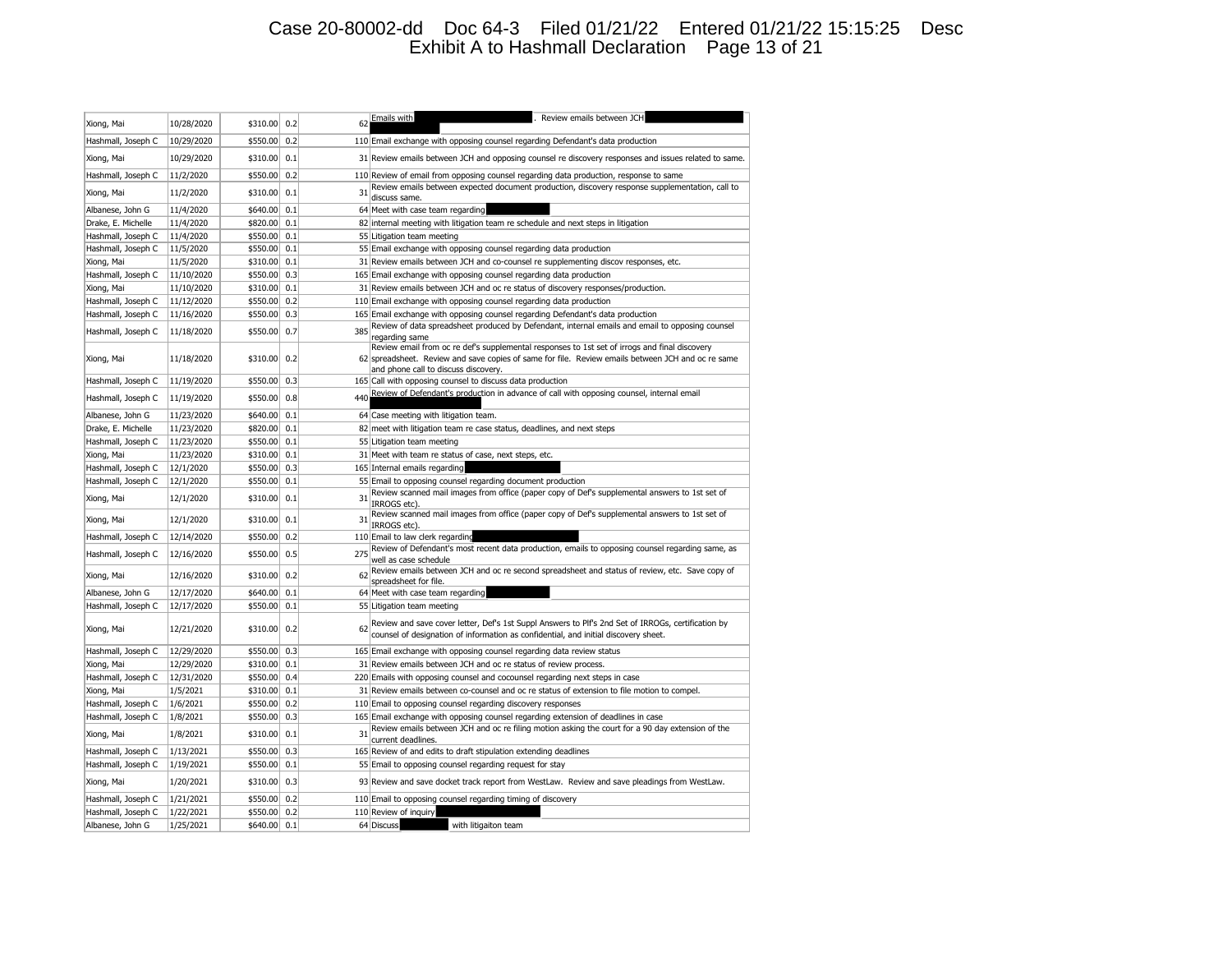## Case 20-80002-dd Doc 64-3 Filed 01/21/22 Entered 01/21/22 15:15:25 Desc Exhibit A to Hashmall Declaration Page 14 of 21

| Drake, E. Michelle | 1/25/2021              | \$820.00             | 0.1            |      | 82 meet with team re                                                                                                                                                          |
|--------------------|------------------------|----------------------|----------------|------|-------------------------------------------------------------------------------------------------------------------------------------------------------------------------------|
| Hashmall, Joseph C | 1/25/2021              | \$550.00             | 0.2            |      | 110 Litigation team meeting                                                                                                                                                   |
| Hashmall, Joseph C | 1/25/2021              | \$550.00             | 1.2            |      | 660 Researching                                                                                                                                                               |
| Xiong, Mai         | 1/25/2021              | \$310.00             | 0.4            |      | 124 Review and save amended scheduling order for file. Calendar dates and deadlines.                                                                                          |
| Xiong, Mai         | 1/25/2021              | \$310.00             | 0.1            |      | 31 Review and save docket track report from WestLaw.                                                                                                                          |
| Hashmall, Joseph C | 1/27/2021              | \$550.00             | 0.4            |      | 220 Research                                                                                                                                                                  |
| Xiong, Mai         | 1/27/2021              | \$310.00             | 0.1            |      | 31 Review email from Jean re mail received at the office (copy of scheduling order).                                                                                          |
| Hashmall, Joseph C | 1/28/2021              | \$550.00             | 0.5            |      | 275 Emails with law clerk regarding                                                                                                                                           |
| Hashmall, Joseph C | 2/4/2021               | \$550.00             | 0.2            |      | 110 Email exchange with opposing counsel regarding production schedule                                                                                                        |
| Hashmall, Joseph C | 2/4/2021               | \$550.00             | 0.3            |      | 165 Internal emails with law clerk regarding research project                                                                                                                 |
| Hashmall, Joseph C | 2/8/2021               | \$550.00             | 0.2            |      | 110 Emails with law clerk regarding research assignment                                                                                                                       |
| Hashmall, Joseph C | 2/10/2021              | \$550.00             | 0.1            |      | 55 Email to opposing counsel regarding production schedule                                                                                                                    |
| Hashmall, Joseph C | 2/12/2021              | \$550.00             | 0.7            | 385  | Review of Defendant's third production, emails to opposing counsel, internal emails and emails to<br>cocounsel regarding same                                                 |
| Xiong, Mai         | 2/12/2021              | \$310.00             | 0.1            |      | 31 Review and save third spreadsheet produced by Lexington Medical.                                                                                                           |
| Hashmall, Joseph C | 2/15/2021              | \$550.00             | 0.6            |      | 330 Review of Defendant's production, internal email regarding<br>related research                                                                                            |
| Drake, E. Michelle | 2/16/2021              | \$820.00             | 0.3            |      | 246 review data                                                                                                                                                               |
| Hashmall, Joseph C | 2/16/2021              | \$550.00             | 0.4            |      | 220 Internal emails regarding discovery status, next steps in case                                                                                                            |
| Hashmall, Joseph C | 2/18/2021              | \$550.00             | 0.5            |      | 275 Research regarding                                                                                                                                                        |
| Hashmall, Joseph C | 2/18/2021              | \$550.00             | 0.2            |      | 110 Internal emails regarding                                                                                                                                                 |
| Hashmall, Joseph C | 2/19/2021              | \$550.00             | 0.3            |      | 165 Research regarding                                                                                                                                                        |
|                    |                        |                      | 0.3            |      |                                                                                                                                                                               |
| Hashmall, Joseph C | 2/22/2021              | \$550.00             | 0.1            |      | 165 Review of email from opposing counsel regarding data sample, response to same                                                                                             |
| Hashmall, Joseph C | 2/23/2021<br>2/24/2021 | \$550.00<br>\$550.00 | 0.5            |      | 55 Email exchange with opposing counsel regarding time to discuss settlement<br>275 Review of additional disclosures by Defendant, emails to opposing counsel regarding same  |
| Hashmall, Joseph C |                        |                      |                |      |                                                                                                                                                                               |
| Hashmall, Joseph C | 2/26/2021              | \$550.00             | 0.4<br>1.2     | 220  | Call with opposing counsel regarding settlement of case                                                                                                                       |
| Hashmall, Joseph C | 2/26/2021              | \$550.00             |                |      | 660 Researching and drafting                                                                                                                                                  |
| Hashmall, Joseph C | 2/26/2021              | \$550.00             | 0.6            |      | 330 Review of case file<br>in advance of call with opposing counsel                                                                                                           |
| Albanese, John G   | 3/1/2021               | \$640.00             | 0.1            |      | 64 Discuss<br>wit case team<br>Researching and drafting<br>internal emails and emails to cocounsel                                                                            |
| Hashmall, Joseph C | 3/1/2021               | \$550.00             | $\overline{2}$ | 1100 | regarding same                                                                                                                                                                |
| Hashmall, Joseph C | 3/1/2021               | \$550.00             | 0.1            |      | 55 Litigation team meeting                                                                                                                                                    |
| Xiong, Mai         | 3/1/2021               | \$310.00             | 0.2            |      | 62 Emails with JCH re                                                                                                                                                         |
| Xiong, Mai         | 3/1/2021               | \$310.00             | 0.2            |      | 62 Review and save emails between JCH and co-counsel                                                                                                                          |
| Xiong, Mai         | 3/1/2021               | \$310.00             | 0.1            |      | 31 Meet with team re status of case, next steps, etc.                                                                                                                         |
| Drake, E. Michelle | 3/2/2021               | \$820.00             | 0.5            | 410  | review redline and revise                                                                                                                                                     |
| Hashmall, Joseph C | 3/2/2021               | \$550.00             | 0.5            |      | 275 Edits to demand letter, email exchange with Michelle Drake regarding same                                                                                                 |
| Drake, E. Michelle | 3/3/2021               | \$820.00             | 0.3            |      | 246 final review and redline of                                                                                                                                               |
| Hashmall, Joseph C | 3/3/2021               | \$550.00             | 0.2            |      | 110 Email to cocounsel regarding                                                                                                                                              |
| Hashmall, Joseph C | 3/3/2021               | \$550.00             | 0.6            |      | 330 Review of edits<br>, further edits to same, internal emails regarding same                                                                                                |
| Hashmall, Joseph C | 3/4/2021               | \$550.00             | 0.3            |      | 165 Call with cocousnel regarding<br>, email to cocounsel regarding same                                                                                                      |
| Hashmall, Joseph C | 3/4/2021               | \$550.00             | 0.5            |      | 275 Edits to<br>, email to opposing counsel attaching same                                                                                                                    |
| Xiong, Mai         | 3/4/2021               | \$310.00             | 0.1            | 31   | Review emails between JCH and Mark re                                                                                                                                         |
| Xiong, Mai         | 3/4/2021               | \$310.00             | 0.3            |      | Review multiple emails between JCH and co-counsel re<br>phone call to<br>93 discuss same, and each firm's<br>. Review and save co-counsel's<br>Review email from JCh re same. |
| Xiong, Mai         | 3/4/2021               | \$310.00             | 0.1            |      | 31 Review email from JCH to opposing counsel re settlement demand letter.                                                                                                     |
| Hashmall, Joseph C | 3/8/2021               | \$550.00             | 0.6            |      | 330 Email to opposing counsel regarding settlement, class certification                                                                                                       |
| Xiong, Mai         | 3/8/2021               | \$310.00             | 0.2            |      | 62 Review and save emails between JCH and oc re preliminary settlement discussions.                                                                                           |
| Hashmall, Joseph C | 3/16/2021              | \$550.00             | 0.3            |      | 165 Review of settlement letter, case status, voicemail to opposing counsel regarding same                                                                                    |
| Hashmall, Joseph C | 3/17/2021              | \$550.00             | 0.1            |      | 55 Email to cocounsel regarding next steps in case                                                                                                                            |
| Hashmall, Joseph C | 3/17/2021              | \$550.00             | 0.3            |      | 165 Email exchange with cocounsel regarding                                                                                                                                   |
| Hashmall, Joseph C | 3/17/2021              | \$550.00             | 0.2            |      | 110 Email exchange with opposing counsel regarding potential settlement                                                                                                       |
| Drake, E. Michelle | 3/22/2021              | \$820.00             | 0.4            |      | 328 call with J. Hashmall re next steps in litgiation, review emails                                                                                                          |
| Hashmall, Joseph C | 3/22/2021              | \$550.00             | 0.4            | 220  | Call with Michelle Drake regarding                                                                                                                                            |
| Hashmall, Joseph C | 3/22/2021              | \$550.00             | 0.6            |      | 330 Emails with opposing counsel, coounsel regarding case schedule and discovery                                                                                              |
| Hashmall, Joseph C | 3/23/2021              | \$550.00             | 0.6            |      | 330 Email to cocounsel regarding<br>, etc.                                                                                                                                    |
|                    |                        |                      |                |      |                                                                                                                                                                               |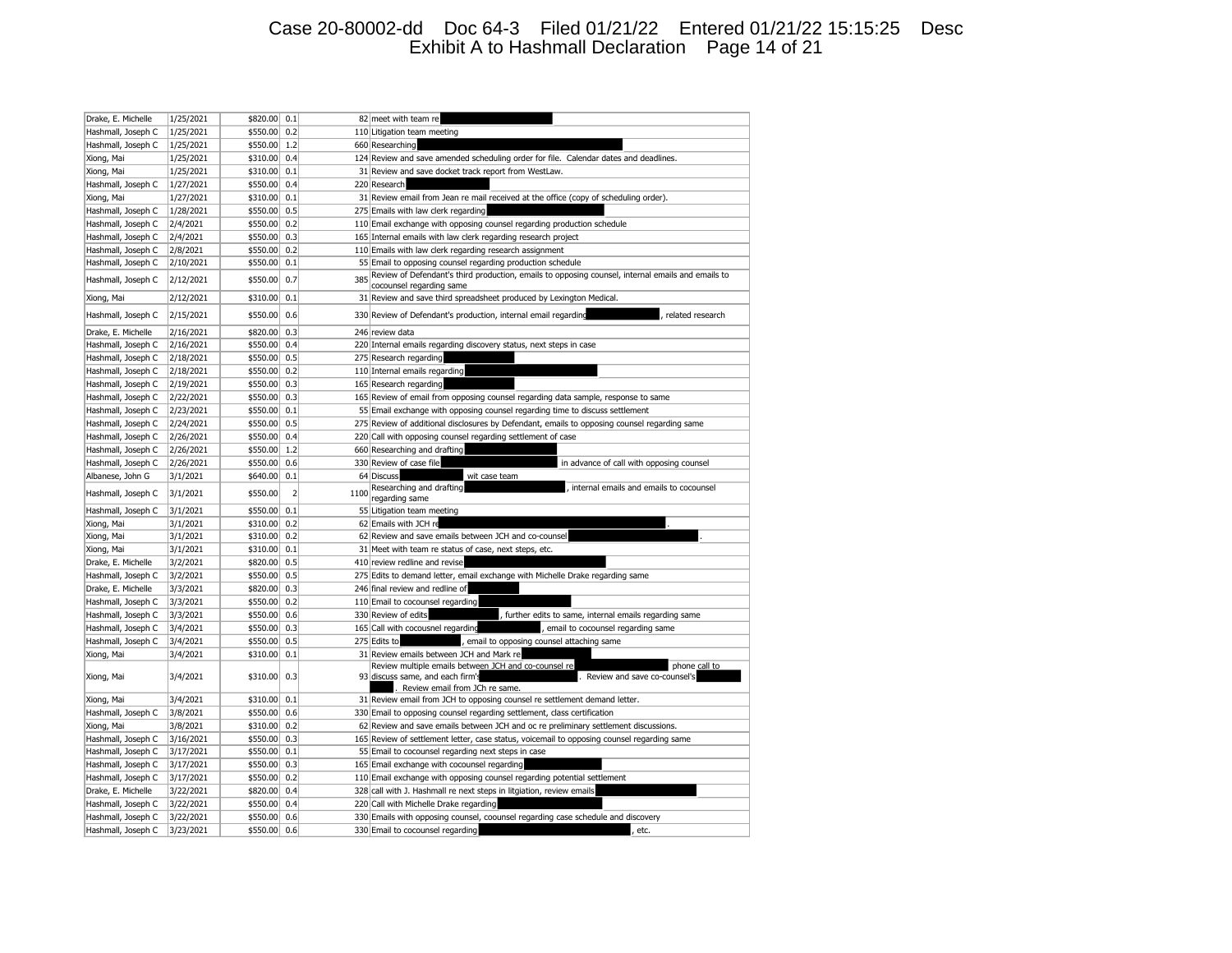## Case 20-80002-dd Doc 64-3 Filed 01/21/22 Entered 01/21/22 15:15:25 Desc Exhibit A to Hashmall Declaration Page 15 of 21

| Xiong, Mai         | 3/23/2021 | \$310.00 | 0.2 | 62   | Review and save emails between JCH and co-counsel re                                                                                              |
|--------------------|-----------|----------|-----|------|---------------------------------------------------------------------------------------------------------------------------------------------------|
| Hashmall, Joseph C | 3/24/2021 | \$550.00 | 0.8 | 440  | Drafting internal email regarding next steps in case, including 30b6 outline, email to cocounsel<br>regardind                                     |
| Hashmall, Joseph C | 3/24/2021 | \$550.00 | 0.5 |      | 275 Review of schedule in case, drafting proposal for extension                                                                                   |
| Hashmall, Joseph C | 3/24/2021 | \$550.00 | 0.3 |      | 165 Call with opposing counsel regarding deposition schedule and case schedule                                                                    |
| Xiong, Mai         | 3/24/2021 | \$310.00 | 0.2 | 62   | Review emails between JCH and co-counsel re next steps, moving forward with 30b6, plaintiff depo<br>availability.                                 |
| Hashmall, Joseph C | 3/25/2021 | \$550.00 | 0.5 |      | 275 Email exchange with Michelle Drake regarding deposition                                                                                       |
| Hashmall, Joseph C | 3/25/2021 | \$550.00 | 2.2 |      | 1210 Review of class data, drafting related requests for admission, internal emails regarding same                                                |
| Drake, E. Michelle | 3/26/2021 | \$820.00 | 0.8 |      | 656 email with J.hashmall re additional written discovery                                                                                         |
| Hashmall, Joseph C | 3/26/2021 | \$550.00 | 0.7 |      | 385 Emails with cocousnel regarding                                                                                                               |
| Hashmall, Joseph C | 3/26/2021 | \$550.00 | 1.3 |      | 715 Edits to draft RFAs, email to opposing counsel serving same, discussing deposition schedule                                                   |
| Hashmall, Joseph C | 3/29/2021 | \$550.00 | 0.4 | 220  | Email to opposing counsel regarding scheduling of Jones deposition, email to cocounsel regarding<br>other clients' depositions                    |
| Hashmall, Joseph C | 3/29/2021 | \$550.00 | 0.5 | 275  | Revie                                                                                                                                             |
| Hashmall, Joseph C | 3/29/2021 | \$550.00 | 0.2 |      | 110 Follow up email to client Jones                                                                                                               |
| Hashmall, Joseph C | 3/29/2021 | \$550.00 | 0.2 |      | 110 Follow up email to client Jones                                                                                                               |
| Hashmall, Joseph C | 3/29/2021 | \$550.00 | 0.5 |      | 275 Zoom call with client Jones                                                                                                                   |
| Hashmall, Joseph C | 3/30/2021 | \$550.00 | 0.5 |      | 275 Emails to cocounsel and opposing cousnel regarding deposition logistics, client communications                                                |
| Xiong, Mai         | 3/30/2021 | \$310.00 | 0.3 |      | 93 Review emails beween JCH and co-counsel re scheduling plaintiffs depos and 30b6 depo.                                                          |
| Hashmall, Joseph C | 3/31/2021 | \$550.00 | 0.5 |      | 275 Attempted Zoom call with client Mayers, follow up emails to client                                                                            |
| Hashmall, Joseph C | 3/31/2021 | \$550.00 | 0.7 |      | 385 Emails to opposing cousnel, cocounsel and internal emails regarding deposition scheduling                                                     |
| Xiong, Mai         | 3/31/2021 | \$310.00 | 0.2 |      | 62 Review and save emails between JCH and co-counsel re plaintiffs' availability for depositions.                                                 |
| Xiong, Mai         | 3/31/2021 | \$310.00 | 0.2 |      | 62 Review and save emails between JCH and oc re scheduling depositions and extending case deadlines.                                              |
| Hashmall, Joseph C | 4/1/2021  | \$550.00 | 0.7 |      | 385 Call with client Mayers regarding upcoming deposition, follow up email regarding same                                                         |
| Hashmall, Joseph C | 4/1/2021  | \$550.00 | 0.5 |      | 275 Emails with opposing counsel and cocounsel regarding upcoming depositions                                                                     |
| Hashmall, Joseph C | 4/1/2021  | \$550.00 | 0.6 |      | 330 Internal email regarding drafting of 30b6 notice, review of draft notice                                                                      |
| Xiong, Mai         | 4/1/2021  | \$310.00 | 0.4 |      | 124 Prepare 30b6 depo notice with topics. Emails with JCH re same. Update calendar.                                                               |
| Xiong, Mai         | 4/1/2021  | \$310.00 | 0.2 | 62   | Review and save multiple emails between JCH and oc re scheduling depositions and extending case<br>deadlines. Update calendar                     |
| Hashmall, Joseph C | 4/2/2021  | \$550.00 | 0.5 |      | 275 Internal emails regarding                                                                                                                     |
| Hashmall, Joseph C | 4/2/2021  | \$550.00 | 0.3 |      | 165 Email to client Williams                                                                                                                      |
| Hashmall, Joseph C | 4/2/2021  | \$550.00 | 0.2 |      | 110 Email to opposing counsel regarding deposition notices, other logistics                                                                       |
| Hashmall, Joseph C | 4/2/2021  | \$550.00 | 0.5 |      | 275 Emails to clients                                                                                                                             |
| Hashmall, Joseph C | 4/2/2021  | \$550.00 | 0.4 |      | 220 Emails to cocounsel regarding                                                                                                                 |
| Xiong, Mai         | 4/2/2021  | \$310.00 | 0.2 | 62   | Review and save emails between JCH and co-counsel re<br>Review<br>and save email from JCH                                                         |
| Xiong, Mai         | 4/2/2021  | \$310.00 | 0.2 | 62   | Review and save emails between JCH and oc confirming depo dates for plaintiffs and defendant's<br>30b6.                                           |
| Hashmall, Joseph C | 4/5/2021  | \$550.00 | 0.2 |      | 110 Internal email regarding upcoming depositions in case                                                                                         |
| Hashmall, Joseph C | 4/5/2021  | \$550.00 | 0.6 |      | 330 Review of and edits to draft 30b6 notice, other discovery in case                                                                             |
| Hashmall, Joseph C | 4/6/2021  | \$550.00 | 1.2 | 660  | Edits to draft stipulation dismissing party, final review of 30b6 notice, email to opposing counsel<br>attaching both                             |
| Xiong, Mai         | 4/6/2021  | \$310.00 | 0.2 | 62   | Review and save email from JCH to oc re 30b6 depo notice                                                                                          |
| Xiong, Mai         | 4/6/2021  | \$310.00 | 0.2 |      | 62 Emails with Lexitas re 30b6 depo.                                                                                                              |
| Xiong, Mai         | 4/6/2021  | \$310.00 | 0.2 |      | 62 Create case and depo for 30b6 in AgileLaw. Emails with JCH re same.                                                                            |
| Xiong, Mai         | 4/6/2021  | \$310.00 | 0.3 |      | 93 Prepare stipulation for dismissal of Kimberly Williams from case. Emails with JCH re same                                                      |
| Hashmall, Joseph C | 4/9/2021  | \$550.00 | 0.4 |      | 220 Review of case schedule, email to opposing counsel regarding extension of same                                                                |
| Hashmall, Joseph C | 4/9/2021  | \$550.00 | 5   | 2750 | Review of case documents in advance of 30b6. Organizing and lableing deposition exhibits, flagging<br>portions of documents for use in deposition |
| Xiong, Mai         | 4/9/2021  | \$310.00 | 0.2 |      | 62 Review and save email from JCH to oc re filing stip for dismissal of Plaintiff Williams.                                                       |
| Hashmall, Joseph C | 4/12/2021 | \$550.00 | 0.2 |      | 110 Internal emails regarding draft extension of time                                                                                             |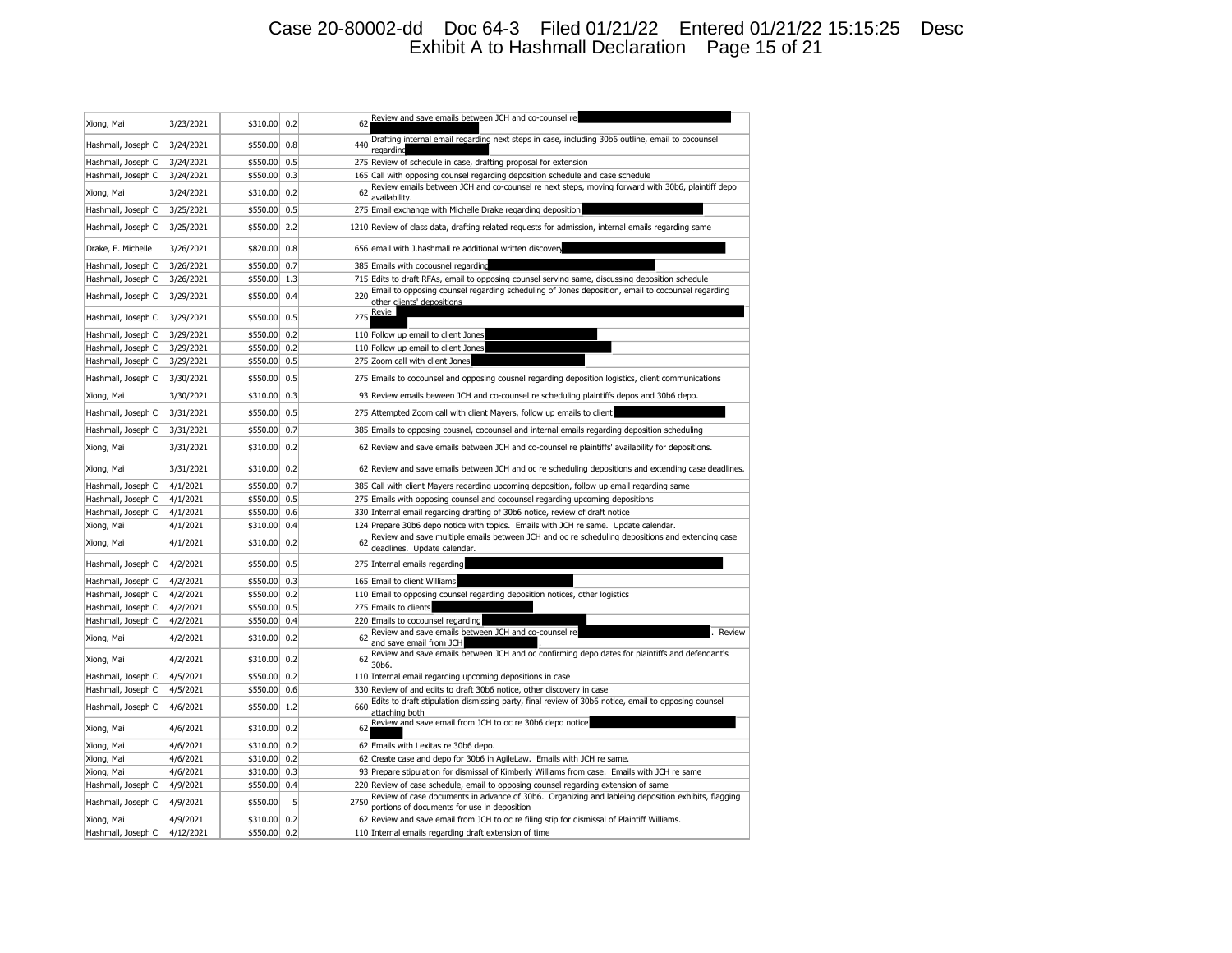## Case 20-80002-dd Doc 64-3 Filed 01/21/22 Entered 01/21/22 15:15:25 Desc Exhibit A to Hashmall Declaration Page 16 of 21

| Hashmall, Joseph C | 4/12/2021 | \$550.00 | 0.3                     |     | 165 Email exchange with opposing counsel regarding motion to withdraw, upcoming depositions                                                                                                                                                                                                                  |
|--------------------|-----------|----------|-------------------------|-----|--------------------------------------------------------------------------------------------------------------------------------------------------------------------------------------------------------------------------------------------------------------------------------------------------------------|
| Hashmall, Joseph C | 4/12/2021 | \$550.00 | $\overline{\mathbf{3}}$ |     | 1650 Review of exhibits for upcoming 30b6, organizing outline of same                                                                                                                                                                                                                                        |
| Xiong, Mai         | 4/12/2021 | \$310.00 | 0.2                     |     | 62 Review and save emails between JCH and oc re stipulation dismissing plaintiff Williams.                                                                                                                                                                                                                   |
| Hashmall, Joseph C | 4/13/2021 | \$550.00 | 0.3                     | 165 | Revisions to draft stipulation regarding withdrawl of plaintiff email to opposing counsel regarding<br>same                                                                                                                                                                                                  |
| Hashmall, Joseph C | 4/13/2021 | \$550.00 | 0.5                     |     | 275 Emails to clients                                                                                                                                                                                                                                                                                        |
| Xiong, Mai         | 4/13/2021 | \$310.00 | 0.2                     | 62  | Review and save emails between JCH and oc re stipulation dismissing plaintiff Williams, extending<br>deadlines, etc.                                                                                                                                                                                         |
| Hashmall, Joseph C | 4/14/2021 | \$550.00 | 0.4                     |     | 220 Email exchanges with clients                                                                                                                                                                                                                                                                             |
| Xiong, Mai         | 4/14/2021 | \$310.00 | 0.6                     | 186 | Review amended scheduling order. Prepare consent motion to extend deadlines. Emails with JCH re<br>same.                                                                                                                                                                                                     |
| Hashmall, Joseph C | 4/15/2021 | \$550.00 | 0.4                     | 220 | Emails with client,                                                                                                                                                                                                                                                                                          |
| Hashmall, Joseph C | 4/15/2021 | \$550.00 | 0.4                     | 220 | Internal emails, emails with cocounsel and emails with opposing counsel regarding edits to and filing<br>of stipulation for extension of time                                                                                                                                                                |
| Xiong, Mai         | 4/15/2021 | \$310.00 | 0.2                     | 62  | Review and save emails between JCH and oc re draft motion for extension of deadlines, start time for<br>plaintiff depos, stipulation to dismiss Kim Williams.                                                                                                                                                |
| Xiong, Mai         | 4/15/2021 | \$310.00 | 0.7                     |     | Finalize consent motion to extend deadlines. Review local rules re signatures, etc. Emails with JCH re<br>217 same. Review local rules, ECF rules, etc re registration for ECF fling for EMD/JCH. Coordinate ECF<br>filing of same.                                                                          |
| Xiong, Mai         | 4/15/2021 | \$310.00 | 0.2                     |     | 62 Review and save emails between JCH and co-counsel re filing of motion for extension of deadlines.                                                                                                                                                                                                         |
| Hashmall, Joseph C | 4/16/2021 | \$550.00 | 0.2                     |     | 110 Internal emails regarding logistics for upcoming deposition                                                                                                                                                                                                                                              |
| Xiong, Mai         | 4/16/2021 | \$310.00 | 0.2                     |     | 62 Emails with JCH re notices for plaintiff's depos (not served yet).                                                                                                                                                                                                                                        |
| Xiong, Mai         | 4/16/2021 | \$310.00 | 0.2                     |     | 62 Emails with Lexitas re scheduling court reporter for 30(b)(6) depo.                                                                                                                                                                                                                                       |
| Hashmall, Joseph C | 4/19/2021 | \$550.00 | 0.6                     | 330 | Email exchange with opposing counsel regarding upcoming depositions, stipulation withdrawing<br>Williams, internal emails and email to cocounsel regarding same                                                                                                                                              |
| Hashmall, Joseph C | 4/19/2021 | \$550.00 | 0.2                     |     | 110 Review of Court's order regarding schedule, internal email regarding same                                                                                                                                                                                                                                |
| Hashmall, Joseph C | 4/20/2021 | \$550.00 | 0.3                     |     | 165 Review of Defendant's deposition notice, internal email regarding same                                                                                                                                                                                                                                   |
| Xiong, Mai         | 4/20/2021 | \$310.00 | 0.2                     |     | 62 Review and save docket alert report from WestLaw.                                                                                                                                                                                                                                                         |
| Hashmall, Joseph C | 4/21/2021 | \$550.00 | 0.4                     |     | 220 Internal email regarding filing of stipulation, logistics for upcoming depositions                                                                                                                                                                                                                       |
| Xiong, Mai         | 4/21/2021 | \$310.00 | 0.3                     | 93  | Review and save defendant's notice of depositions for file. Review and save email from oc re zoom<br>details for plaintiffs depos. Update calendar.                                                                                                                                                          |
| Xiong, Mai         | 4/21/2021 | \$310.00 | 0.2                     | 62  | Review and save emails between JCH and oc re status of stip withdrawing Plaintifff Williams, plaintiffs<br>depos, 30(b)(6) depo, etc.                                                                                                                                                                        |
| Xiong, Mai         | 4/21/2021 | \$310.00 | 0.6                     | 186 | Review and save order granting motion for extension of schedule. Calendar extended deadlines and<br>reminders.                                                                                                                                                                                               |
| Xiong, Mai         | 4/21/2021 | \$310.00 | 0.2                     | 62  | Review and save emails between JCH and co-counsel re approval and filing of stip to dismiss Plaintiff<br>Williams.                                                                                                                                                                                           |
| Xiong, Mai         | 4/21/2021 | \$310.00 | 0.3                     | 93  | Emails with JCH re filing stipulation dismissing Plaintiff Williams. Finalize and coordinate ECF filing of<br>same.                                                                                                                                                                                          |
| Hashmall, Joseph C | 4/22/2021 | \$550.00 | 0.8                     |     | 440 Emails with                                                                                                                                                                                                                                                                                              |
| Hashmall, Joseph C | 4/22/2021 | \$550.00 | 0.6                     |     | 330 Emails with court reporters and opposing counsel regarding logistics for upcoming depositions                                                                                                                                                                                                            |
| Hashmall, Joseph C | 4/22/2021 | \$550.00 | 0.3                     | 165 | Review of communication from court clerk regarding stipulation of dismissal, internal emails regarding<br>re-filing of same                                                                                                                                                                                  |
| Hashmall, Joseph C | 4/22/2021 | \$550.00 | 2.6                     |     | 1430 Review of outline and exhibits for upcoming 30b6                                                                                                                                                                                                                                                        |
| Xiong, Mai         | 4/22/2021 | \$310.00 | 0.2                     |     | 62 Create                                                                                                                                                                                                                                                                                                    |
| Xiong, Mai         | 4/22/2021 | \$310.00 | 0.2                     | 62  | Review and save letter from oc re defendant's third supplemental answers to first set of<br>Interrogatories.                                                                                                                                                                                                 |
| Xiong, Mai         | 4/22/2021 | \$310.00 | 0.3                     |     | 93 Review docket alert report from WestLaw. Download and save new pleadings for file.                                                                                                                                                                                                                        |
| Xiong, Mai         | 4/22/2021 | \$310.00 | 0.2                     |     | 62 Review and save docket alert report from WestLaw. Download and save e-filed docs for file.                                                                                                                                                                                                                |
| Xiong, Mai         | 4/22/2021 | \$310.00 | 0.4                     | 124 | Review and save emails between EMD and bankruptcy court re issue with electronic signature<br>requirement for bankrutpcy court. Emails with JCH and EMD re same. Review local rule re e-<br>signatures. Amend and re-file stipulation for dismissal of Plaintiff Williams. Coordiante ECF filing of<br>same. |
| Xiong, Mai         | 4/22/2021 | \$310.00 | 0.2                     | 62  | Review and save emails between JCH and oc re supplementing spreadsheets, shipping of tablets for<br>30(b)(6) depo, exhibits for plaintiffs' depos, etc.                                                                                                                                                      |
| Xiong, Mai         | 4/22/2021 | \$310.00 | 0.8                     |     | Charge tablets and install updates. Prepare FedEx shipping label to opposing counsel and return<br>248 shipping label. Emails with oc's office re tracking number, AgileLaw info sheet, etc. Travel to and<br>from FedEx to drop off package.                                                                |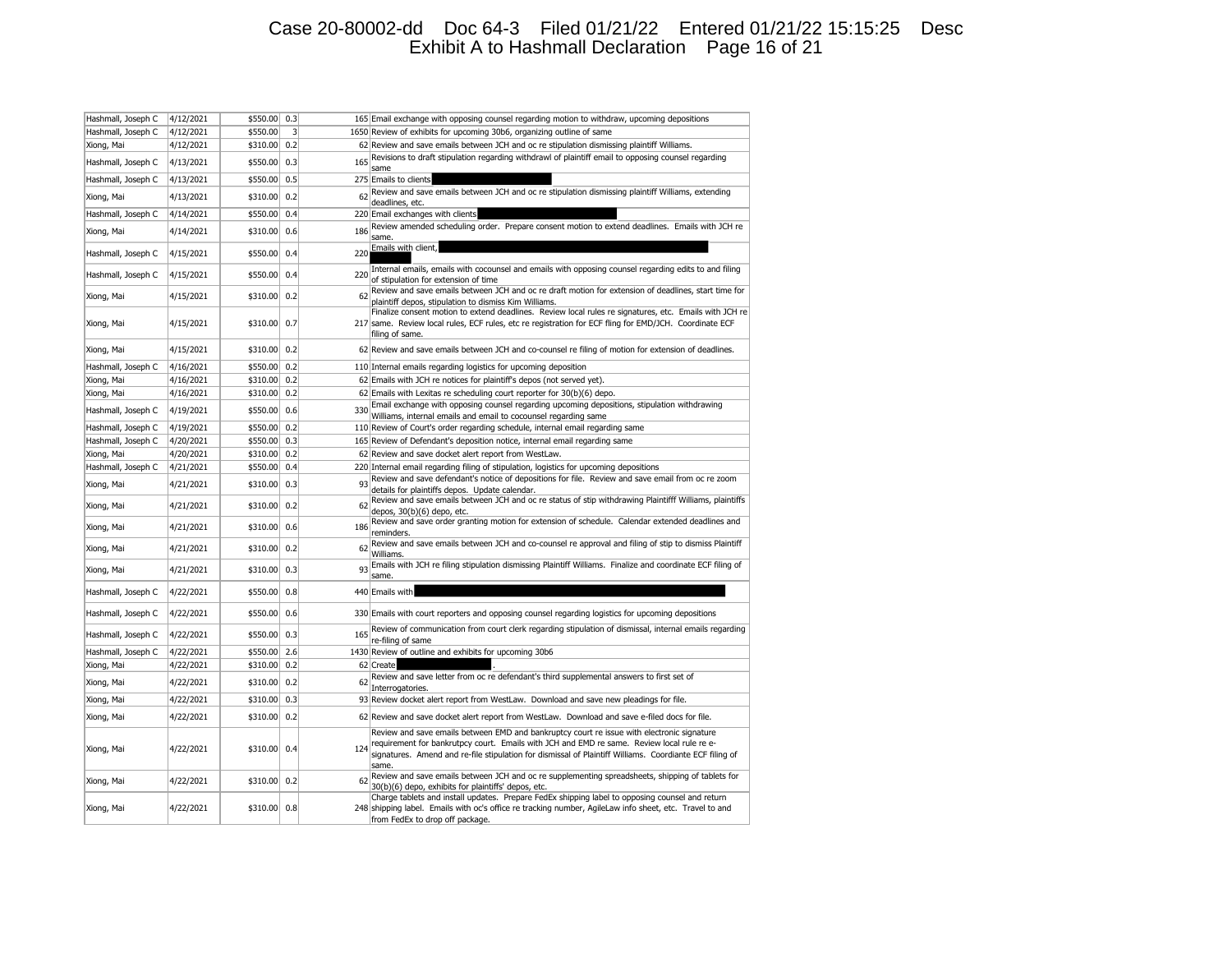## Case 20-80002-dd Doc 64-3 Filed 01/21/22 Entered 01/21/22 15:15:25 Desc Exhibit A to Hashmall Declaration Page 17 of 21

| logistics/details for 30(b)(6) depo.<br>64 Meet with case team regarding<br>Albanese, John G<br>4/23/2021<br>\$640.00<br>0.1<br>Drake, E. Michelle<br>4/23/2021<br>\$820.00<br>0.1<br>82 team meeting to discuss deadlines and next steps in litigation<br>4/23/2021<br>\$550.00<br>0.5<br>275 Review of exhibits for upcoming 30b6<br>Hashmall, Joseph C<br>\$550.00<br>Hashmall, Joseph C<br>4/23/2021<br>0.4<br>220 Email exchange with clients<br>\$550.00<br>0.2<br>Hashmall, Joseph C<br>4/23/2021<br>110 Litigation team meeting<br>\$550.00<br>0.5<br>Hashmall, Joseph C<br>4/23/2021<br>275 Review of Defendant's request for admissions responses<br>0.2<br>\$310.00<br>Xiong, Mai<br>4/23/2021<br>62 Meet with team re status of case, nex steps, etc.<br>Hashmall, Joseph C<br>4/26/2021<br>\$550.00<br>0.8<br>440<br>follow up email regarding same<br>\$550.00<br>$\mathbf{1}$<br>550<br>follow up email regarding same<br>Hashmall, Joseph C<br>4/26/2021<br>Review and save email from oc re responses to Request for Admissions, Set II. Review and save copy<br>62<br>Xiong, Mai<br>4/26/2021<br>\$310.00<br>0.2<br>of same for file.<br>Hashmall, Joseph C<br>4/27/2021<br>\$550.00<br>2.2<br>1210 Prep and review of documents in advance of 30b6<br>Review and save zoom details from Lexitas for 30(b)(6) depo. Update calendar. Emails with Lexitas<br>4/27/2021<br>\$310.00<br>0.2<br>62<br>Xiong, Mai<br>confirming details for depo.<br>Emails with oc's office re receipt of tablets and AgileLaw PIN (to be provided later). Emails with JCH<br>93<br>Xiong, Mai<br>4/27/2021<br>\$310.00<br>0.3<br>re zoom details. Emails with oc's office re zoom details.<br>Emails with clients<br>4/28/2021<br>\$550.00<br>0.8<br>440<br>Hashmall, Joseph C<br>Hashmall, Joseph C<br>\$550.00<br>2.2<br>4/28/2021<br>1210 Review of exhibits and edits to outline for upcoming 30b6 deposition<br>Review and save order for service of final report and recommendation dismissing claims with<br>93<br>Xiong, Mai<br>\$310.00<br>0.3<br>4/28/2021<br>prejudice, deadline to file objections to same. Calendar same.<br>Review and save emails between JCH and Lexitas re location of 30b6 witness for depo. Review email<br>62<br>Xiong, Mai<br>4/28/2021<br>\$310.00<br>0.2<br>from Lexitas confirming details for 30b6 depo.<br>4/28/2021<br>0.2<br>62 Review and save emails between JCH and oc re logistics for 30b6 depo.<br>Xiong, Mai<br>\$310.00<br>Review and save emails between JCH and oc re link to download exhibits for Plaintiffs depos and<br>0.4<br>124 logistics for same. Review and save emails between JCH and oc re Plaintiff's addresses to send<br>Xiong, Mai<br>4/28/2021<br>\$310.00<br>exhibits for depos.<br>Review and save emails between JCH and Teri Mayers re<br>. Emails<br>62<br>4/28/2021<br>\$310.00<br>0.2<br>Xiong, Mai<br>with JCH re same.<br>Review and save emails between JCH and Jeremiah Jones<br>4/28/2021<br>\$310.00<br>0.2<br>62<br>Xiong, Mai<br>Emails with JCH re same.<br>Hashmall, Joseph C<br>4/29/2021<br>\$550.00<br>0.4<br>220 Review of exhibits produced for Plaintiffs' upcoming depositions, notes regarding same<br>Conducting 30b6 of defendant, follow up emails to cocounsel, court reporter, internal emails<br>2475<br>Hashmall, Joseph C<br>4/29/2021<br>\$550.00<br>4.5<br>regarding same<br>Hashmall, Joseph C<br>4/29/2021<br>\$550.00<br>0.4<br>220 Emails to clients<br>Review and save emails between JCH and Dave Maxfield re login details for depos today and<br>62<br>4/29/2021<br>0.2<br>Xiong, Mai<br>\$310.00<br>tomorrow. Email to Dave re same.<br>Review and save multiple emails between JCH and oc re setting up for 3b6 depo and logging into<br>\$310.00<br>0.2<br>Xiong, Mai<br>4/29/2021<br>62<br>depo.<br>Review and save emails between JCH and oc re exhibits for plaintiffs's depos. Dowload and save |
|--------------------------------------------------------------------------------------------------------------------------------------------------------------------------------------------------------------------------------------------------------------------------------------------------------------------------------------------------------------------------------------------------------------------------------------------------------------------------------------------------------------------------------------------------------------------------------------------------------------------------------------------------------------------------------------------------------------------------------------------------------------------------------------------------------------------------------------------------------------------------------------------------------------------------------------------------------------------------------------------------------------------------------------------------------------------------------------------------------------------------------------------------------------------------------------------------------------------------------------------------------------------------------------------------------------------------------------------------------------------------------------------------------------------------------------------------------------------------------------------------------------------------------------------------------------------------------------------------------------------------------------------------------------------------------------------------------------------------------------------------------------------------------------------------------------------------------------------------------------------------------------------------------------------------------------------------------------------------------------------------------------------------------------------------------------------------------------------------------------------------------------------------------------------------------------------------------------------------------------------------------------------------------------------------------------------------------------------------------------------------------------------------------------------------------------------------------------------------------------------------------------------------------------------------------------------------------------------------------------------------------------------------------------------------------------------------------------------------------------------------------------------------------------------------------------------------------------------------------------------------------------------------------------------------------------------------------------------------------------------------------------------------------------------------------------------------------------------------------------------------------------------------------------------------------------------------------------------------------------------------------------------------------------------------------------------------------------------------------------------------------------------------------------------------------------------------------------------------------------------------------------------------------------------------------------------------------------------------------------------------------------------------------------------------------------------------------------------------------------------------------------------------------------------------------------------------------------------------------------------------------------------------------------------------|
|                                                                                                                                                                                                                                                                                                                                                                                                                                                                                                                                                                                                                                                                                                                                                                                                                                                                                                                                                                                                                                                                                                                                                                                                                                                                                                                                                                                                                                                                                                                                                                                                                                                                                                                                                                                                                                                                                                                                                                                                                                                                                                                                                                                                                                                                                                                                                                                                                                                                                                                                                                                                                                                                                                                                                                                                                                                                                                                                                                                                                                                                                                                                                                                                                                                                                                                                                                                                                                                                                                                                                                                                                                                                                                                                                                                                                                                                                                                          |
|                                                                                                                                                                                                                                                                                                                                                                                                                                                                                                                                                                                                                                                                                                                                                                                                                                                                                                                                                                                                                                                                                                                                                                                                                                                                                                                                                                                                                                                                                                                                                                                                                                                                                                                                                                                                                                                                                                                                                                                                                                                                                                                                                                                                                                                                                                                                                                                                                                                                                                                                                                                                                                                                                                                                                                                                                                                                                                                                                                                                                                                                                                                                                                                                                                                                                                                                                                                                                                                                                                                                                                                                                                                                                                                                                                                                                                                                                                                          |
|                                                                                                                                                                                                                                                                                                                                                                                                                                                                                                                                                                                                                                                                                                                                                                                                                                                                                                                                                                                                                                                                                                                                                                                                                                                                                                                                                                                                                                                                                                                                                                                                                                                                                                                                                                                                                                                                                                                                                                                                                                                                                                                                                                                                                                                                                                                                                                                                                                                                                                                                                                                                                                                                                                                                                                                                                                                                                                                                                                                                                                                                                                                                                                                                                                                                                                                                                                                                                                                                                                                                                                                                                                                                                                                                                                                                                                                                                                                          |
|                                                                                                                                                                                                                                                                                                                                                                                                                                                                                                                                                                                                                                                                                                                                                                                                                                                                                                                                                                                                                                                                                                                                                                                                                                                                                                                                                                                                                                                                                                                                                                                                                                                                                                                                                                                                                                                                                                                                                                                                                                                                                                                                                                                                                                                                                                                                                                                                                                                                                                                                                                                                                                                                                                                                                                                                                                                                                                                                                                                                                                                                                                                                                                                                                                                                                                                                                                                                                                                                                                                                                                                                                                                                                                                                                                                                                                                                                                                          |
|                                                                                                                                                                                                                                                                                                                                                                                                                                                                                                                                                                                                                                                                                                                                                                                                                                                                                                                                                                                                                                                                                                                                                                                                                                                                                                                                                                                                                                                                                                                                                                                                                                                                                                                                                                                                                                                                                                                                                                                                                                                                                                                                                                                                                                                                                                                                                                                                                                                                                                                                                                                                                                                                                                                                                                                                                                                                                                                                                                                                                                                                                                                                                                                                                                                                                                                                                                                                                                                                                                                                                                                                                                                                                                                                                                                                                                                                                                                          |
|                                                                                                                                                                                                                                                                                                                                                                                                                                                                                                                                                                                                                                                                                                                                                                                                                                                                                                                                                                                                                                                                                                                                                                                                                                                                                                                                                                                                                                                                                                                                                                                                                                                                                                                                                                                                                                                                                                                                                                                                                                                                                                                                                                                                                                                                                                                                                                                                                                                                                                                                                                                                                                                                                                                                                                                                                                                                                                                                                                                                                                                                                                                                                                                                                                                                                                                                                                                                                                                                                                                                                                                                                                                                                                                                                                                                                                                                                                                          |
|                                                                                                                                                                                                                                                                                                                                                                                                                                                                                                                                                                                                                                                                                                                                                                                                                                                                                                                                                                                                                                                                                                                                                                                                                                                                                                                                                                                                                                                                                                                                                                                                                                                                                                                                                                                                                                                                                                                                                                                                                                                                                                                                                                                                                                                                                                                                                                                                                                                                                                                                                                                                                                                                                                                                                                                                                                                                                                                                                                                                                                                                                                                                                                                                                                                                                                                                                                                                                                                                                                                                                                                                                                                                                                                                                                                                                                                                                                                          |
|                                                                                                                                                                                                                                                                                                                                                                                                                                                                                                                                                                                                                                                                                                                                                                                                                                                                                                                                                                                                                                                                                                                                                                                                                                                                                                                                                                                                                                                                                                                                                                                                                                                                                                                                                                                                                                                                                                                                                                                                                                                                                                                                                                                                                                                                                                                                                                                                                                                                                                                                                                                                                                                                                                                                                                                                                                                                                                                                                                                                                                                                                                                                                                                                                                                                                                                                                                                                                                                                                                                                                                                                                                                                                                                                                                                                                                                                                                                          |
|                                                                                                                                                                                                                                                                                                                                                                                                                                                                                                                                                                                                                                                                                                                                                                                                                                                                                                                                                                                                                                                                                                                                                                                                                                                                                                                                                                                                                                                                                                                                                                                                                                                                                                                                                                                                                                                                                                                                                                                                                                                                                                                                                                                                                                                                                                                                                                                                                                                                                                                                                                                                                                                                                                                                                                                                                                                                                                                                                                                                                                                                                                                                                                                                                                                                                                                                                                                                                                                                                                                                                                                                                                                                                                                                                                                                                                                                                                                          |
|                                                                                                                                                                                                                                                                                                                                                                                                                                                                                                                                                                                                                                                                                                                                                                                                                                                                                                                                                                                                                                                                                                                                                                                                                                                                                                                                                                                                                                                                                                                                                                                                                                                                                                                                                                                                                                                                                                                                                                                                                                                                                                                                                                                                                                                                                                                                                                                                                                                                                                                                                                                                                                                                                                                                                                                                                                                                                                                                                                                                                                                                                                                                                                                                                                                                                                                                                                                                                                                                                                                                                                                                                                                                                                                                                                                                                                                                                                                          |
|                                                                                                                                                                                                                                                                                                                                                                                                                                                                                                                                                                                                                                                                                                                                                                                                                                                                                                                                                                                                                                                                                                                                                                                                                                                                                                                                                                                                                                                                                                                                                                                                                                                                                                                                                                                                                                                                                                                                                                                                                                                                                                                                                                                                                                                                                                                                                                                                                                                                                                                                                                                                                                                                                                                                                                                                                                                                                                                                                                                                                                                                                                                                                                                                                                                                                                                                                                                                                                                                                                                                                                                                                                                                                                                                                                                                                                                                                                                          |
|                                                                                                                                                                                                                                                                                                                                                                                                                                                                                                                                                                                                                                                                                                                                                                                                                                                                                                                                                                                                                                                                                                                                                                                                                                                                                                                                                                                                                                                                                                                                                                                                                                                                                                                                                                                                                                                                                                                                                                                                                                                                                                                                                                                                                                                                                                                                                                                                                                                                                                                                                                                                                                                                                                                                                                                                                                                                                                                                                                                                                                                                                                                                                                                                                                                                                                                                                                                                                                                                                                                                                                                                                                                                                                                                                                                                                                                                                                                          |
|                                                                                                                                                                                                                                                                                                                                                                                                                                                                                                                                                                                                                                                                                                                                                                                                                                                                                                                                                                                                                                                                                                                                                                                                                                                                                                                                                                                                                                                                                                                                                                                                                                                                                                                                                                                                                                                                                                                                                                                                                                                                                                                                                                                                                                                                                                                                                                                                                                                                                                                                                                                                                                                                                                                                                                                                                                                                                                                                                                                                                                                                                                                                                                                                                                                                                                                                                                                                                                                                                                                                                                                                                                                                                                                                                                                                                                                                                                                          |
|                                                                                                                                                                                                                                                                                                                                                                                                                                                                                                                                                                                                                                                                                                                                                                                                                                                                                                                                                                                                                                                                                                                                                                                                                                                                                                                                                                                                                                                                                                                                                                                                                                                                                                                                                                                                                                                                                                                                                                                                                                                                                                                                                                                                                                                                                                                                                                                                                                                                                                                                                                                                                                                                                                                                                                                                                                                                                                                                                                                                                                                                                                                                                                                                                                                                                                                                                                                                                                                                                                                                                                                                                                                                                                                                                                                                                                                                                                                          |
|                                                                                                                                                                                                                                                                                                                                                                                                                                                                                                                                                                                                                                                                                                                                                                                                                                                                                                                                                                                                                                                                                                                                                                                                                                                                                                                                                                                                                                                                                                                                                                                                                                                                                                                                                                                                                                                                                                                                                                                                                                                                                                                                                                                                                                                                                                                                                                                                                                                                                                                                                                                                                                                                                                                                                                                                                                                                                                                                                                                                                                                                                                                                                                                                                                                                                                                                                                                                                                                                                                                                                                                                                                                                                                                                                                                                                                                                                                                          |
|                                                                                                                                                                                                                                                                                                                                                                                                                                                                                                                                                                                                                                                                                                                                                                                                                                                                                                                                                                                                                                                                                                                                                                                                                                                                                                                                                                                                                                                                                                                                                                                                                                                                                                                                                                                                                                                                                                                                                                                                                                                                                                                                                                                                                                                                                                                                                                                                                                                                                                                                                                                                                                                                                                                                                                                                                                                                                                                                                                                                                                                                                                                                                                                                                                                                                                                                                                                                                                                                                                                                                                                                                                                                                                                                                                                                                                                                                                                          |
|                                                                                                                                                                                                                                                                                                                                                                                                                                                                                                                                                                                                                                                                                                                                                                                                                                                                                                                                                                                                                                                                                                                                                                                                                                                                                                                                                                                                                                                                                                                                                                                                                                                                                                                                                                                                                                                                                                                                                                                                                                                                                                                                                                                                                                                                                                                                                                                                                                                                                                                                                                                                                                                                                                                                                                                                                                                                                                                                                                                                                                                                                                                                                                                                                                                                                                                                                                                                                                                                                                                                                                                                                                                                                                                                                                                                                                                                                                                          |
|                                                                                                                                                                                                                                                                                                                                                                                                                                                                                                                                                                                                                                                                                                                                                                                                                                                                                                                                                                                                                                                                                                                                                                                                                                                                                                                                                                                                                                                                                                                                                                                                                                                                                                                                                                                                                                                                                                                                                                                                                                                                                                                                                                                                                                                                                                                                                                                                                                                                                                                                                                                                                                                                                                                                                                                                                                                                                                                                                                                                                                                                                                                                                                                                                                                                                                                                                                                                                                                                                                                                                                                                                                                                                                                                                                                                                                                                                                                          |
|                                                                                                                                                                                                                                                                                                                                                                                                                                                                                                                                                                                                                                                                                                                                                                                                                                                                                                                                                                                                                                                                                                                                                                                                                                                                                                                                                                                                                                                                                                                                                                                                                                                                                                                                                                                                                                                                                                                                                                                                                                                                                                                                                                                                                                                                                                                                                                                                                                                                                                                                                                                                                                                                                                                                                                                                                                                                                                                                                                                                                                                                                                                                                                                                                                                                                                                                                                                                                                                                                                                                                                                                                                                                                                                                                                                                                                                                                                                          |
|                                                                                                                                                                                                                                                                                                                                                                                                                                                                                                                                                                                                                                                                                                                                                                                                                                                                                                                                                                                                                                                                                                                                                                                                                                                                                                                                                                                                                                                                                                                                                                                                                                                                                                                                                                                                                                                                                                                                                                                                                                                                                                                                                                                                                                                                                                                                                                                                                                                                                                                                                                                                                                                                                                                                                                                                                                                                                                                                                                                                                                                                                                                                                                                                                                                                                                                                                                                                                                                                                                                                                                                                                                                                                                                                                                                                                                                                                                                          |
|                                                                                                                                                                                                                                                                                                                                                                                                                                                                                                                                                                                                                                                                                                                                                                                                                                                                                                                                                                                                                                                                                                                                                                                                                                                                                                                                                                                                                                                                                                                                                                                                                                                                                                                                                                                                                                                                                                                                                                                                                                                                                                                                                                                                                                                                                                                                                                                                                                                                                                                                                                                                                                                                                                                                                                                                                                                                                                                                                                                                                                                                                                                                                                                                                                                                                                                                                                                                                                                                                                                                                                                                                                                                                                                                                                                                                                                                                                                          |
|                                                                                                                                                                                                                                                                                                                                                                                                                                                                                                                                                                                                                                                                                                                                                                                                                                                                                                                                                                                                                                                                                                                                                                                                                                                                                                                                                                                                                                                                                                                                                                                                                                                                                                                                                                                                                                                                                                                                                                                                                                                                                                                                                                                                                                                                                                                                                                                                                                                                                                                                                                                                                                                                                                                                                                                                                                                                                                                                                                                                                                                                                                                                                                                                                                                                                                                                                                                                                                                                                                                                                                                                                                                                                                                                                                                                                                                                                                                          |
|                                                                                                                                                                                                                                                                                                                                                                                                                                                                                                                                                                                                                                                                                                                                                                                                                                                                                                                                                                                                                                                                                                                                                                                                                                                                                                                                                                                                                                                                                                                                                                                                                                                                                                                                                                                                                                                                                                                                                                                                                                                                                                                                                                                                                                                                                                                                                                                                                                                                                                                                                                                                                                                                                                                                                                                                                                                                                                                                                                                                                                                                                                                                                                                                                                                                                                                                                                                                                                                                                                                                                                                                                                                                                                                                                                                                                                                                                                                          |
|                                                                                                                                                                                                                                                                                                                                                                                                                                                                                                                                                                                                                                                                                                                                                                                                                                                                                                                                                                                                                                                                                                                                                                                                                                                                                                                                                                                                                                                                                                                                                                                                                                                                                                                                                                                                                                                                                                                                                                                                                                                                                                                                                                                                                                                                                                                                                                                                                                                                                                                                                                                                                                                                                                                                                                                                                                                                                                                                                                                                                                                                                                                                                                                                                                                                                                                                                                                                                                                                                                                                                                                                                                                                                                                                                                                                                                                                                                                          |
|                                                                                                                                                                                                                                                                                                                                                                                                                                                                                                                                                                                                                                                                                                                                                                                                                                                                                                                                                                                                                                                                                                                                                                                                                                                                                                                                                                                                                                                                                                                                                                                                                                                                                                                                                                                                                                                                                                                                                                                                                                                                                                                                                                                                                                                                                                                                                                                                                                                                                                                                                                                                                                                                                                                                                                                                                                                                                                                                                                                                                                                                                                                                                                                                                                                                                                                                                                                                                                                                                                                                                                                                                                                                                                                                                                                                                                                                                                                          |
|                                                                                                                                                                                                                                                                                                                                                                                                                                                                                                                                                                                                                                                                                                                                                                                                                                                                                                                                                                                                                                                                                                                                                                                                                                                                                                                                                                                                                                                                                                                                                                                                                                                                                                                                                                                                                                                                                                                                                                                                                                                                                                                                                                                                                                                                                                                                                                                                                                                                                                                                                                                                                                                                                                                                                                                                                                                                                                                                                                                                                                                                                                                                                                                                                                                                                                                                                                                                                                                                                                                                                                                                                                                                                                                                                                                                                                                                                                                          |
|                                                                                                                                                                                                                                                                                                                                                                                                                                                                                                                                                                                                                                                                                                                                                                                                                                                                                                                                                                                                                                                                                                                                                                                                                                                                                                                                                                                                                                                                                                                                                                                                                                                                                                                                                                                                                                                                                                                                                                                                                                                                                                                                                                                                                                                                                                                                                                                                                                                                                                                                                                                                                                                                                                                                                                                                                                                                                                                                                                                                                                                                                                                                                                                                                                                                                                                                                                                                                                                                                                                                                                                                                                                                                                                                                                                                                                                                                                                          |
|                                                                                                                                                                                                                                                                                                                                                                                                                                                                                                                                                                                                                                                                                                                                                                                                                                                                                                                                                                                                                                                                                                                                                                                                                                                                                                                                                                                                                                                                                                                                                                                                                                                                                                                                                                                                                                                                                                                                                                                                                                                                                                                                                                                                                                                                                                                                                                                                                                                                                                                                                                                                                                                                                                                                                                                                                                                                                                                                                                                                                                                                                                                                                                                                                                                                                                                                                                                                                                                                                                                                                                                                                                                                                                                                                                                                                                                                                                                          |
|                                                                                                                                                                                                                                                                                                                                                                                                                                                                                                                                                                                                                                                                                                                                                                                                                                                                                                                                                                                                                                                                                                                                                                                                                                                                                                                                                                                                                                                                                                                                                                                                                                                                                                                                                                                                                                                                                                                                                                                                                                                                                                                                                                                                                                                                                                                                                                                                                                                                                                                                                                                                                                                                                                                                                                                                                                                                                                                                                                                                                                                                                                                                                                                                                                                                                                                                                                                                                                                                                                                                                                                                                                                                                                                                                                                                                                                                                                                          |
|                                                                                                                                                                                                                                                                                                                                                                                                                                                                                                                                                                                                                                                                                                                                                                                                                                                                                                                                                                                                                                                                                                                                                                                                                                                                                                                                                                                                                                                                                                                                                                                                                                                                                                                                                                                                                                                                                                                                                                                                                                                                                                                                                                                                                                                                                                                                                                                                                                                                                                                                                                                                                                                                                                                                                                                                                                                                                                                                                                                                                                                                                                                                                                                                                                                                                                                                                                                                                                                                                                                                                                                                                                                                                                                                                                                                                                                                                                                          |
|                                                                                                                                                                                                                                                                                                                                                                                                                                                                                                                                                                                                                                                                                                                                                                                                                                                                                                                                                                                                                                                                                                                                                                                                                                                                                                                                                                                                                                                                                                                                                                                                                                                                                                                                                                                                                                                                                                                                                                                                                                                                                                                                                                                                                                                                                                                                                                                                                                                                                                                                                                                                                                                                                                                                                                                                                                                                                                                                                                                                                                                                                                                                                                                                                                                                                                                                                                                                                                                                                                                                                                                                                                                                                                                                                                                                                                                                                                                          |
|                                                                                                                                                                                                                                                                                                                                                                                                                                                                                                                                                                                                                                                                                                                                                                                                                                                                                                                                                                                                                                                                                                                                                                                                                                                                                                                                                                                                                                                                                                                                                                                                                                                                                                                                                                                                                                                                                                                                                                                                                                                                                                                                                                                                                                                                                                                                                                                                                                                                                                                                                                                                                                                                                                                                                                                                                                                                                                                                                                                                                                                                                                                                                                                                                                                                                                                                                                                                                                                                                                                                                                                                                                                                                                                                                                                                                                                                                                                          |
|                                                                                                                                                                                                                                                                                                                                                                                                                                                                                                                                                                                                                                                                                                                                                                                                                                                                                                                                                                                                                                                                                                                                                                                                                                                                                                                                                                                                                                                                                                                                                                                                                                                                                                                                                                                                                                                                                                                                                                                                                                                                                                                                                                                                                                                                                                                                                                                                                                                                                                                                                                                                                                                                                                                                                                                                                                                                                                                                                                                                                                                                                                                                                                                                                                                                                                                                                                                                                                                                                                                                                                                                                                                                                                                                                                                                                                                                                                                          |
| 4/29/2021<br>\$310.00<br>0.4<br>124 exhibits from oc's office for plaintiffs' depos. Email to JCH and co-counsel re same. Review and save<br>Xiong, Mai                                                                                                                                                                                                                                                                                                                                                                                                                                                                                                                                                                                                                                                                                                                                                                                                                                                                                                                                                                                                                                                                                                                                                                                                                                                                                                                                                                                                                                                                                                                                                                                                                                                                                                                                                                                                                                                                                                                                                                                                                                                                                                                                                                                                                                                                                                                                                                                                                                                                                                                                                                                                                                                                                                                                                                                                                                                                                                                                                                                                                                                                                                                                                                                                                                                                                                                                                                                                                                                                                                                                                                                                                                                                                                                                                                  |
| email from oc re login details for Plaintiffs' depos.<br>Hashmall, Joseph C<br>3.2<br>4/30/2021<br>\$550.00<br>1760 Defend deposition of Plaintiff Mayers                                                                                                                                                                                                                                                                                                                                                                                                                                                                                                                                                                                                                                                                                                                                                                                                                                                                                                                                                                                                                                                                                                                                                                                                                                                                                                                                                                                                                                                                                                                                                                                                                                                                                                                                                                                                                                                                                                                                                                                                                                                                                                                                                                                                                                                                                                                                                                                                                                                                                                                                                                                                                                                                                                                                                                                                                                                                                                                                                                                                                                                                                                                                                                                                                                                                                                                                                                                                                                                                                                                                                                                                                                                                                                                                                                |
| \$550.00<br>$\overline{2}$<br>1100 Defend deposition of Plaintiff Jones<br>Hashmall, Joseph C<br>4/30/2021                                                                                                                                                                                                                                                                                                                                                                                                                                                                                                                                                                                                                                                                                                                                                                                                                                                                                                                                                                                                                                                                                                                                                                                                                                                                                                                                                                                                                                                                                                                                                                                                                                                                                                                                                                                                                                                                                                                                                                                                                                                                                                                                                                                                                                                                                                                                                                                                                                                                                                                                                                                                                                                                                                                                                                                                                                                                                                                                                                                                                                                                                                                                                                                                                                                                                                                                                                                                                                                                                                                                                                                                                                                                                                                                                                                                               |
| Hashmall, Joseph C<br>0.2<br>110 Internal email regarding next steps in case post-depositions<br>4/30/2021<br>\$550.00                                                                                                                                                                                                                                                                                                                                                                                                                                                                                                                                                                                                                                                                                                                                                                                                                                                                                                                                                                                                                                                                                                                                                                                                                                                                                                                                                                                                                                                                                                                                                                                                                                                                                                                                                                                                                                                                                                                                                                                                                                                                                                                                                                                                                                                                                                                                                                                                                                                                                                                                                                                                                                                                                                                                                                                                                                                                                                                                                                                                                                                                                                                                                                                                                                                                                                                                                                                                                                                                                                                                                                                                                                                                                                                                                                                                   |
| Calls and emails with Plaintiffs Jones and Meyers                                                                                                                                                                                                                                                                                                                                                                                                                                                                                                                                                                                                                                                                                                                                                                                                                                                                                                                                                                                                                                                                                                                                                                                                                                                                                                                                                                                                                                                                                                                                                                                                                                                                                                                                                                                                                                                                                                                                                                                                                                                                                                                                                                                                                                                                                                                                                                                                                                                                                                                                                                                                                                                                                                                                                                                                                                                                                                                                                                                                                                                                                                                                                                                                                                                                                                                                                                                                                                                                                                                                                                                                                                                                                                                                                                                                                                                                        |
| 275<br>Hashmall, Joseph C<br>4/30/2021<br>\$550.00<br>0.5                                                                                                                                                                                                                                                                                                                                                                                                                                                                                                                                                                                                                                                                                                                                                                                                                                                                                                                                                                                                                                                                                                                                                                                                                                                                                                                                                                                                                                                                                                                                                                                                                                                                                                                                                                                                                                                                                                                                                                                                                                                                                                                                                                                                                                                                                                                                                                                                                                                                                                                                                                                                                                                                                                                                                                                                                                                                                                                                                                                                                                                                                                                                                                                                                                                                                                                                                                                                                                                                                                                                                                                                                                                                                                                                                                                                                                                                |
| Xiong, Mai<br>5/6/2021<br>\$310.00<br>0.2<br>62 Review and save email from Jean re scanned mail received at office.                                                                                                                                                                                                                                                                                                                                                                                                                                                                                                                                                                                                                                                                                                                                                                                                                                                                                                                                                                                                                                                                                                                                                                                                                                                                                                                                                                                                                                                                                                                                                                                                                                                                                                                                                                                                                                                                                                                                                                                                                                                                                                                                                                                                                                                                                                                                                                                                                                                                                                                                                                                                                                                                                                                                                                                                                                                                                                                                                                                                                                                                                                                                                                                                                                                                                                                                                                                                                                                                                                                                                                                                                                                                                                                                                                                                      |
| 5/6/2021<br>\$310.00<br>0.2<br>Xiong, Mai<br>62 Review FedEx package containing tablets returned from depos. Upload tablet tracking spreadsheet.                                                                                                                                                                                                                                                                                                                                                                                                                                                                                                                                                                                                                                                                                                                                                                                                                                                                                                                                                                                                                                                                                                                                                                                                                                                                                                                                                                                                                                                                                                                                                                                                                                                                                                                                                                                                                                                                                                                                                                                                                                                                                                                                                                                                                                                                                                                                                                                                                                                                                                                                                                                                                                                                                                                                                                                                                                                                                                                                                                                                                                                                                                                                                                                                                                                                                                                                                                                                                                                                                                                                                                                                                                                                                                                                                                         |
| 0.3<br>Hashmall, Joseph C<br>5/10/2021<br>\$550.00<br>165 Email exchange with cocounsel regarding next steps in case, upcoming motions                                                                                                                                                                                                                                                                                                                                                                                                                                                                                                                                                                                                                                                                                                                                                                                                                                                                                                                                                                                                                                                                                                                                                                                                                                                                                                                                                                                                                                                                                                                                                                                                                                                                                                                                                                                                                                                                                                                                                                                                                                                                                                                                                                                                                                                                                                                                                                                                                                                                                                                                                                                                                                                                                                                                                                                                                                                                                                                                                                                                                                                                                                                                                                                                                                                                                                                                                                                                                                                                                                                                                                                                                                                                                                                                                                                   |
| Hashmall, Joseph C<br>5/11/2021<br>\$550.00<br>$\mathbf{1}$<br>550 Outlining motion for class certification                                                                                                                                                                                                                                                                                                                                                                                                                                                                                                                                                                                                                                                                                                                                                                                                                                                                                                                                                                                                                                                                                                                                                                                                                                                                                                                                                                                                                                                                                                                                                                                                                                                                                                                                                                                                                                                                                                                                                                                                                                                                                                                                                                                                                                                                                                                                                                                                                                                                                                                                                                                                                                                                                                                                                                                                                                                                                                                                                                                                                                                                                                                                                                                                                                                                                                                                                                                                                                                                                                                                                                                                                                                                                                                                                                                                              |
| 0.6<br>330 Review of 30(b)(6) transcript<br>Hashmall, Joseph C<br>5/11/2021<br>\$550.00                                                                                                                                                                                                                                                                                                                                                                                                                                                                                                                                                                                                                                                                                                                                                                                                                                                                                                                                                                                                                                                                                                                                                                                                                                                                                                                                                                                                                                                                                                                                                                                                                                                                                                                                                                                                                                                                                                                                                                                                                                                                                                                                                                                                                                                                                                                                                                                                                                                                                                                                                                                                                                                                                                                                                                                                                                                                                                                                                                                                                                                                                                                                                                                                                                                                                                                                                                                                                                                                                                                                                                                                                                                                                                                                                                                                                                  |
| Review and save email from Lexitas re final transcript and exhibits for Turner depo. Download and<br>5/11/2021<br>\$310.00<br>0.3<br>93<br>Xiong, Mai<br>save copies of transcripts and exhibits for file. Review and save emails from JCH re same.                                                                                                                                                                                                                                                                                                                                                                                                                                                                                                                                                                                                                                                                                                                                                                                                                                                                                                                                                                                                                                                                                                                                                                                                                                                                                                                                                                                                                                                                                                                                                                                                                                                                                                                                                                                                                                                                                                                                                                                                                                                                                                                                                                                                                                                                                                                                                                                                                                                                                                                                                                                                                                                                                                                                                                                                                                                                                                                                                                                                                                                                                                                                                                                                                                                                                                                                                                                                                                                                                                                                                                                                                                                                      |
| 0.4<br>220 Outlining motion for class certification<br>Hashmall, Joseph C<br>5/13/2021<br>\$550.00                                                                                                                                                                                                                                                                                                                                                                                                                                                                                                                                                                                                                                                                                                                                                                                                                                                                                                                                                                                                                                                                                                                                                                                                                                                                                                                                                                                                                                                                                                                                                                                                                                                                                                                                                                                                                                                                                                                                                                                                                                                                                                                                                                                                                                                                                                                                                                                                                                                                                                                                                                                                                                                                                                                                                                                                                                                                                                                                                                                                                                                                                                                                                                                                                                                                                                                                                                                                                                                                                                                                                                                                                                                                                                                                                                                                                       |
| Hashmall, Joseph C<br>5/20/2021<br>\$550.00<br>1.6<br>880 Outlining motion for class certification                                                                                                                                                                                                                                                                                                                                                                                                                                                                                                                                                                                                                                                                                                                                                                                                                                                                                                                                                                                                                                                                                                                                                                                                                                                                                                                                                                                                                                                                                                                                                                                                                                                                                                                                                                                                                                                                                                                                                                                                                                                                                                                                                                                                                                                                                                                                                                                                                                                                                                                                                                                                                                                                                                                                                                                                                                                                                                                                                                                                                                                                                                                                                                                                                                                                                                                                                                                                                                                                                                                                                                                                                                                                                                                                                                                                                       |
| 110 Review of voicemail<br>Hashmall, Joseph C<br>5/21/2021<br>\$550.00<br>0.2                                                                                                                                                                                                                                                                                                                                                                                                                                                                                                                                                                                                                                                                                                                                                                                                                                                                                                                                                                                                                                                                                                                                                                                                                                                                                                                                                                                                                                                                                                                                                                                                                                                                                                                                                                                                                                                                                                                                                                                                                                                                                                                                                                                                                                                                                                                                                                                                                                                                                                                                                                                                                                                                                                                                                                                                                                                                                                                                                                                                                                                                                                                                                                                                                                                                                                                                                                                                                                                                                                                                                                                                                                                                                                                                                                                                                                            |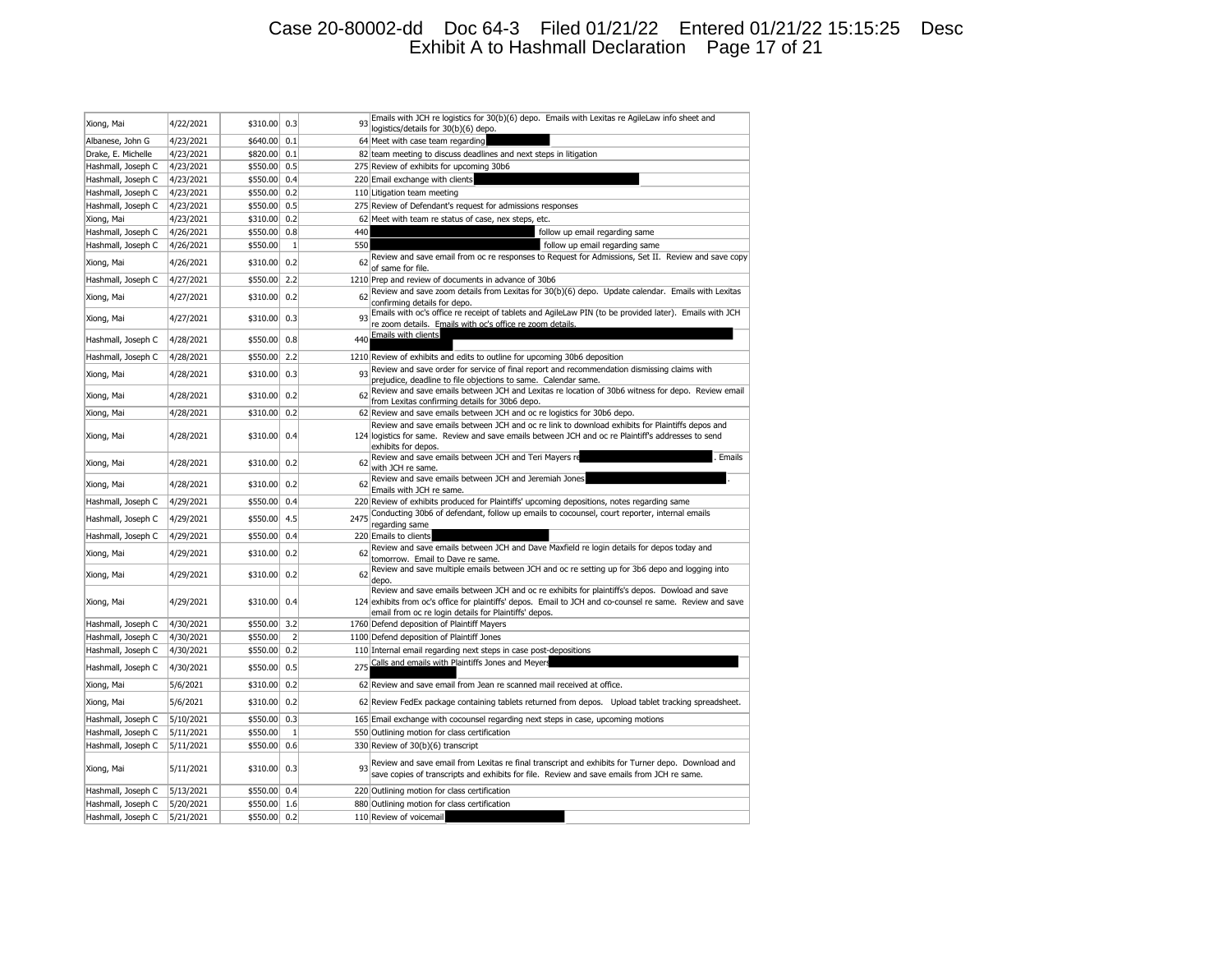## Case 20-80002-dd Doc 64-3 Filed 01/21/22 Entered 01/21/22 15:15:25 Desc Exhibit A to Hashmall Declaration Page 18 of 21

| Hashmall, Joseph C | 5/27/2021 | \$550.00 | 0.7            |      | 385 Emails with court reporter regarding named plaintiff's depo transcripts, preliminary review of same                                                                 |
|--------------------|-----------|----------|----------------|------|-------------------------------------------------------------------------------------------------------------------------------------------------------------------------|
| Xiong, Mai         | 5/27/2021 | \$310.00 | 0.3            | 93   | Review and save emails between JCH and Veritext re our file number, transcripts for Jeremiah Jones<br>and Teri Mayers, etc. Review and save transcripts<br>for file.    |
| Hashmall, Joseph C | 5/28/2021 | \$550.00 | $\mathbf{1}$   |      | 550 Review of discovery materials                                                                                                                                       |
| Hashmall, Joseph C | 5/28/2021 | \$550.00 | 0.3            |      | 165 Final review of<br>, internal email regarding same                                                                                                                  |
| Hibray, Jean K     | 6/6/2021  | \$370.00 | 0.2            |      | 74 Draft, send for review - Notice of Change of Address                                                                                                                 |
| Hashmall, Joseph C | 6/7/2021  | \$550.00 | 0.3            |      | 165 Review of and internal emails regarding notice of change of address                                                                                                 |
| Hashmall, Joseph C | 6/7/2021  | \$550.00 | 0.2            |      | 110 Review and approval of invoice for deposition transcript                                                                                                            |
| Hashmall, Joseph C | 6/7/2021  | \$550.00 | 3.1            |      | 1705 Drafting brief in support of motion for class certification                                                                                                        |
| Hibray, Jean K     | 6/7/2021  | \$370.00 | 0.1            |      | 37 Email with local re address change                                                                                                                                   |
| Hashmall, Joseph C | 6/8/2021  | \$550.00 | 0.7            |      | 385 Outlining and drafting motion for class certification                                                                                                               |
| Hashmall, Joseph C | 6/8/2021  | \$550.00 | 2.4            |      | 1320 Review of deposition transcripts                                                                                                                                   |
| Hashmall, Joseph C | 6/9/2021  | \$550.00 | 2.4            |      | 1320 Outlining and drafting motion for class certification                                                                                                              |
| Hashmall, Joseph C | 6/16/2021 | \$550.00 | 0.2            | 110  | to client Mayers                                                                                                                                                        |
| Hashmall, Joseph C | 6/23/2021 | \$550.00 | 0.4            |      | 220 Review of current status of draft motion for class certification, outline for completion of same                                                                    |
| Hashmall, Joseph C | 7/20/2021 | \$550.00 | 3.4            | 1870 | Review<br>drafting class certification<br>motion                                                                                                                        |
| Hashmall, Joseph C | 7/21/2021 | \$550.00 | 4.9            |      | 2695 Drafting brief in support of motion for class certification                                                                                                        |
| Hashmall, Joseph C | 7/22/2021 | \$550.00 | 2.5            |      | 1375 Drafting brief in support of motion for class certification                                                                                                        |
| Hibray, Jean K     | 7/22/2021 | \$370.00 | 0.9            |      | 333 Research rules/procedures for memo in support of class cert                                                                                                         |
| Hashmall, Joseph C | 7/23/2021 | \$550.00 | 0.1            |      | 55 Email exchange with cocounsel regarding page limits                                                                                                                  |
| Drake, E. Michelle | 7/24/2021 | \$820.00 | $\overline{2}$ |      | 1640 review redline and revise class cert motion                                                                                                                        |
| Albanese, John G   | 7/26/2021 | \$640.00 | 0.1            |      | 64 Internal team litigation meeting.                                                                                                                                    |
| Hashmall, Joseph C | 7/26/2021 | \$550.00 | 0.5            | 275  | Review of<br>follow up edits to same,<br>internal emails regarding same                                                                                                 |
| Hashmall, Joseph C | 7/26/2021 | \$550.00 | 0.1            |      | 55 Litigation team meeting                                                                                                                                              |
| Hashmall, Joseph C | 7/27/2021 | \$550.00 | 0.3            |      | 165 Emails with cocousnel regarding                                                                                                                                     |
| Hashmall, Joseph C | 7/27/2021 | \$550.00 | 0.8            |      | 440 Edits to draft motion for class certification                                                                                                                       |
| Hibray, Jean K     | 7/27/2021 | \$370.00 | 0.9            |      | 333 Draft motion for class cert, order re same                                                                                                                          |
| Hashmall, Joseph C | 7/28/2021 | \$550.00 | 1.8            |      | 990 Edits to brief in support of class certification                                                                                                                    |
| Hashmall, Joseph C | 7/30/2021 | \$550.00 | 1.1            |      | 605 Edits to draft motion for class certification, internal emails regarding same                                                                                       |
| Hashmall, Joseph C | 7/30/2021 | \$550.00 | 0.3            |      | 165 Emails with cocounsel regarding declarations in support of motion for class certification                                                                           |
| Hashmall, Joseph C | 7/30/2021 | \$550.00 | 0.3            |      | 165 Review of draft declarations in support of class certification: Maxfeild, Jones and Mayers                                                                          |
| Hibray, Jean K     | 7/30/2021 | \$370.00 | 0.8            |      | 296 Draft declarations of co-counsel, plaintiffs, to support class cert                                                                                                 |
| Hashmall, Joseph C | 8/2/2021  | \$550.00 | 0.2            |      | 110 Internal emails regarding status of motion for class certification                                                                                                  |
| Hashmall, Joseph C | 8/5/2021  | \$550.00 | 0.4            |      | 220 Review of email from opposing counsel regarding settlement, internal emails regarding same                                                                          |
| Hashmall, Joseph C | 8/5/2021  | \$550.00 | 0.2            |      | 110 Internal email regarding draft brief in support of class certification                                                                                              |
| Drake, E. Michelle | 8/6/2021  | \$820.00 | 0.3            |      | 246 Meet with J Hashmall re class cert memo                                                                                                                             |
| Hashmall, Joseph C | 8/6/2021  | \$550.00 | 0.5            |      | 275 Emails to opposing counsel regarding settlement demand, call with Michelle Drake regarding same                                                                     |
| Hashmall, Joseph C | 8/6/2021  | \$550.00 | 0.3            |      | 165 Call with Michelle Drake regarding                                                                                                                                  |
| Hashmall, Joseph C | 8/9/2021  | \$550.00 | 0.5            | 275  | Final<br>emails to client                                                                                                                                               |
| Hashmall, Joseph C | 8/9/2021  | \$550.00 | 2.6            | 1430 | Revisions to brief in support of class certification, internal emails and email to cocounsel regarding<br>same                                                          |
| Gionnette, Julie   | 8/9/2021  | \$220.00 | 0.3            |      | 66 send                                                                                                                                                                 |
| Drake, E. Michelle | 8/10/2021 | \$820.00 | 3.4            |      | 2788 review redline and revise brief in support of class certification                                                                                                  |
| Hashmall, Joseph C | 8/10/2021 | \$550.00 | 0.2            |      | 110 Email to client Mayers                                                                                                                                              |
| Hashmall, Joseph C | 8/10/2021 | \$550.00 | 0.5            | 275  | Review of Defendant's settlement offer, internal emai                                                                                                                   |
| Drake, E. Michelle | 8/11/2021 | \$820.00 | 0.5            | 410  | email with J Hashmall re                                                                                                                                                |
| Hashmall, Joseph C | 8/11/2021 | \$550.00 | 0.6            |      | 330 Email exchange with opposing counsel re settlement offer,                                                                                                           |
| Hashmall, Joseph C | 8/11/2021 | \$550.00 | 2.2            | 1210 | Review of Michelle Drake's edits to class certification brief, further edits to same, internal emails<br>regarding finalizing motion for class certification for filing |
| Drake, E. Michelle | 8/12/2021 | \$820.00 | 0.3            |      | 246 review and approve supporting documents                                                                                                                             |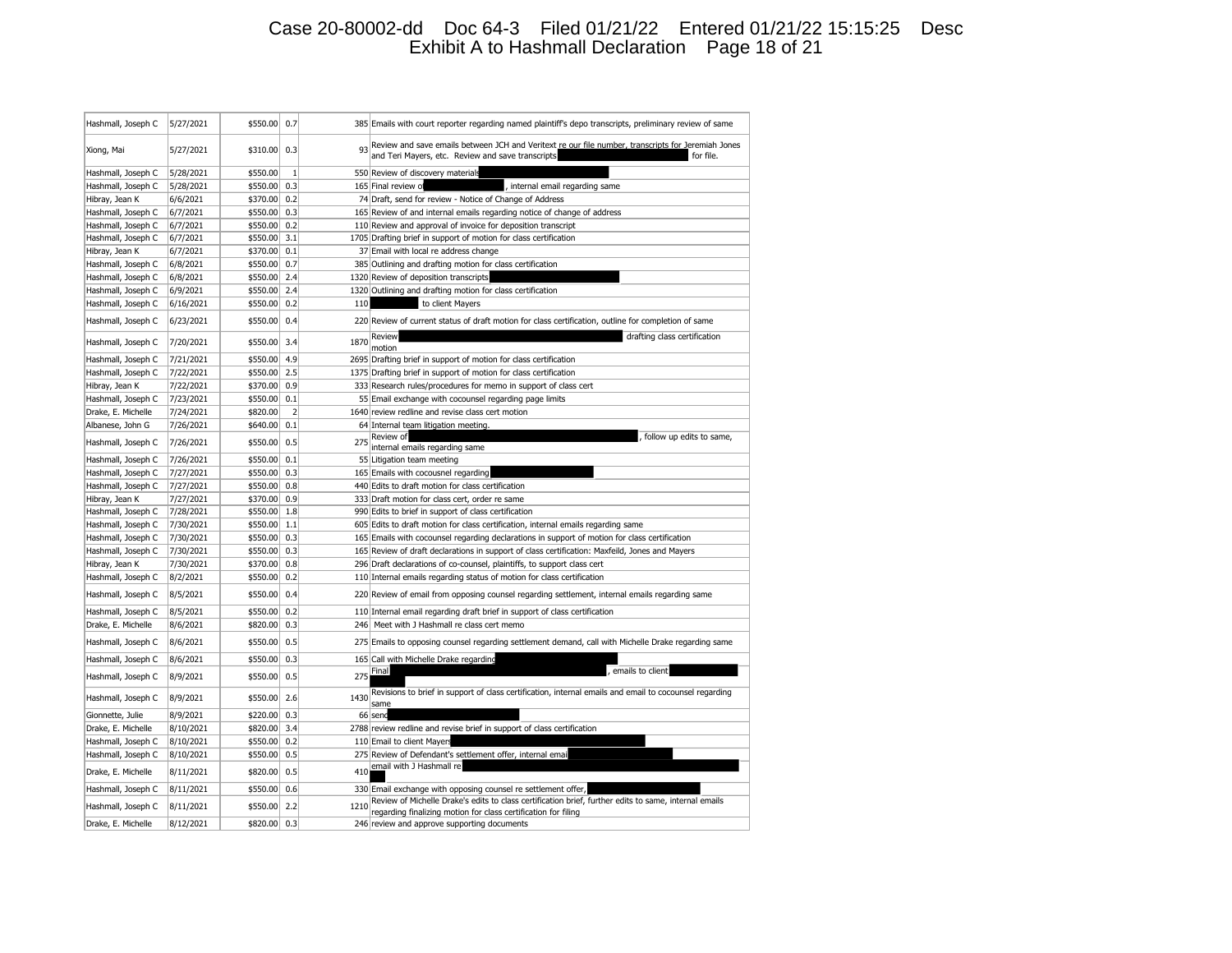## Case 20-80002-dd Doc 64-3 Filed 01/21/22 Entered 01/21/22 15:15:25 Desc Exhibit A to Hashmall Declaration Page 19 of 21

|                    |           |          |                |     | Final pre-filing review of proofing edits to motion for class certification, brief and supporting                                                                                                   |
|--------------------|-----------|----------|----------------|-----|-----------------------------------------------------------------------------------------------------------------------------------------------------------------------------------------------------|
| Hashmall, Joseph C | 8/12/2021 | \$550.00 | 2.2            |     | 1210 declarations, internal emails regarding same, email exchange with opposing counsel regarding filing of<br>same under seal                                                                      |
| Hashmall, Joseph C | 8/12/2021 | \$550.00 | 0.3            |     | 165 Emails to opposing counsel                                                                                                                                                                      |
| Hibray, Jean K     | 8/12/2021 | \$370.00 | 0.3            |     | 111 Review status of class cert. Respond on outstanding tasks                                                                                                                                       |
|                    |           |          | 1.5            | 555 | Proof, format memo ISO class cert, proof motion & prop order, prepare declarations, compile exhibits.                                                                                               |
| Hibray, Jean K     | 8/12/2021 | \$370.00 |                |     | Email to team for review                                                                                                                                                                            |
| Hibray, Jean K     | 8/12/2021 | \$370.00 | 0.4            |     | 148 Emails re<br>Redline dec.                                                                                                                                                                       |
| Hashmall, Joseph C | 8/13/2021 | \$550.00 | 0.5            |     | 275 Internal emails and email to cocounsel regarding filing of motion for class certification                                                                                                       |
| Hibray, Jean K     | 8/13/2021 | \$370.00 | 1.5            | 555 | Finalize and file motion for class cert and all supporting docs. Docket filed versions. Check rules on<br>filing/judge copy                                                                         |
| Hashmall, Joseph C | 8/18/2021 | \$550.00 | 0.2            |     | 110 Internal emails about                                                                                                                                                                           |
| Hashmall, Joseph C | 8/19/2021 | \$550.00 | 0.2            |     | 110 Email to opposing counsel regarding settlement demand, class certification                                                                                                                      |
| Hashmall, Joseph C | 8/19/2021 | \$550.00 | 0.1            |     | 55 Internal email regarding next steps in case                                                                                                                                                      |
| Drake, E. Michelle | 8/30/2021 | \$820.00 | 0.3            |     | 246 call with oc re mediation possibility                                                                                                                                                           |
| Hashmall, Joseph C | 8/30/2021 | \$550.00 | 0.3            |     | 165 Call with opposing counsel regarding settlement                                                                                                                                                 |
| Hashmall, Joseph C | 8/30/2021 | \$550.00 | 0.2            |     | 110 Emails with opposing counsel setting up settlement call                                                                                                                                         |
| Hashmall, Joseph C | 8/30/2021 | \$550.00 | 0.1            |     | 55 Call with Dave Maxfield regarding                                                                                                                                                                |
| Hashmall, Joseph C | 8/31/2021 | \$550.00 | 0.2            |     | 110 Email to opposing counsel regarding class certification                                                                                                                                         |
| Hashmall, Joseph C | 9/3/2021  | \$550.00 | $\overline{2}$ |     | 1100 Review of Defendant's brief in opposition to class certification, outlining reply to same                                                                                                      |
| Hashmall, Joseph C | 9/3/2021  | \$550.00 | 0.6            |     | 330 Internal emails and emails to cocounsel regarding reply briefing                                                                                                                                |
| Gionnette, Julie   | 9/3/2021  | \$220.00 | $\,1\,$        |     | 220 download and review docket entries; research local and federal rules re deadline to reply                                                                                                       |
| Hashmall, Joseph C | 9/8/2021  | \$550.00 | 0.5            |     | 275 Emails with opposing counsel and cocounsel regarding briefing deadlines                                                                                                                         |
| Hashmall, Joseph C | 9/9/2021  | \$550.00 | 0.3            | 165 | Review of Court order regarding briefing and hearing on class certification, emails with cocounsel<br>regarding same                                                                                |
| Gionnette, Julie   | 9/9/2021  | \$220.00 | 0.3            |     | 66 download and review docket entries; calendar deadlines                                                                                                                                           |
| Hashmall, Joseph C | 9/10/2021 | \$550.00 | 0.5            |     | 275 Review of Defendant's revised settlement offer, internal email:                                                                                                                                 |
| Hashmall, Joseph C | 9/13/2021 | \$550.00 | 0.3            |     | 165 internal emails regarding                                                                                                                                                                       |
| Gionnette, Julie   | 9/13/2021 | \$220.00 | 0.1            |     | 22 download and review docket entries                                                                                                                                                               |
| Hashmall, Joseph C | 9/14/2021 | \$550.00 | 0.3            | 165 | Review of voicemail from opposing counsel regarding settlement, internal emails and email to                                                                                                        |
|                    |           |          |                |     | opposing counsel regarding same                                                                                                                                                                     |
| Drake, E. Michelle | 9/15/2021 | \$820.00 | 0.2            |     | 164 review settlement offer and email with JCH                                                                                                                                                      |
| Hashmall, Joseph C | 9/15/2021 | \$550.00 | 0.3            |     | 165 Email to opposing counsel with revised settlement proposal, internal emails regarding same<br>Review of revised settlement offer from opposing counsel, internal emails regarding same, sending |
| Hashmall, Joseph C | 9/20/2021 | \$550.00 | 0.4            | 220 | counteroffer to same                                                                                                                                                                                |
| Hashmall, Joseph C | 9/21/2021 | \$550.00 | 0.4            | 220 | Review of Defendant's offer, internal emails regarding<br>, email to opposing counsel with<br>counteroffer                                                                                          |
| Drake, E. Michelle | 9/23/2021 | \$820.00 | 0.2            |     | 164 emails with oc and J Hashmall re settlement prospects                                                                                                                                           |
| Hashmall, Joseph C | 9/23/2021 | \$550.00 | 0.5            |     | 275 Outlining reply in support of class certification                                                                                                                                               |
| Hashmall, Joseph C | 9/23/2021 | \$550.00 | 0.3            |     | 165 Call with opposing counsel regarding settlement, phone tag with same prior to call                                                                                                              |
| Hashmall, Joseph C | 9/23/2021 | \$550.00 | 0.6            |     | 330 Review of revised settlement offers, response to same, internal emails                                                                                                                          |
| Hashmall, Joseph C | 9/24/2021 | \$550.00 | 0.3            |     | 165 Email to opposing counsel regarding proposed structure of class settlement                                                                                                                      |
| Hashmall, Joseph C | 9/27/2021 | \$550.00 | 0.5            |     | 275 Review of Defendant's revised offer and terms, internal email regarding revised demand                                                                                                          |
| Hashmall, Joseph C | 9/27/2021 | \$550.00 | 2.7            |     | 1485 Researching and drafting reply in support of class certification                                                                                                                               |
| Drake, E. Michelle | 9/28/2021 | \$820.00 | 0.5            |     | 410 review email chain re<br>, call with J. Hashmall re                                                                                                                                             |
| Hashmall, Joseph C | 9/28/2021 | \$550.00 | 3              |     | 1650 Researching and drafting reply in support of class certification                                                                                                                               |
| Hashmall, Joseph C | 9/28/2021 | \$550.00 | 0.2            |     | 110 Call with Michelle Drake regarding                                                                                                                                                              |
| Hashmall, Joseph C | 9/29/2021 | \$550.00 | 4.2            |     | 2310 Researching and drafting reply in support of class certification                                                                                                                               |
| Hashmall, Joseph C | 9/29/2021 | \$550.00 | 0.9            | 495 | Internal emails regarding<br>researching and drafting response to opposing counsel                                                                                                                  |
|                    |           |          | 0.3            |     | regarding same<br>165 Email to cocounsel regarding                                                                                                                                                  |
| Hashmall, Joseph C | 9/29/2021 | \$550.00 |                |     |                                                                                                                                                                                                     |
| Hashmall, Joseph C | 9/30/2021 | \$550.00 | 2.5            |     | 1375 Drafting and revising reply in support of motion for class certification, internal emails regarding same                                                                                       |
| Hashmall, Joseph C | 9/30/2021 | \$550.00 | 0.6            | 330 | Internal emails regarding scheduling of hearing on motion for class certification, emails to cocounsel<br>and opposing counsel regarding same                                                       |
| Hashmall, Joseph C | 9/30/2021 | \$550.00 | 0.4            | 220 | Emails to cocounsel and opposing counsel regarding settlement talks, internal emails regarding<br>revised demand                                                                                    |
|                    |           |          |                |     |                                                                                                                                                                                                     |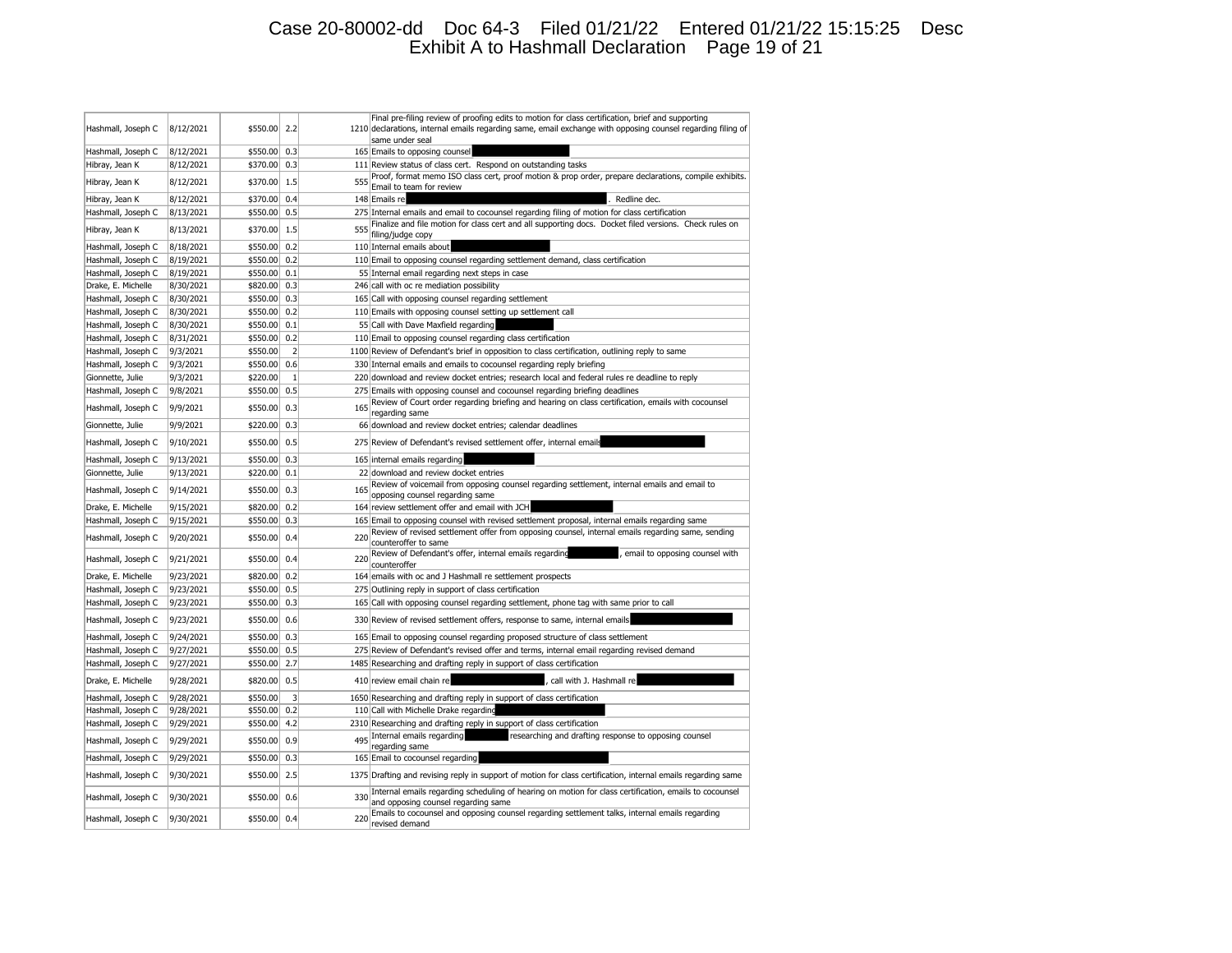## Case 20-80002-dd Doc 64-3 Filed 01/21/22 Entered 01/21/22 15:15:25 Desc Exhibit A to Hashmall Declaration Page 20 of 21

| Hashmall, Joseph C | 10/1/2021  | \$550.00 | 0.6            |      | 330 Emails with opposing counsel and internal emails regarding settlement                                                                                    |
|--------------------|------------|----------|----------------|------|--------------------------------------------------------------------------------------------------------------------------------------------------------------|
| Hashmall, Joseph C | 10/1/2021  | \$550.00 | 1.2            |      | 660 Edits to draft reply in support of class certification                                                                                                   |
| Drake, E. Michelle | 10/4/2021  | \$820.00 | 2.6            |      | 2132 review redline and revise reply in support of class certification                                                                                       |
| Drake, E. Michelle | 10/4/2021  | \$820.00 | 0.2            |      | 164 email with J Hashmall re                                                                                                                                 |
| Hashmall, Joseph C | 10/4/2021  | \$550.00 | 2.3            | 1265 | Edits to reply in support of class certification, internal emails and emails with cocounsel regarding<br>same                                                |
| Hashmall, Joseph C | 10/4/2021  | \$550.00 | 0.3            |      | 165 Email exchange with opposing counsel regarding settlement, internal emails                                                                               |
| Hibray, Jean K     | 10/4/2021  | \$370.00 | 0.5            |      | 185 Review rules/procedures in anticipation of filing class cert reply                                                                                       |
| Hibray, Jean K     | 10/4/2021  | \$370.00 | 0.9            |      | 333 Proof, format reply. Finalize and file same.                                                                                                             |
| Gionnette, Julie   | 10/4/2021  | \$220.00 | 0.1            |      | 22 download and review docket entry                                                                                                                          |
| Hashmall, Joseph C | 10/5/2021  | \$550.00 | 0.4            | 220  | Review of draft request to move hearing date, internal emails and emails with cocounsel regarding<br>same                                                    |
| Hashmall, Joseph C | 10/5/2021  | \$550.00 | 0.2            |      | 110 Review of draft                                                                                                                                          |
| Hibray, Jean K     | 10/5/2021  | \$370.00 | 0.8            |      | 296 Draft request to continue hearing, check rules re same. Finalize and file.                                                                               |
| Hibray, Jean K     | 10/5/2021  | \$370.00 | 0.3            |      | 111 Draft                                                                                                                                                    |
| Gionnette, Julie   | 10/5/2021  | \$220.00 | 0.3            |      | 66 download and review docket entries; update calendar deadline                                                                                              |
| Hashmall, Joseph C | 10/6/2021  | \$550.00 | 0.4            |      | 220 Email exchange with cocounsel regarding                                                                                                                  |
| Hashmall, Joseph C | 10/6/2021  | \$550.00 | 0.2            | 110  | Review of email from opposing counsel regarding settlement, internal email exchange                                                                          |
| Hashmall, Joseph C | 10/7/2021  | \$550.00 | 0.2            |      | 110 Email to opposing counsel regarding settlement demand                                                                                                    |
| Albanese, John G   | 10/8/2021  | \$640.00 | 0.1            |      | 64 Discuss<br>with litigation team                                                                                                                           |
| Drake, E. Michelle | 10/8/2021  | \$820.00 | 0.1            |      | 82 bi-weekly team check in meeting on upcoming deadlines, case status and next steps                                                                         |
| Hashmall, Joseph C | 10/8/2021  | \$550.00 | 0.4            |      | 220 Review of revised settlement offer from opposing counsel, email in response to same                                                                      |
| Hashmall, Joseph C | 10/8/2021  | \$550.00 | 0.2            |      | 110 Litigation team meeting                                                                                                                                  |
| Hibray, Jean K     | 10/8/2021  | \$370.00 | 0.1            |      | 37 Case meeting.                                                                                                                                             |
| Gionnette, Julie   | 10/8/2021  | \$220.00 | 0.1            |      | 22 download and review docket entry                                                                                                                          |
| Hashmall, Joseph C | 10/13/2021 | \$550.00 | 0.5            | 275  | Emails with opposing counsel regarding settlement, internal emails regarding drafting of settlement<br>agreement                                             |
| Hashmall, Joseph C | 10/15/2021 | \$550.00 | 0.6            |      | 330 Internal emails and emails with opposing counsel regarding settlement next steps                                                                         |
| Hashmall, Joseph C | 10/15/2021 | \$550.00 | 0.6            |      | 330 Review of and edits to draft settlement agreement, internal emails regarding same                                                                        |
| Hibray, Jean K     | 10/15/2021 | \$370.00 | $\overline{2}$ |      | 740 Draft settlement agreement, circulate to J Hashmall, respond on administrator point.                                                                     |
| Hibray, Jean K     | 10/15/2021 | \$370.00 | 0.8            |      | 296 Review emails on settlement terms, review prior dockets, in prep of draft agreement.                                                                     |
| Drake, E. Michelle | 10/18/2021 | \$820.00 | 1.2            |      | 984 review redline and revise draft settlement agreement                                                                                                     |
| Hashmall, Joseph C | 10/18/2021 | \$550.00 | 0.8            | 440  | Review of Michelle Drake's edits to draft settlement, further edits to same. Internal emails and emails<br>to opposing counsel regarding same                |
| Hibray, Jean K     | 10/18/2021 | \$370.00 | 0.3            |      | 111 Draft RFP to ACLS for settlement admin bid.                                                                                                              |
| Gionnette, Julie   | 10/18/2021 | \$220.00 | 0.1            |      | 22 download and review docket entry                                                                                                                          |
| Hibray, Jean K     | 10/19/2021 | \$370.00 | 0.1            |      | 37 Respond on ALCS request for clarification for RFP                                                                                                         |
| Hashmall, Joseph C | 10/20/2021 | \$550.00 | 0.4            |      | 220 Email to opposing counsel regarding settlement terms                                                                                                     |
| Hashmall, Joseph C | 10/25/2021 | \$550.00 | 0.5            |      | 275 Email exchange with opposing counsel regarding settlement status, settlement notice to court                                                             |
| Hashmall, Joseph C | 10/26/2021 | \$550.00 | 1.8            | 990  | Review of opposing counsel's edits to settlement agreement, further edits to same, email exchange<br>regarding same                                          |
| Hashmall, Joseph C | 10/26/2021 | \$550.00 | 0.8            | 440  | email exchange with cocounsel regarding                                                                                                                      |
| Hashmall, Joseph C | 10/28/2021 | \$550.00 | 0.5            | 275  | Review of Defendant's proposed edits to the settlement, email exchange regarding same. Internal<br>email regarding                                           |
| Hashmall, Joseph C | 10/28/2021 | \$550.00 | 0.1            |      | 55 Email to                                                                                                                                                  |
| Hibray, Jean K     | 10/28/2021 | \$370.00 | 0.1            |      | 37 Email re admin selection                                                                                                                                  |
| Hibray, Jean K     | 10/29/2021 | \$370.00 | $\mathbf{1}$   |      | 370 Draft exhibits for settlement agreement                                                                                                                  |
| Drake, E. Michelle | 11/1/2021  | \$820.00 | 0.1            |      | 82 team meeting re next steps on cases                                                                                                                       |
| Hashmall, Joseph C | 11/1/2021  | \$550.00 | 1.8            | 990  | Edits to draft settlement, review of draft exhibits to complaint, email to opposing counsel attaching<br>same                                                |
| Hashmall, Joseph C | 11/1/2021  | \$550.00 | 0.5            | 275  | Emails with opposing counsel regarding settlement notice to the court and additional settlement<br>logistics                                                 |
| Hashmall, Joseph C | 11/1/2021  | \$550.00 | 0.1            |      | 55 Litigation team meeting                                                                                                                                   |
| Hashmall, Joseph C | 11/2/2021  | \$550.00 | 0.5            |      | Email exchange with opposing counsel regarding settlement notice to court and settlement logistics,<br>internal email regarding edits to settlement exhibits |
| Hibray, Jean K     | 11/2/2021  | \$370.00 | 0.3            |      | 111 Update settlement agreement exhibits to include remote hearing concept.                                                                                  |
|                    |            |          |                |      |                                                                                                                                                              |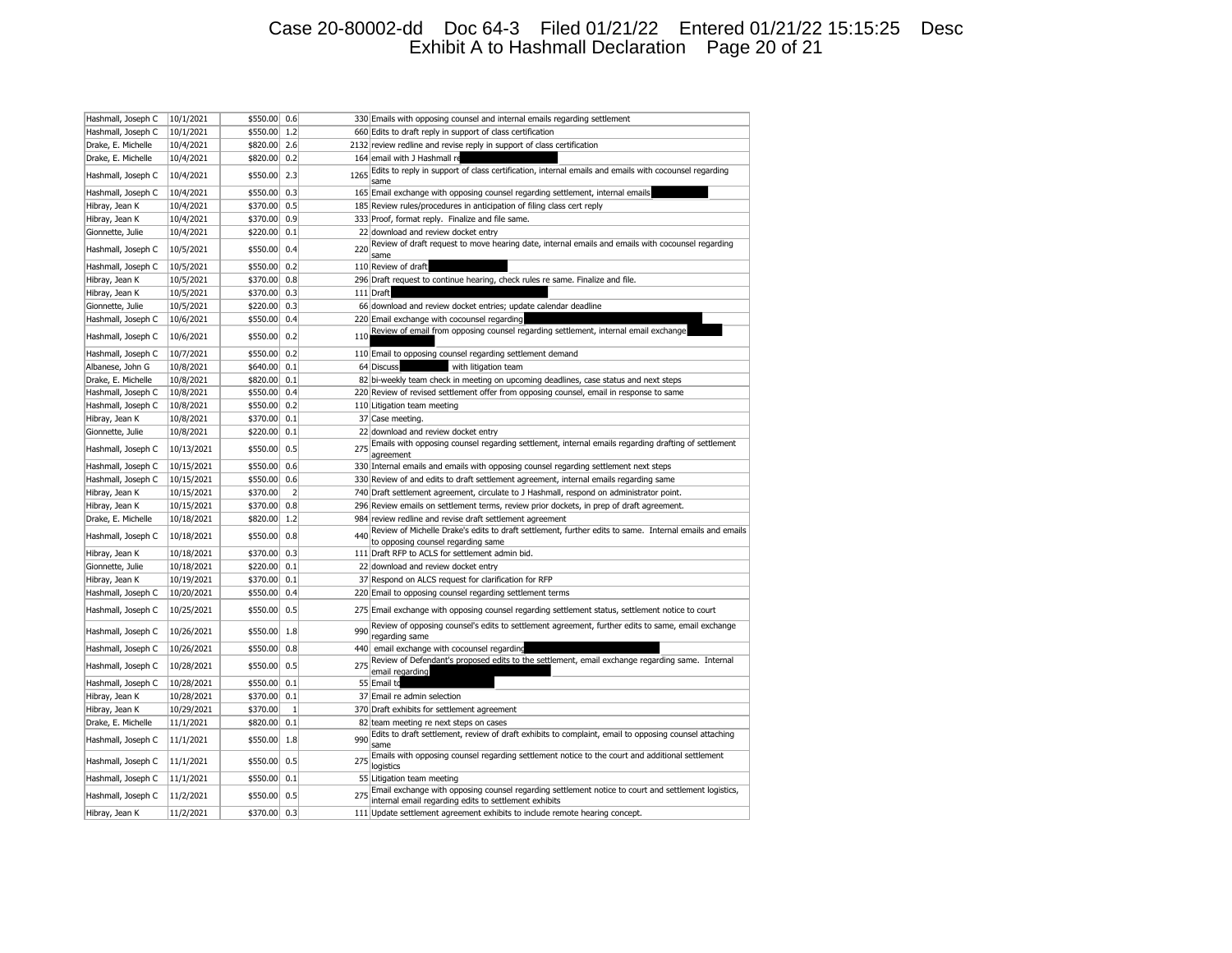## Case 20-80002-dd Doc 64-3 Filed 01/21/22 Entered 01/21/22 15:15:25 Desc Exhibit A to Hashmall Declaration Page 21 of 21

| Hashmall, Joseph C | 11/3/2021  | \$550.00 | 0.4            |     | 220 Review of edits to exhibits to settlement agreement, email to opposing counsel attaching same                                                                  |
|--------------------|------------|----------|----------------|-----|--------------------------------------------------------------------------------------------------------------------------------------------------------------------|
| Hashmall, Joseph C | 11/8/2021  | \$550.00 | 0.3            |     | 165 Email exchange with opposing counsel regarding draft settlement status                                                                                         |
| Hibray, Jean K     | 11/9/2021  | \$370.00 | $\overline{2}$ |     | 740 Drafting of prelim approval memo                                                                                                                               |
| Hashmall, Joseph C | 11/10/2021 | \$550.00 | 0.1            |     | 55 Email exchange with opposing counsel regarding status of draft settlement                                                                                       |
| Hibray, Jean K     | 11/10/2021 | \$370.00 | $\overline{2}$ |     | 740 Continue draft of prelim approval memo                                                                                                                         |
| Hashmall, Joseph C | 11/11/2021 | \$550.00 | 0.3            |     | 165 Email exchange with opposing counsel regarding draft settlement                                                                                                |
| Hashmall, Joseph C | 11/11/2021 | \$550.00 | 0.5            |     | 275 Call and email to client Jones                                                                                                                                 |
| Hashmall, Joseph C | 11/11/2021 | \$550.00 | 0.5            |     | 275 Call and email to client Mayers                                                                                                                                |
| Hibray, Jean K     | 11/11/2021 | \$370.00 | 0.5            |     | 185 Send clients<br>Email with J Hashmall re same.                                                                                                                 |
| Hashmall, Joseph C | 11/12/2021 | \$550.00 | 0.2            |     | 110 Email exchange with client Jones                                                                                                                               |
| Hashmall, Joseph C | 11/12/2021 | \$550.00 | 2.5            |     | 1375 Review of and edits to draft preliminary approval brief, internal emails regarding same                                                                       |
| Hibray, Jean K     | 11/12/2021 | \$370.00 | 1.5            |     | 555 Finish draft of prelim approval memo, research caselaw to supplement.                                                                                          |
| Hashmall, Joseph C | 11/15/2021 | \$550.00 | 0.2            |     | 110 Internal email re plan for case coverage during paternity leave                                                                                                |
| Hashmall, Joseph C | 11/15/2021 | \$550.00 | 0.8            | 440 | Email exchange with opposing counsel regarding settlement signatures, CAFA notice, brief in support<br>of preliminary approval                                     |
| Hibray, Jean K     | 11/15/2021 | \$370.00 | 0.3            |     | 111 Emails re updates to admin proposal.                                                                                                                           |
| Hashmall, Joseph C | 11/16/2021 | \$550.00 | 0.3            |     | 165 Internal emails regarding motion for preliminary approval                                                                                                      |
| Hashmall, Joseph C | 11/18/2021 | \$550.00 | 0.1            |     | 55 Internal email regarding draft preliminary approval brief attached                                                                                              |
| Hashmall, Joseph C | 11/22/2021 | \$550.00 | 0.2            |     | 110 Email to client                                                                                                                                                |
| Hibray, Jean K     | 11/22/2021 | \$370.00 | 0.1            |     | 37 Email re status of exhibits                                                                                                                                     |
| Hibray, Jean K     | 11/22/2021 | \$370.00 | 0.2            |     | 74 Review returned address notice, email J Hashmall re same                                                                                                        |
| Hashmall, Joseph C | 11/23/2021 | \$550.00 | 2.2            |     | 1210 Edits to draft preliminary approval brief, internal emails regarding same                                                                                     |
| Hashmall, Joseph C | 11/23/2021 | \$550.00 | 0.1            |     | 55 Email to opposing counsel regarding preliminary approval papers                                                                                                 |
| Hashmall, Joseph C | 11/24/2021 | \$550.00 | 1.1            |     | 605 Final pre-filing review of preliminary approval papers, internal email regarding filing of same                                                                |
| Hibray, Jean K     | 11/24/2021 | \$370.00 | $1\,$          |     | 370 Proof memo in support of prelim approval. Finalize agreement exhibits. Draft motion.                                                                           |
| Hibray, Jean K     | 11/24/2021 | \$370.00 | 0.5            |     | 185 Finalize and file motion for prelim approval and supporting papers.                                                                                            |
| Hibray, Jean K     | 11/24/2021 | \$370.00 | 0.3            |     | 111 Docket file-stamped versions of prelim approval motion and email Admin re same                                                                                 |
| Drake, E. Michelle | 11/29/2021 | \$820.00 | 0.1            | 82  | Call with J Hashmall re case                                                                                                                                       |
| Hashmall, Joseph C | 11/29/2021 | \$550.00 | 0.1            |     | 55 Call with Michelle Drake regarding next steps in case                                                                                                           |
| Drake, E. Michelle | 12/2/2021  | \$820.00 | 0.1            |     | 82 Case meeting                                                                                                                                                    |
| Drake, E. Michelle | 12/2/2021  | \$820.00 | 0.1            |     | 82 team meeting to discuss case status, deadlines, and next steps in litigation                                                                                    |
| Hashmall, Joseph C | 12/2/2021  | \$550.00 | 0.1            |     | 55 Litigation team meeting                                                                                                                                         |
| Hashmall, Joseph C | 12/7/2021  | \$550.00 | 0.4            |     | 220 Review of email from court regarding upcoming schedule, email to cocounsel regarding same                                                                      |
| Hashmall, Joseph C | 12/8/2021  | \$550.00 | 0.2            |     | 110 Review Court's order on preliminary approval, email to settlement administrator attaching same                                                                 |
| Gionnette, Julie   | 12/8/2021  | \$220.00 | 0.2            |     | 44 download and review order preliminarily approving settlement; calendar hearing date                                                                             |
| Hashmall, Joseph C | 12/9/2021  | \$550.00 | 0.8            | 440 | Review of settlement timeline, emails to opposing counsel, administratior and internal emails<br>regarding timeline, settlement website and settlement logistitics |
| Hibray, Jean K     | 12/9/2021  | \$370.00 | 0.6            |     | 222 Review admin timeline, email with J Hashmall re same. Updates to calendar accordingly                                                                          |
| Hashmall, Joseph C | 12/10/2021 | \$550.00 | 0.3            |     | 165 Review of settlement schedule, internal email exchange regarding drafting of fee petition                                                                      |
| Hashmall, Joseph C | 12/13/2021 | \$550.00 | 0.4            |     | 220 Review and approval of administrator's draft settlement notices and settlement website                                                                         |
| Gionnette, Julie   | 12/13/2021 | \$220.00 | 0.1            |     | 22 download and review order preliminarily approving settlement                                                                                                    |
| Hibray, Jean K     | 12/15/2021 | \$370.00 | 0.2            |     | 74 Pull 1<br>reports                                                                                                                                               |
| Hibray, Jean K     | 12/21/2021 | \$370.00 | 1.1            |     | 407 Review                                                                                                                                                         |
| Hibray, Jean K     | 12/22/2021 | \$370.00 | 0.9            |     | 333 Input line edits in Juris.                                                                                                                                     |
| Hibray, Jean K     | 12/22/2021 | \$370.00 | $\overline{2}$ |     | 740 Conduct caselaw research for fee petition                                                                                                                      |
| Hibray, Jean K     | 12/23/2021 | \$370.00 | $\overline{2}$ |     | 740 Caselaw research for fee petition                                                                                                                              |
| Hibray, Jean K     | 12/27/2021 | \$370.00 | 3              |     | 1110 Begin draft of fee petition.                                                                                                                                  |
| Hibray, Jean K     | 12/28/2021 | \$370.00 | 5.2            |     | 1924 Draft/additional research for, fee petition.                                                                                                                  |
| Hibray, Jean K     | 12/28/2021 | \$370.00 | 0.1            |     | 37 Email co counsel re                                                                                                                                             |
| Hibray, Jean K     | 1/6/2022   | \$370.00 | 3.5            |     | 1295 Finish draft of mtn for fees, cite check, proof and send to attorney                                                                                          |
|                    |            |          |                |     |                                                                                                                                                                    |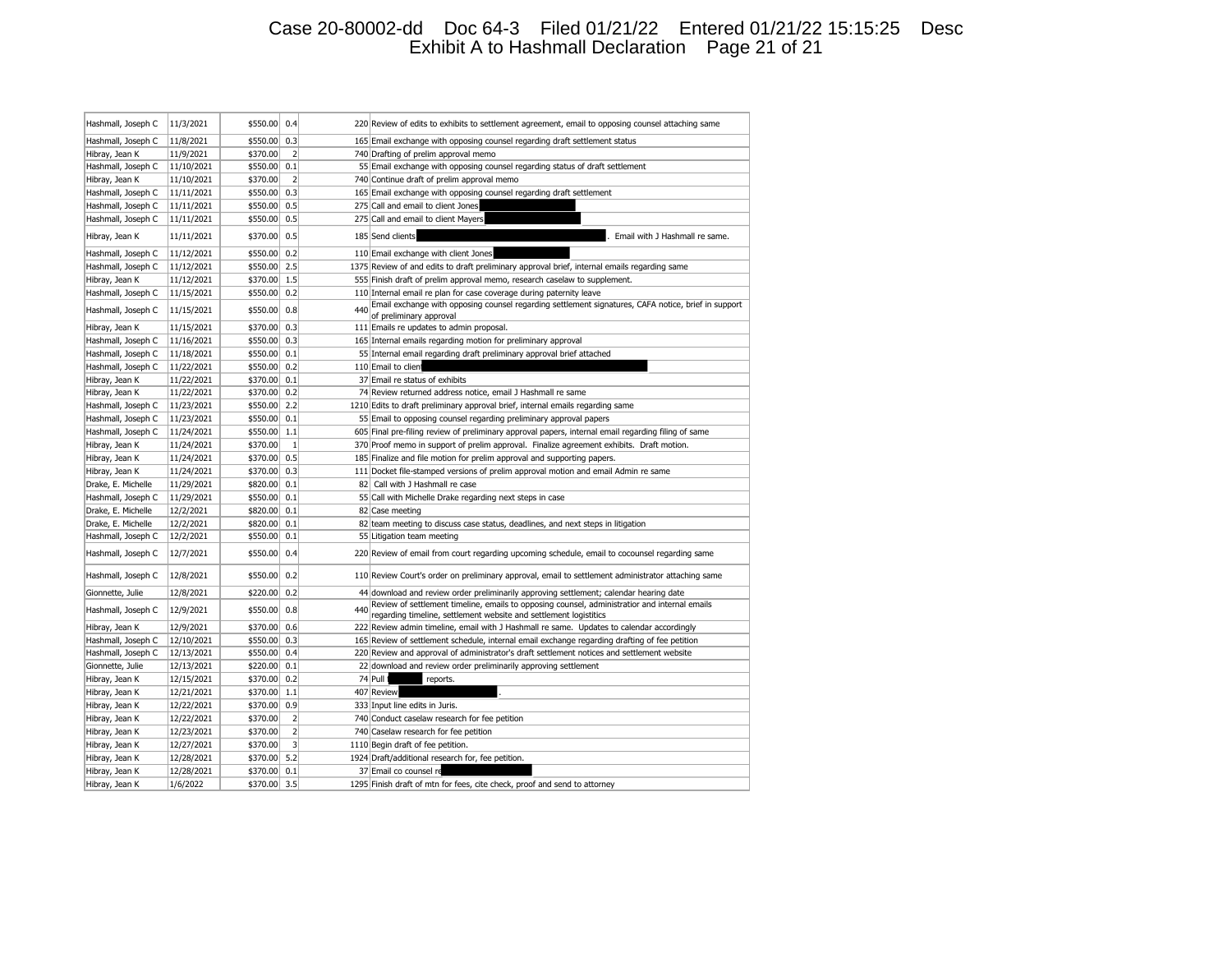Case 20-80002-dd Doc 64-4 Filed 01/21/22 Entered 01/21/22 15:15:25 Desc Exhibit B to Hashmall Declaration Page 1 of 2

# Exhibit B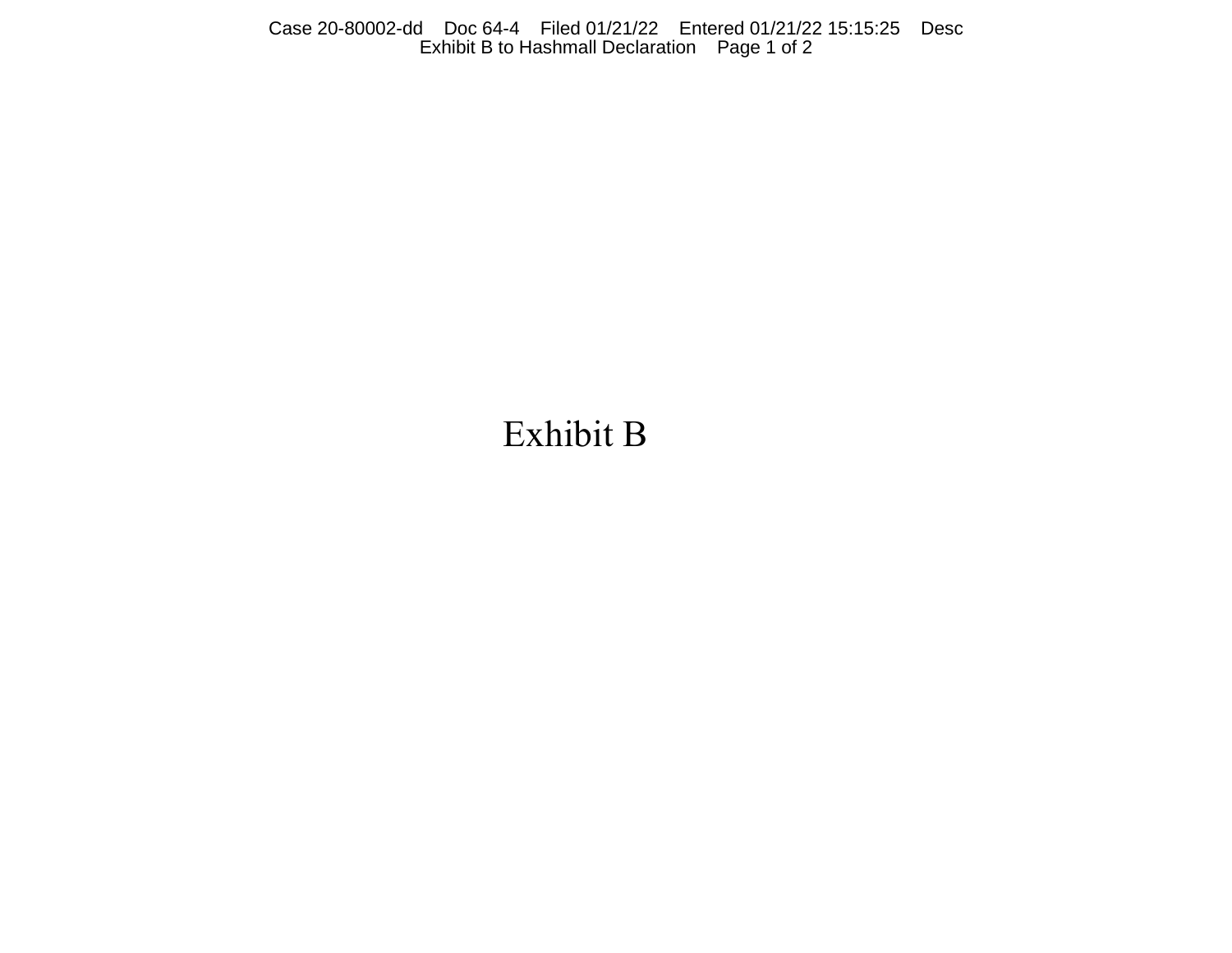## Case 20-80002-dd Doc 64-4 Filed 01/21/22 Entered 01/21/22 15:15:25 Desc Exhibit B to Hashmall Declaration Page 2 of 2

| Expenses_Entry_Date   Expenses_Amount | Expenses_Narrative                                                                     | expcddesc                                               | venname                    |
|---------------------------------------|----------------------------------------------------------------------------------------|---------------------------------------------------------|----------------------------|
| 9/4/2019                              | \$0.50 PACER - AUG. 2019                                                               | Computer Research                                       |                            |
|                                       |                                                                                        |                                                         |                            |
| 9/4/2019                              | \$1.00 PACER - AUG. 2019                                                               | Computer Research                                       |                            |
| 9/4/2019                              | \$5.30 PACER - AUG. 2019                                                               | Computer Research                                       |                            |
| 9/6/2019                              | \$269.90 WEST - AUG. 2019                                                              | Computer Research                                       |                            |
| 12/3/2019                             | \$3,80 PACER - NOV. 2019                                                               | Computer Research                                       |                            |
| 12/3/2019                             | \$203,66 WEST - NOV, 2019                                                              | Computer Research                                       |                            |
| 12/6/2019                             | \$2.75 Printing                                                                        | Reproduction costs Print                                |                            |
| 12/6/2019                             | \$5.00 Printing                                                                        | Reproduction costs Print                                |                            |
| 12/6/2019                             | \$1.50 Printing                                                                        | Reproduction costs Print                                |                            |
| 1/3/2020                              | \$165,78 WEST - DEC. 2019                                                              | Computer Research                                       |                            |
| 1/3/2020                              | \$102.79 WEST - DEC. 2019                                                              | Computer Research                                       |                            |
| 1/17/2020                             | \$106.30 MICHELLE DRAKE: 1162020:                                                      | Filing & Misc. Fees                                     | MICHELLE DRAKE*            |
| 1/21/2020                             | \$0.20 PRINTING - JAN. 2020                                                            | Reproduction costs Scans                                |                            |
| 1/21/2020                             | \$0.25 PRINTING - 1AN, 2020                                                            | Reproduction costs Print                                |                            |
| 1/21/2020                             | \$0.25 PRINTING - JAN. 2020                                                            | Reproduction costs Print                                |                            |
| 1/21/2020                             | \$0.25 PRINTING - JAN. 2020                                                            | Reproduction costs Print                                |                            |
| 1/31/2020                             | \$1.25 Printing                                                                        | Reproduction costs Print                                |                            |
| 2/3/2020                              | \$1.00 Scanning                                                                        | Reproduction costs Scans                                |                            |
| 2/6/2020                              | \$1.30 PACER - JAN. 2020                                                               | Computer Research                                       |                            |
| 2/7/2020                              | \$37.72 WEST - JAN. 2020                                                               | Computer Research                                       |                            |
| 2/14/2020                             | \$6,66 LOOP-UP - JAN. 2020                                                             |                                                         |                            |
| 2/19/2020                             | \$0.20 Scanning                                                                        | Telephone<br>Reproduction costs Scans                   |                            |
|                                       |                                                                                        |                                                         |                            |
| 2/19/2020                             | \$7,70 PACER - DEC. 2019                                                               | Computer Research                                       |                            |
| 2/19/2020                             | \$0.20 Scanning                                                                        | Reproduction costs Scans                                |                            |
| 2/21/2020                             | \$1,00 MNN POSTAGE - 12/31/19 - 02/24/20                                               | Postage                                                 |                            |
| 3/3/2020                              | \$5.51 WEST - FEB. 2020                                                                | Computer Research                                       |                            |
| 3/10/2020                             | \$3.50 Printing                                                                        | Reproduction costs Print                                |                            |
| 4/30/2020                             | \$77.53 WEST - MARCH 2020                                                              | Computer Research                                       |                            |
| 5/6/2020                              | \$2.30 PACER - APRIL 2020                                                              | Computer Research                                       |                            |
| 5/27/2020                             | \$7.44 DOCUSIGN - APRIL 03, 2020 to MAY 06, 2020                                       | Docusign                                                |                            |
| 6/3/2020                              | \$19.71 WEST - MAY 2020                                                                | Computer Research                                       |                            |
| 6/30/2020                             | \$25.00 Minnesota Petty Cash; 104; Certificate of Good Standing for Pro Hac            | Filing & Misc. Fees                                     | Minnesota Petty Cash       |
| 6/30/2020                             | \$42.83 Computer Research                                                              | Computer Research                                       |                            |
| 9/15/2020                             | \$5.36 August Westlaw                                                                  | Computer Research                                       |                            |
| 9/15/2020                             | \$23.11 August Westlaw                                                                 | Computer Research                                       |                            |
| 10/8/2020                             | \$12.27 Westlaw Charges, September 2020                                                | Computer Research                                       |                            |
| 11/4/2020                             | \$17.34 Westlaw October 2020                                                           | Computer Research                                       |                            |
| 11/12/2020                            | \$12.95 LoopUp October 2020                                                            | Telephone                                               |                            |
| 11/12/2020                            | \$7.44 DocuSian October 6th to November 2nd 2020                                       | Docusian                                                |                            |
| 11/24/2020                            | \$0.48 Monthly Relativity Data Hosting and Maintenance                                 | Ricoh - Data Hosting & Maint                            |                            |
| 12/2/2020                             | \$1.81 Ricoh November 2020 *Monthly Relativity Data Hosting and Maintenance            | Ricoh - Data Hosting & Maint                            |                            |
| 1/13/2021                             | \$1.82 Ricoh December 2020 Monthly Relativity Data Hosting and Maintenance             | Ricoh - Data Hosting & Maint                            |                            |
| 1/21/2021                             | \$11.55 Westlaw Charges, December 2020                                                 | Computer Research                                       |                            |
| 2/15/2021                             | \$1.60 January Ricoh Monthly Relativity Data Hosting and Maintenance                   | Ricoh - Data Hosting & Maint                            |                            |
| 2/22/2021                             | \$64,83 Westlaw January Bill                                                           | Computer Research                                       |                            |
| 3/3/2021                              | \$1.53 February 2021 Ricoh Monthly Relativity Data Hosting and Maintenance             | Ricoh - Data Hosting & Maint                            |                            |
| 3/3/2021                              | \$48.04 February 2021 Westlaw Charges                                                  | Computer Research                                       |                            |
| 3/4/2021                              | \$8.90 Pacer February 2021 Charges                                                     | Computer Research                                       |                            |
| 4/7/2021                              | \$1.69 March 2021 Ricoh Monthly Relativity Data Hosting and Maintenance                | Ricoh - Data Hosting & Maint                            |                            |
| 4/7/2021                              | \$10.01 Westlaw March 2021                                                             | Computer Research                                       |                            |
| 4/19/2021                             | \$1.16 March 2021 LoopUp Charges                                                       | Telephone                                               |                            |
| 5/5/2021                              | \$0.80 April 2021 Westlaw                                                              | Computer Research                                       |                            |
| 5/5/2021                              | \$20.73 April 2021 Westlaw                                                             | Computer Research                                       |                            |
| 5/11/2021                             | \$24.79 Invoice Number 7-361-49514; Sent 5/05/2021                                     | Delivery & freight                                      |                            |
| 5/17/2021                             | \$2.59 April 2021 LoopUp                                                               | Telephone                                               |                            |
| 5/19/2021                             | \$1.70 RICOH USA, Inc.*; EDD21040420; Ricoh bill for April 2021.                       | Ricoh - Data Hosting & Maint RICOH USA, Inc.*           |                            |
| 6/15/2021                             | \$9.87 May 2021 Westlaw                                                                | Computer Research                                       |                            |
| 6/18/2021                             | \$650.00 LEXITAS*; 1156783; deposition transcript of Woody Turner                      | Transcripts                                             | LEXITAS <sup>®</sup>       |
| 6/18/2021                             | \$573.00 VERITEXT*; 5024538; plaintiff depo transcript                                 | Transcripts                                             | VERITEXT*                  |
| 6/24/2021                             | \$2.25 Ricoh USA, Inc. 36338814 *; EDD21050434; 2021 Hosting Charges.                  | Ricoh - Data Hosting & Maint                            | Ricoh USA, Inc. 36338814 * |
| 6/25/2021                             | \$26.58 FedEx sent 5/3/2021; Invoice Number 7-369-79376                                | Delivery & freight                                      |                            |
| 7/8/2021                              | \$12.07 June 2021 Westlaw                                                              | Computer Research                                       |                            |
| 7/21/2021                             | \$2.16 Ricoh USA, Inc. 36338814 *; EDD21060425; June 2021 Hosting Charges.             | Ricoh - Data Hosting & Maint                            | Ricoh USA, Inc. 36338814 * |
| 7/27/2021                             | \$26.58 FedEx Invoice Number 7-369-79376; Sent 5/03/2021 MN                            | Delivery & freight                                      |                            |
| 8/11/2021                             | \$3.90 July 2021 Pacer                                                                 | Computer Research                                       |                            |
| 8/26/2021                             | \$2.32 Ricoh USA, Inc. 36338814 *; EDD21070408; July 2021 Hosting Charges.             | Ricoh - Data Hosting & Maint Ricoh USA, Inc. 36338814 * |                            |
| 9/9/2021                              | \$31.43 July 2021 Westlaw                                                              | Computer Research                                       |                            |
| 9/14/2021                             | \$2.25 Ricoh USA, Inc. 36338814 *; EDD21080381; August 2021 Hosting Charges.           | Ricoh - Data Hosting & Maint                            | Ricoh USA, Inc. 36338814 * |
| 9/14/2021                             | \$4.96 DocuSign - 8/2/21-9/1/21.                                                       | Docusign                                                |                            |
| 10/25/2021                            | \$2.38 Ricoh USA, Inc. 36338814 *; EDD21090393; 2021 Hosting Charges - September 2021. | Ricoh - Data Hosting & Maint Ricoh USA, Inc. 36338814 * |                            |
| 11/11/2021                            | \$51.30 Westlaw October 2021                                                           | Computer Research                                       |                            |
| 12/1/2021                             | \$2.15 Ricoh USA, Inc. 36338814 *; EDD21100336; October 2021 Hosting Charges.          | Ricoh - Data Hosting & Maint Ricoh USA, Inc. 36338814 * |                            |
| 12/15/2021                            | \$9.50 Printing                                                                        | Reproduction costs Print                                |                            |
| 12/16/2021                            | \$2.21 Ricoh USA, Inc. 36338814 *: EDD21110397: November 2021 Hosting Charges.         | Ricoh - Data Hosting & Maint Ricoh USA, Inc. 36338814 * |                            |

9/4/2019 \$1.00 PACER - AUG. 2019 Computer Research **Total \$2,807.49**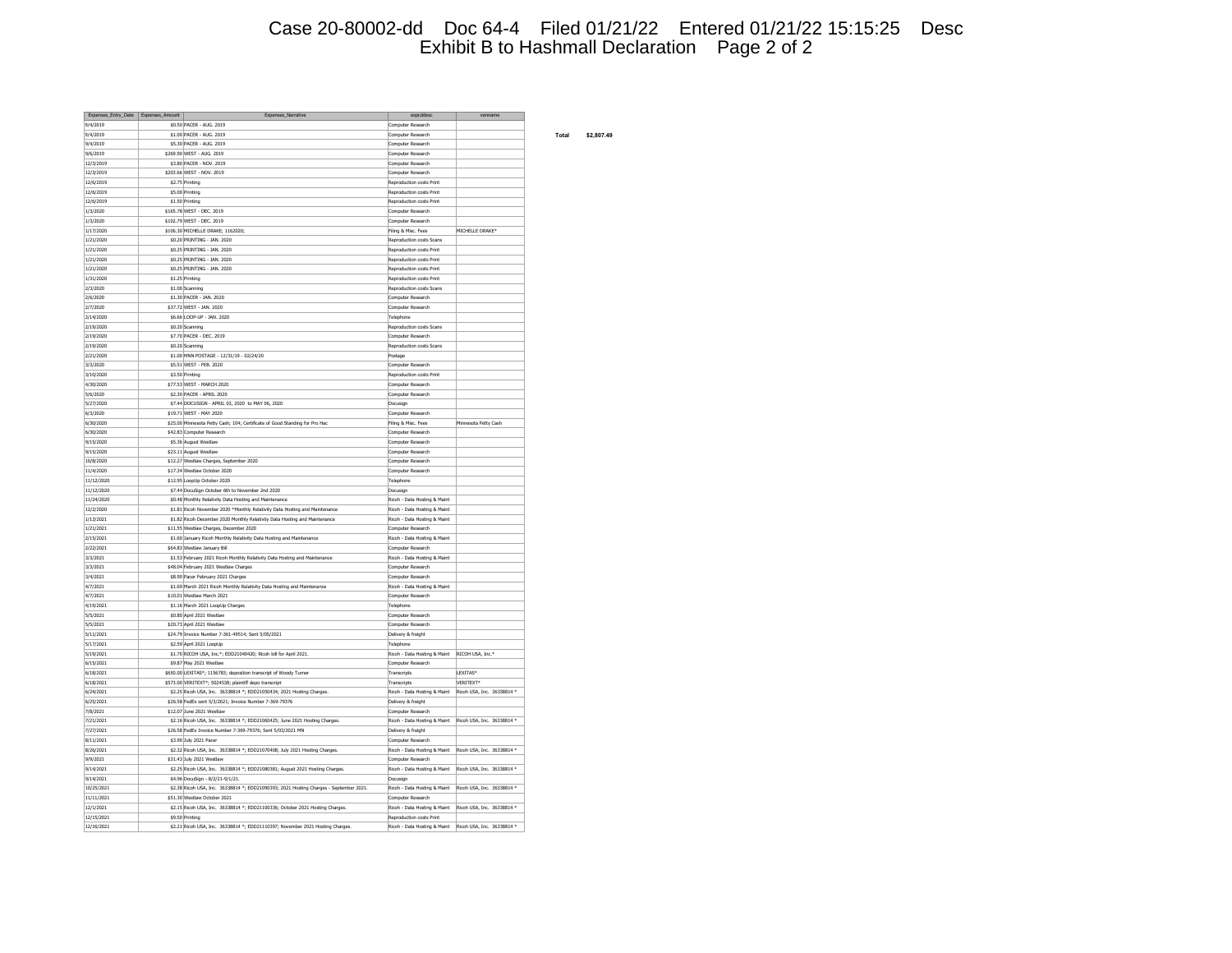### Case 20-80002-dd Doc 64-5 Filed 01/21/22 Entered 01/21/22 15:15:25 Desc Declaration of David Maxfield Page 1 of 2

## UNITED STATES BANKRUPTCY COURT DISTRICT OF SOUTH CAROLINA

| IN RE:                                                                                                    | Case Nos. (respectively)                         |
|-----------------------------------------------------------------------------------------------------------|--------------------------------------------------|
| Jeremiah F. Jones<br>Teri Denice Mayers                                                                   | 18-06304-dd, Chapter 7<br>14-00864-dd, Chapter 7 |
| Debtors.                                                                                                  |                                                  |
| Jeremiah Jones and Teri Denice Mayers,<br>individually and on behalf of all others<br>similarly situated, | Adv. Pro. No. 20-80002-dd                        |
| Plaintiffs,                                                                                               | DECLARATION OF DAVID A.<br><b>MAXFIELD</b>       |
| VS.                                                                                                       |                                                  |
| Lexington Health Services District, Inc.<br>d/b/a Lexington Medical Center,                               |                                                  |

I, David A. Maxfield, hereby declare as follows:

Defendant.

1. I am one of Class Counsel in the above-captioned matter. I submit this Declaration in support of Plaintiffs' Motion for Attorneys' Fees, Costs, and Named Plaintiff Service Awards.

2. My firm has expended 46.28 hours on this matter, resulting in \$22,540.50 in lodestar. Additionally, my firm has incurred \$850 in out-of-pocket costs to date. The line item entries for my firm's fees and costs, redacted for privilege, are attached hereto as **Exhibit 1**.

3. A chart of my firm's timekeepers on this matter, with positions, attorney years of experience and hourly rates is as follows: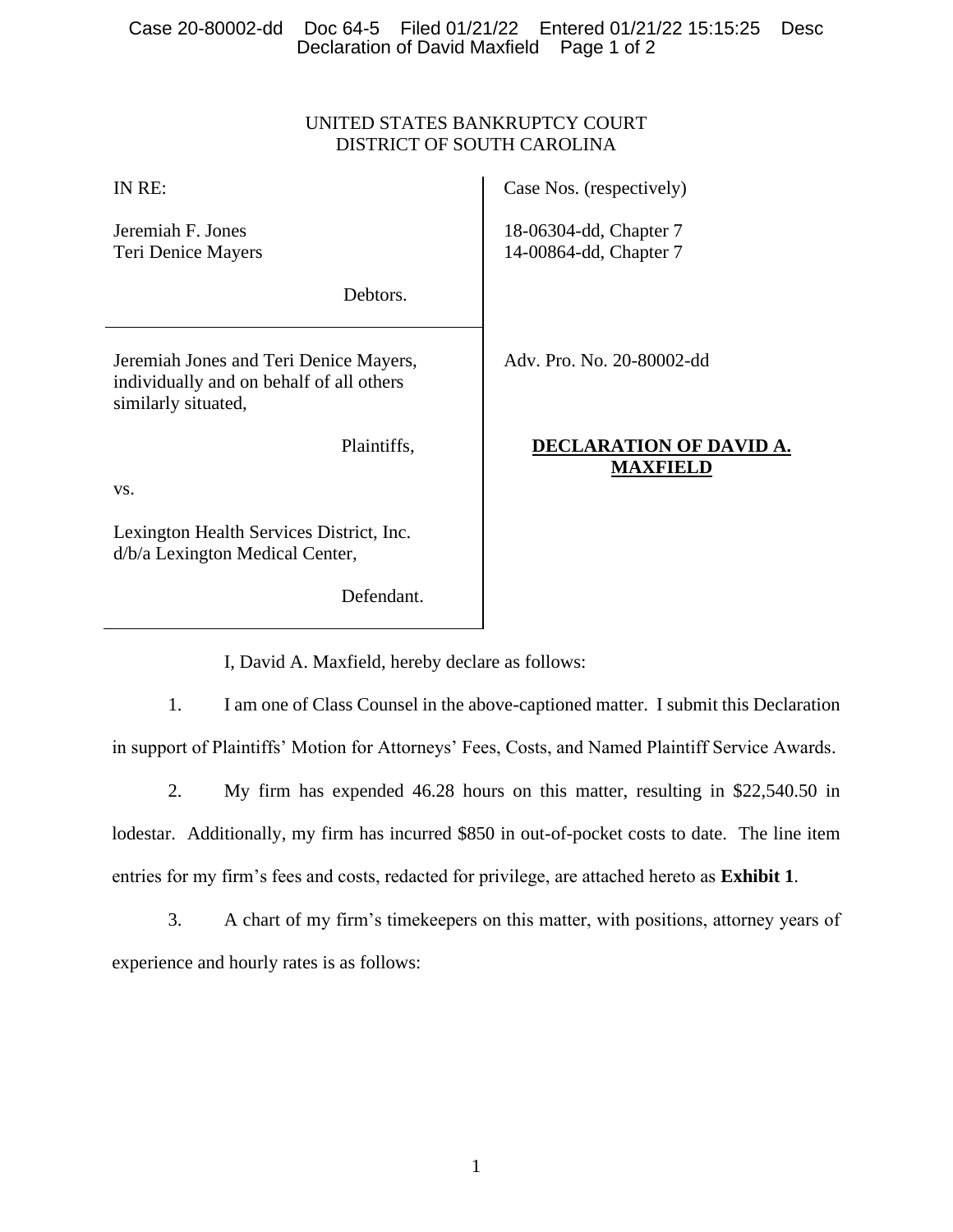### Case 20-80002-dd Doc 64-5 Filed 01/21/22 Entered 01/21/22 15:15:25 Desc Declaration of David Maxfield Page 2 of 2

| Timekeeper            | Position  | Attorney Yrs. | <b>Hourly Rate</b> | Hours  | Lodestar    |
|-----------------------|-----------|---------------|--------------------|--------|-------------|
|                       |           | of Experience |                    | Worked |             |
| David Maxfield        | Attorney  | 27            | \$525              | 36.3   | \$19,057.50 |
| Kristy Woodward       | Paralegal |               | \$350              | 9.88   | \$3,458.00  |
| <b>Janel Streater</b> | Paralegal |               | \$250              | 0.1    | \$25.00     |
|                       |           |               |                    | 46.28  | \$22,540.50 |

The foregoing statement is made under penalty of perjury and is true and correct to the best

of my knowledge and belief.

Date: January 21, 2022 s/ Dave Maxfield

David A. Maxfield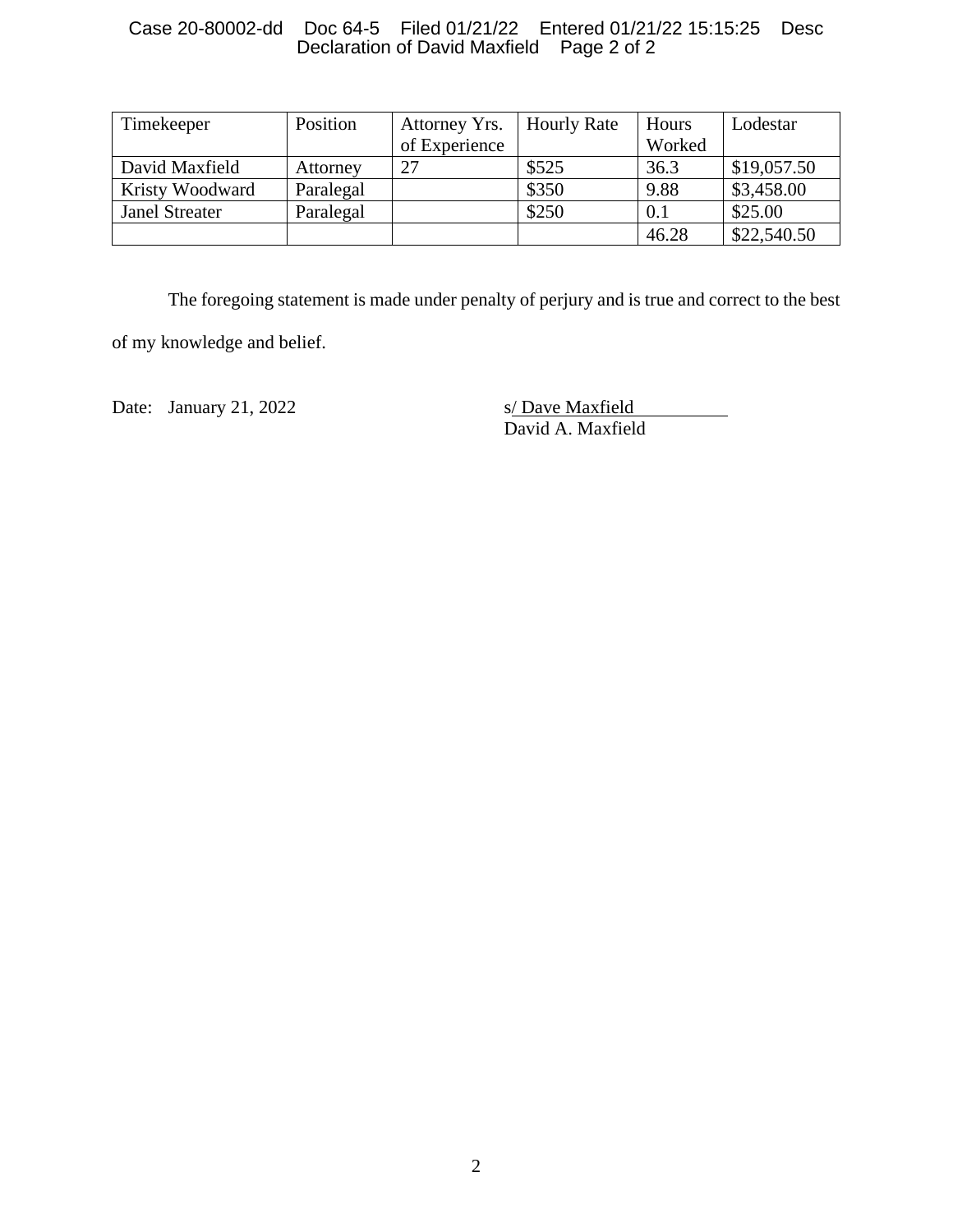Exhibit 1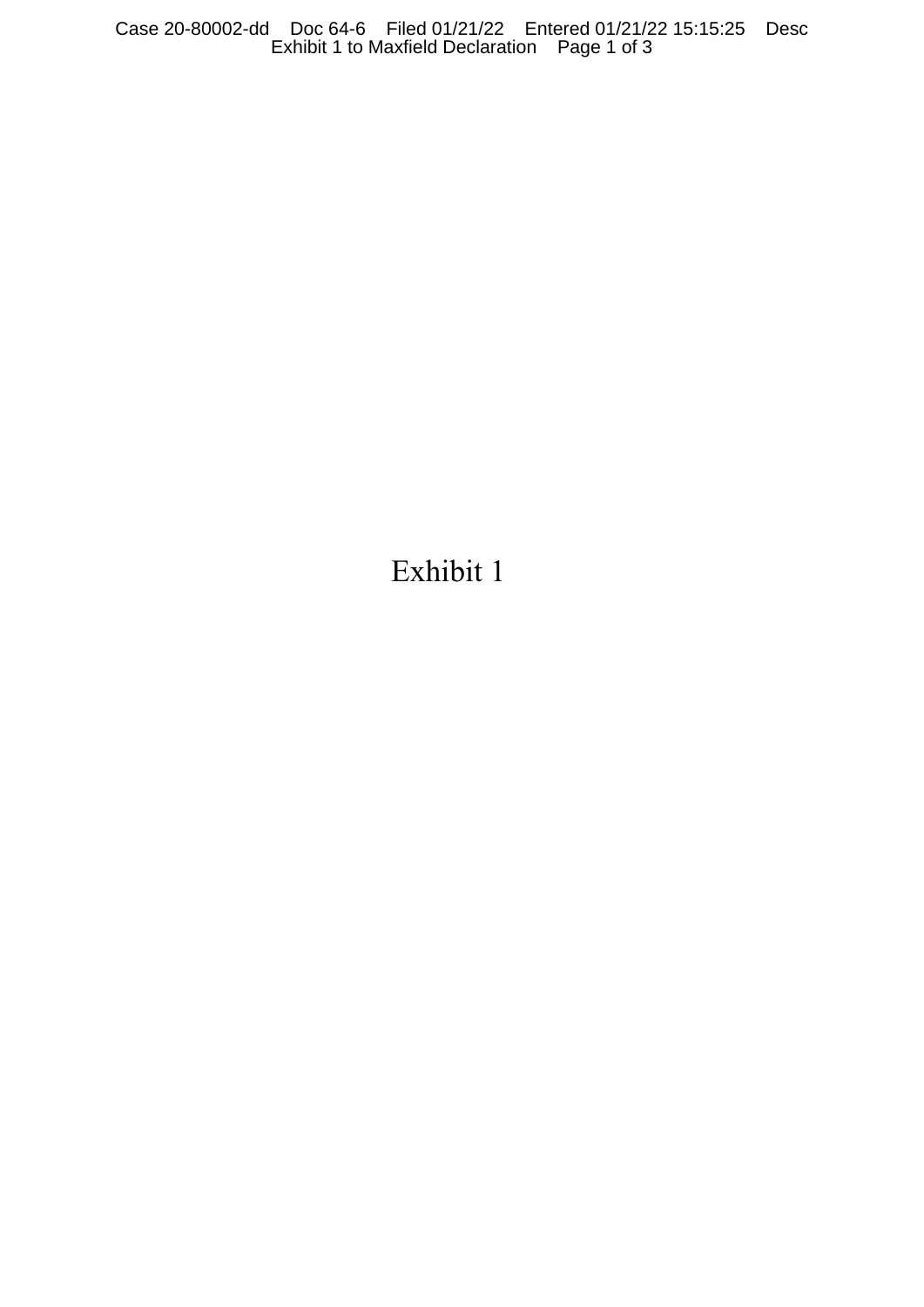Case 20-80002-dd Doc 64-6 Filed 01/21/22 Entered 01/21/22 15:15:25 Desc Exhibit 1 to Maxfield Declaration Page 2 of 3



Dave Maxfield, Attorney, LLC 8035096800 808D Lady Street Columbia, South Carolina 29201 United States



#### Amount Due \$23,390.50 **Matter** Mayers, Teri et. al. v. LMC Invoice Number 00001 Date of Issue 01/01/2000 Due Date 02/10/2022

### Time Entries

| Date       | <b>Description</b>                                                                                                                            | <b>Hourly Rate</b> | Qty  | <b>Discount</b> | <b>Line Total</b> |
|------------|-----------------------------------------------------------------------------------------------------------------------------------------------|--------------------|------|-----------------|-------------------|
| 10/31/2019 | Review documents, Agreements and<br>Set up file, TC<br>, corresp.w/D<br>Stone, J Albanese and<br><b>Review and Execute</b><br>Retainers, etc. | \$525.00           | 3.4  |                 | \$1,785.00        |
| 11/12/2019 | Corresp. w/Co-Counsel re next steps                                                                                                           | \$525.00           | 0.2  |                 | \$105.00          |
| 12/09/2019 | Fact gathering for complaint re<br>; corresp.w/ client. Revise<br>class complaint. Review billing<br>statements and other documents.          | \$525.00           | 2.3  |                 | \$1,207.50        |
| 01/03/2020 | Withdraw Motions to Re-open BR<br>cases.                                                                                                      | \$350.00           | 0.9  |                 | \$315.00          |
| 01/06/2020 | <b>File Adversary Proceeding</b>                                                                                                              | \$350.00           | 1.2  |                 | \$420.00          |
| 01/08/2020 | Revise Complaint; corresp. w/<br>counsel, Court                                                                                               | \$525.00           | 2.75 |                 | \$1,443.75        |
| 01/09/2020 | Further complaint revisions                                                                                                                   | \$525.00           | 0.4  |                 | \$210.00          |
| 01/10/2020 | <b>File Adversary Proceeding</b>                                                                                                              | \$350.00           | 1.1  |                 | \$385.00          |
| 02/04/2020 | File E. Michelle Drake Motion PHV                                                                                                             | \$350.00           | 0.2  |                 | \$70.00           |
| 02/17/2020 | TC M Patterson:                                                                                                                               | \$525.00           | 0.4  |                 | \$210.00          |
|            |                                                                                                                                               | \$525.00           | 0.8  |                 | \$420.00          |
| 03/04/2020 | <b>Review MTD</b>                                                                                                                             | \$350.00           | 0.3  |                 | \$105.00          |
| 03/06/2020 | <b>Docket Hearing</b>                                                                                                                         | \$525.00           | 3.4  |                 | \$1,785.00        |
| 03/31/2020 | Legal Research, revision, re:                                                                                                                 |                    |      |                 |                   |
| 04/15/2020 | Corresp. w/ Court, Co-Counsel, OC RE                                                                                                          | \$525.00           | 1.1  |                 | \$577.50          |
|            | Hearing (multiple)                                                                                                                            | \$525.00           | 1.75 |                 | \$918.75          |
| 06/04/2020 | US Bankruptcy Court-Hearing LMC's                                                                                                             |                    |      |                 |                   |
|            | <b>MTD</b>                                                                                                                                    | \$525.00           | 0.8  |                 | \$420.00          |
| 06/04/2020 | Review Order Denying MTD                                                                                                                      | \$525.00           | 0.5  |                 | \$262.50          |
| 07/22/2020 | <b>Review Answer</b>                                                                                                                          | \$525.00           | 0.5  |                 | \$262.50          |
| 07/23/2020 | Review LMC Answer, 26a1s                                                                                                                      | \$525.00           | 1    |                 | \$525.00          |
| 08/06/2020 | Counsel<br>Prep/Attend Conf. Call w/Co-and Op.                                                                                                | $1$ of $2$         |      |                 |                   |